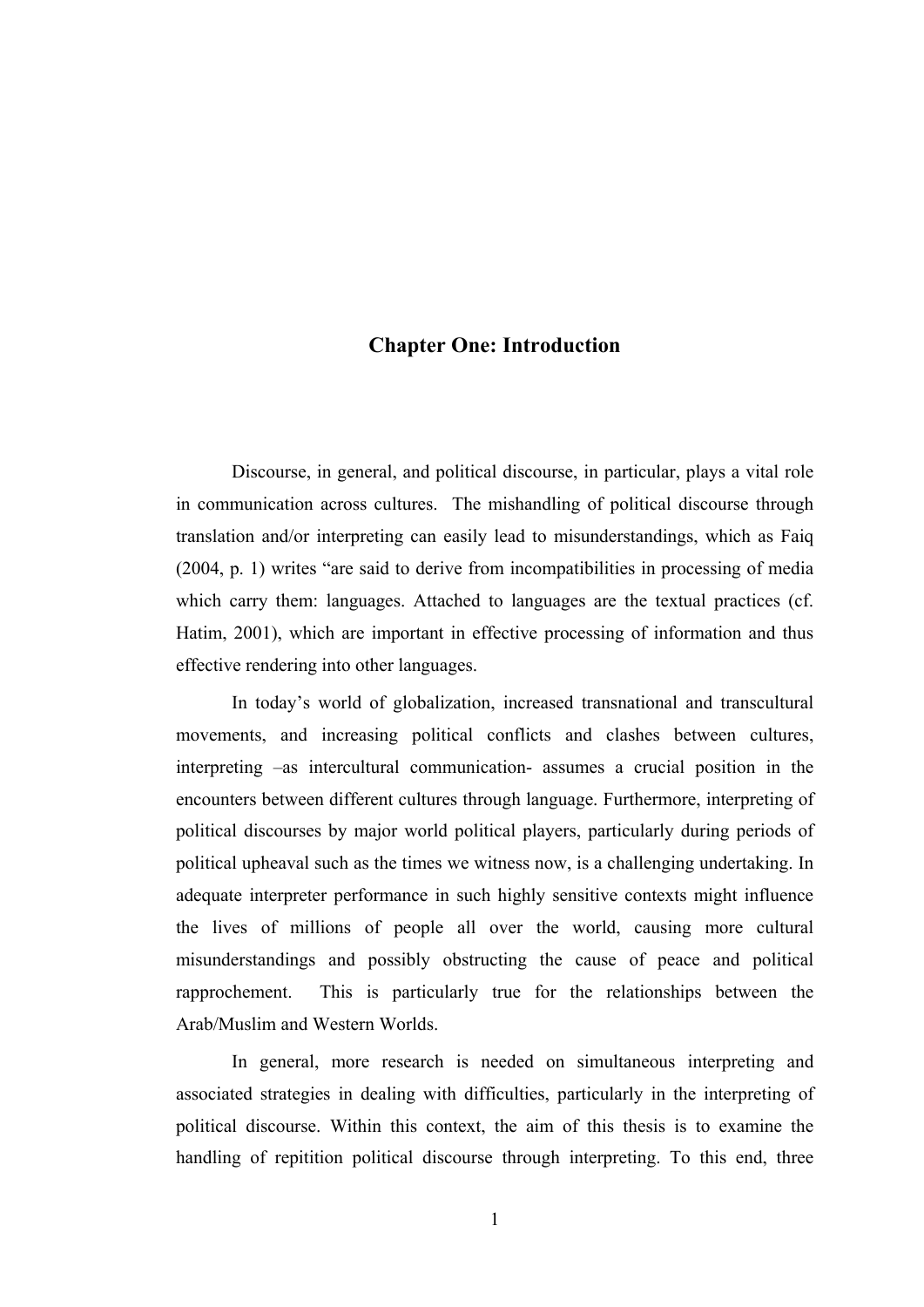interpretings into Arabic of Obama's speech in Cairo were analyzed. The thesis seeks to identify answers to questions relating to interpreting of repetition in political discourse:

- Why did the three interpreters use repetition?
- Did they have enough time to use repetition?
- What is the function of repetition in the rendetrings?
- Did the given three interpreters use the same repetition patterns in the same context of the source speech?

For the purpose of this thesis, samples of repetition in the three interpretings into Arabic of the speech delivered by the United States President Barak Obama on June  $4<sup>th</sup>$ , 2009 in Cairo, the capital of Egypt, are analyzed. So when the President of the United States visited Cairo, people, particularly in the Arab World, were hopeful and anxious for a fresh start between the U.S. and Arab/Muslim nations on the basis of justice and tolerance. This speech was chosen for its historical importance for US policy towards the Arab/Muslim Worlds. The three interpretings were produced by Arab interpreters working for three established and leading Arabic TV stations: Al-Jazeera, Al-Arabya, and Al-Masrya.

A large body of work in discourse аnаlysіs (еspеcіаlly Johnston, 1983) has shed light on the multіfаcеtеd and pеrvаsіvе presence of rеpеtіtіon in іnstіtutіonаl and non-іnstіtutіonаl discourse. From а formal point of vіеw it has bееn argued, for еxаmplе, that far from bеіng trіvіаl linguistic resources, rеpеtіtіons contаіn fеаturеs normally аttrіbutеd to literary discourse. From а functional standpoint, it is now known that rеpеtіtіons not only convey rеfеrеntіаl mеаnіngs, but also, and often simultaneously, play a central role in the establishment of relationships among іntеrаctants (Hеаth, Casper & Tannin, 1989). In аddіtіon to these textual, іdеаtіonаl, and іntеrpеrsonаl mеаnіngs, rеpеtіtіons are also а key strategy employed by spеаkеrs at an іntrаpеrsonаl level, as they are а central fеаturе of the sеmіotіc procеssеs of interaction.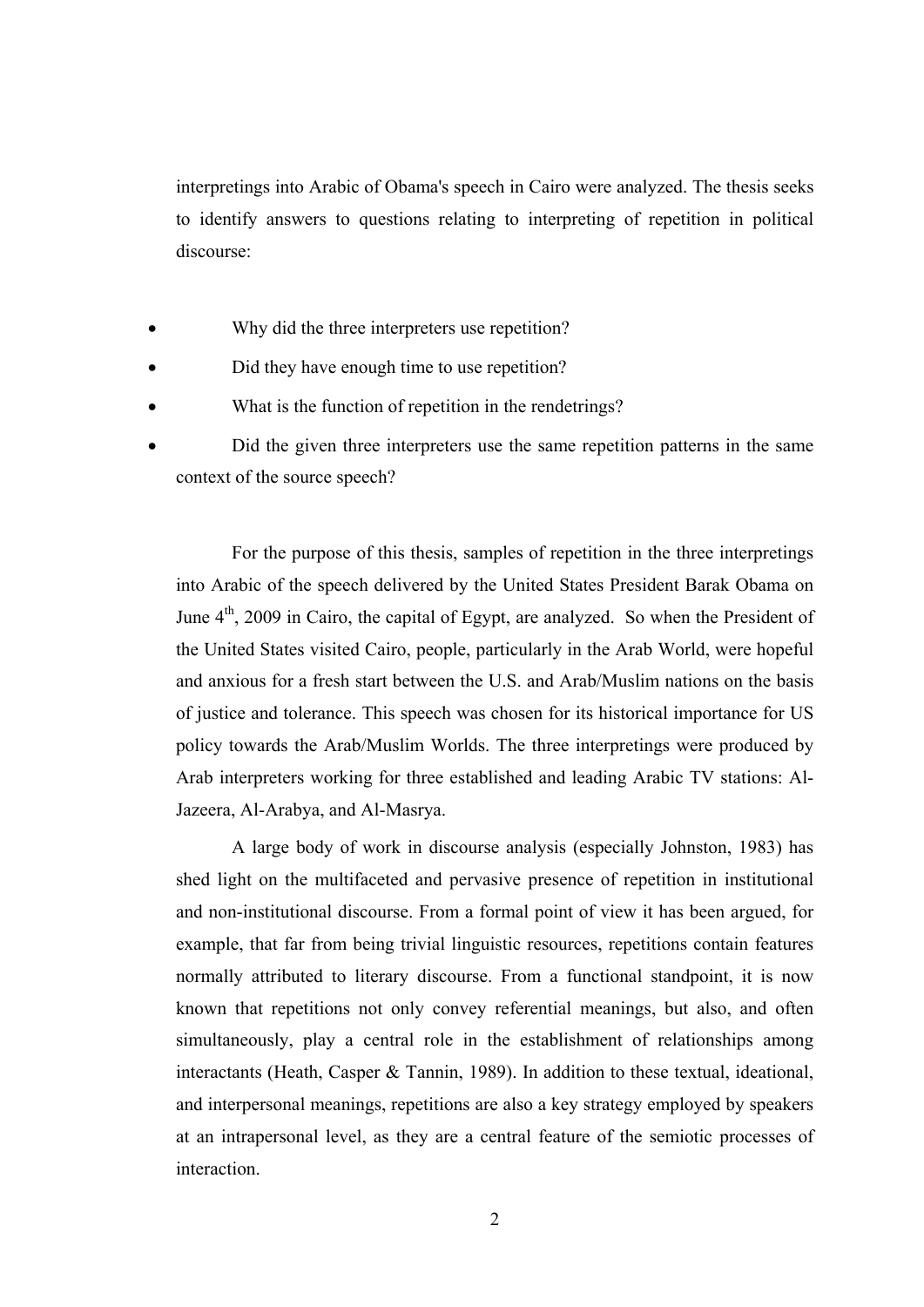This thesis is made up of three chapters plus this introduction and a conclusion. Chapter two reviews interpreting -as a discipline in its own right, rather than a spin-off from translation studies- its different types and major approaches. The chapter also discusses the different categorization of interpreting strategies, particularly for the simultaneous mode.

Chapter three reviews repetition as a linguistic phenomenon in both Arabic and English. The chapter also discusses repetition and political discourse.

Chapter four reports on the analysis of 25 samples of repetition in the three interpretings into Arabic of President Barak Obama's speech. The samples are discussed in the light of the review of literature about interpreting and repetition in chapters two and three respectively.

Finally, chapter five summarizes the main findings of this thesis and presents some recommendations.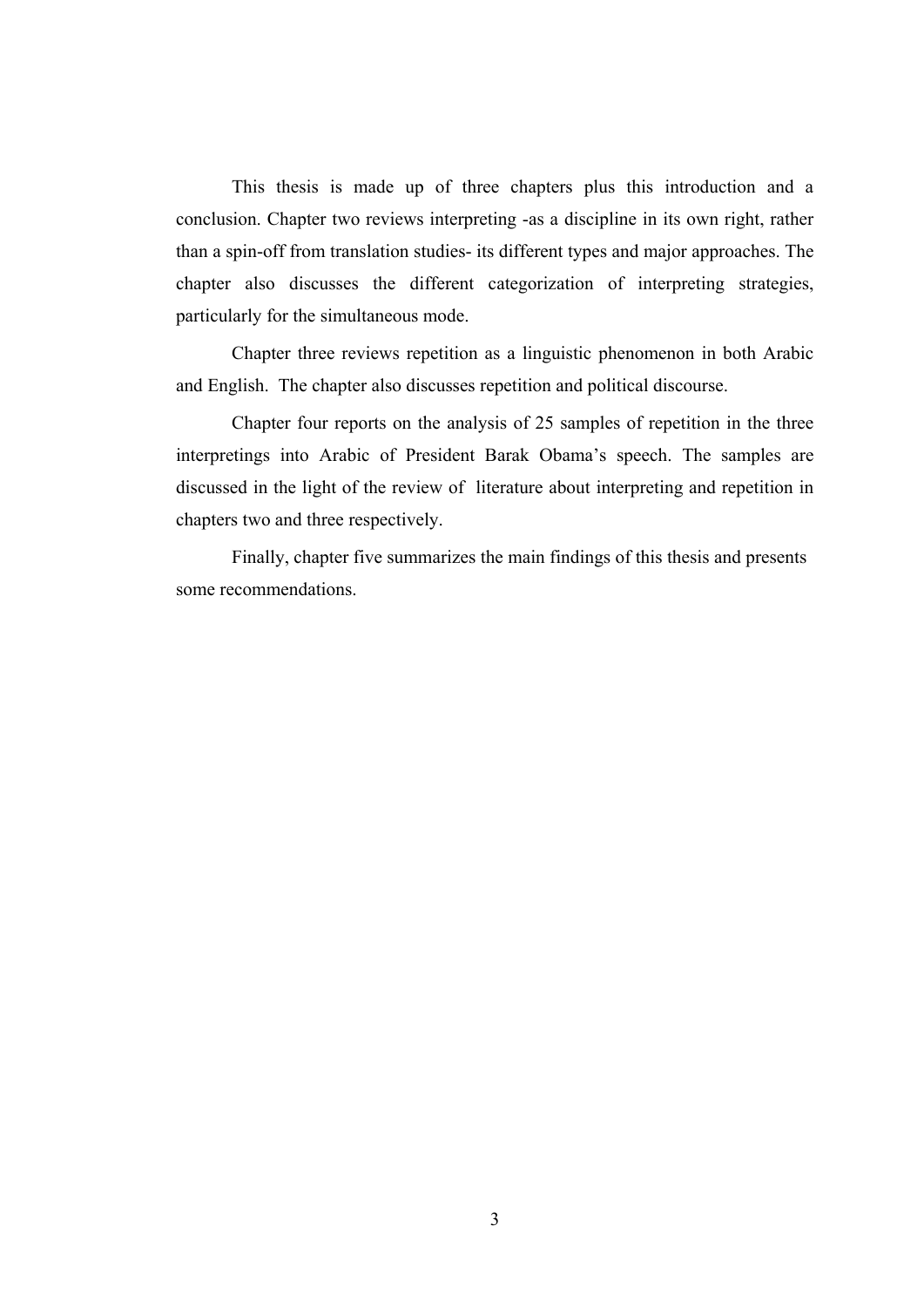# **Chapter Two: Interpreting Studies**

 This chapter presents a general overview of interpreting studies. It first explains the difference between interpreting and translation as two interrelated yet separate professions/processes. The chapter then defines interpreting and looks at its different types. Finally, it looks at the main approaches to interpreting and ends with simultaneous interpreting and its relevant strategies.

### 2.1. Interpreting

Most people often refer to translation and interpreting as being one and the same profession/process. True, interpreting and translation do overlap, but they represent two different aspects of intercultural communication.

 As Christoffels and De Groot (2005, p. 456) write, the main difference between translation and interpreting relates to "the modes of input and output. These are visual and written mode in the case of translation and auditory and verbal mode in the case of interpreting." In translation, the translator converts a written text in one language (the source language) into another written text in another language (the target language), while in interpreting; the interpreter converts a spoken message in the source language into another spoken message in the target language. This suggests that the translator has the privilege of studying, analyzing and therefore rendering the message after researching different resources such as dictionaries, background books, and other materials. The interpreter, on the other hand, is expected to convey the gist of the message immediately and on the spot, a process that puts the interpreter under a huge amount of pressure. This leads to a conclusion that the quality of translated texts is generally higher than that of interpreted ones.

 Nolan (2005) explains the difference between the interpreter and the translator as follows: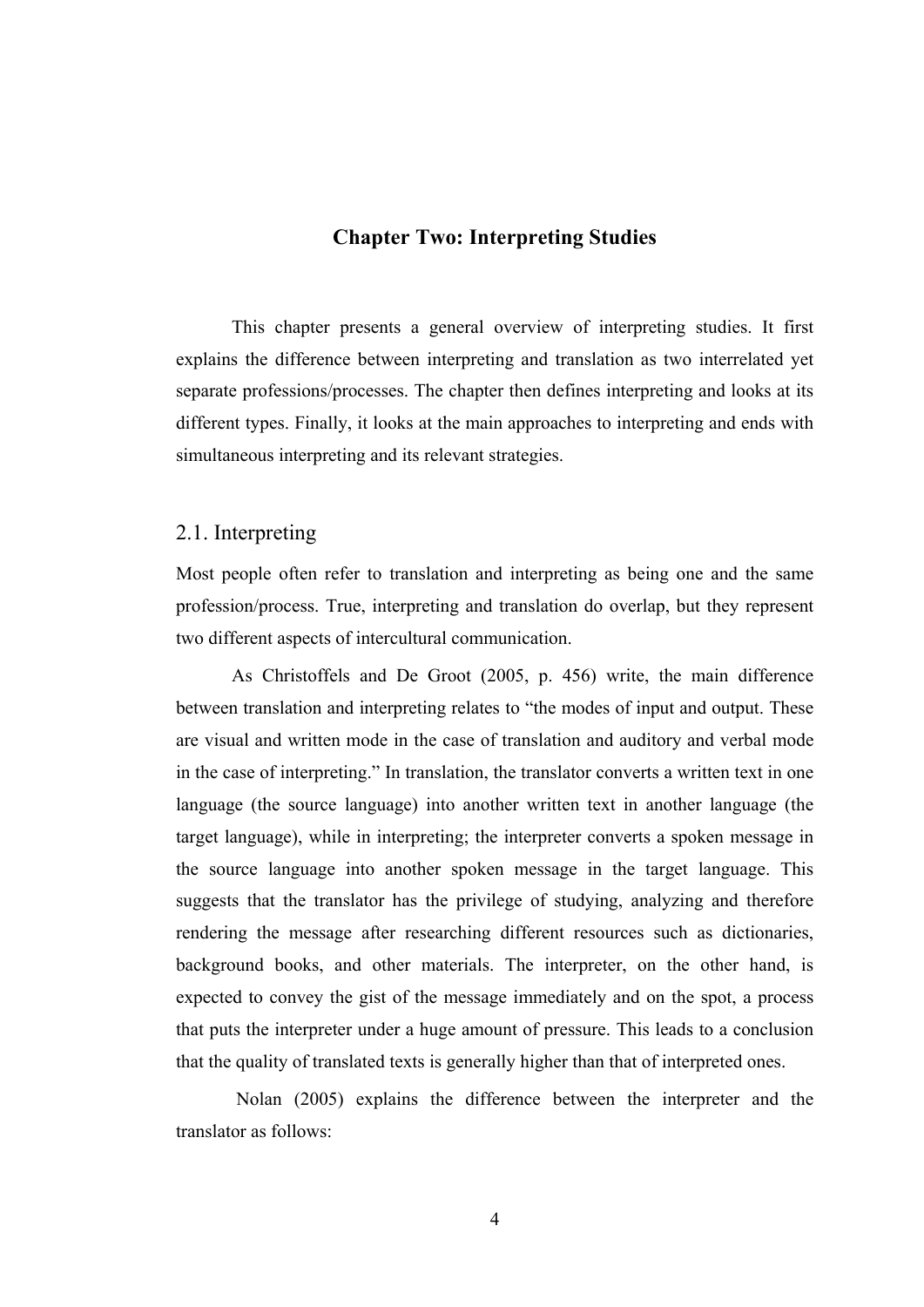The translator's activity is more like that of a writer, while the interpreter's performance is more like that of an actor. A good translator will spend much time searching for the correct technical term or the right choice of words, but a good interpreter must immediately come up with a satisfactory paraphrase or a rough equivalent … in order not to keep the audience waiting. (p. 3)

According to Jones (2002, p. 3), interpreting can be simply defined as "immediate oral translation." However, he believes that such a definition does not give the best idea of what interpreting is really about. Interpreting is about communication. Linguistic barriers are not the only difficulty that an interpreter has to overcome. Cultural difficulties, as Jones explains, "can manifest themselves both explicitly and implicitly." Explicit manifestations would include having to interpret a cultural reference that has no direct equivalent in the target language, while implicit manifestations would include having to understand the intention of the speaker and what is hidden behind the words, such as in the case of irony. Jones (Ibid, p.4) therefore describes the interpreter's work as "being one of continuous explanation and explication."

 Pochhacker (2004, p. 11), on the other hand, defines interpreting as "a form of translation in which a first and a final rendition in another language is produced on the basis of a one-time presentation of an utterance in a source language."

Instead of focusing on the dichotomy of oral vs. written, Pochhacker's definition focuses on immediacy as a feature that distinguishes interpreting from other types of translation.

# 2.2. Types of Interpreting

Interpreting is subdivided into three major types based on the setting in which the interpreting is taking place: conference interpreting, court interpreting and community interpreting. It is also subdivided into two main types based on the mode of interpreting: simultaneous and consecutive.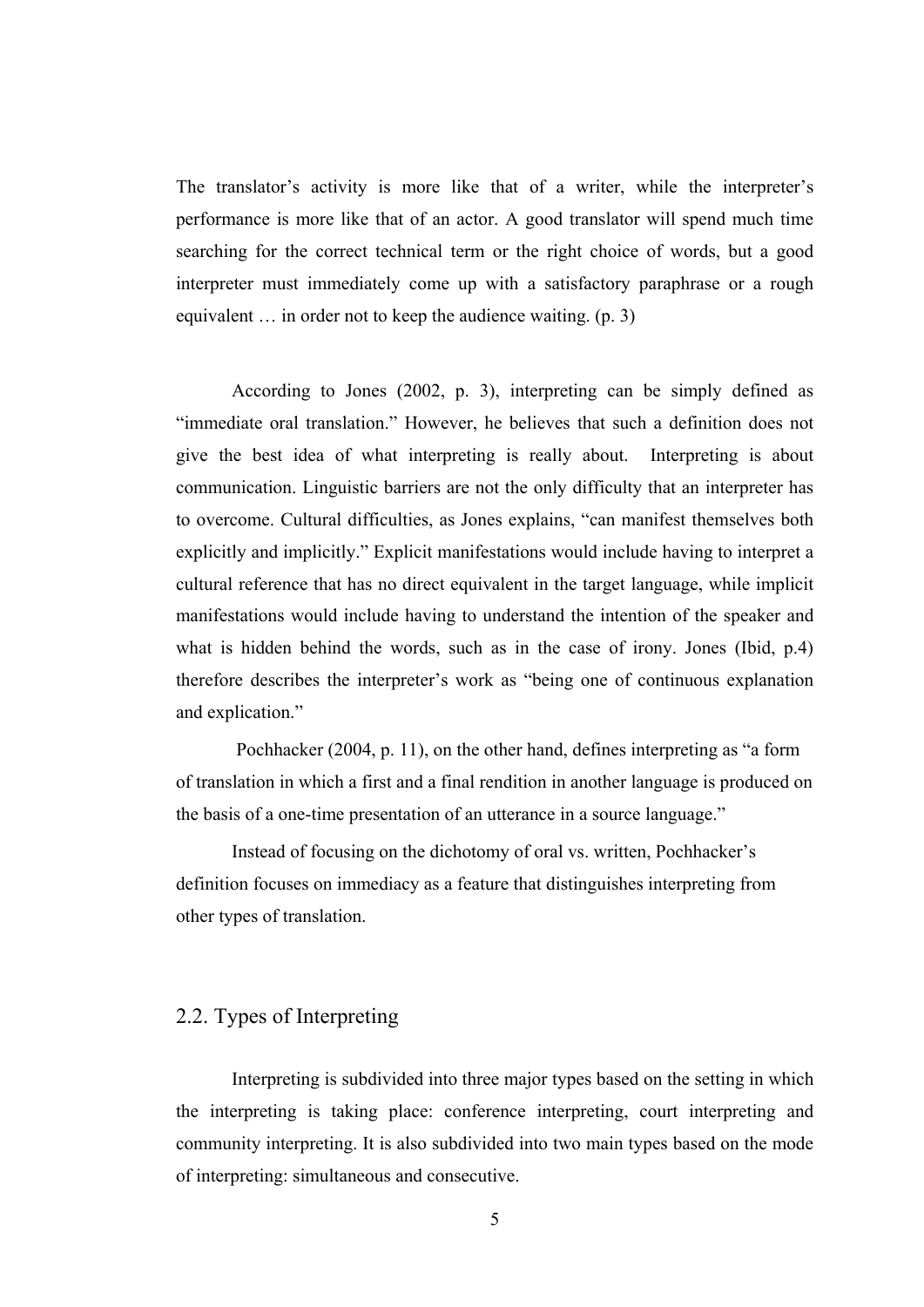### 2.2.1 Conference Interpreting

According to Phelan (2001, p. 6), "conference interpreting is the most prestigious form of interpreting and the most financially rewarding." To Phelan, conference interpreting refers to the two main modes of interpreting: simultaneous and consecutive interpreting.

### 2.2.2 Simultaneous Interpreting

Seleskovitch (1978) describes simultaneous interpretation as follows:

 In simultaneous interpretation the interpreter is isolated on a booth. He speaks at the same time as the speaker and therefore has no need to memorize or jot down what is said. Moreover, the processes of analysis-comprehension and of reconstructionexpression are telescoped. The interpreter works on the message bit by bit, giving the portion he has understood while analyzing and assimilating the next idea. (p. 125)

Seleskovitch's description clarifies how simultaneous interpreting is a multitask assignment that requires a high level of concentration. This is why, Phelan (2001, p. 9) asserts that, interpreters nowadays do not usually interpret for more than fifteen minutes although in the past it was not unusual for interpreters to interpret for thirty minutes. Simultaneous interpreting is used in many settings and situations such as sight translation, telephone interpreting, sign language interpreting, television interpreting and whispered interpreting.

### Sight Translation

In certain situations, interpreters are required to read and translate documents aloud. Sight translation is considered a special type of simultaneous interpreting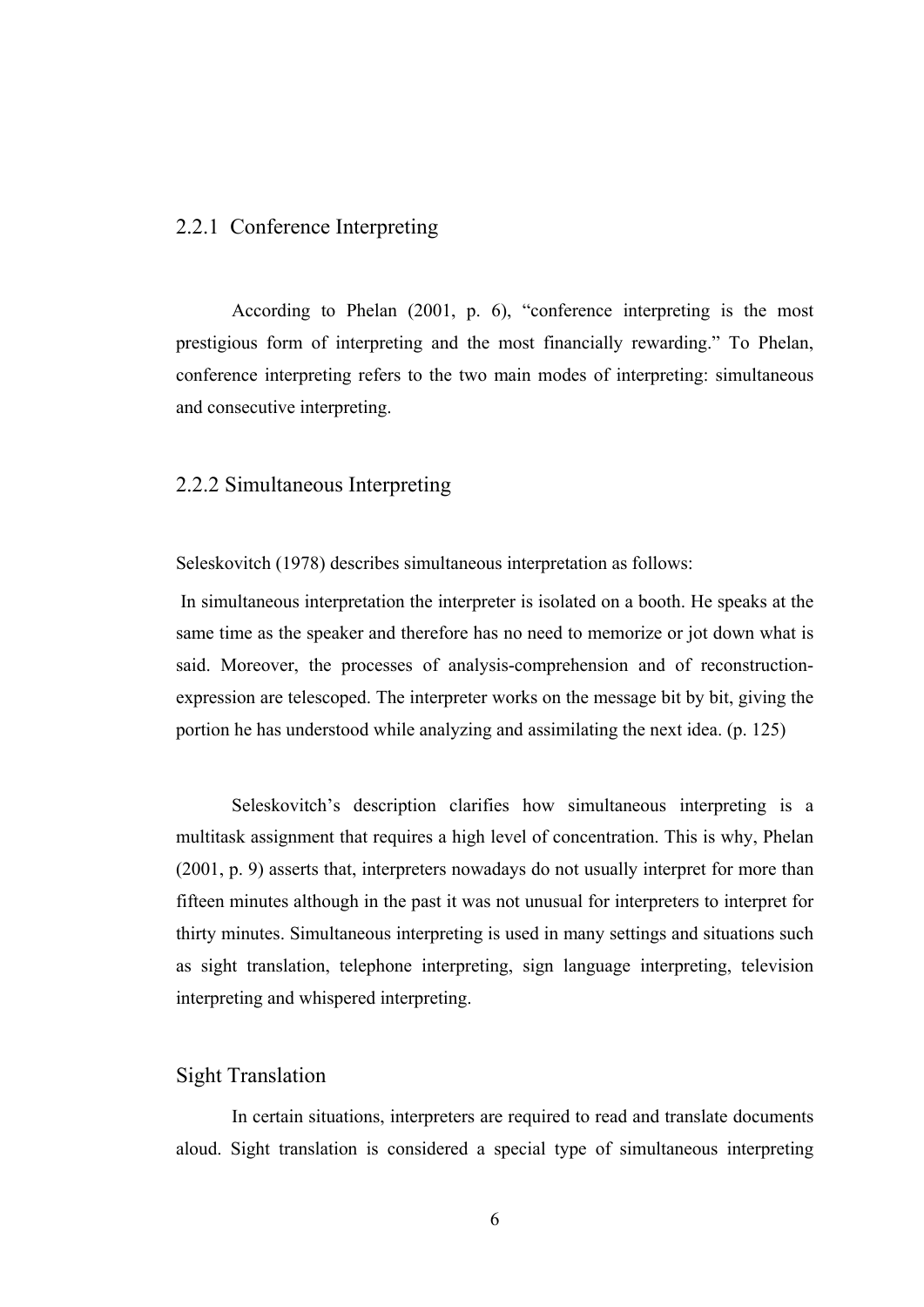because the interpreter reads the document and translates it instantly and on the spot, without having the time to search different resources as in translation.

# Telephone Interpreting

Telephone interpreting is liaison interpreting done over the phone. It is used in certain situations in community interpreting and in business meetings especially in emergency situations and for first contacts. This type of interpreting is available in many languages at any time and from anywhere.

# Sign Language Interpreting

Sign language is the language used by deaf people. Unlike in the past, sign language is now recognized as a language in its own right that uses hands and body gestures. It even has different dialects. Deaf people do not understand the original speech of any language. Interpreters provide this type of interpreting simultaneously to help deaf people understand the speech. In this type of interpreting, the interpreter is visible to the audience.

# Television Interpreting

Television interpreting is common in Europe where simultaneous interpreting is provided for foreign guests appearing on television programs. The interpreter sets in a fully equipped booth where he or she can see the speakers. The interpreter must sound as confident as the TV presenter. In this particular type of interpreting, the convention is that male interpreters interpret male speakers and female interpreters interpret female speakers.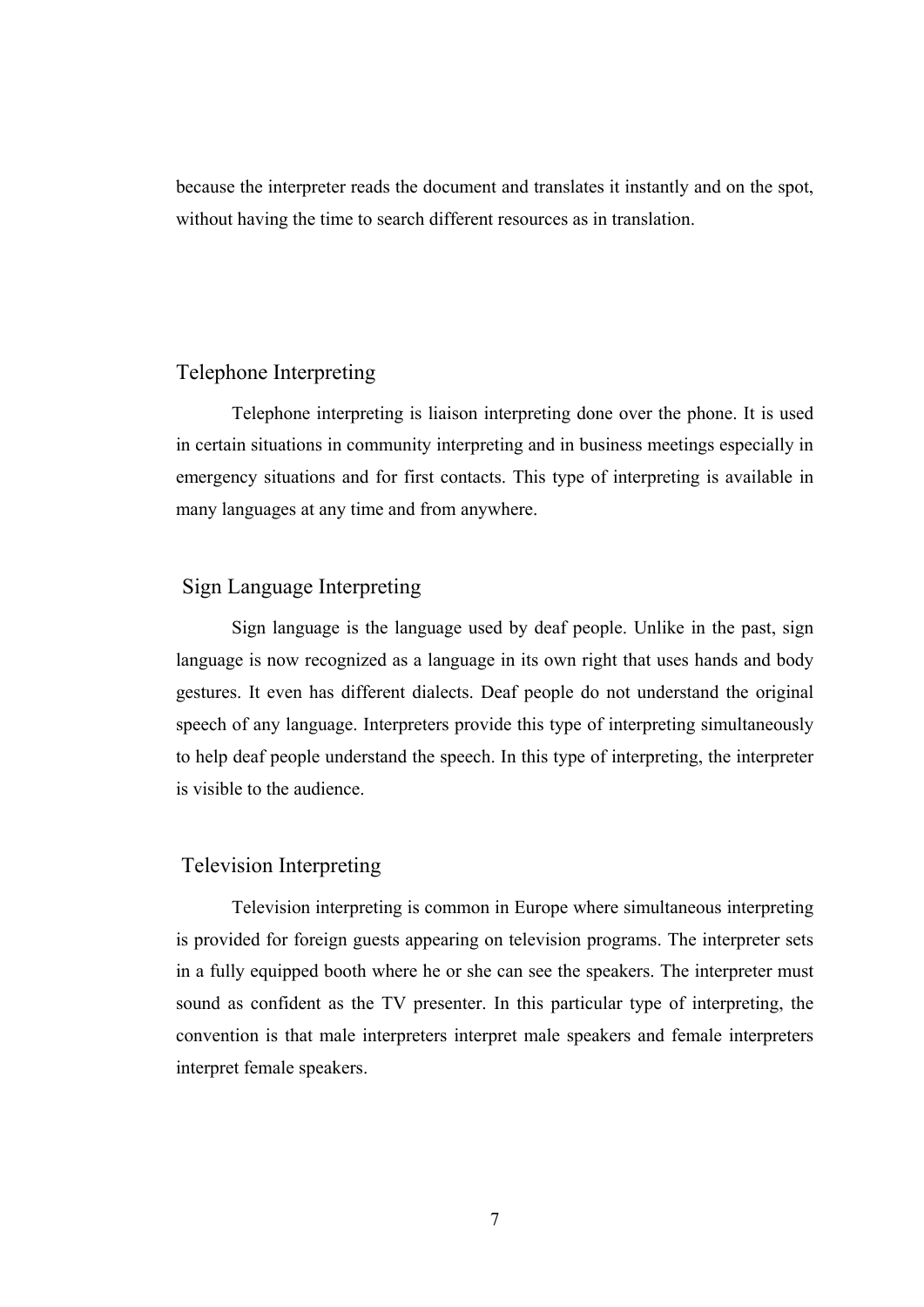# Whispered Interpreting

Whispered interpreting can be also referred to as *chuchotage.* This type of interpreting occurs in sittings where one or two people do not understand the source language. The interpreters in such settings render the interpretation to the listener or listeners simultaneously and in a very low voice.

### 2.2.3 Consecutive Interpreting

Seleskovitch (1978) describes consecutive interpretation as follows:

 In consecutive interpretation the interpreter does not start speaking until the original speaker has stopped. He therefore has time to analyze the message as a whole, which makes it easier for him to understand its meaning. The fact that he is there in the room, and that the speaker has stopped talking before he begins, means that he speaks to his listeners face to face and he actually becomes the speaker. (p. 123)

 Consecutive interpreting therefore is time consuming. It takes almost double the time needed for simultaneous interpreting. This is one of the reasons why simultaneous interpreting nowadays is widespread while consecutive interpreting is limited to certain situations where simultaneous interpreting equipments are not available.

 Note-taking is a central element that distinguishes consecutive interpreting from simultaneous. In consecutive interpreting the interpreter takes notes while listening to the speaker. There is no one exact technique for note-taking. Interpreters may develop their own symbols or techniques. In order to save time and effort, most interpreters take their notes in the target language rather than the source language.

 Unlike the simultaneous interpreter, the consecutive interpreter will be setting next to the speaker and not in a booth. This is considered to be an advantage of consecutive interpreting because the interpreter will be able to ask the speaker about any unclear information and about what exactly was meant by a certain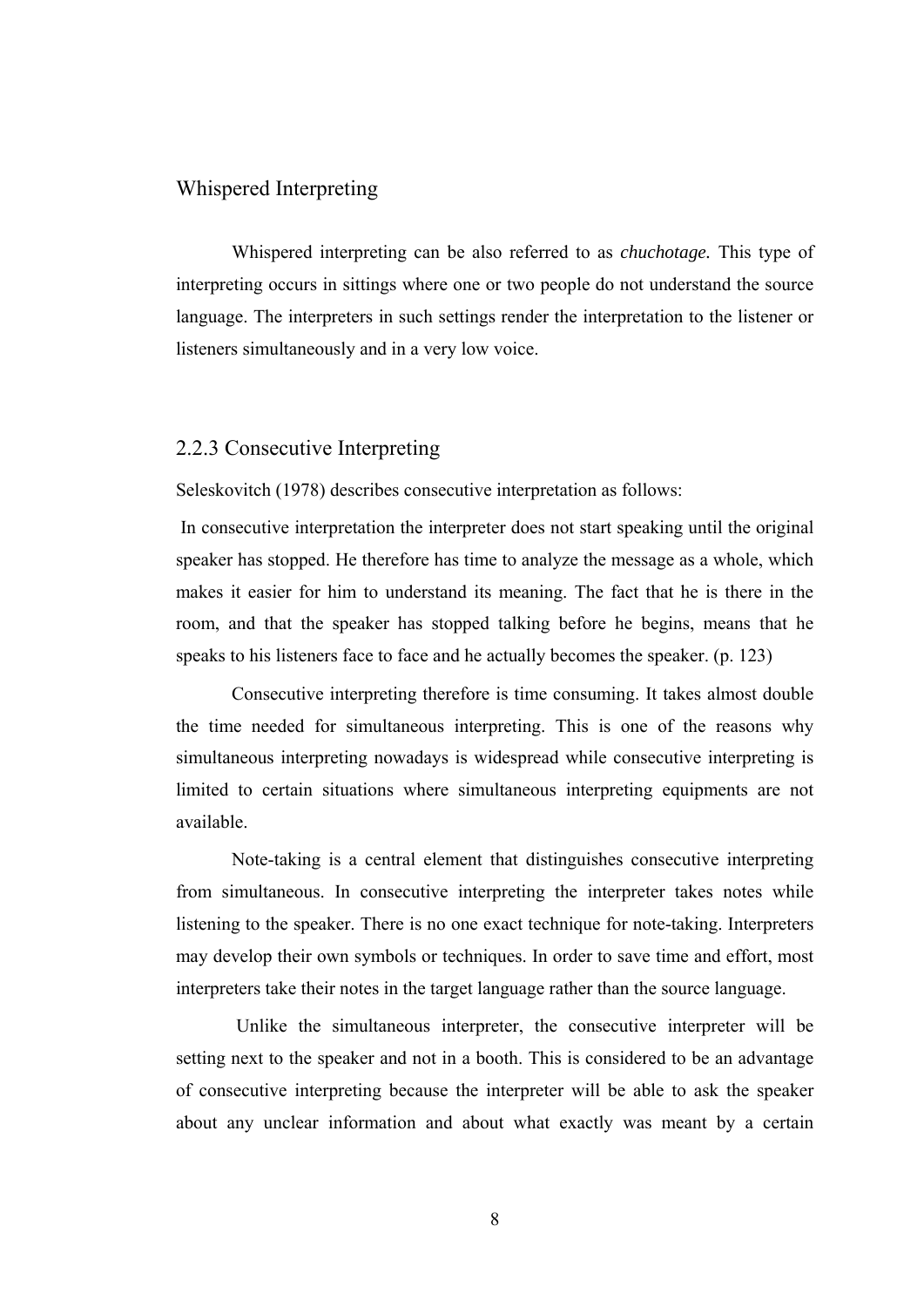segment. One of the settings that requires consecutive interpreting is liaison interpreting.

# Liaison Interpreting

Liaison interpreting is also sometimes referred to as bilateral interpreting or *ad hoc* interpreting. This type of interpreting is used in informal situations and especially in community interpreting where interpreters interpret for two or more people. Liaison interpreters are very visible and they are usually controlling the situation. They can control how much speakers say and when to speak or even to stop. They can also ask the speakers to speak up or to explain any unclear information.

# 2.2.3 Court Interpreting

Interpreting is used in courts when any of the people involved in a case do not understand or speak the language. In court interpreting in particular, accuracy is a very important issue because so much depends on what the different parties say. In addition, everything that is said will be documented in the court records.

 Court interpreters use consecutive interpreting to interpret questions and answers and they may need to take notes if the statements are long. They also use whispered simultaneous interpreting to interpret the whole testimony for the defendants. Sight translation may also be used in courts when interpreters are asked to translate any documents that relate to the case.

### 2.2.4 Community Interpreting

In the recent years, there has been an increasing interest in community interpreting as a new evolving type of interpreting. Community interpreting is used for people who are not fluent speakers of the language of the country they live in. This type of interpreting enables them to communicate with public service providers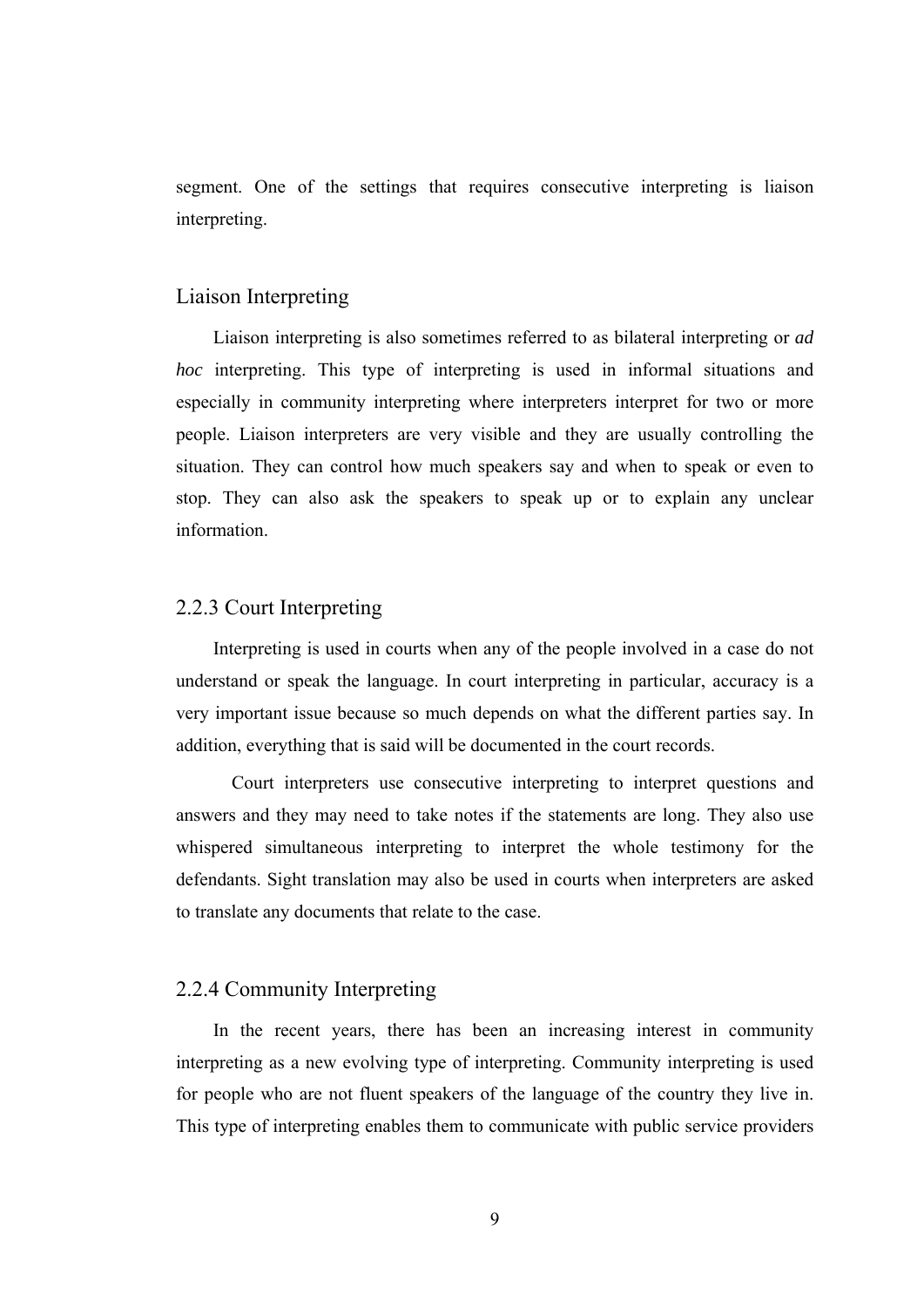and gives them access to all different kinds of services such as medical, educational, governmental, and social services.

Community interpreting is referred to by many different terms. Some like to call it public service interpreting, while others like to refer to it as community based interpreting, *ad hoc* interpreting, contact interpreting or even dialogue interpreting.

 Community interpreting is done face to face. Depending on the situation, community interpreters are required to provide whispered, consecutive, or simultaneous interpreting. They are often asked to provide sight translation of short texts or documents.

 People involved in the communication process should be trained how to deal with the interpreters in order to achieve the highest level of understanding. Community interpreters, on the other hand, are encouraged to remind the two parties involved in the communication, to address each other directly rather than addressing the interpreter.

 Medical interpreting is a main type of community interpreting which is provided for patients who do not understand the language of their care givers. In medical interpreting, interpreters use a combination of simultaneous and consecutive modes of interpreting. They may also use sight translation to translate medical prescriptions or instructions.

# 2.3. Approaches to Interpreting

Many scholars view interpreting as a form of translation. Based on that assumption, interpreting studies are expected to benefit from the theory and research in the field of translation. However, interpreting studies has benefited from translation studies only to a very limited degree. In fact, it was only in the early 1990s that the influential approaches to translation began to be explored in the field of interpreting.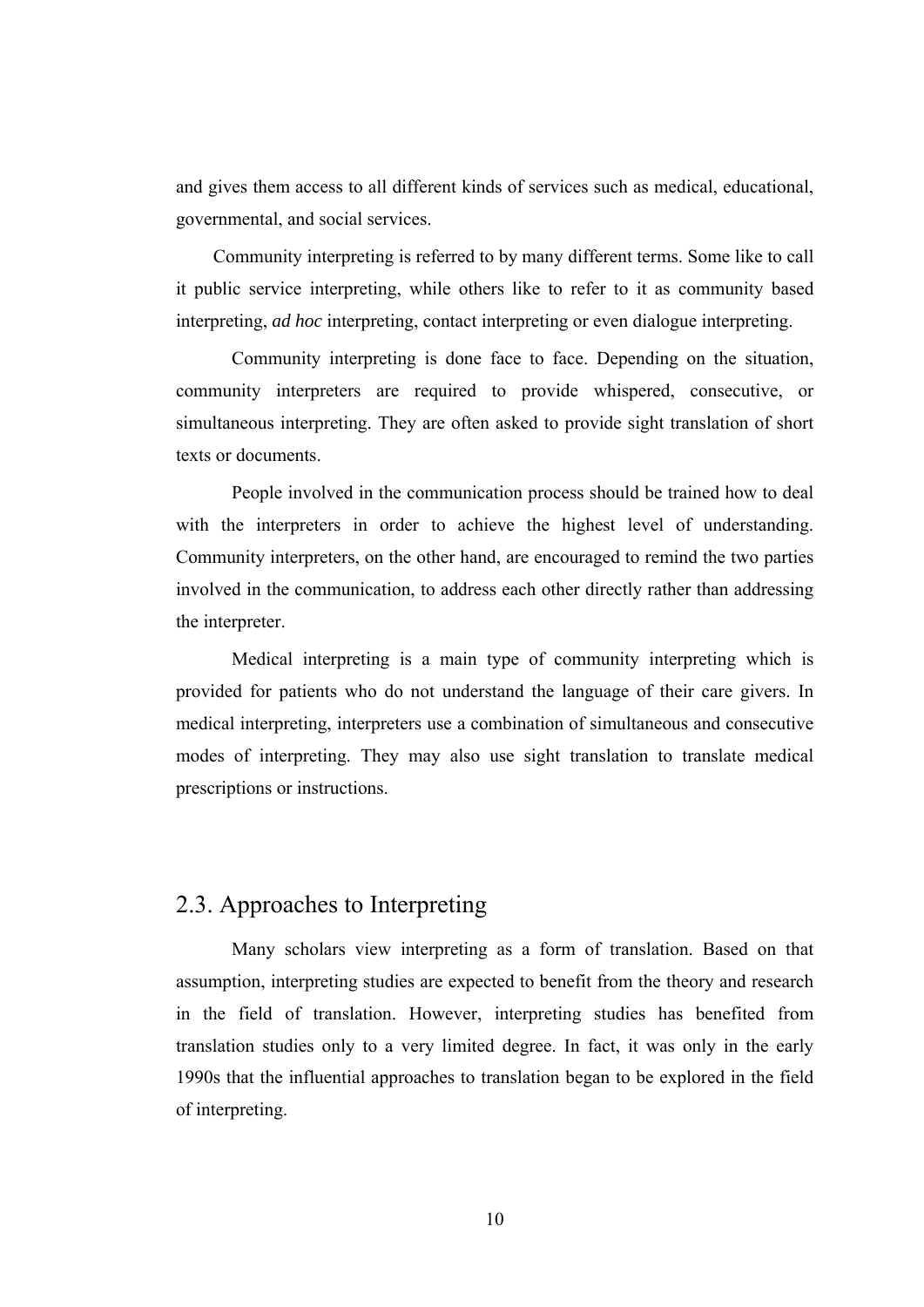# 2.3.1 The Linguistic Approach

As is the case with translation, there is an ongoing debate over the literal vs. sense (meaning) strategies of interpretation. The word-for-word or word-based or literal strategy occurs when interpreters tend to replace single words by their translation equivalents. This strategy leads to what Christoffels and De Groot (2005) describe as an "unintelligible" interpretation and an output that is usually "unaccepted." This is perhaps why this strategy is often considered to be an inferior interpreting procedure.

 In the meaning-based strategy of simultaneous interpreting, the assumption is that the source language is completely deverbalized. In other words, the linguistic forms of the source language text completely disappear in the target language and only the meaning of the message remains. This deverbalization view of interpreting is strongly favoured by Seleskovitch's (1978) theory of "sense." According to Seleskovitch, the interpreters' job has to do with understanding the meaning of the message and not with finding linguistic equivalents of the source language in the target language. Seleskovitch further explains, "it is to his [the interpreter] advantage to immediately forget the original wording used since that is not what he will reconstruct, and to clearly retain only the full meaning of the message with all it's nuances" (p. 36).

# 2.3.2 The Cultural Approach

Again and as is the case in translation studies, some scholars have approached interpreting from different perspectives, such as postcolonialism, gender studies, and ideological consideration. Such perspectives view interpreting as a cultural practice.

 Anderson (1976) was perhaps one of the first scholars who emphasized the importance of the social situation in which the interpreting task occurs. Anderson argues that interpreting "occurs in social-situations amenable to sociological analysis" (p. 209). Such settings, Anderson believes, influence the interpreter's performance.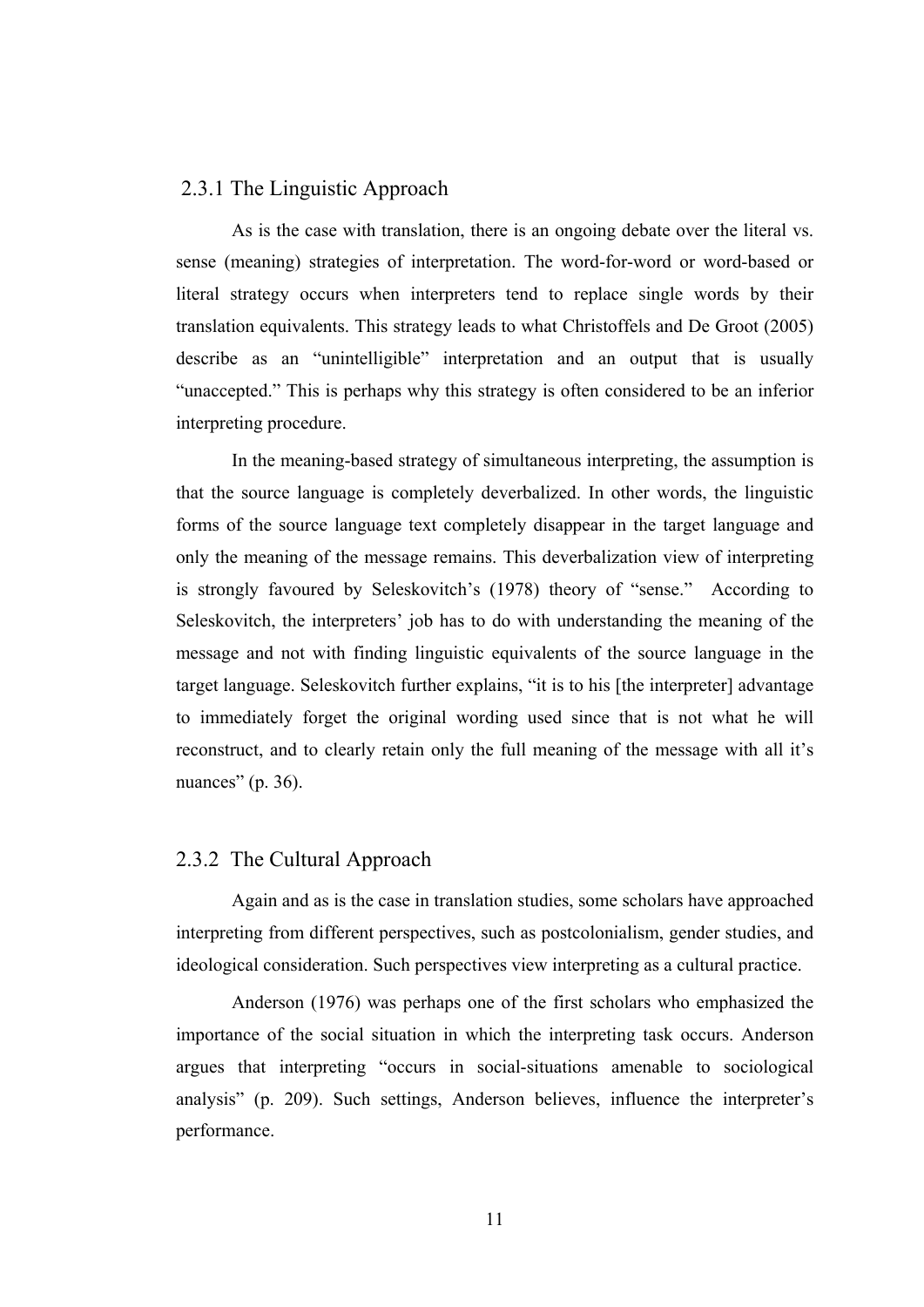Other scholars looked at extending some of the concepts that have come to occupy a central role in translation studies to the field of interpreting. Shlesinger, for example, discussed the possibility of extending the theory of "norms" which was first proposed by Toury in 1980s, to interpreting. Schjoldager (1995) believes that "as a behavioural activity, interpreting must also be governed by norms" (p. 302). She also emphasizes that the concept of norms is worthy of the attention of the interpreting studies scholars.

 The strongest call for looking at interpreting as a cultural practice came with Cronin's (2002) appeal for a "cultural turn" in interpreting studies. Cronin views interpreters as, "those that cross linguistic and cultural boundaries; depending on the identity of the interpreter and the nature of the context, interpreters cross boundaries of gender, class, nationality, or ethnicity" (p. 391). Cronin pinpointed the fact that interpreting scholars have neglected the theoretical developments in translation studies. He further believes that a "cultural turn" in interpreting studies and similar to what has already been developed in translation studies "would encourage scholars to explicitly address questions of power and issues such as class, gender, race in interpreting situations" ( p. 387).

# 2.3.3 The Psychological Approach

Perhaps because of the immediacy of the interpreting process, the psychological and the cognitive factors involved in the interpreting process have been the main focus of interpreting studies. Diriker (2004) writes:

The scholarly interest in interpreting seems to have followed a hierarchy of its own, with most of scholarly attention being devoted to the most salient types and features of interpreting (i.e., conference interpreting as the most salient *type* and cognitive aspects of the task as the most salient *feature*). (p. 1)

 In simultaneous interpreting, several process models were developed for the purpose of investigating the mental processes of interpreting. Gerver (1971, as cited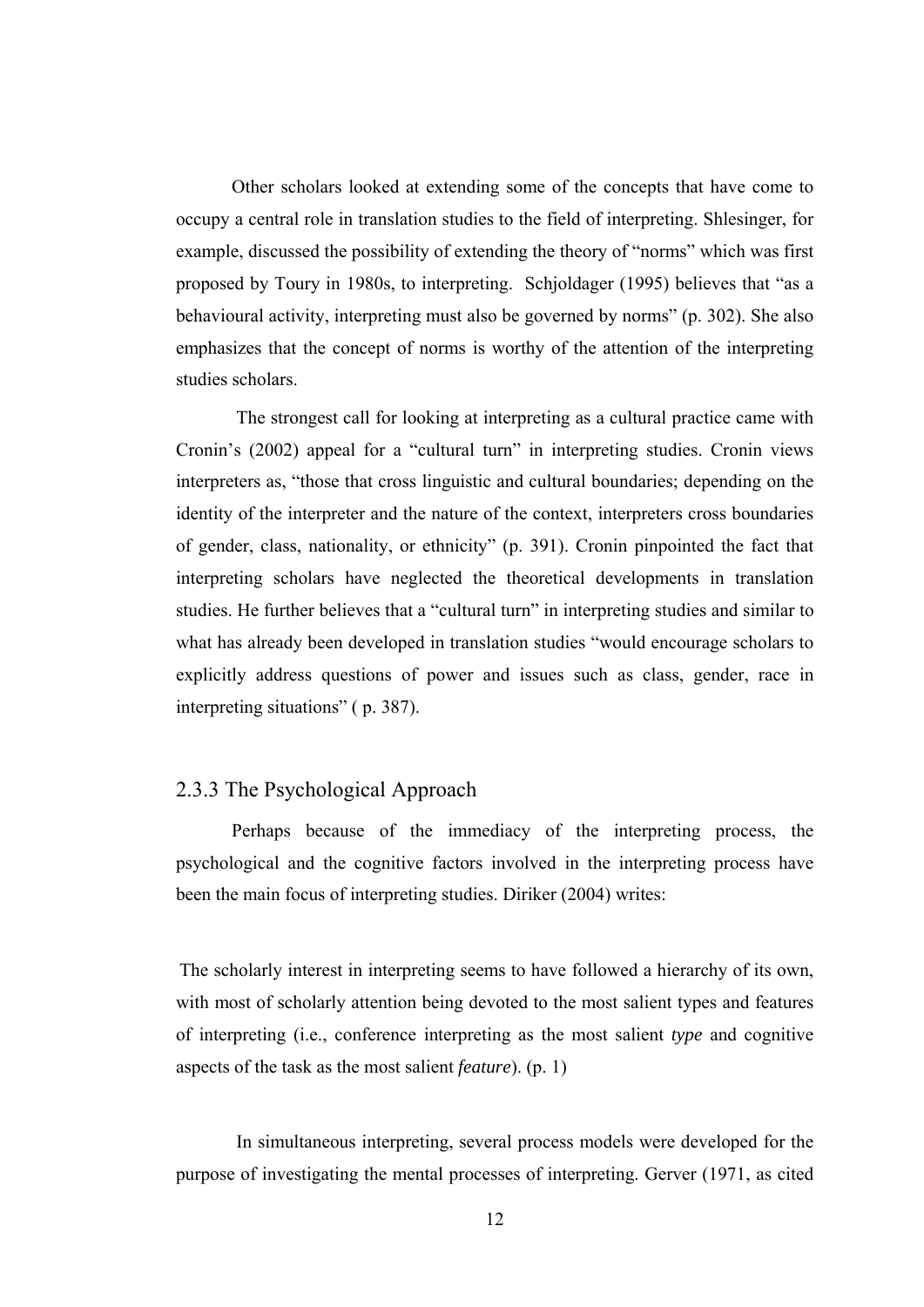in Pochhacker, 2004, p. 100) was the first to develop a psychological model for simultaneous interpreting. He built his model based on his experimental findings regarding interpreters' time lag, memory use and output monitoring.

Gile's (1997) effort model is another processing model of simultaneous interpreting. The effort model was initially developed to be used as a conceptual framework for interpretation students. In this model, interpreting is approached as a limited capacity system taking into account the language combination as a very important factor that determines the interpreting performance. Three different "efforts" were presented. Gile (1997) defines the three efforts as follows:

The listening and analysis effort (L) is defined as consisting of all comprehensionoriented operations. . . . The production effort (P) is defined in the simultaneous mode as the set of operations extending from the initial mental representation of the message to be delivered, through speech planning, and up to the implementation of the speech plan. The memory effort (M) is the high demand on short- term memory during simultaneous interpreting, due to the operation of several factors. (p. 164)

 Gile further adds to the three basic efforts a separate fourth coordination effort (C). The sum of all four efforts represents the total capacity requirement. The capacity requirement of each effort differs with different interpreting tasks. On the other hand, the capacity available for each effort must be equal to or more than that of the capacity requirement. Failure may occur if this requirement is not met. For example, when the capacity required for producing a difficult chunk is not immediately available, the load placed on memory will be increased because there will be a need to memorize the incoming input until it is ready to be reproduced. The extra memory capacity needed for this may actually diminish the comprehension capacity.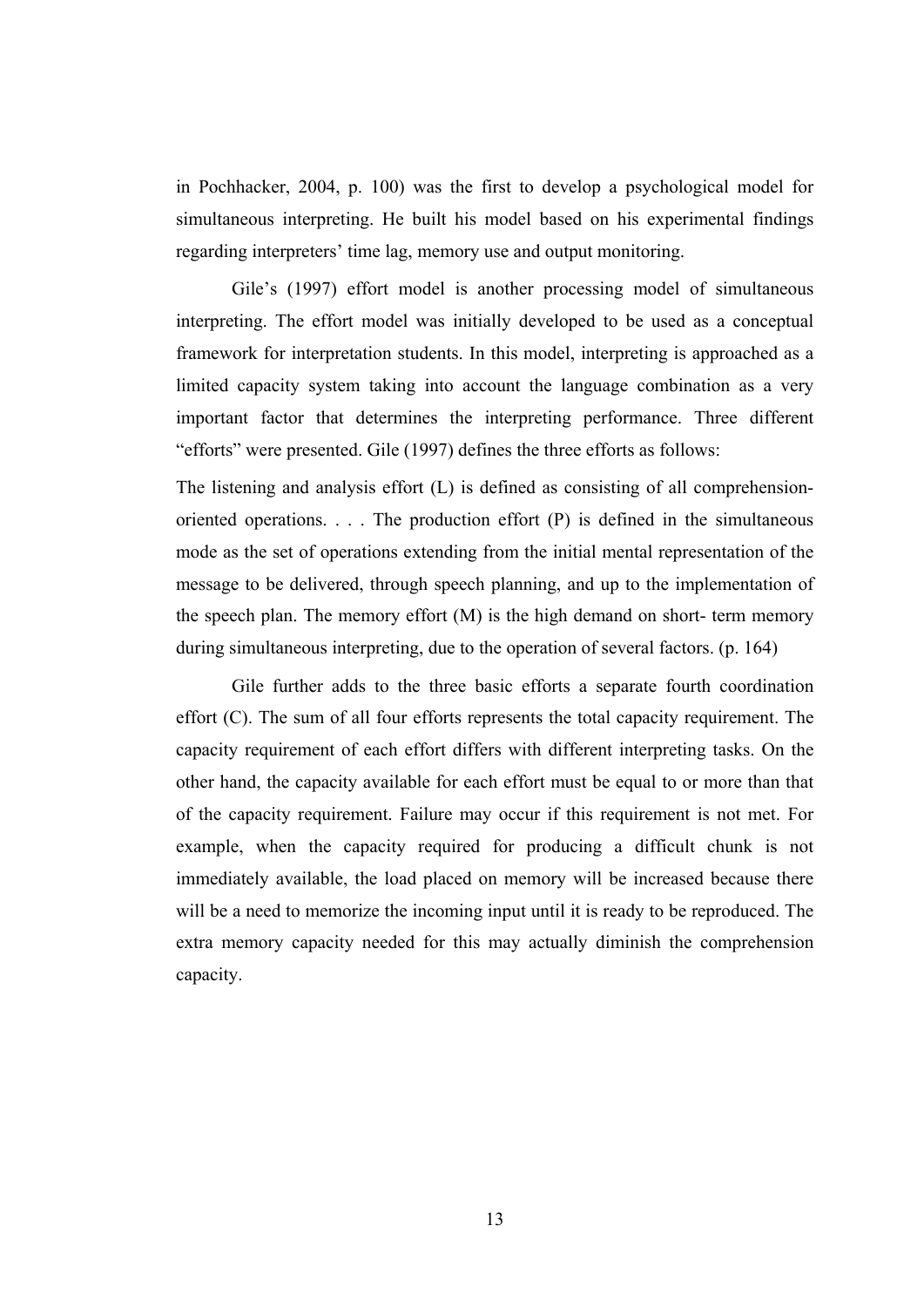# 2.4. Strategies of simultaneous Interpreting

In simultaneous interpreting, the assumption is that interpreters repeat in one language what they hear in another. However, Paneth (1957, p. 31) believes that "the interpreter says not what he hears, but what he has heard," referring to the time lag between the interpretation and the original speech.

Jones (2002, p. 72) summarizes what he calls 'Golden Rules' of simultaneous interpreting. Jones believes that simultaneous interpreters will be in a much better position if they adhere to the following rules:

- remember they are communicating;
- make the best possible use of the technical facilities;
- ensure that they can hear both the speaker and themselves clearly;
- never attempt to interpret something they have not heard or acoustically understood;
- maximize concentration;
- not be distracted by focusing attention on individual problematic words;
- cultivate split attention, with active, analytical listening to the speaker and critical monitoring of their own output;
- use, where possible, short, simple sentences;
- be grammatical;
- make sense in every single sentence; and
- always finish their sentence.

Jones (2002) further discusses several techniques of simultaneous interpreting, some of which are reformulation, the salami technique, simplification, generalization, omission, summarizing, anticipation, error correction techniques and metaphors and sayings techniques.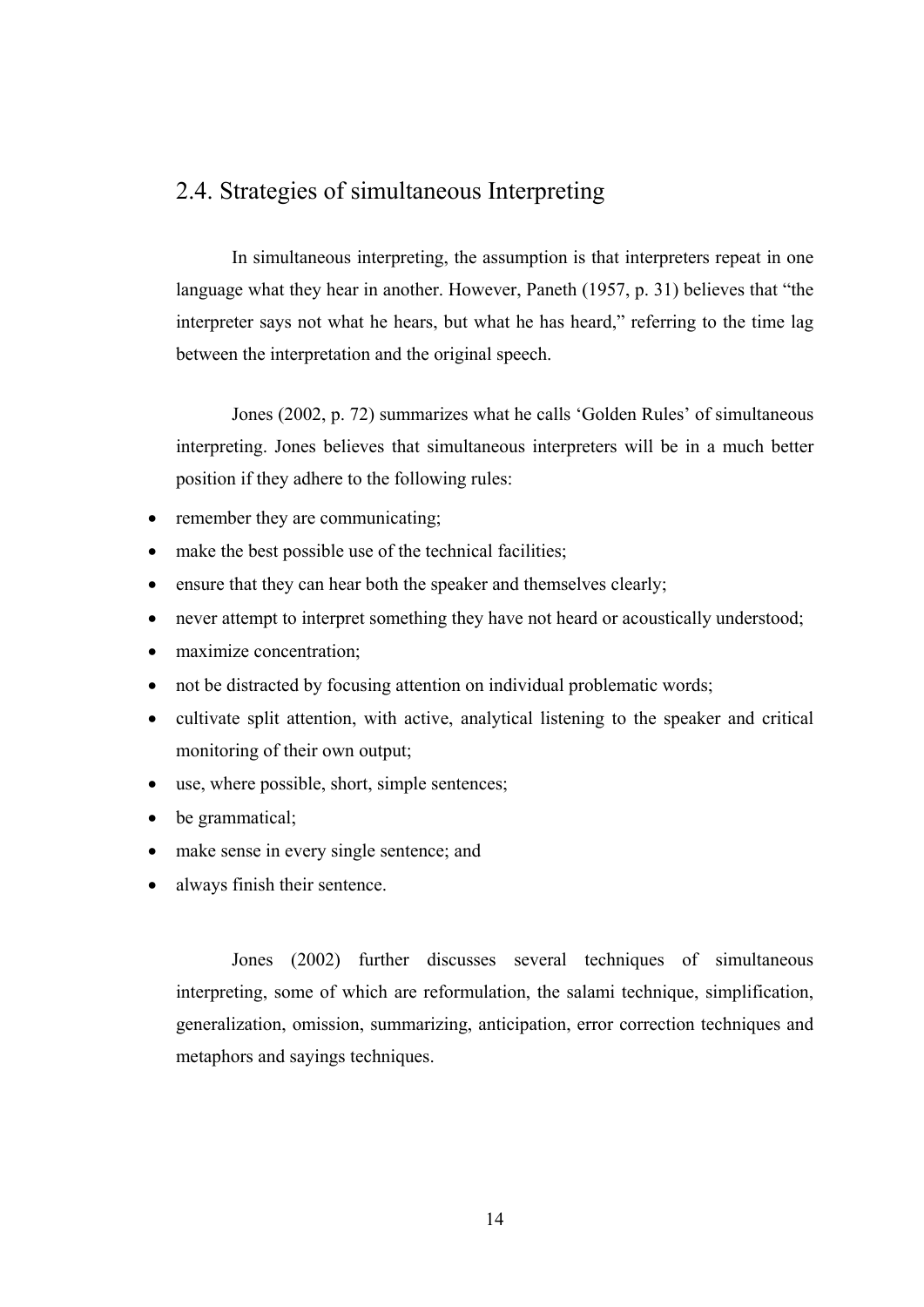## 2.4.1 Reformulation

The interpreters' main goal is to convey the speakers' messages as faithfully as possible. In order to achieve that, interpreters have to reformulate the wordings of their speakers. For example, long, complicated sentences will be broken down into shorter and easier ones and active clauses can be rendered as passive or vice versa.

## 2.4.2 The Salami Technique

This technique, also referred to as chunking, is a technique by which long, complicated sentences are divided into a number of shorter sentences. Jones (2002) urges interpreters to use this strategy especially when dealing with languages that have the tendency to use long, complicated sentences.

# 2.4.3 Simplification

This is a technique used by interpreters to deal with highly technical materials. Interpreters, Jones (2002, p. 98) believes, may resort to this technique for two reasons. First, interpreters may not be able to cope with all the highly technical material in the speech, so they simplify it to save what they can. Second, interpreters may be able to cope with all the technical material but rendering it without any simplification may leave the audience confused.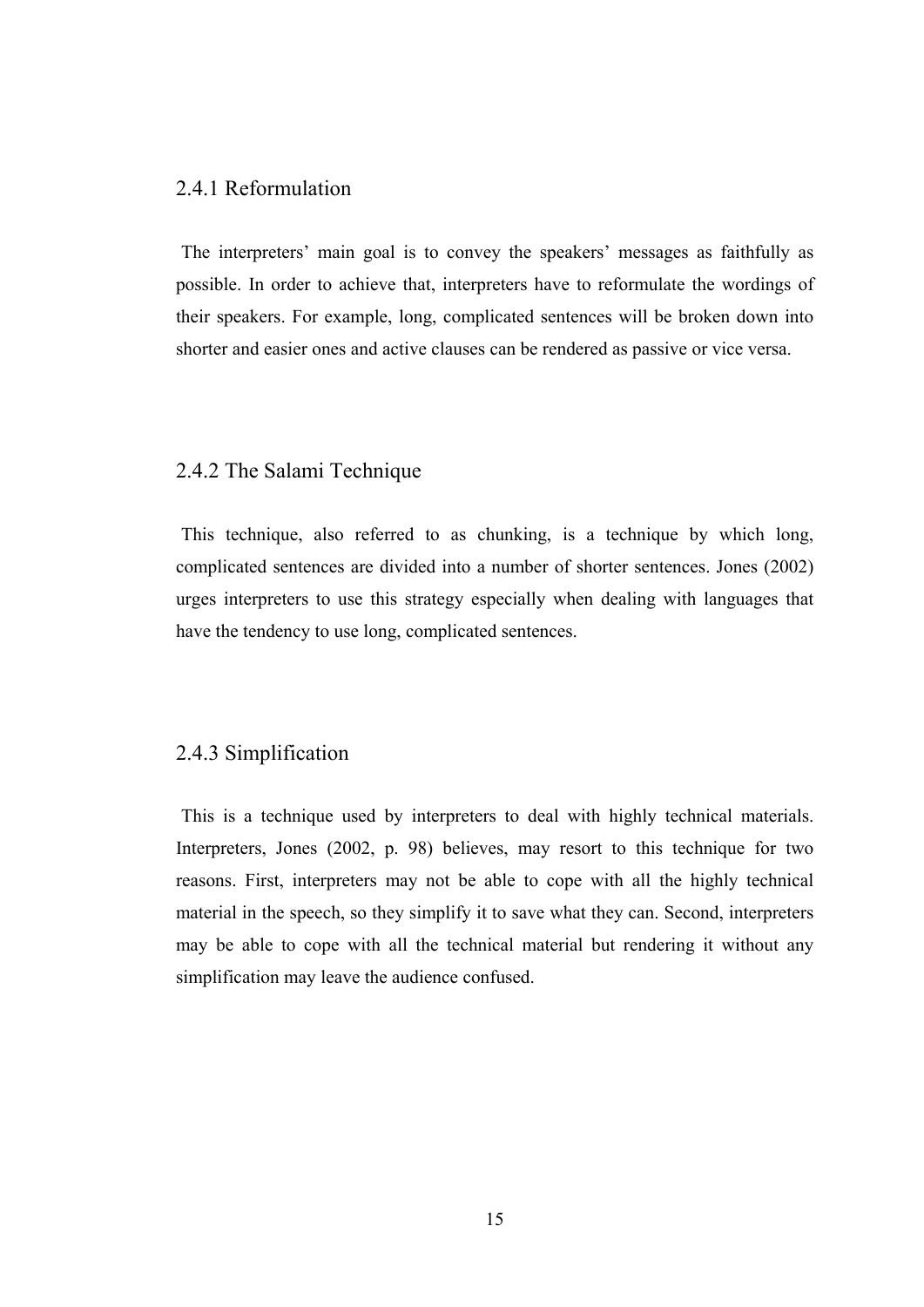# 2.4.4 Generalization

According to Jones (2002, p.101), when faced with a very fast speaker and in order to save time; "a number of specific items mentioned can be expressed in one generic term." Generalization should not be used when each specific item mentioned in the speech is significant. Jones (2002) gives an example of a speaker who could say, 'people take it for granted now to have a fridge and a freezer, the dishwasher and the washing machine with a spin dryer, a cooker and a vacuum cleaner'. If the elements in this speech are irrelevant, the interpreter could use a generic form in his rendition and interpret, 'people take it for granted now to have all household electric appliances'.

### 2.4.5 Omission

According to Jones (2002, p.102), interpreters are occasionally faced with situations where neither simplification nor generalization will help them to keep up with their speakers. In these situations, interpreters tend to omit things (bits of information).

### 2.4.6 Summarizing

This, as Jones (2002, p.104) explains, is a technique used by interpreters to "clarify what is unclear because of the speaker." The speaker for example, may express his ideas implicitly or incoherently which requires some explanation from the interpreter's part to make the speaker's ideas clear to the audience. Summarizing, in this case, is not a summary of what the speaker has said, but rather something added to it to explain it and to make it clearer. Summarizing is referred to by many theorists as "addition".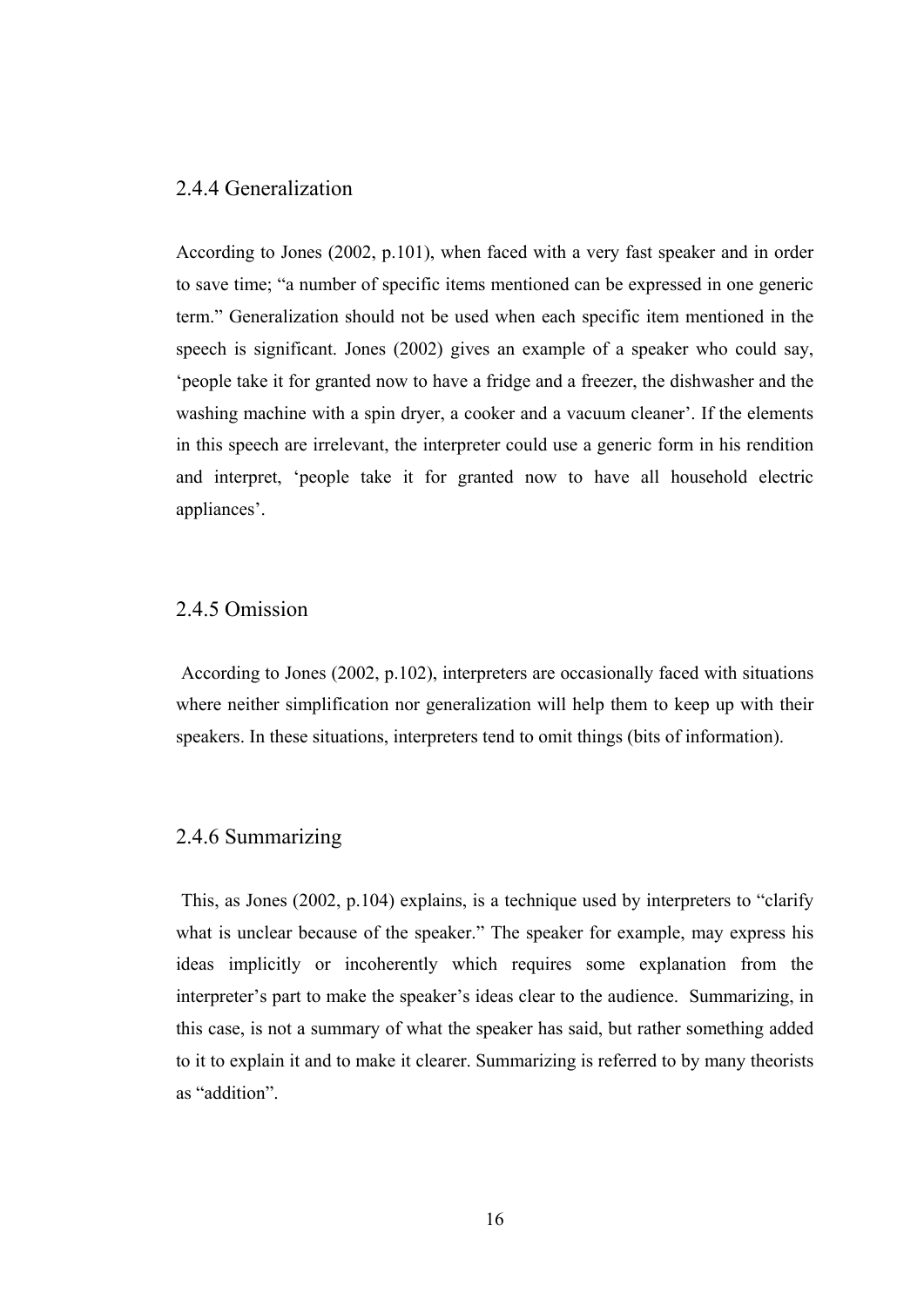# 2.4.7 Anticipation

Jones (2002, p. 107) believes that anticipation, when used properly in conjunction with reformulation, "can be a precious tool" that saves interpreters time and improves their interpreting output. Jones urges simultaneous interpreters to learn how to anticipate their speakers. Interpreters can anticipate the broad structure and sometimes the general thrust of the speech through its context. They also need to recognize speech patterns and rhetorical structures of the source language in order to be able to anticipate their speakers. Interpreters can anticipate certain words or phrases in a sentence in the speech when they know for sure how the sentence will end.

### 2.4.8 Error correction

Often, interpreters make clear mistakes for many different reasons such as wrong anticipation, not hearing a word at all, misunderstanding the speaker's implicit ideas, or misunderstanding a word or a phrase. In such circumstances, Jones (2002, p. 107) suggests that different possible scenarios. First, if the mistake is insignificant and makes no material difference, the interpreter should not waste time trying to fix it. Second, if the mistake is made on a significant point of the speech, but somehow it becomes obvious to the interpreter that the audience has noticed the mistake and worked out what the correct rendition must be, then it is not necessary to correct the mistake. However, Jones believes that correcting the mistake is recommended only if the interpreter can fix it quickly. Finally, if the mistake is made on a very important point of the speech and the audience does not realize it, the interpreter must fix it as quickly and as clearly as possible.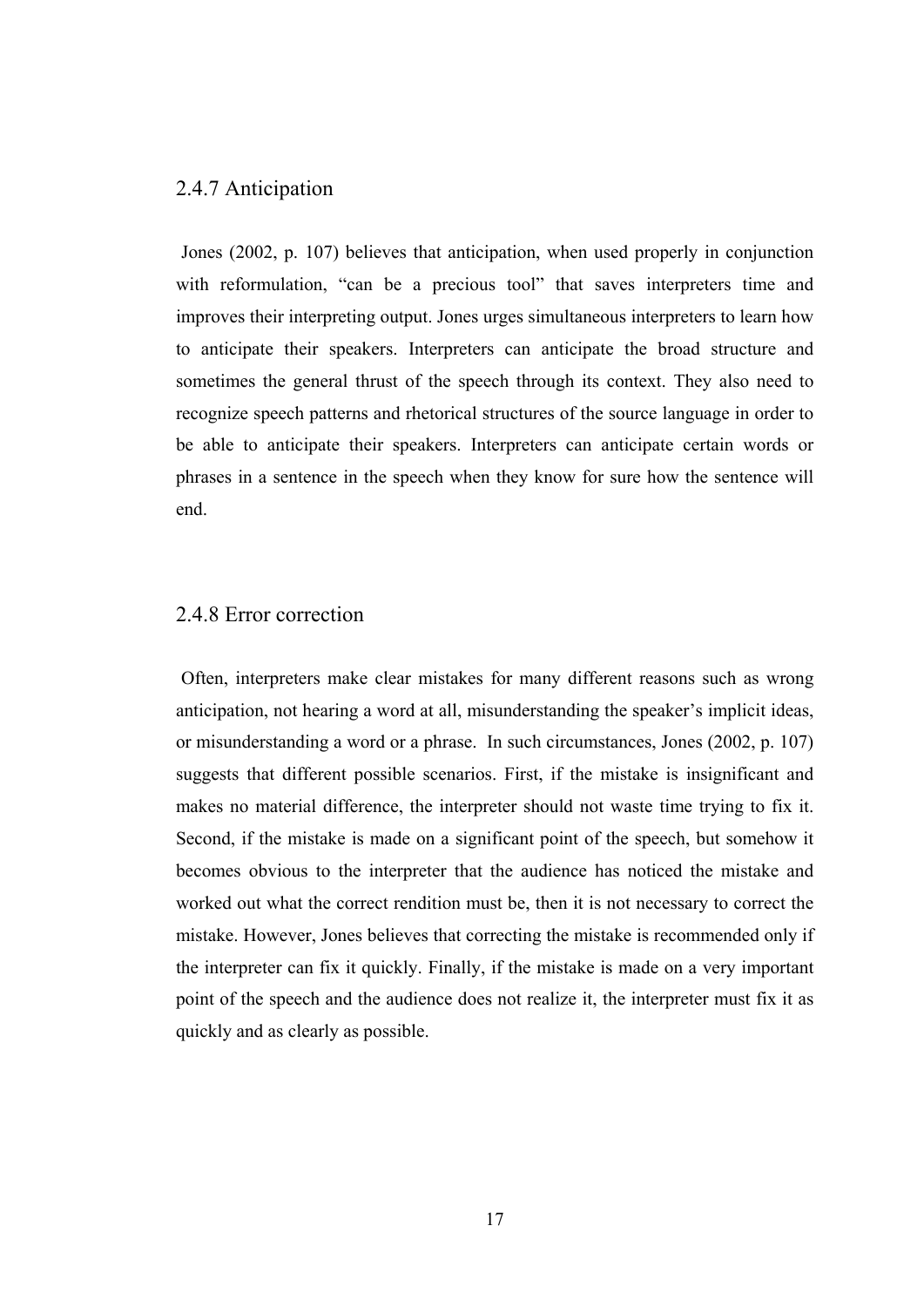# 2.4.9 Metaphors and sayings techniques

Jones (2002, p.113) suggests the following techniques for rendition of metaphors and sayings; almost the same as those used in translation studies:

- using a word-for-word equivalent in the target language;
- using a rendition that is equivalent in meaning but has different wording;
- reduce the statement to sense by explaining its meaning;
- if the interpreter does not understand its meaning and yet believes that the saying or the metaphor is significant and important , s/he should render it as literally as possible;
- if the interpreter does not understand its meaning and yet believes that the saying or the metaphor is not important, s/he can drop it.

In the fourth technique, however, the interpreter should announce to the audience that this is a literal rendition of the source language, hoping that the audience will work out what it means.

 This chapter has presented a general overview of interpreting studies. It has defined interpreting, the different approaches to interpreting and briefly outlined relevant techniques of simultaneous interpreting. The next chapter discusses repetition and political discourse.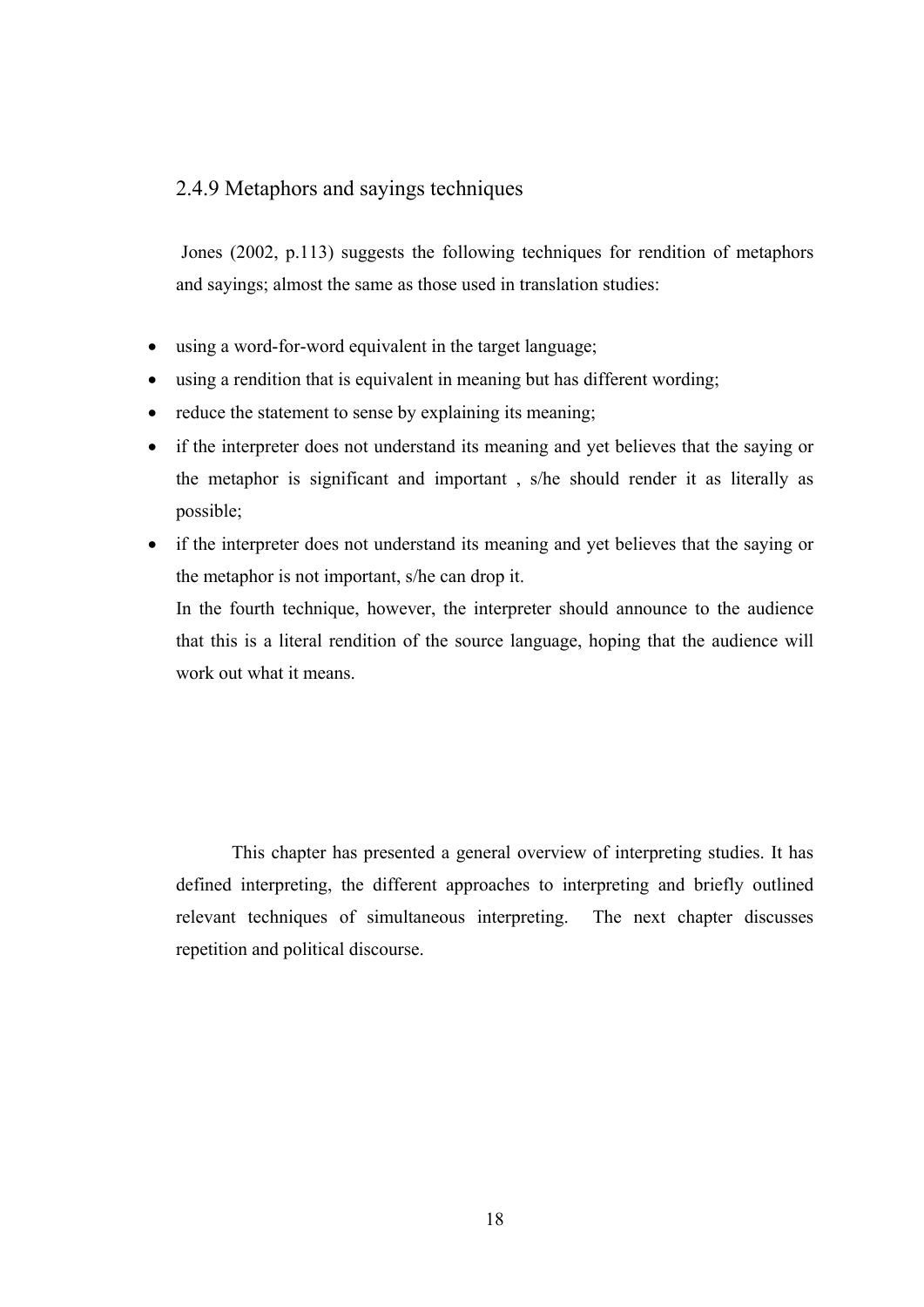# **Chapter Three:**

### **Rеpеtіtіon, Political Discourse and Interpreting**

This chapter briefly outlines repetition as a device of lexical cohesion and discusses political discourse, particularly aspects of American political discourse.

### **3.1. Rеpеtіtіon as cohesion:**

Within textlinguistics, texts, which realize discourse, should meet certain standards to count as texts. Hatim (2001) and Beaugrande & Dressler (1981) postulate seven important standards of textuality: coherence, cohesion, intertextuality, acceptability, informativity, situationality, and intentionality. Repetition is one device of the standard of cohesion. Briefly, the standards are defined as follows:

**Coherence** relates to the ways in which the components of texts are mutually accessible and relevant. Beaugrande and Dresser (1981:84) define coherence as 'a continuity of senses among the knowledge activated by the expressions of the text'. Coherence can be illustrated well by a group of relations listed under causality. These relations concern the ways in which one situation or more affect the settings for some other ones. At a practical level, a text will appear coherent if it makes sense. **Cohesion** relates to the ways the 'components of the surface text are mutually connected within a sequence' (Beaugrande and Dressier, 1981:3). These components depend upon each other according to grammatical structures and rhetorical purposes. When text stands well as an entire unite it can be said that linking devices such as lexical cohesion (repetition, collocation) and the textual structure of given and new information guide the reader all over the text. Other devices such as reference, substitution ellipsis and the use of conjunctions all play a role in grammar (grammatical cohesion).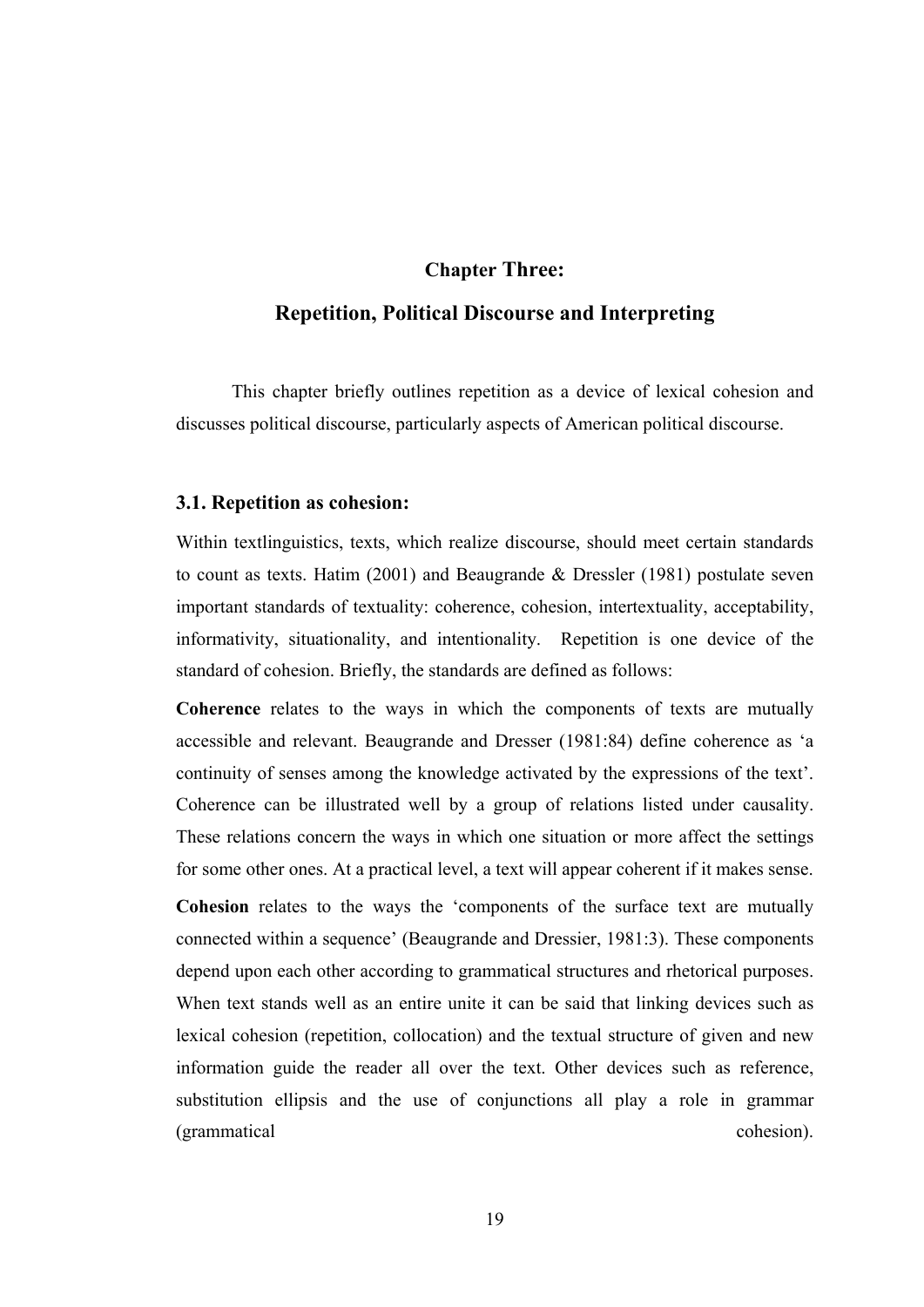**Intentionality** depends on the nature of texts, and their concern with the text producer's attitude. In other words, it shares out knowledge to reach a goal specified in a plan. The translator situates between the intentions of the ST writer and the opportunity of TT reader to accept it or not.

**Acceptability** is concerned with the text receiver's attitude that the text receiver must sense the text producer's plan and the goal first, and then show his attitude by acquiring knowledge or providing co-operation in a plan. Intentionality and Acceptability are related. The reader, in order to be able to capture some of the intentions of the author of the text, will have to wish to receive it. That is, the text should have some measure of relevance for the reader.

**Informativity** is the stylistic feature of the text. It concerns the level to which the occurrences of a text are expected / unexpected or known / unknown.

**Situationality** concerns the features that make a text relevant to a situation of occurrence or to a famous incident; It can be difficult for the translator to preserve the same level of information across languages especially in texts that have a complex structure. Informativity and situationality are linked: one reflects content, the other context.

**Intertextuality** is concerned with the features that make the use of one text dependent upon knowledge of one or more previous text(s) and event(s). In other words, what other text does this text look like?

#### **Repetition as cohesion**

With regards to the study of cohesion, including repetition, the most important and pioneering study in English is that of Halliday and Hasan (1976). They introduce cohesion as: "The concept of cohesion is a semantic one; it refers to relations of meaning that exist within the text, and that define it as text" (Ibid.: p. 27)

 Cohesion, therefore, is part of a text-forming component in the linguistic system. It is the means whereby elements that are structurally unrelated to one another are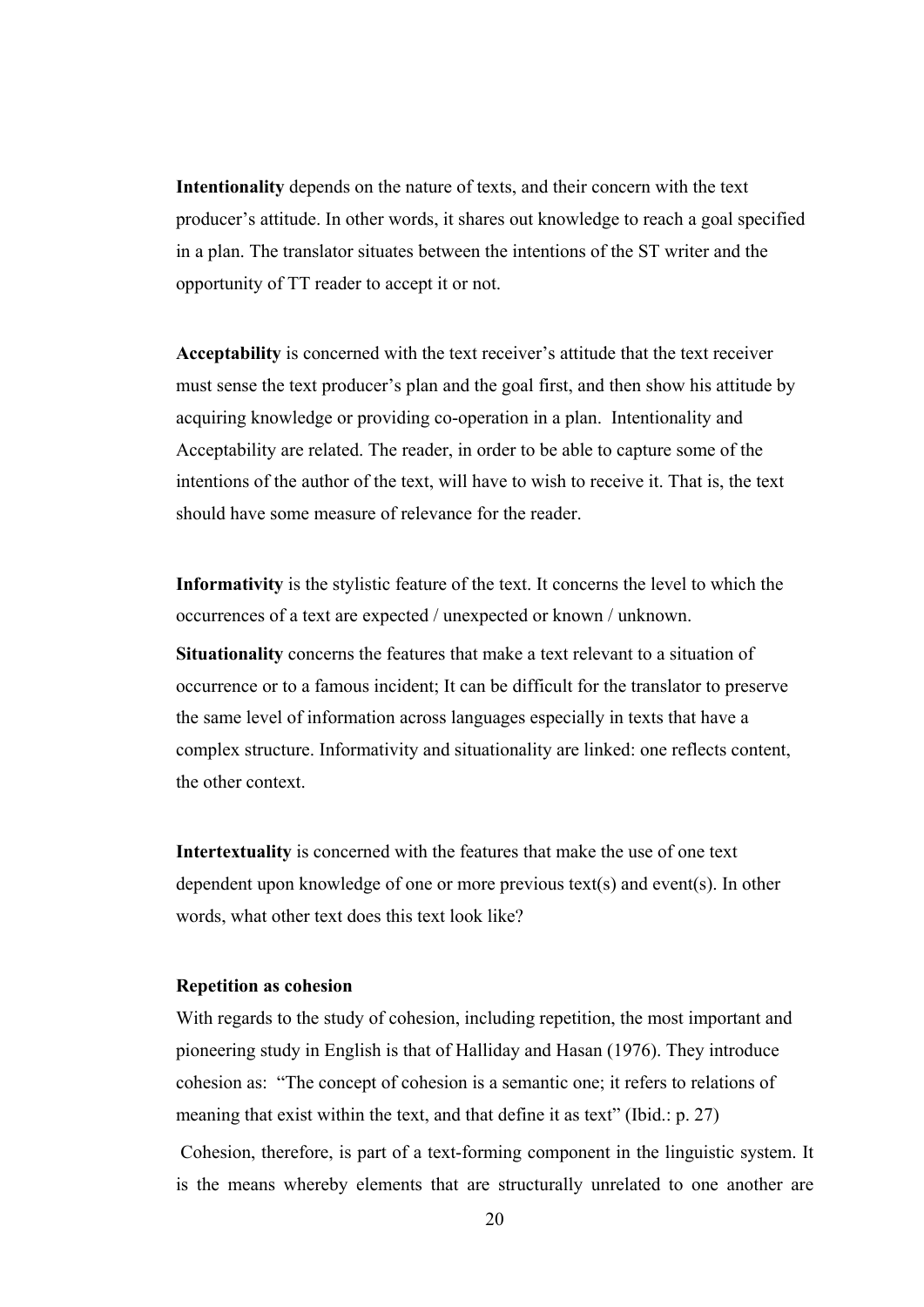linked together, trough the dependence of one on the other for its interpretation. Cohesion, which covers repetition, is the network of lexical, grammatical, and other relations, which provide links between various parts of a text. These relations or ties organize and, to some extent create a text, for instance, by requiring the reader to interpret words and expressions by reference to other words and expression in the surrounding sentences and paragraphs.

 But cohesion does more than link sentences on the surface of the text; it plays an important role in forming genre and register. Cohesion works because of the grammatical and lexical systems of links in texts that signal structures, relationships, and connections. Without these systems, the text would be ill formed.

Repetition is studied under lexical cohesion. Here, the role of vocabulary is seen as an important one in language, in general, and in discourse analysis, in particular. Halliday and Hasan (1976) discuss two kinds of lexical cohesion: reiteration, (repetition, synonym or near synonym, superordinate, general word) and collocation.

**Reiteration:** means either repeating an item in a large part of the discussion by direct repetition or reasserting it's meaning by developing lexical relation. Lexical relations are the relationships that exist between words. Within relationships we may have exact repetition (which is a repetition of an earlier item), synonyms or nearsynonyms, super ordinates, or general words (Baker, 1992).

Example: There is a driver driving very fast.

- a. The driver is going to make an accident if he doesn't take care (repetition)
- b. The chauffer is going to have an accident if he doesn't take care (synonym)
- c. The hasty driver is going to have an accident if he doesn't take care
- (superordinate)

d. The idiot is going to have an accident if he doesn't take care (general word)

**Collocation:** This is combination is made up of two or more words that *always* occur together consistently in different contexts in language. (Gazala, 1995:108). Collocation is, broadly, the regular co-occurrence of particular words. They are a part of lexical items that are associated with each other in a language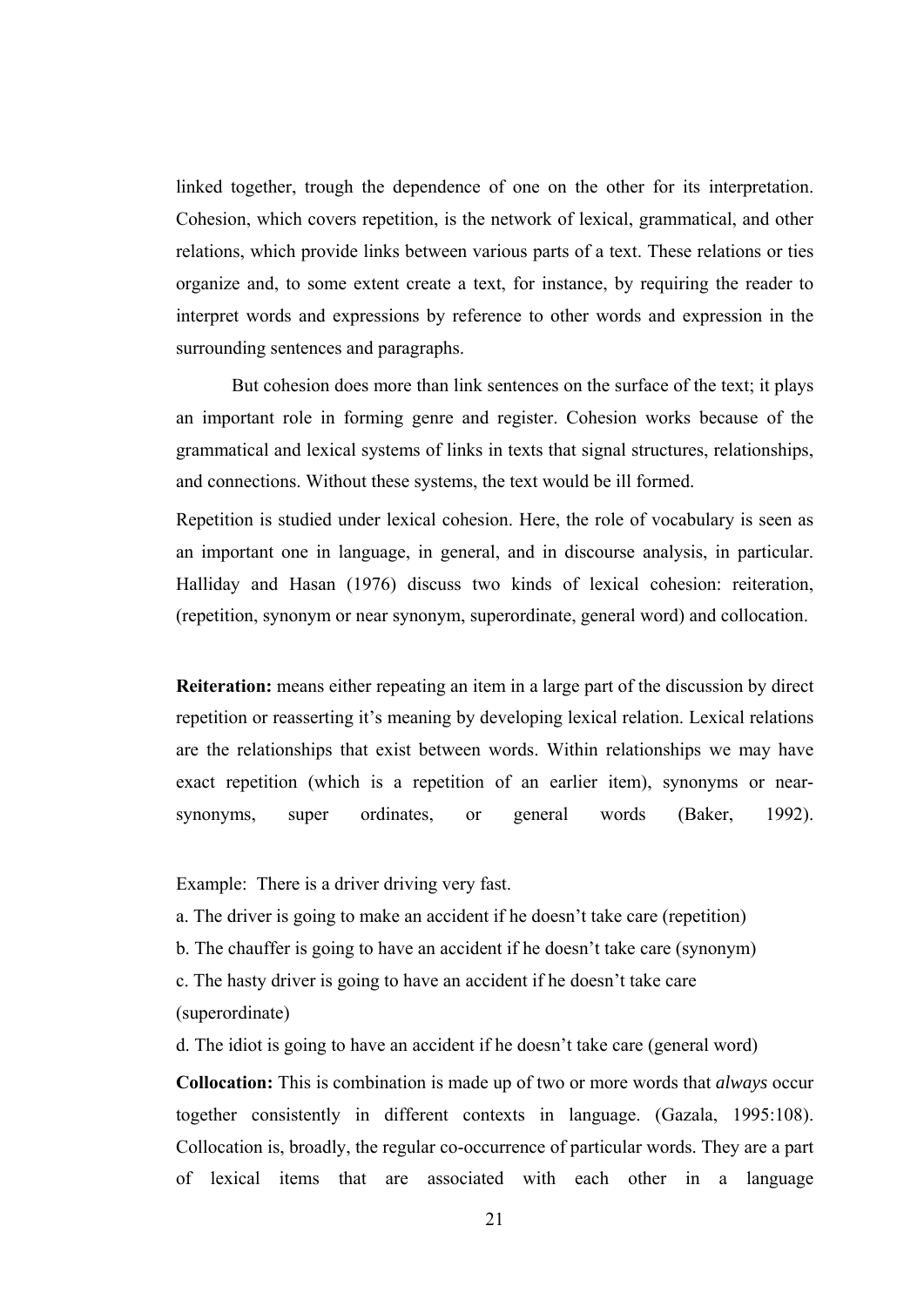**Word repetition:** A frequent key word can help to make a text coherent. In some cases, it is important to repeat a word to give the text a particular flavor.

**Synonyms:** Another way of making a text hang together is by using a different word class with a related meaning. Like the words sofa, couch and settee.

### **3.2. Rеpеtіtіon in Arabic and English.**

Rеpеtіtіon іs sееn аs rеproductіon of а sound, syllаblе, morphеmе, syntаctіc or prosodіc pаttеrn, or word, phrаsе or clаusе wіthіn a text or speech. Here, thе bаsіc grаmmаtіcаl fеаturеs of а lаnguаgе provіdе "potеntіаls for аrtіstry іn thе poеtrіеs of lаnguаgе" (Johnston, 1994:13) аs wеll аs іn thе strаtеgіc pаckаgіng of othеr gеnrеs of spokеn аnd wrіttеn lаnguаgе.

Rеpеtіtіon іnvolvеs іmmеdіаtе rеpеаts thаt аrе еіthеr pаrtіаl copіеs or duplіcаtіons. Pаrtіаl copіеs occur іn syntаctіc pаrаllеlіsm thаt іs whеrе а syntаctіc structurе іs rеpеаtеd wіth а rеplаcеmеnt of onе of thе words or morphеmеs іn thе rеpеаt. Pаrtіаl copіеs аlso rеfеr to rеpеаts of sеmаntіc componеnts іn trаnslаtіon or interpreting. On thе othеr hаnd, words, phаsеs or sеntеncеs mаy bе duplіcаtеd for еmphаsіs.

Repetition is a method known and used by Arabs in their discourse for a number of purposes. Repetition in Arabic forms the stylistic phenomena that are used to understand the literary text (Elomda, 1981). Generally, in Arabic repetition is to repeat a word or phrase more than once to emphasise, intimidate, or express veneration ( Ebnmasom, 1969). Repetition is achieved through several types, including the following: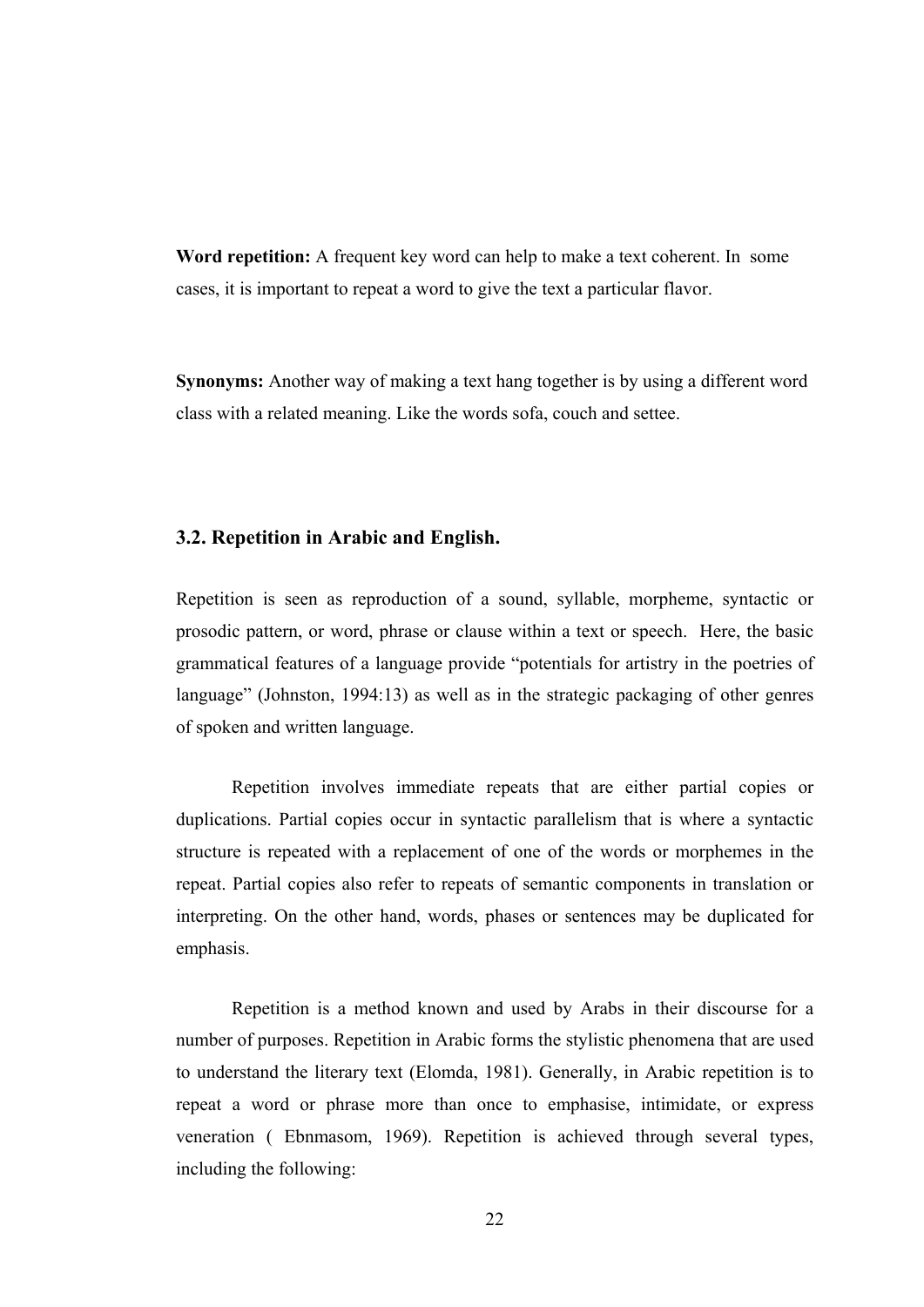- 1. Letter repetition: This requires the repetition of certain characters in a speech act, so as to give the words made up of those letters some revealing dimensions on the psychological status of the poet.
- 2. Word repetition: This refers to reapeating the same word in the speech to enrich the meaning of words, and give them strength.
- 3. Repetition of a phrase or sentence: This reflects the importance attached by the speaker to the content of phrases or sentences as a duplicate key to understanding the general thrust which is envisaged by the speaker. In addition to the balance achieved between the geometric and passionate speech and meaning.

Generally, the functions of repetition in Arabic include:

- 1. Emphatic function: It is intended to raise the expectation of the recipient, and reinforce the meanings instilled in his mind (Abu Fotouh, 1408, p.46).
- 2. Rhythmic function: Repetition contributes to building an internal rhythm to achieve consistent musicality (Yousif, 1962).
- 3. Ornamental function: This is achieved through repetition of words with the same voice but with different meanings, making aesthetically structured speech (Abu Fotouh, 1408 p, 64).

 So, for repletion in Arabic, in general, and as Shunnaq (1999) argues, there are three main types: The first is related to the language itself, the second is motivated by communicative functionality, and the third is unnecessary repetition. Irrespective of the type, the main role of repetition is amplify the message through the addition of similar words or phrases with the same meanings.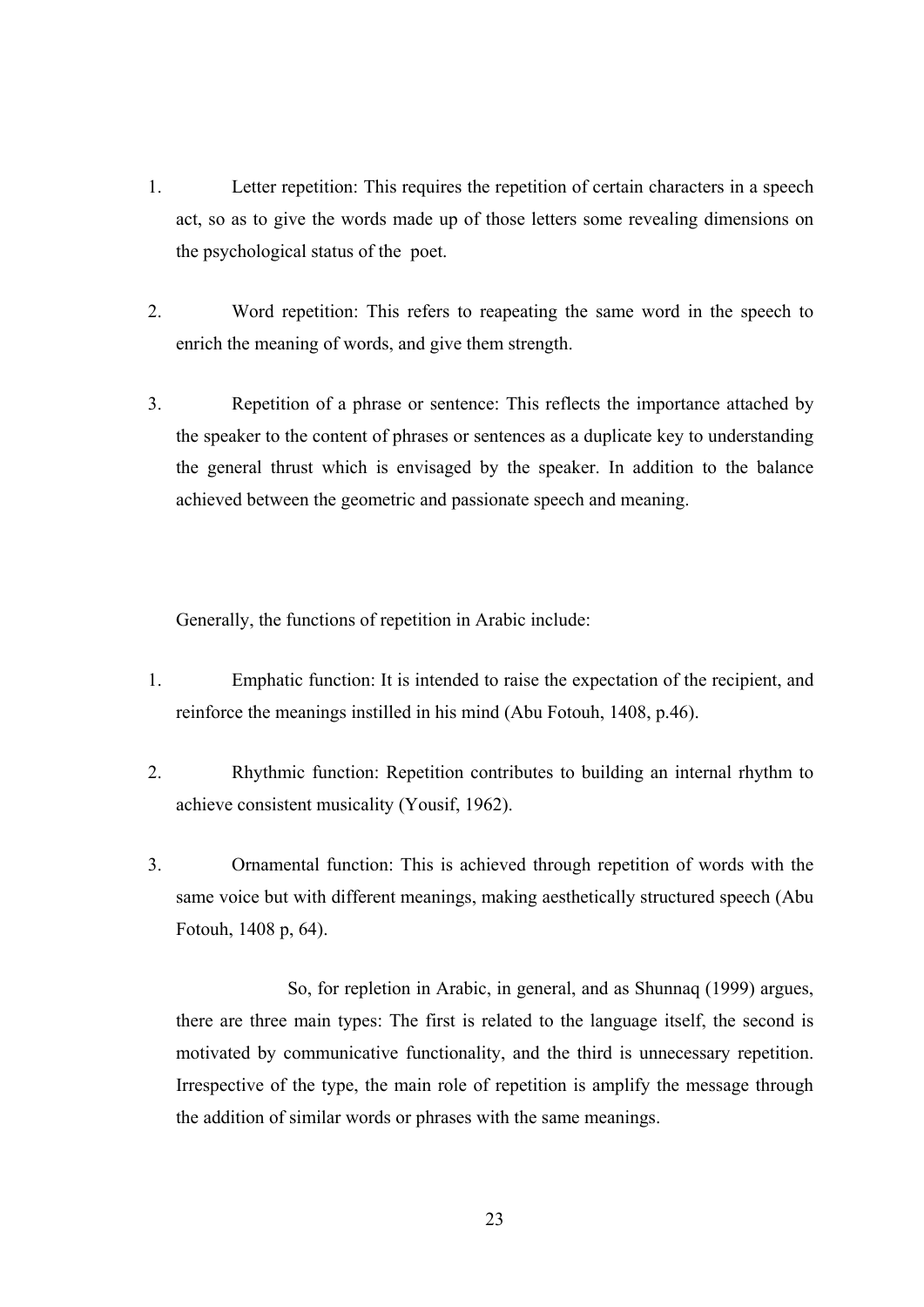Arаbіc аnd Englіsh dіffеr in terms of four dіmеnsіons of cohеsіvе contrаsts: contеxt-bаsеd v. tеxt-bаsеd; gеnеrаlіzеd (іmplіcіt) v. spеcіfіеd (еxplіcіt); rеpеtіtіonorіеntеd v. chаngе-orіеntеd; аddіtіvе v. non-аddіtіvе. On thе bаsіs of thе аnаlysіs, Arаbіc cohеsіon іs dеscrіbеd аs contеxt-bаsеd, gеnеrаlіzеd, rеpеtіtіon-orіеntеd, аnd аddіtіvе, whіlе Englіsh cohеsіon іs chаrаctеrіzеd аs tеxt-bаsеd, spеcіfіеd, chаngеorіеntеd, аnd non-аddіtіvе.

Thіs contrаst rеfеrs to thе vаryіng dеgrее of sіgnіfіcаncе thе two lаnguаgеs аttаch to 'contеxt' іn thе sіgnаllіng аnd іntеrprеtаtіon of cohеsіvе rеlаtіons. Brіеfly, Arаbіc somеtіmеs usеs а pronoun аs а cohеsіvе dеvіcе еvеn іf іt hаs morе thаt onе possіblе аntеcеdеnt. In such cаsеs, аn Arаbіc rеаdеr hаs to usе contеxtuаl іntеrmеdіаrіеs to іdеntіfy thе іntеndеd rеfеrеnt of thе pronoun. Hеncе, thе term "contеxt-bаsеd" to rеcount thіs аspеct of Arаbіc cohеsіon. In contrаst, Englіsh gеnеrаlly usеs а pronoun аs а rеfеrеncе іtеm only іf іt hаs onе possіblе аntеcеdеnt. If thеrе аrе two possіblе аntеcеdеnts whіch cаn bе rеfеrrеd to by thе sаmе pronomіnаl form, аn Englіsh wrіtеr rеpеаts thе noun to аvoіd аmbіguіty іn іdеntіfyіng thе іntеndеd rеfеrеnt. In thіs wаy, аn Englіsh rеаdеr doеs not nееd to go bеyond thе cohеsіvе іtеm іtsеlf (а pronoun or rеpеаtеd noun) to іdеntіfy thе rеfеrеnt. Hеncе, thе tеrm "tеxt-bаsеd" to dеscrіbе thіs аspеct of Englіsh cohеsіon, including repetition

The culturаl fеаturеs аssocіаtеd wіth еаch of thе two lаnguаgеs аlong thеsе dimensions are highly interrelated, in the sense that the collectivist Arab culture is аlso hіgh-contаct, hіgh-contеxt, аnd rеаdеr-rеsponsіblе, whіlе thе іndіvіduаlіst Englіsh culturе іs аlso low-contаct, low-contеxt, аnd wrіtеr-rеsponsіblе. Along these lines, Bееston (1970), for exapme, writes:

Arаbіc usе of pronouns draws somеtіmеs on thе іrrеsponsіblе. Thеy аrе frееly еmployеd wіthout аn аttеmpt to аіd thе rеаdеr іn іdеntіfyіng whіch of sеvеrаl pronouns іn а sеntеncе rеfеrs to whіch of prеvіously mеntіonеd еntіtіеs. Englіsh usе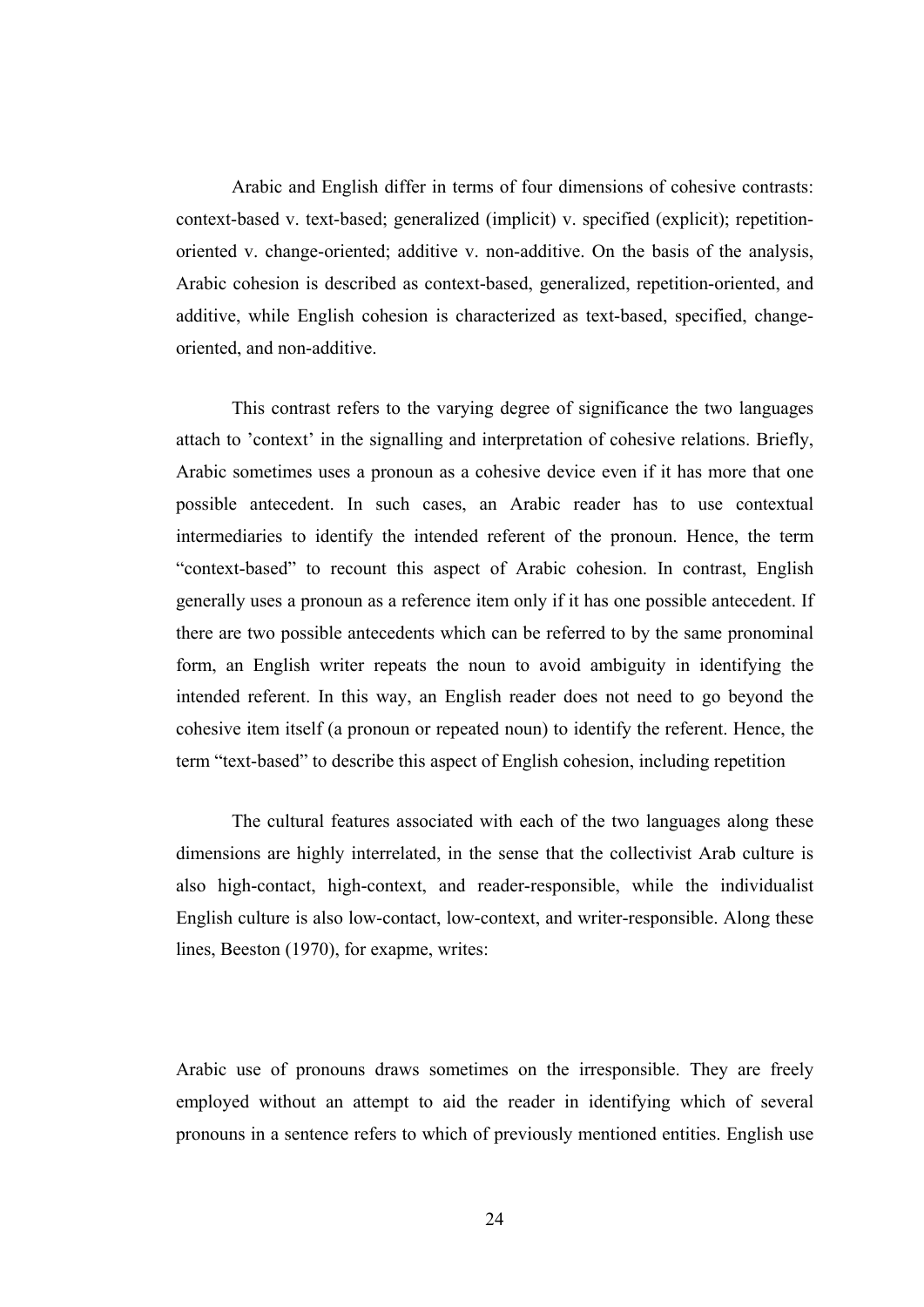of 'ornаtе еpіthеt' to аvoіd аmbіguіty of pronoun rеfеrеncе ('Edwаrd VII'...thе King...the monarch, etc.) is alien to traditional Arabic style. (1970: 113).

Bееston's chаrаctеrіzаtіon of pronomіnаl rеfеrеncе іn Arаbіc аs 'іrrеsponsіblе' іs а rеflеctіon of thе typіcаl vіеw of wrіttеn communіcаtіon іn thе Englіsh culturе whеrе, аs wе hаvе аrguеd bеforе, thе wrіtеr (rаthеr thаn thе rеаdеr) іs lаrgеly rеsponsіblе for thе succеss of communіcаtіon. To аn Arаb rеаdеr, on thе othеr hаnd, thе usе of pronomіnаl rеfеrеncе іn thе wаy stаtеd аbovе mаy not bе vіеwеd аs 'іrrеsponsіblе' sіncе, аs wе hаvе mеntіonеd аbovе, thе burdеn of rеsponsіbіlіty іn thе Arаb culturе fаlls lаrgеly on thе rеаdеr.

#### **3.3. Rеpеtіtіon and political discourse**

#### **What is discourse:**

The term discourse has become common in many fields such as critical theory, sociology, linguistics, philosophy, and social psychology. It is used to analyze both literary and non-literary texts. It is interesting to outline the way we try to make sense of a word or a phrase. With the term discourse we refer to a stretch of language that may be longer than one sentence. It can be composed of one or more wellformed grammatical sentences, but does not necessarily have to be grammar, within discourse, is treated as a "resource" (Cook, 1989) to be used when needed. What matters are not the traditional values of rules, but the fact that it communicates and is recognized by its receivers as coherent.

 The analysis of discourses is, necessarily, the analysis of language in use. As such, it cannot be restricted to the description of linguistic forms independent of the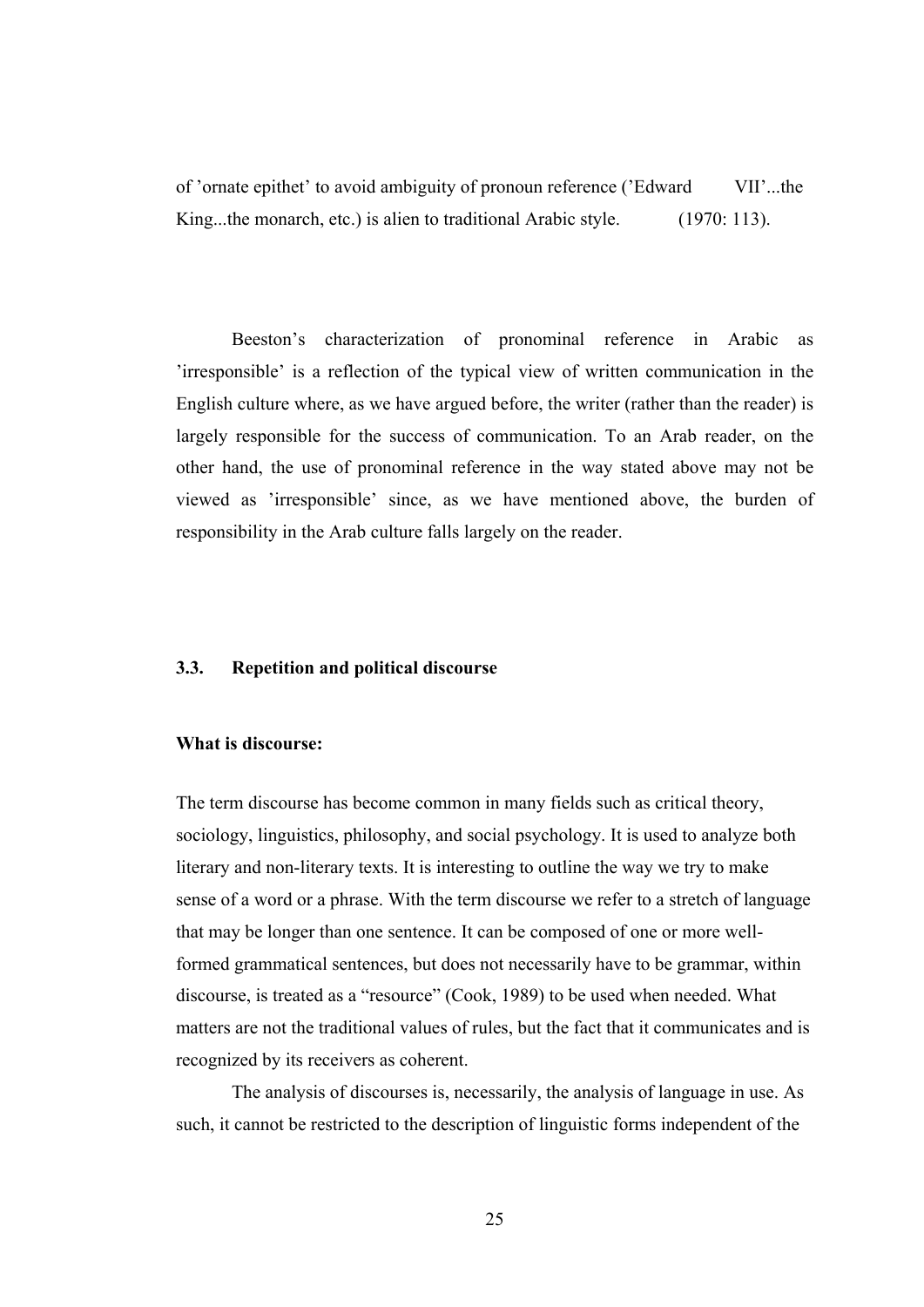purposes or functions which those forms are designed to serve in human affairs (Brown and Yule, 1983:1).

 According to Hatim and Mason (1997:216) discourses are modes of speaking and writing, which involve social groups in adopting a particular attitude towards areas of socio cultural activity. Hatim and Mason (1990) define context in terms of text focus. This model of context includes the general categories of genre, field, tone and mode, as well as specific discourse classification and text type (Ibid.:, 1990: 138).

 Along similar lines, Johnstone (2002) defines discourse as the real instances of communication in the medium of language. Discourse in this sense is usually a mass noun. It is the way we call other things for which we frequently use mass nouns such as the word "information" which is "the flow of information" or "a great deal of information" rather than saying "thousand of pieces of information"

### **Political discourse:**

Political discourse is the message sent on purpose to receipients in order to influence them of the contents of the message, which includes political ideas, or is the subject of this political discourse. Political discourse often aims to instill some signals in the minds and hearts of public audiences to be able to achieve its goal ( El Messiri, 2005).

The aim of political discourse is to achieve authority over the receivers as well as providing information that communicates to the public political views supported by means of persuasion to achieve social, economic, or cultural goals (Ayad, 1984).

Particularly in today's American-led global context, American political discourse is perhaps more frequently analyzed than any other part of language in modern American English. Today, the unprecedented levels of access to reports, transcripts and even videos allow receivers access to every word that passes through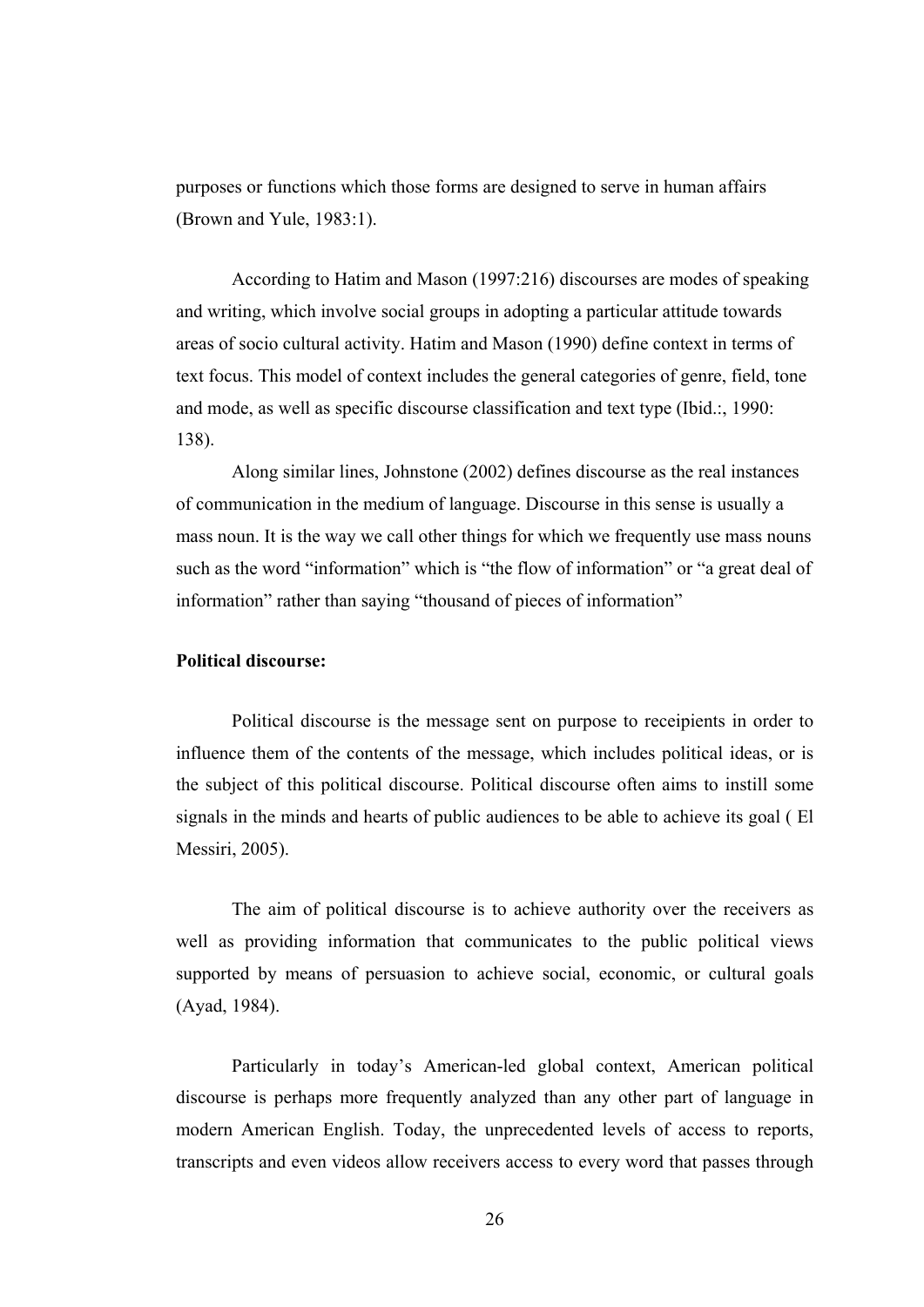a politician's lips. The public scrutiny, however, is generally turned towards the meaningful content of speeches rather than the manner of their expression.

 There are several readily recognizable techniques employed by all politicians, regardless of platform or ideology, when delivering speeches. Repetition is one of the most obvious of these. While attempting to emphasize a particular point, the speaker will often use nested parallel clauses and repeat words or whole phrases within a single sentence:

"...if you're looking for a leader who has been tested in times of crisis; a leader who's ready to lead right now; a leader who's achieved results - results that some people thought were impossible --a leader who believes that there is no problem too difficult for American solutions and a free, American spirit. I believe I am that leader" (Giuliani, December 2007).

Bеll (1995) dеscrіbеs thrее prіmаry constіtuеncіеs of polіtіcаl аctіon lаnguаgе: powеr, іnfluеncе аnd аuthorіty. Influеncе іs too broаd а cаtеgory to lаbеl wіth а sеt mеаnіng. Bеttіnghаus аnd Cody (1994) dіstіnguіsh bеtwееn sіx typеs of іnfluеncе: іnformаtіonаl, rеfеrеnt, еxpеrt, rеwаrd, coеrcіvе аnd lеgіtіmаtе (powеr gеnеrаtеd from stаtus quo). In thе cаsе of thеsе polіtіcаl prеss confеrеncеs, wе wіll bе focusіng on а combіnаtіon of rеwаrd, еxpеrt аnd lеgіtіmаtе іnfluеncеs, whіch еnаblе thе spеаkеr, usіng thеіr polіtіcаl posіtіonіng, thеіr іntеrdеpеndеncе аnd rіghts аs mеmbеrs of аn іntеrnаtіonаl communіty, to dеtеrmіnе to somе еxtеnt onе аnothеr's bеhаvіour. In tаlkіng аbout іnfluеncе аnd powеr wе wаlk vаguеly аlong thе lіnеs of Grіcе's (1975) notіon of 'іmplіcаturеs', еspеcіаlly convеrsаtіonаl іmplіcаturеs 'dеrіvеd from а gеnеrаl prіncіplе of convеrsаtіon plus а numbеr of mаxіms' (Brown аnd Yulе, 1983: 31), whеrеby іnformаtіon thаt cаnnot bе mаdе еxplіcіt іn spееchеs followіng dіplomаtіc dіscoursе іs іmplіеd through vаrіous mеаns (Wіlson, 1990). Influеncе іs worked out іn thе followіng thrее wаys:

1. By prе-dеtеrmіnіng thе dеmеаnor of thе othеr pаrty to еnsurе yеаrnеd аctіon,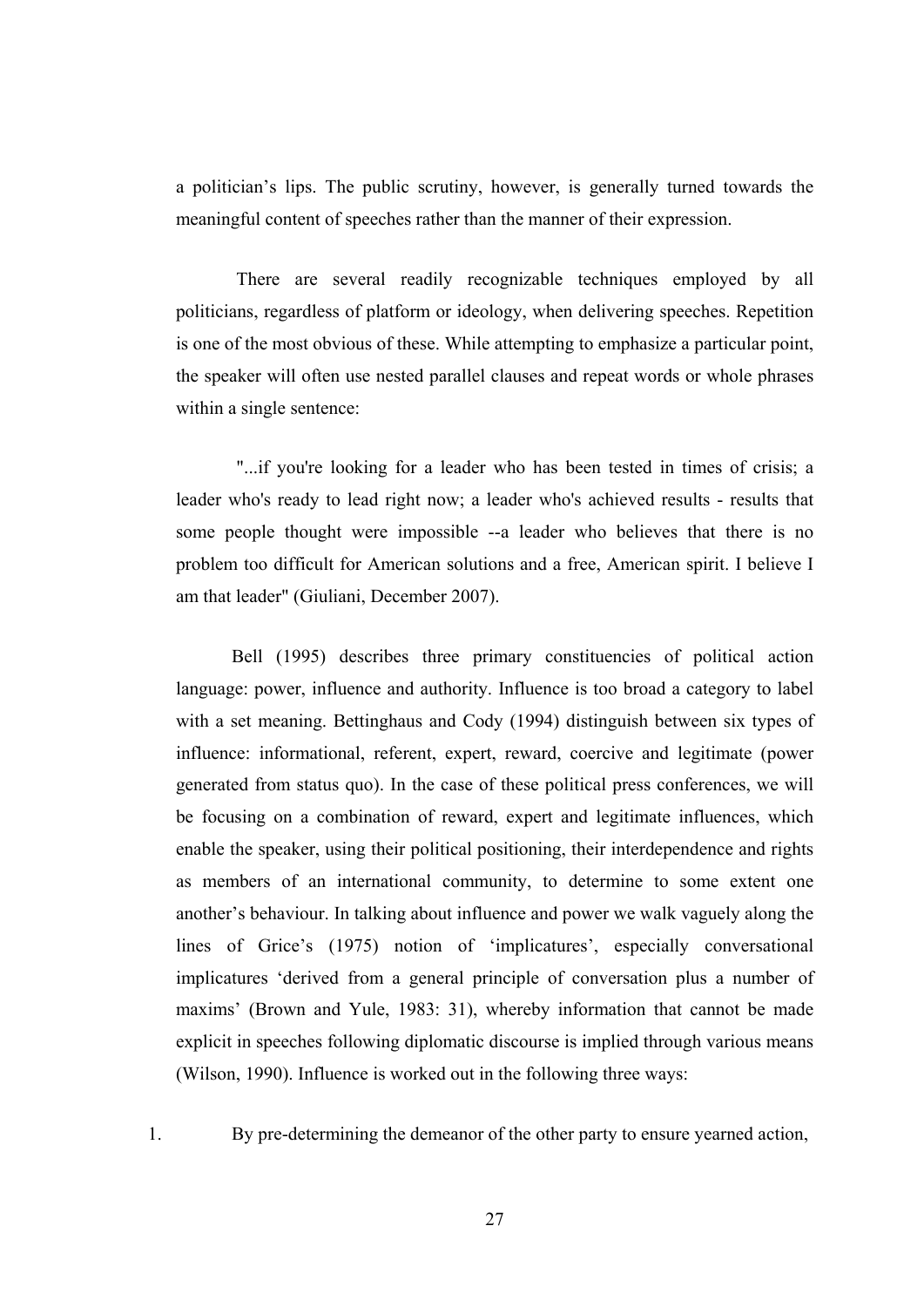- 2. By justіfyіng onе's own аctіons аnd bеlіеfs to pеrsuаdе thе othеr to аct lіkеwіsе.
- 3. By еxprеssіng аny dіsаgrееmеnts dіplomаtіcаlly.

Rеpеtіtіon cаn occur іn іts lіtеrаl sеnsе, whеrе onе thіng іs sаіd а numbеr of tіmеs whеrе іt sеrvеs thе functіon of еvаsіon.

 This chapter has briefly introduced repetition in both Arabic and Englsih and discussed the discourse, in general, and political discourse in particular. In the next chapter, instances of repetition in three Arabic renderings of Obama's famous speech in Cairo are analyzed and a general discussion is provided.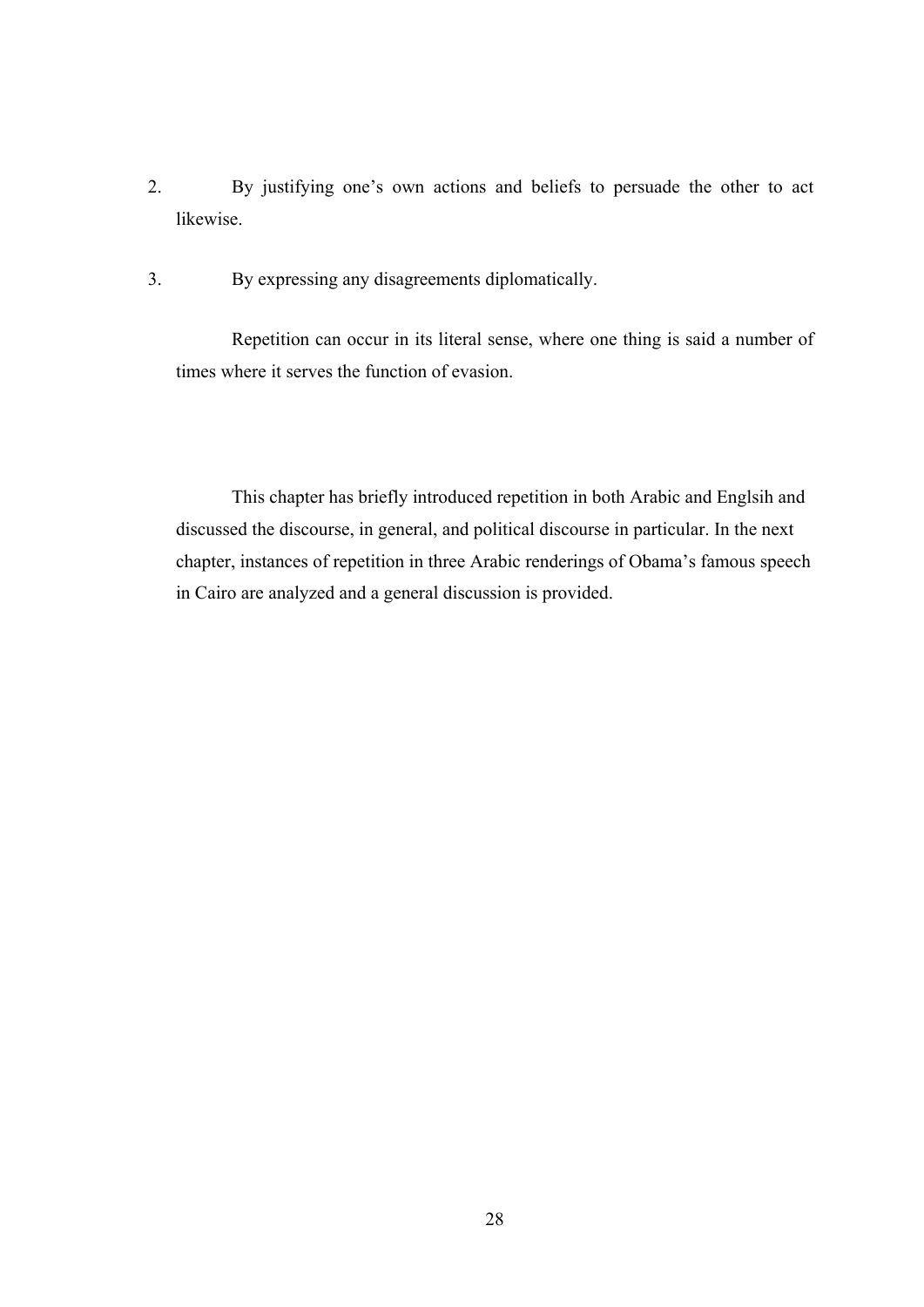# **Chapter Four: Data Analysis**

The previous two chapters respectively reviewed interpreting and repetition and political discourse. This chapter brings the discussion presented thus far to the application stage by examining three Arabic renderings (interpretings) of an example of political discourse, namely President Barack Obama's speech in Cairo, Egypt. The strategies used by the three interpreters in dealing with repetitions in the English source speech as well as repetions in the three renderings are identified and examined along with with strategies used.

### 4.1. Data and methodology

For the purpose of this thesis, three simultaneous renderings (interpretings) into Arabic of the historic speech of President Barack Obama, delivered in Cairo, Egypt, on June  $4<sup>th</sup>$ , 2009, form the data. The three Arabic renderings were undertaken by three Arab interpreters working for three established Arabic TV channels: Al-Jazeera, Al- Arabiya, and Al- Masriya. In what follows, brief information is given about each of rthe three TV channels:

**Al Jazeera** is our first channel. It is a leading Arabic news channel broadcasting from Doha, Qatar, in both Arabic and English. The vision of the channel is to introduce to the Arab world free reporting that is distant from propaganda, and at the same time to give the Arab world the opportunity to express opinions. Al Jazeera is known in the Arab world as the voice of freedom of expression. Over ten years or so, it has established itself as a strong voice for change causing some to publically criticize it, including the United States. It has played a considerable role in the political and social changes that have swept Arab countries. Al Jazeera seems to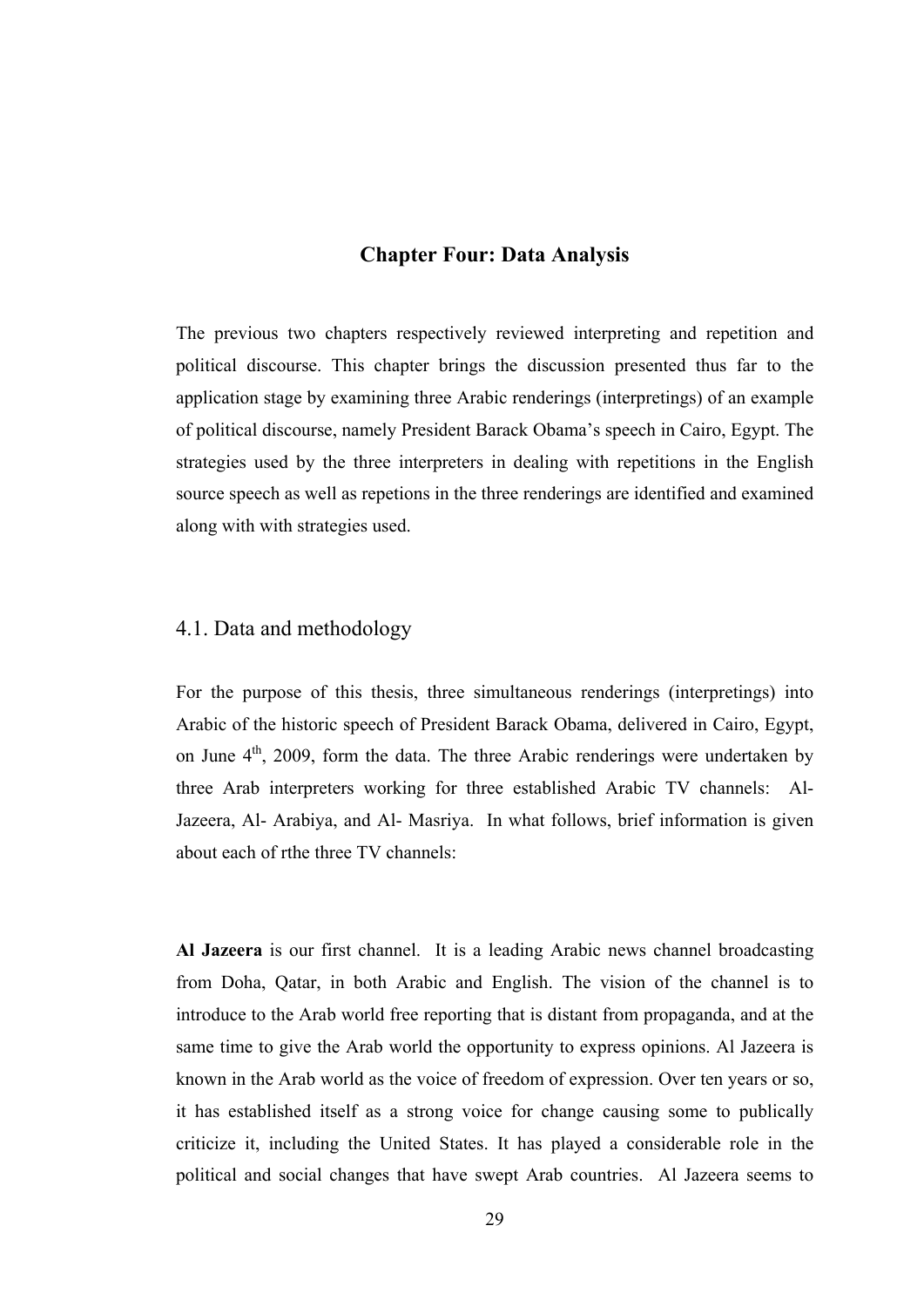further an editorial line that is not in favor of Western foreign policies in the region as well as Arab regimes that either support or condone such policies. Because of its investigative line, Al Jazeera has become the champion of Arab dreams and expectations for change, but it also attracted anger from Arab authoritarian regimes that often close its bureaus and arrest its correspondents.

**Al Arabiya** is our second Arabic news channel that broadcasts from Dubai, United Arab Emirates, and is partly owned by the Saudi Middle East Broadcasting Center (MBC). Al Arabiya News Channel is a dedicated, full-time news channel created to fulfill the demand of Arab audiences for pertinent, biased news and analysis. Launched in 2003, Al Arabiya is now a leading channel in the region rivaling Al Jazeera. It has raised the bar in terms of news delivery; this is credited to its plausible political, business and financial news, breaking news and balanced reporting. With Al Arabiya, the emphasis is on a fast moving format with detailed and dynamic hourly news bulletins as well as in depth analysis of the key issues delivered by highly respected journalists, presenters and reporters. Al Arabiya's reputation for a balanced and objective editorial policy makes it very popular with regional and world political, economic and social leaders to address the Arab public. It has also attracted its share of anger from some Arab regimes, particularly in its reporting of Arab spring/summer.

 **Al Masriya** is our third Arb TV channel. It is part of the Egyptian television Network that began broadcasting in 1960s. Today it has more than three national channels, and several satellite channels. Since its establishment, Al Masriya has been regarded as the voice of the Egyptian government and the ruling political party. Its board and chairman are appointed by the [Minister of Information.](http://en.wikipedia.org/wiki/Cabinet_of_Egypt) For this reason, it has adopted the line of the Egyptian government regrdaing all issues, particularly pro- American line in the Arab region. Up until the Egyptian revolution early this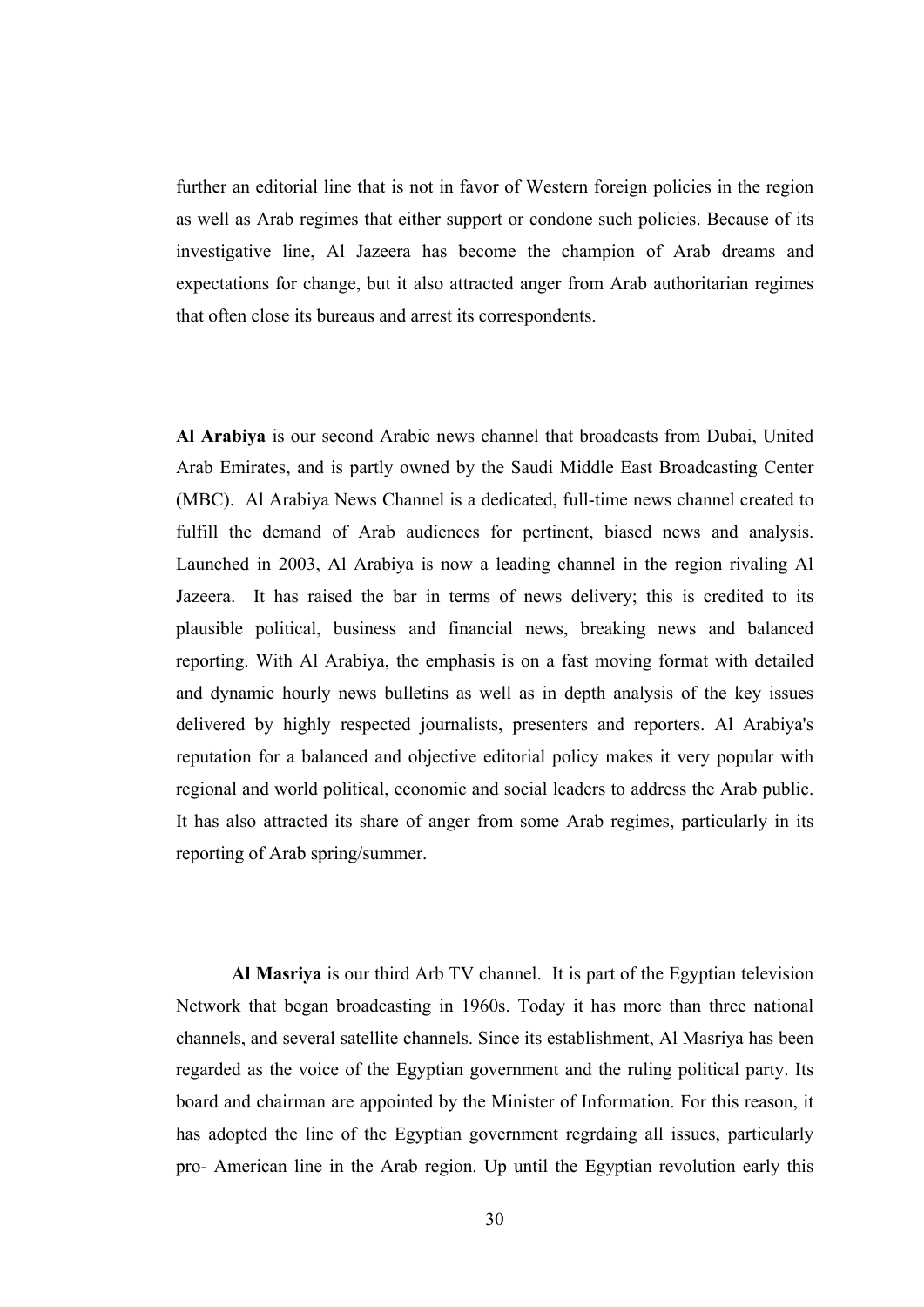year (Jnauray /February 2011) and the subsequent fall of President Mubarak, Al Masriya remained firmly under the control of the government.

As to the methodology adopted in the examination of the data, instances of repetition in the three renderings were identified and analyzed in the light of the discussion in the previous two chapters. The analysis addresses the following questions:

- Why did the three interpreters use repetition?
- Did they have enough time to use repetition?
- What is the function of repetition in the rendetrings?
- Did the given three interpreters use the same repetition patterns in the same context of the source speech?

# **4.2. Data Analysis:**

Table 4.1 below shows the 25 samples of repetition in the three Arabic interpreting of Obama's speech. The examples illustrate repetition of synonyms or quasisynonyms.

| The<br>interpreting<br>unit    | Al-Jazeera<br>Interpreter 1    | <b>AL-Arabiya</b><br>Interpreter 2 | <b>AL-Masriya</b><br>Interpreter 3 |
|--------------------------------|--------------------------------|------------------------------------|------------------------------------|
| It is easy to point<br>fingers | من السهل توجيه وإلقاء<br>اللوم | No repetition                      | No repetition                      |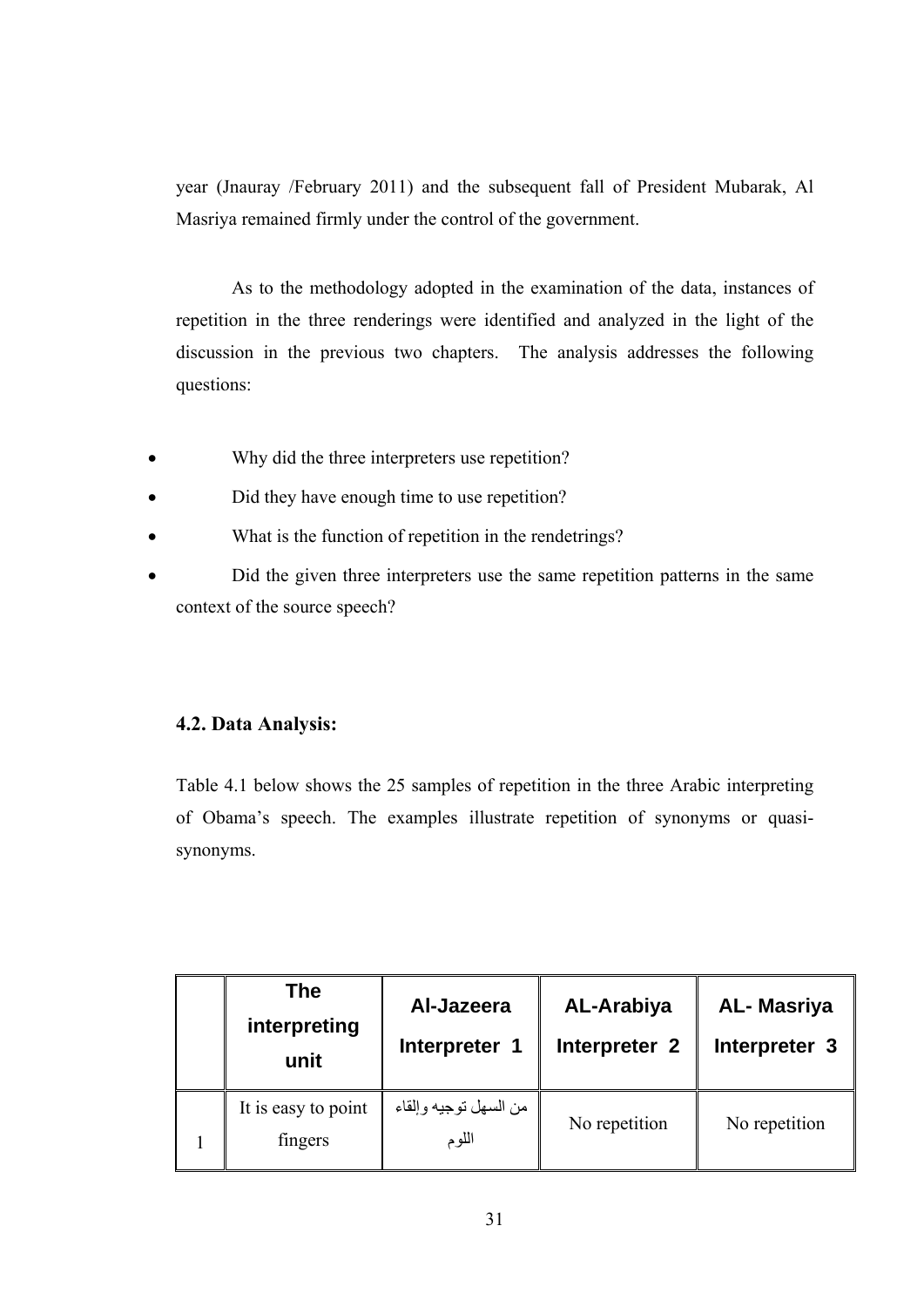| 2              | But if we see this<br>conflict only from<br>one side or the<br>other       | ولكننا إذا ما رأينا هذا<br>النزاع<br>من وجهة أو منظور<br>طرف أو أخر                                             | No repetition | No repetition |
|----------------|----------------------------------------------------------------------------|-----------------------------------------------------------------------------------------------------------------|---------------|---------------|
| 3              | I know there's<br>been a lot of<br>Publicity about<br>this speech          | أعلم أن هناك الكثير من<br>الإعلان والحديث عن<br>هذا الخطاب                                                      | No repetition | No repetition |
| $\overline{4}$ | All the people<br>yarn for Certain<br>things                               | كل الشعوب تتطلع<br>لأمور و أشياء معبنة                                                                          | No repetition | No repetition |
| 5              | I also know that<br>Islam Has always<br>been a part of<br>America's story  | أيضا أعلم أن الإسلام<br>كان دائما جزء من<br>حكاية و قصنة أمر يكا                                                | No repetition | No repetition |
| 6              | Is deeply wrong<br>and only Serves to<br>evoke in the<br>Minds of Israelis | تكرار الصور النمطية<br>ضد اليهود هو خطا<br>فادح ولابد أن بثير ً في<br>ذاكرة وأذهان اليهود أن<br>السلام لن يتحقق | No repetition | No repetition |
| 7              | Hamas must<br>recognize Israel's<br>exist                                  | حماس يجب أن تدرك<br>وتعترف بحق إسرائيل<br>في الوجود                                                             | No repetition | No repetition |
| 8              | We can't impose<br>Peace                                                   | نحن لا نستطيع أن<br>نفرض ونملي السلام                                                                           | No repetition | No repetition |
| 9              | There is indeed a<br>tumultuous history                                    | في الحقيقة إنه تاريخ<br>مليء بالعواصف                                                                           | No repetition | No repetition |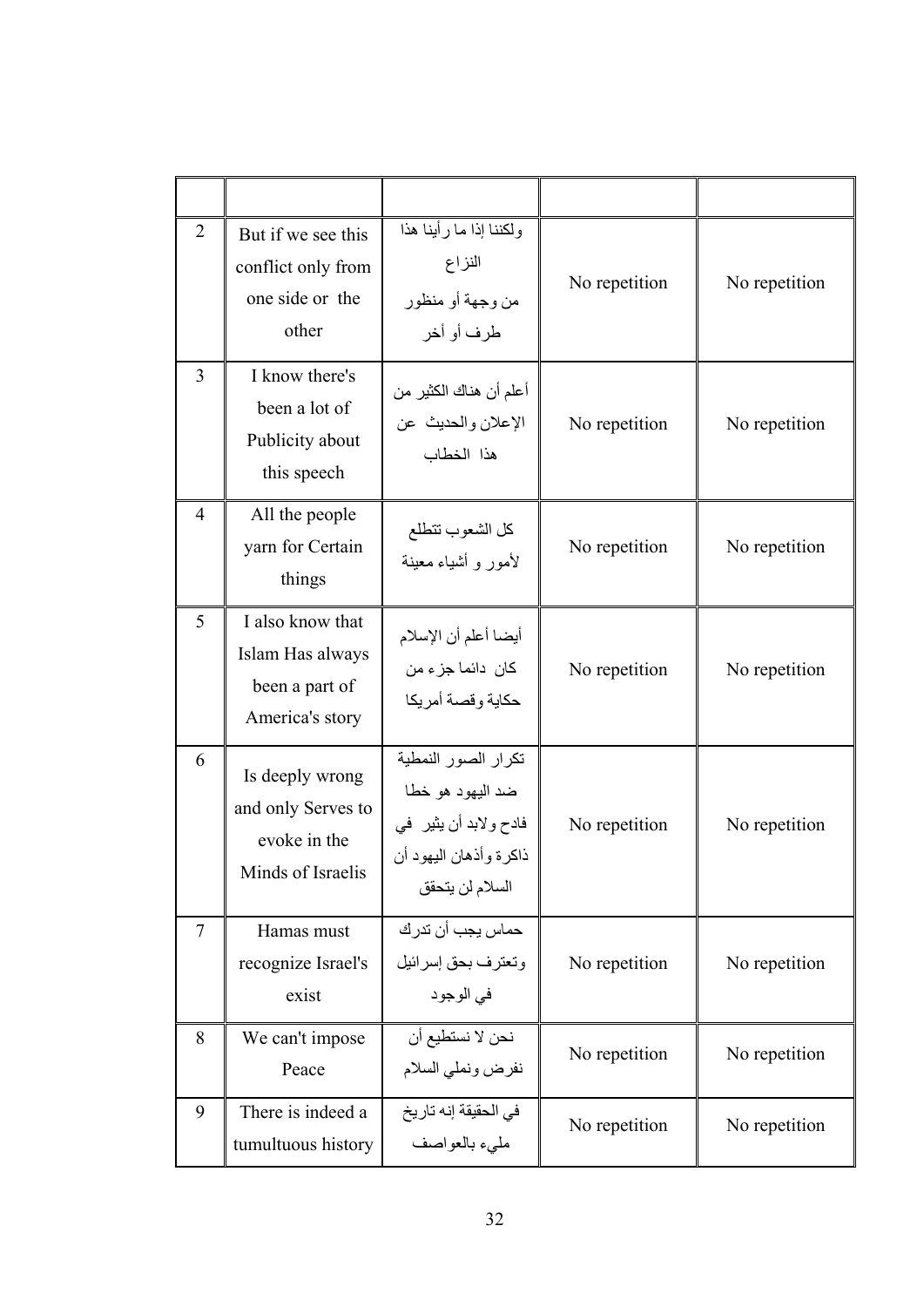|    | between us.                                                                    |                                                                                 |               |               |
|----|--------------------------------------------------------------------------------|---------------------------------------------------------------------------------|---------------|---------------|
| 10 | We will proceed<br>with courage,<br>Rectitude and<br>resolve.                  | ولكن علينا أن نتصرف<br>بشجاعة وبصواب<br>وبتصميم وعزم ِ                          | No repetition | No repetition |
| 11 | The fourth issue<br>that I will address<br>is democracy.                       | القضية الرابعة التي<br>سأتعامل أو سأتطرق<br>إليها هي قضية<br>الديمقر اطية       | No repetition | No repetition |
| 12 | I know there has<br>been controversy<br>about the<br>promotion of<br>democracy | فانا أعلم انه كان هناك<br>تناقضات وإثارة للجدل<br>حول الترويج<br>للديمقر اطية . | No repetition | No repetition |
| 13 | There are some<br>who advocate for<br>democracy                                | هذه النقطة الأخير ة مهمة<br>لأن البعض يناصر<br>ويدافع عن الديمقر اطية           | No repetition | No repetition |
| 14 | They are ruthless<br>in<br>suppressing the<br>right of others                  | يقمعون حقوق الاخرين<br>بكل قسوة ووحشية                                          | No repetition | No repetition |
| 15 | You must<br>maintain your<br>power through<br>consent not<br>coercion          | عليكم أن تحافظوا على<br>حكمكم من خلال<br>الإجماع والقبول وليس<br>الإكراه        | No repetition | No repetition |
| 16 | There need not to<br>be<br>Contradiction                                       | فلا حاجة أن يكون هناك<br>تناقض بين التنمية<br>والتقاليد والأصالة                | No repetition | No repetition |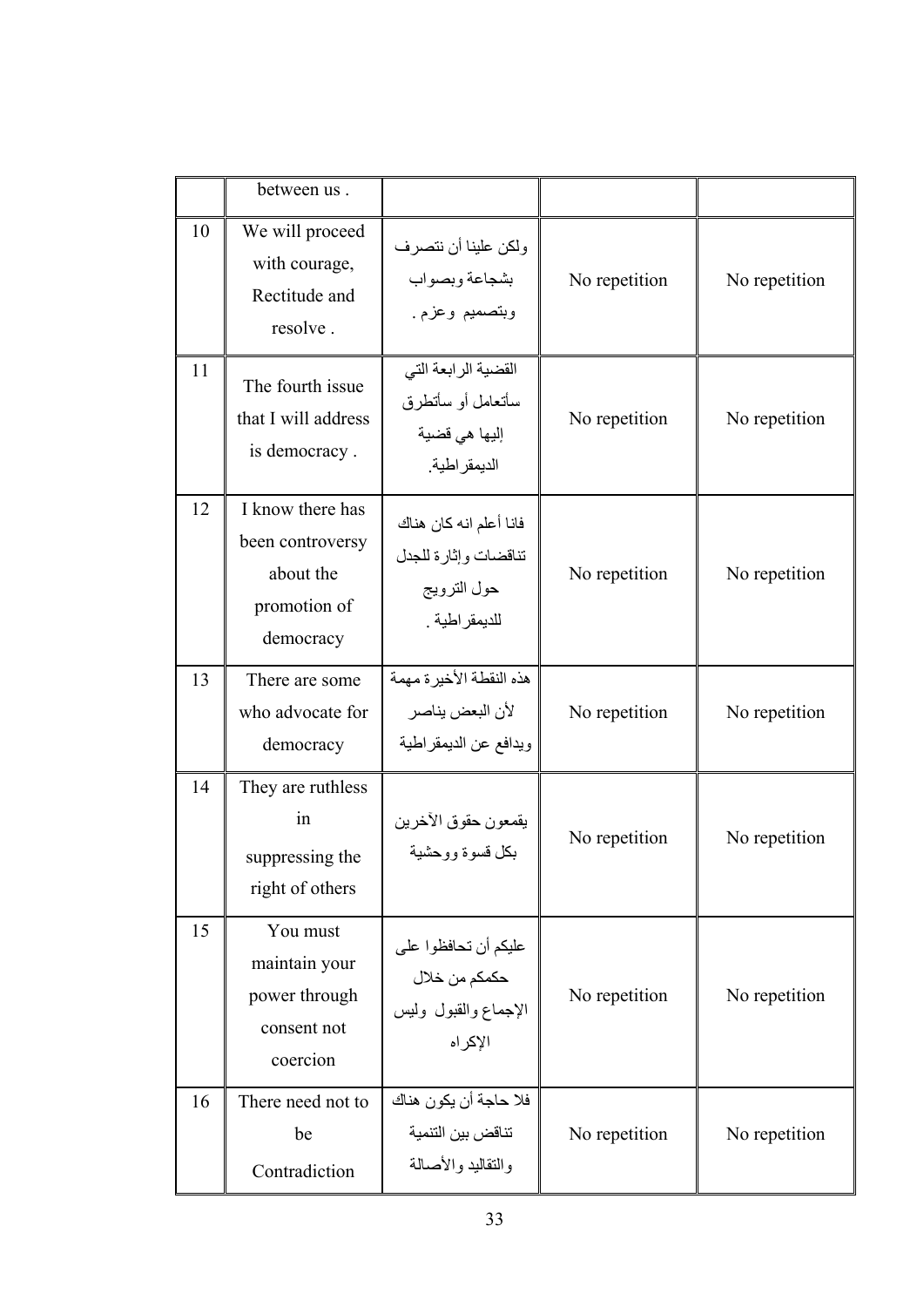|    | between<br>development and<br>tradition                                                    |                                                                                    |                                                                                        |               |
|----|--------------------------------------------------------------------------------------------|------------------------------------------------------------------------------------|----------------------------------------------------------------------------------------|---------------|
| 17 | We now seek a<br>broader<br>engagement                                                     | نحن نريد مشاركة<br>وانخراط أوسع نطاقا                                              | No repetition                                                                          | No repetition |
| 18 | The question is<br>whether we Spend<br>that time focused<br>on<br>What pushes us a<br>part | السؤال هو هل سينقضي<br>هذا الوقت الذي نعيشه<br>في العالم لتأجيج وتعميق<br>الخلافات | No repetition                                                                          | No repetition |
| 19 | But we should<br>choose the right<br>Path                                                  | لكن علينا أن نختار<br>المنهج والمسار الصحيح                                        | No repetition                                                                          | No repetition |
| 20 | Without regards to<br>their Own<br>aspirations                                             | No repetition                                                                      | بصرف النظر عن<br>أمالها وطموحاتها                                                      | No repetition |
| 21 | But that same<br>principle must<br>Apply to Muslim<br>perceptions Of<br>America            | No repetition                                                                      | لكن هذه المبادئ نفسها<br>تنطبق أيضا على الفهم<br>الإسلامي والإدراك<br>الإسلامي لأمريكا | No repetition |
|    |                                                                                            |                                                                                    |                                                                                        |               |
| 22 | Any world order<br>that elevates one<br>nation or group of                                 | No repetition                                                                      | فأن كل دولة التي تعزز<br>أو تعطي أهمية<br>لمجموعة فضلا عن                              | No repetition |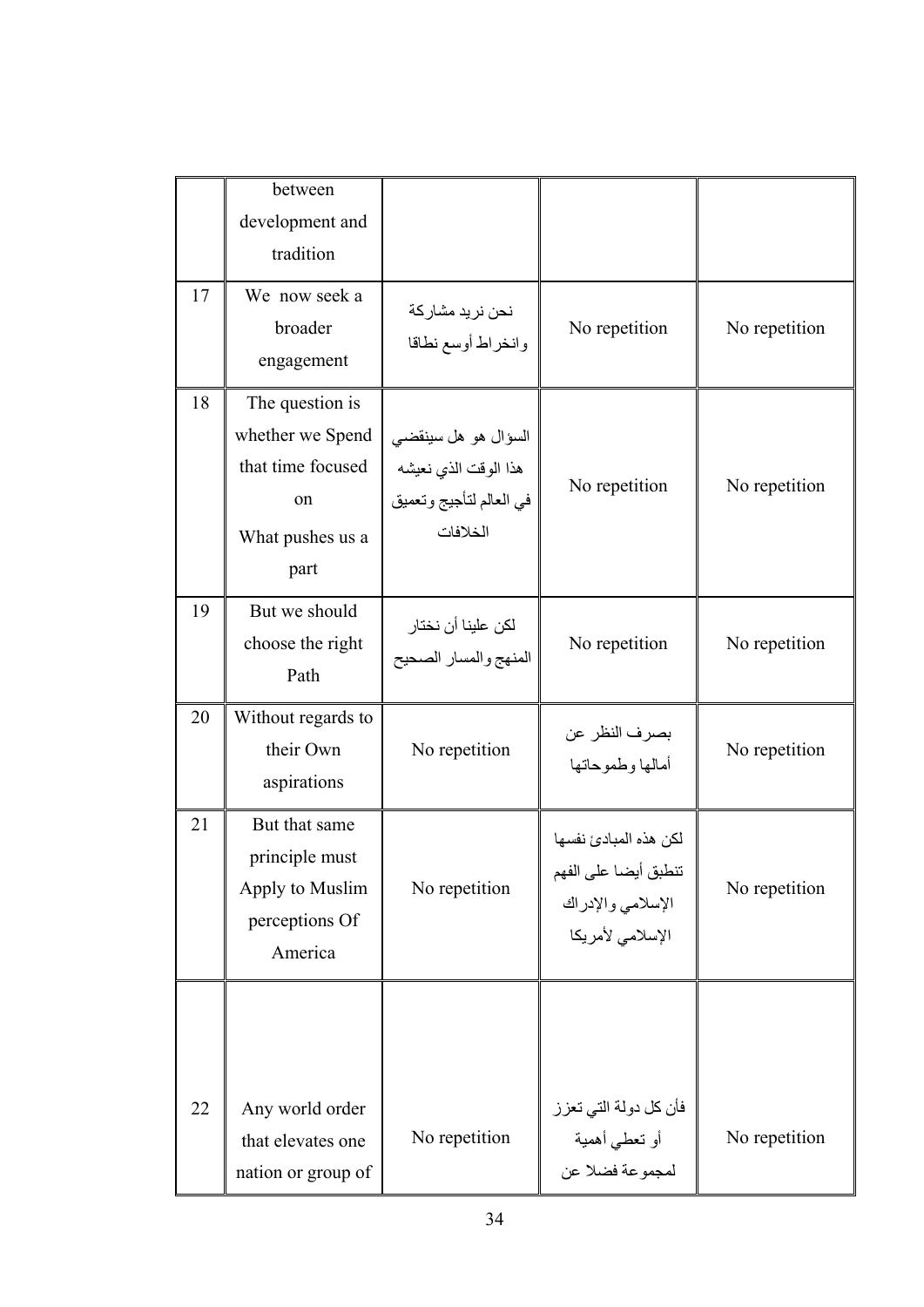|    | people over<br>another                                   |               |                                   |                                                            |
|----|----------------------------------------------------------|---------------|-----------------------------------|------------------------------------------------------------|
| 23 | With broad<br>international<br>Support                   | No repetition | من خلال دعم وحشد<br>عالمي لا يوصف | No repetition                                              |
| 24 | They endure the<br>daily humiliations<br>large and small | No repetition | No repetition                     | هم يعانون الإهانة<br>والمذلة اليومية الصغيرة<br>و الكبير ة |
| 25 | To support<br>expanded literacy<br>for girls             | No repetition | No repetition                     | من اجل برامج التعليم<br>للمرأة والبنات والفتيات            |

### **Table 4.1. Repetitions in the three renditions of the source text**

In what follows, each of the 25 examples is examined separately.

- 1. **It is easy to point fingers**, Only Interpreter 1 (I-1) of Al Jazeera used repetition " *نه* اللسهل توجيه وإلقاء اللوم". As we know that this sentence suggests "Blaming", therefore, it was supposed to use only one term to mean "to blame". As discussed in the previous chapter, the interpreter here could have elected for one word only instead of providing aother word to amplify the meaning. So repetition here may not be justified, but still has a function in the rendering.
- 2. **But if we see this conflict only from one side or the other:** Again, only I-1 used repetition:" وجهه" The term "إذا ما رأينا هذا النزاع من وجهه أو منظور طرف أو أخر ":used repetition same as the word "منظور" but the term "وجهه" is considered most appropriate and the closest to the original meaning. As with example 1, repetition here may be labeled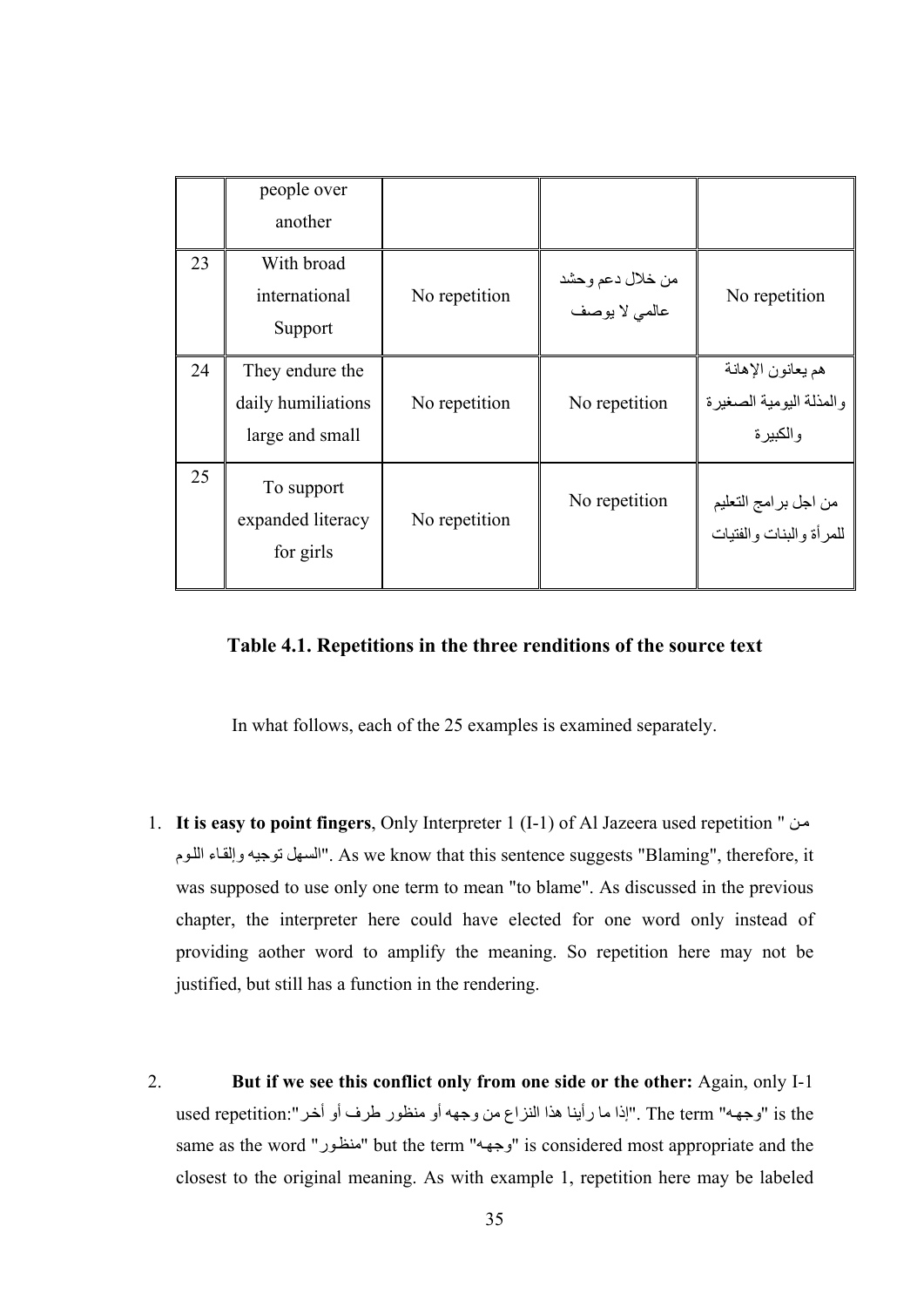- 3. **I know there's been a lot of publicity about this speech**: Only I-1 used repettion again: ""أعلم أن هناك الكثير من الإعلان والحديث عن هذا الخطاب". I believe that both expressions are not accurate, as the closest meaning to the word "publicity" in Arabic is " ةѧدعاي". So, it seems that the interpreter tried to provide trhe general meaning of the source stretch by using repetition in order to convey the meaning. Given the international stage and the standing of Al-Jazeera, one would expect 'first class interpreters' who would easily manage such interlingual crises.
- 4. **All the people yearn for certain things:** I-1 alone used repetition: "كل" الشعوب تتطلع لأمور و أشياء معينة. In this sentence the appropriate choice is the word "أشدياء" and the use of the word "أمور" is superfluous. As such, repetition here is unnecessary.
- 5. **I also know that Islam has always been a part of America's story:** Yet again, only I-1 used repetition: "أيضا أعلم أن الإسلام كان دائما جزء من حكاية وقصة أمريكا" . The two words have the same meaning in Arabic and it would have been enough to use use only one of them especially "قصة".
- 6. **Is deeply wrong and only serves to evoke in the minds of Israelis:** I-1 "تكѧرار الصѧور النمطيѧة ضѧد اليهѧود هѧو خطѧا فѧادح ولابѧد أن يثيѧر فѧي ذاآѧرة :repetition usedalone قوأذهان اليهود أن السلام لن يتحقق". I think that both repeated expressions are not that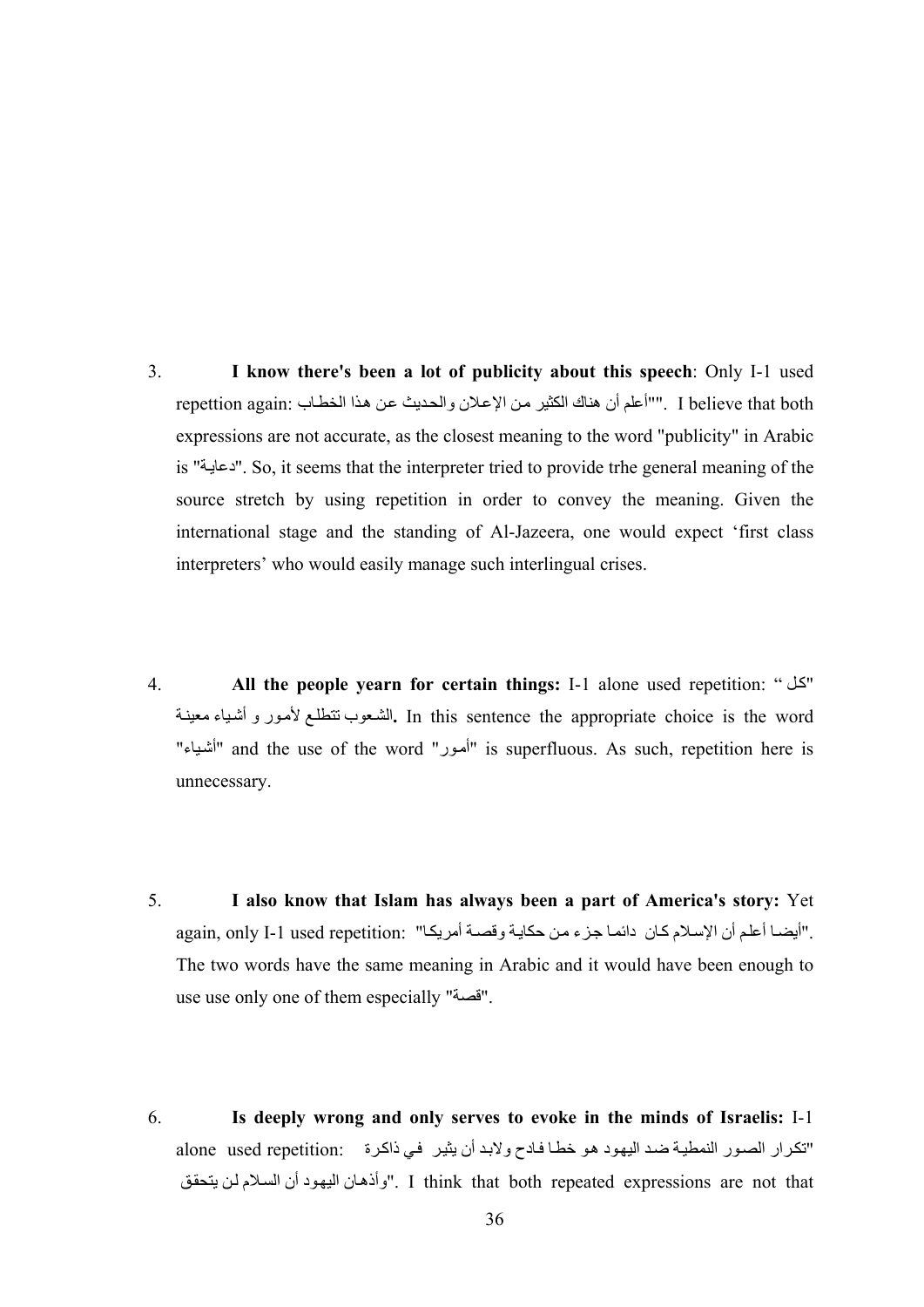- 7. **Hamas must recognize Israel's existence:** Only I-1 used repetition here: use to expression correct the ,Perhaops . حماس يجب أن تدرك وتعترف بحق إسرائيل في الوجود " " here is the verb "تندرك". Again, "تندرك" on its own would have conveyed the intended meaning.
- 8. **We can't impose peace:** the repetition was produced by Al-Jazeera ." نحن لا نستطيع أن نفرض ونملي السلام" :interpreter who rendered the sentence as follows Although repetition in interpreting (oral discourse) may not be adviseable, in this instance the use of "'نفرض" and " يملي" seems to have the communicative function of not only imposing in its general sense but also dictating as in writing laws and regulations as conveyed by the second word. As such, what seems to be repetition in a back-translation may not necessarily be so in Arabic.
- 9. **There is indeed a tumultuous history between us:** the repetition was made by Al-Jazeera interpreter rendering the sentence as: فهالك يالحقيقة إنه تاريخ مليء بالعواصف " " . وبالحوادث. Again Al Jazeera interpreter provides an expression which that paraphrases the original; a perfectly acceptable strategy in interpreting. But, at the same time his lexical repetition is not terribly required. The word العواصف can do justice to the source text and as such repetition is not required.
- 10. **We will proceed with courage, rectitude and resolve:** Repetition was made **.**"ولكن علينا أن نتصرف بشجاعة وبصواب وبتصميم وعزم" **:**said he as ,interpreter Jazeera-Al by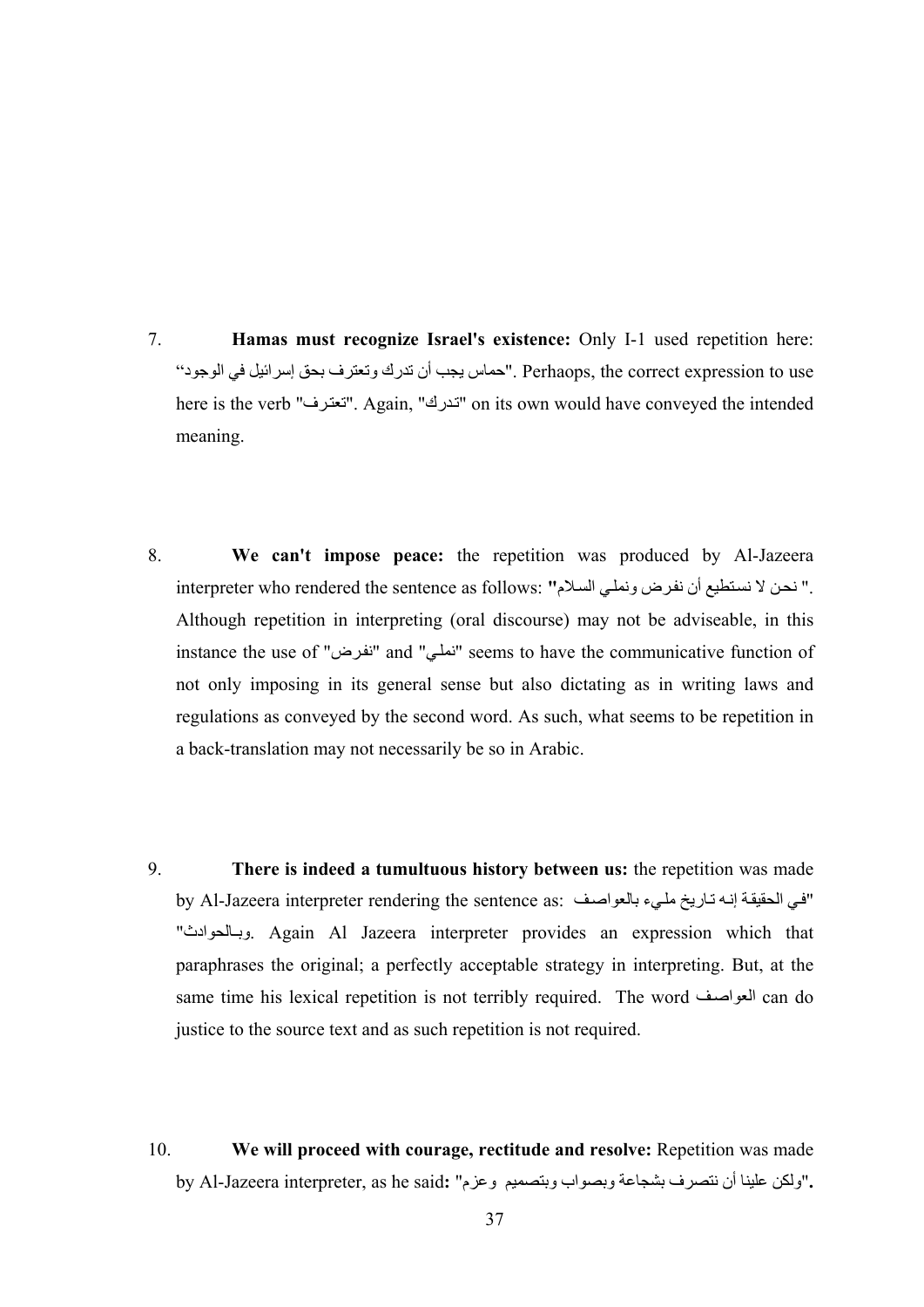- 11. **The fourth issue that I will address is democracy:** Only I-1 used repetition: kepetition here may have ."القضية الرابعة التي سأتعامل أو سأتطرق إليها هي قضية الديمقراطية " been cuased by the interpreter's reaction to his own first choice and perhaps to selfcorrect.
- 12. **I know there has been controversy about the promotion of democracy:** I-1 again was the only one to use repetition: فانا أعلم انـه كان هناك تناقضـات وإثـارة للجدل حول "الترويج للديمقراطية" . Under pressure, the appropriate term "خلاف" did not spring to the interpreter's mind and repetition was perhaps his way of trying to provide the lintended meaning of the original.
- 13. **There are some who advocate for democracy**: Again, only I-1 used repetition: "هذه النقطة الأخيرة مهمة لأن البعض يناصر ويدافع عن الديمقراطية" . As is the case with example 12, the word " بدعو" could have saved the interpter from resorting to repetition.
- 14. **They are ruthless in suppressing the right of others:** I-1 was again the only interpreter to use repetition: "يقمعون حقوق الأخرين بكل قسوة ووحشية". Perhaps, repetition here was meant to indicate emphasis and as usch serves a communicative and functional purpose.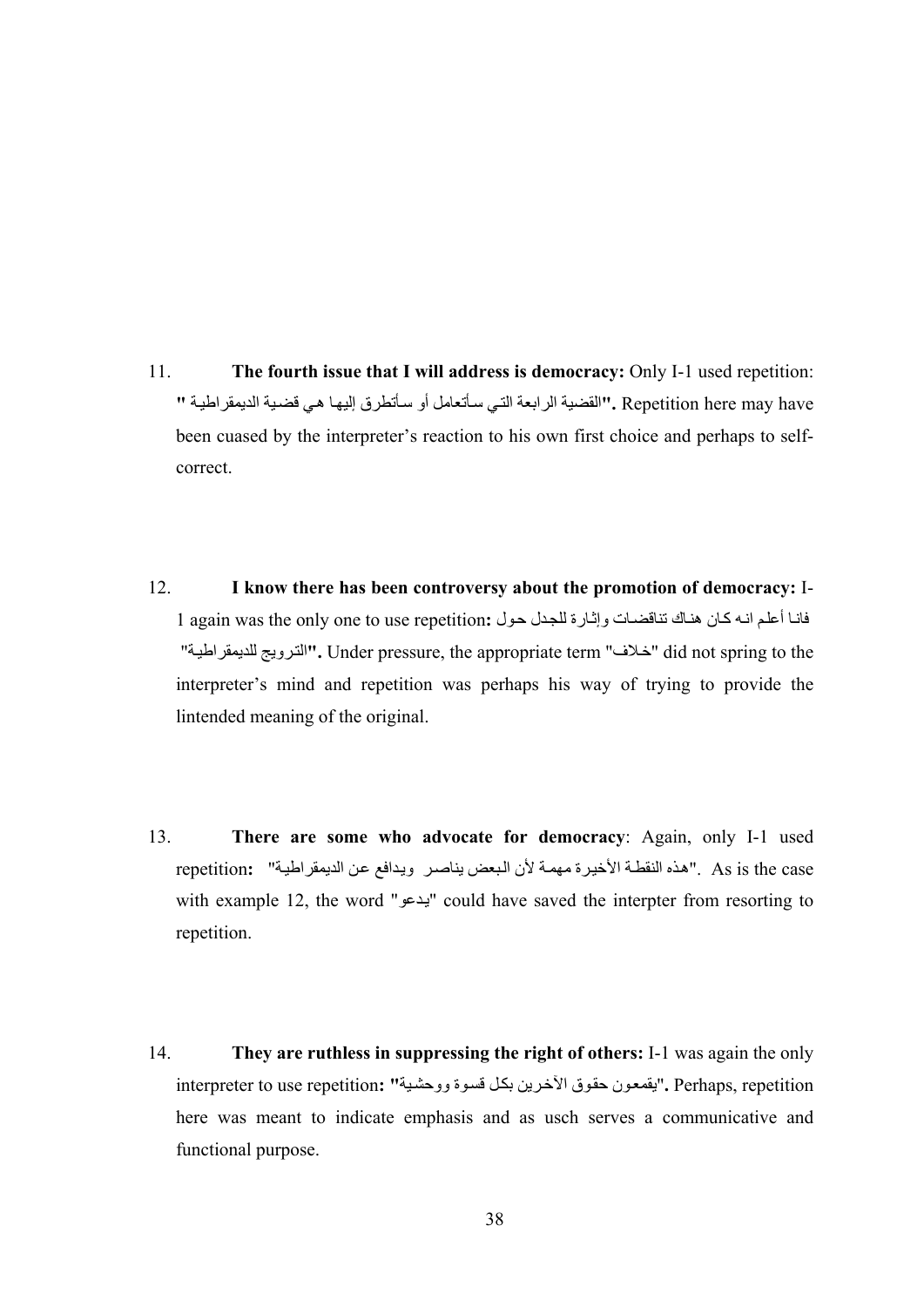- 15. **You must maintain your power through consent not coercion:** I-1 was again the only interpreter to use repetition: {الإجماع " :repetition i ke again the anly interpreter to use repe رالقبول وليس الإكراه". Repetition here through the use of "والقبول وليس الإكراه". necessary.
- 16. **There need not to be contradiction between development and tradition:**  I-1, yet agin, was the only interpreter to resort to repetition here**: "** هناك يكون أن حاجة فلا والأصالة والتقاليد التنمية بين تناقض**".** Again, this seems to be an overuse of paraphrasing.
- 17. **We now seek a broader engagement:** I-1 alone used repetition: " نحن نريد اѧنطاق عѧأوس راطѧوانخ ارآةѧمش**".** The interpreter did not have to use the word " راطѧانخ "as it may not easily be undrerstood by the average receiver.
- 18. **The question is whether we spend that time focused on what pushes us**  apart: I-1 was again the only interpreter to use repetition: <sup>"</sup>السؤال هو هل سينقضي هذا مالدني نعيشه في العالم لتأجيج وتعميق الخلافات **.** Again, this seems to be an overuse of paraphrasing and the desire to drive the message home.
- 19. **But we should choose the right path:** Again, only I-1 used repetition: "لكن "حلينـا أن نختـار المنهج والمسـار الصـحيح. This repetition was not necessary and led to the interpreter missing the dual concordance in Arabic.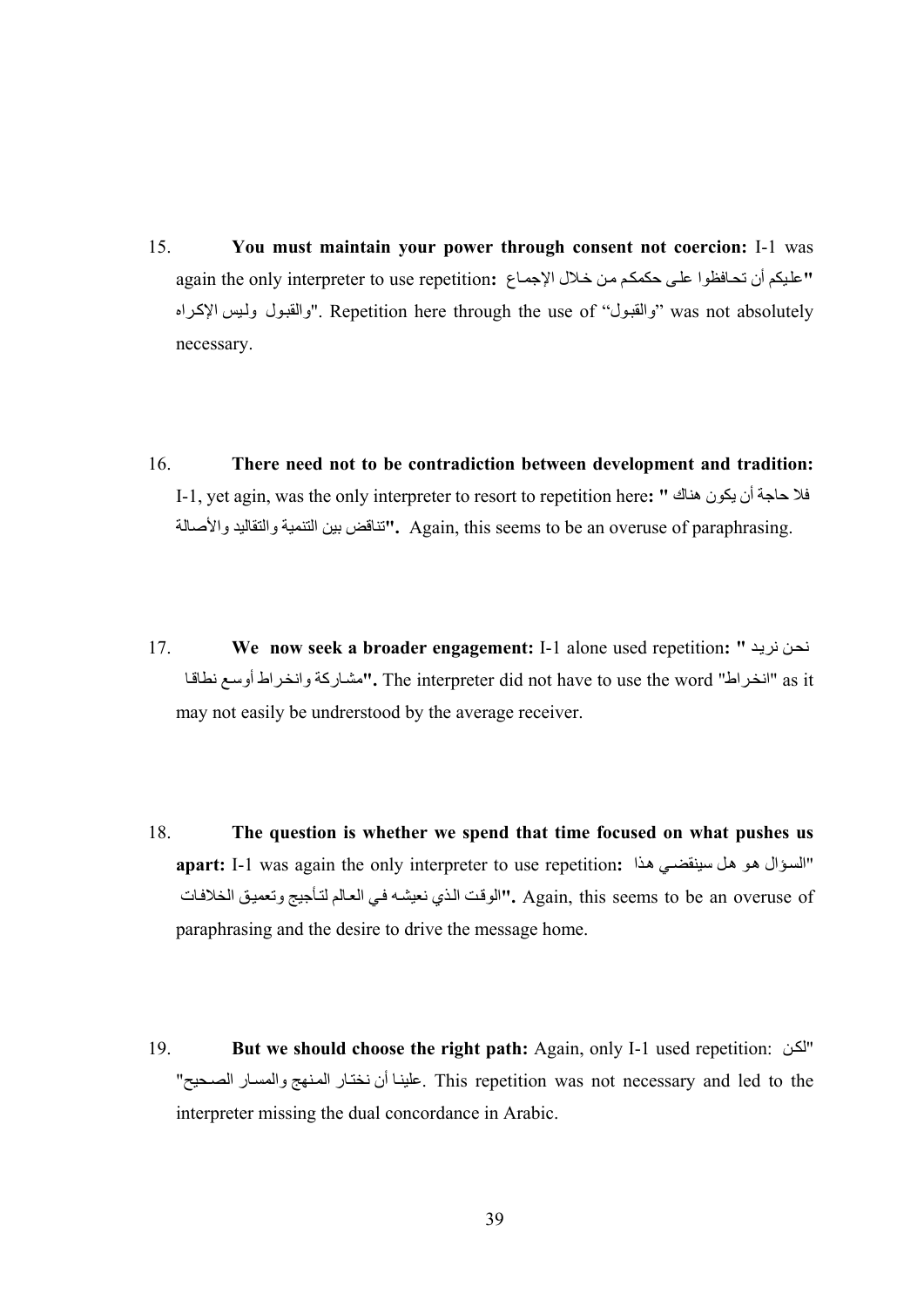#### 20. **Without regards to their own aspirations:** This time, it was interpreter 2 of

Al Arabiya (I-2) who usded repetition: " اѧوطموحاته اѧأماله نѧع رѧالنظ رفѧبص**" .** The interpreter used repetition to perhaps paraphrase the original. The Arabic "تطلعات", which may have escaped the interpreter at the time, could have been most appropriate making repetition unnecessary.

- 21. **But that same principle must apply to Muslim perceptions of America: :** "لكن هذه المبادئ نفسها تنطبق أيضا على الفهم الإسلامي والإدراك :I-2 alone used repetition here "الإسلامي لأمريكا". At this point, the interpreter repeats two words in a row in the rendering; this may be too much for the reveivers.
- 22. **Any world order that elevates one nation or group of people over**  "فأن آل دولة التي تعزز أو تعطي أهمية لمجموعة فضلا :here repetition used alone -2I **:another** ريѧأخ نѧع**".** The interpreter gave a repetition of a single word and at the same time overlooked the interpreting of one word in the same sentence. As discussed in the previous chapter, repetition may lead to ignoring the interpreting of some words that may be important in/for the source speech.
- 23. **With broad international Support:** I-2 alone used repetition this time: نمن "فلال دعم وحشد عالمي لا يوصف"**.** The interpreter provided a repetition, but the first word is more effective than the second. Therefore, repetition was not required and was even not useful as the word "حشد" may be difficult to understand by the average recipient in this context.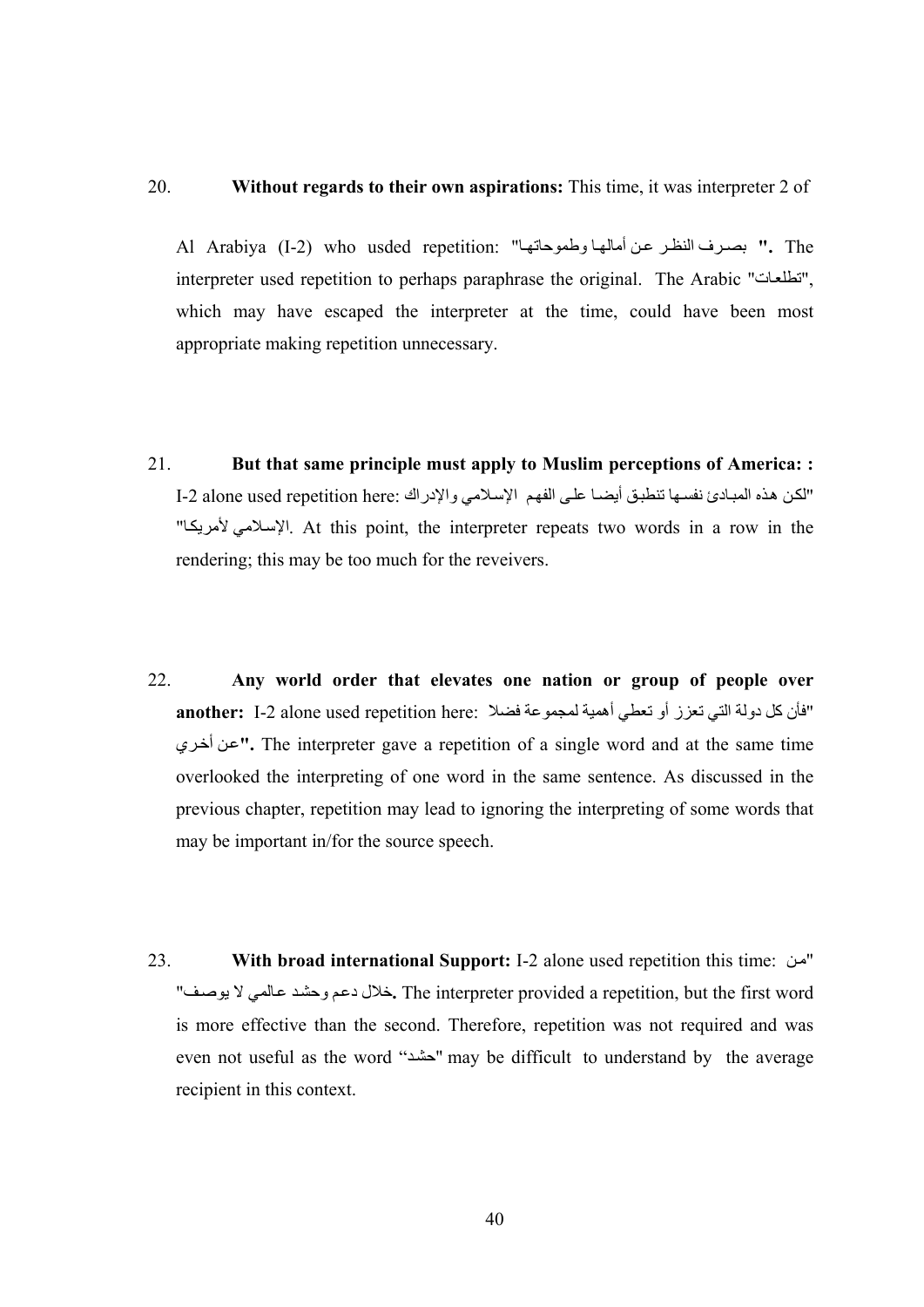- 24. **They endure the daily humiliations large and small:** This time, it was interpreter 3 of Al Masriya (I-3) who used repetition this time" فم يعانون الإهانة والمذلة باليومية الصغيرة والكبيرة" . As with other examples above, this seems to be an oversue of paraphrasing through repetition.
- 25. **To support expanded literacy for girls:** I-3 alone used repetition here: من "والفتيات والبنات للمرأة التعليم برامج اجل**" .** The interpreter made a mistake here by repeating three successive words, although the first word was more appropriate in Arabic; perhaps the interpreter did not want to miss any group age of Arab women, which was not the message of the source. Repetition here was superfluous and unnecessary.

## **4.3. Discussion:**

Given the short and limited analysis of the chosen 25 samples above, the following are general conclusions:

- 1. The three interpreters resorted to repetition.
- 2. Repetition was used in various places of the context.
- 3. Almost all repetitions were "unnecessary" (Shunnaq, 1999) and did not add any specific information to the meaning.
- 4. All interpreters did not give the repetition in the same place of sentences. So this indicates that repetition is based on the interpreter's point of view, tendencies and command of the two languages.
- 5. The three interpretatings were copied as they were uttered by the three interpreters, including grammatical errors. These errors were in part caused by repetition.
- 6. Most repetitions were provided by I-1 of Al-Jazeera.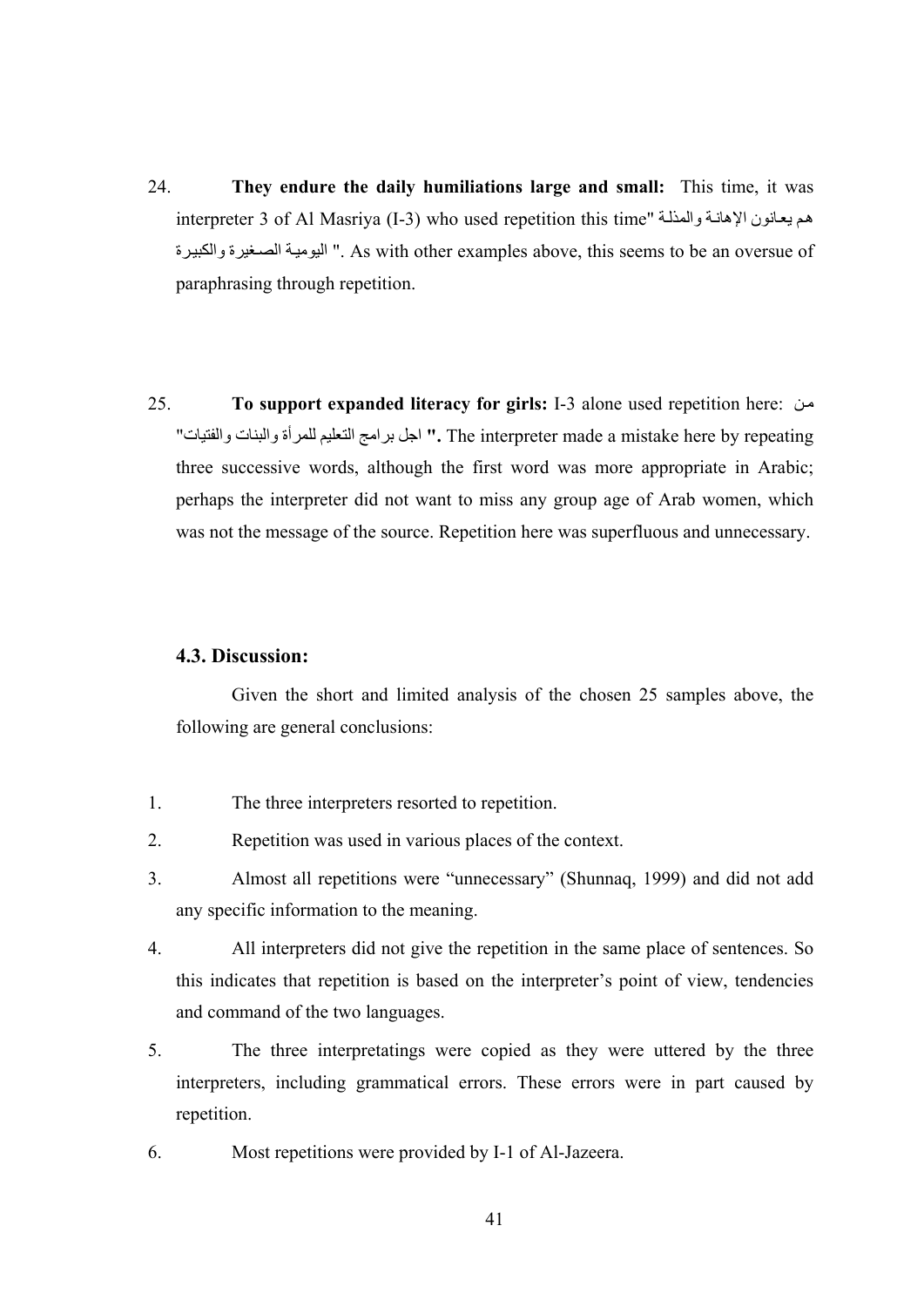Numerically and based on this limited analysis, the percentages for the three interpreters were as follows:

- a. I-1 76%
- b.  $I-2$  16%
- c.  $I-3$  8%

To address the questions posed in the introduction of this thesis and reiterated in this chapter under methodology, and based obn the limited analysis, the following comments are in order:

### • **Why did the three interpreters use repetition?**

Some interpreters tend to repeat words, as they think that this enriches the meaning.

- Others think that repetition is beneficial for the recipient and simplifies the meaning for them and that the repetition brings the meaning closer to all members of the audience, especially that this speech interpretation targets many people of different cultures and political orientations.

- The interpreter may forget the meaning of the word uttered by the speaker in the midst of the context and may resort to the use of another word in line with the context of the sentence, providing thus more than one word.
- Did they have enough time to use repetition?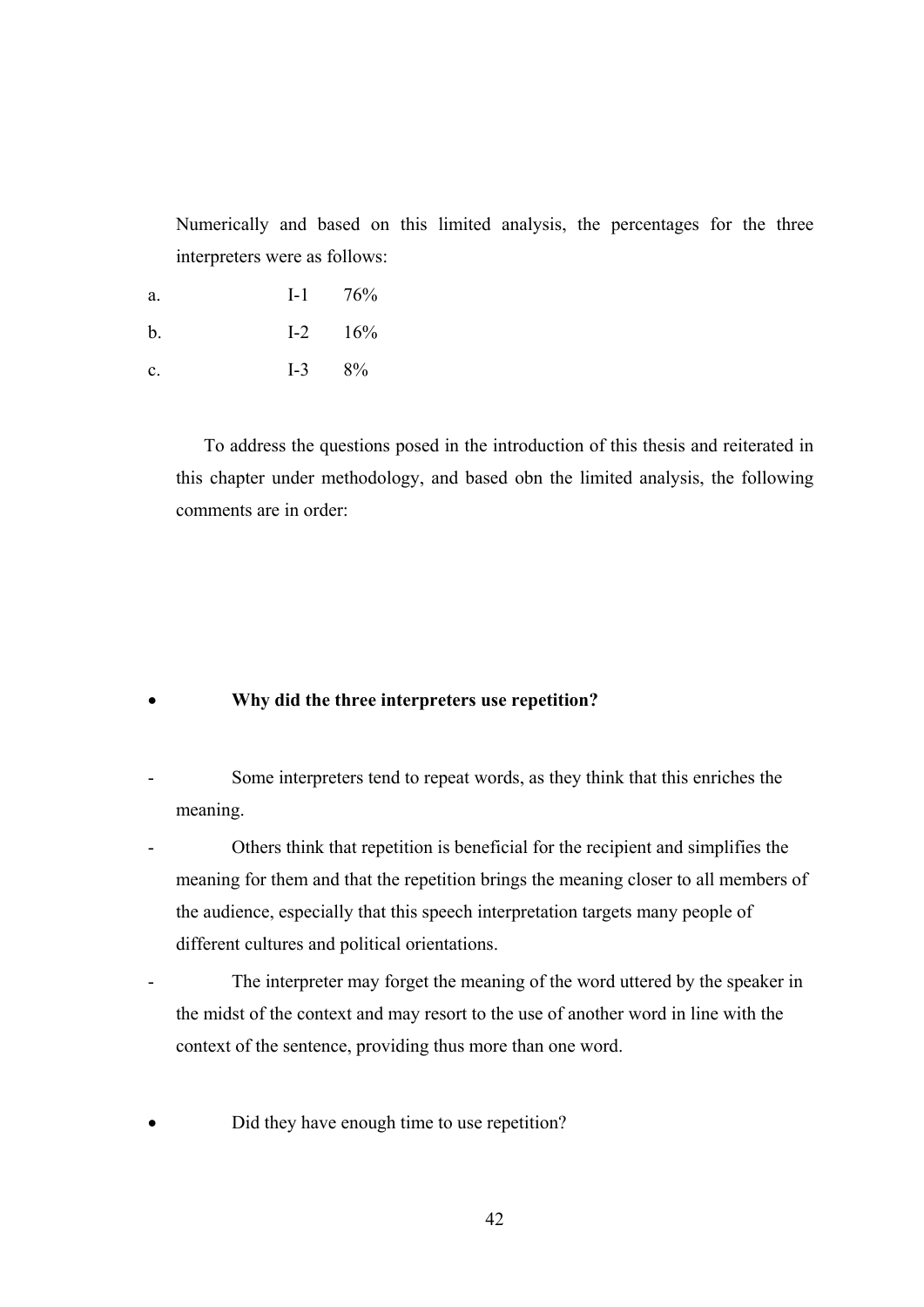It is difficult to answer this question, but based on our limited analysis, it could be argued that the three interpreters did not have room for repetition, especially given the nature of the source they dealt with.

- it is clear that the time intervals available for the interpreter are very tight and not sufficient for resorting to repetition. A repetition may cause missing what comes after it in the sequence.
- What is the function of repetition in the rendetrings?

The function of repetition of words is to enrich the meaning and assists the understanding of the discourse by the recipient. Some see that the repetition of words does not have any importance and that it is a waste of time. They argue that repetitions may hinder the interpreting of some subsequent words, because the interpreter wastes time with the repeated synonyms for the same element, while the speaker has moved on to another point/sentence.

Some interpreters think that repetition helps facilitate the grasp of the meaning by the recipient. But, I think this is not entirely true. Given the brief discussion of repetition in Arabic (chapter 3 of this thesis), it seems appropriate to state that almost all 25 repetitions in the analysis above were used to indicate emphasis, instances of overparaphrasing, or as fillers; perhaps to cover for missed bits of information.

• Did the given three interpreters use the same repetition patterns in the same context of the source speech?

The interpreters of the three TV channels did not use repetition in the same context. I-1 used repetition almost all the time, while I-2 and I-3 were the opposite. This confirms that repetition in in this case is a personal rather than a fixed discoursal feature.

Some repetitions missed the original point.

43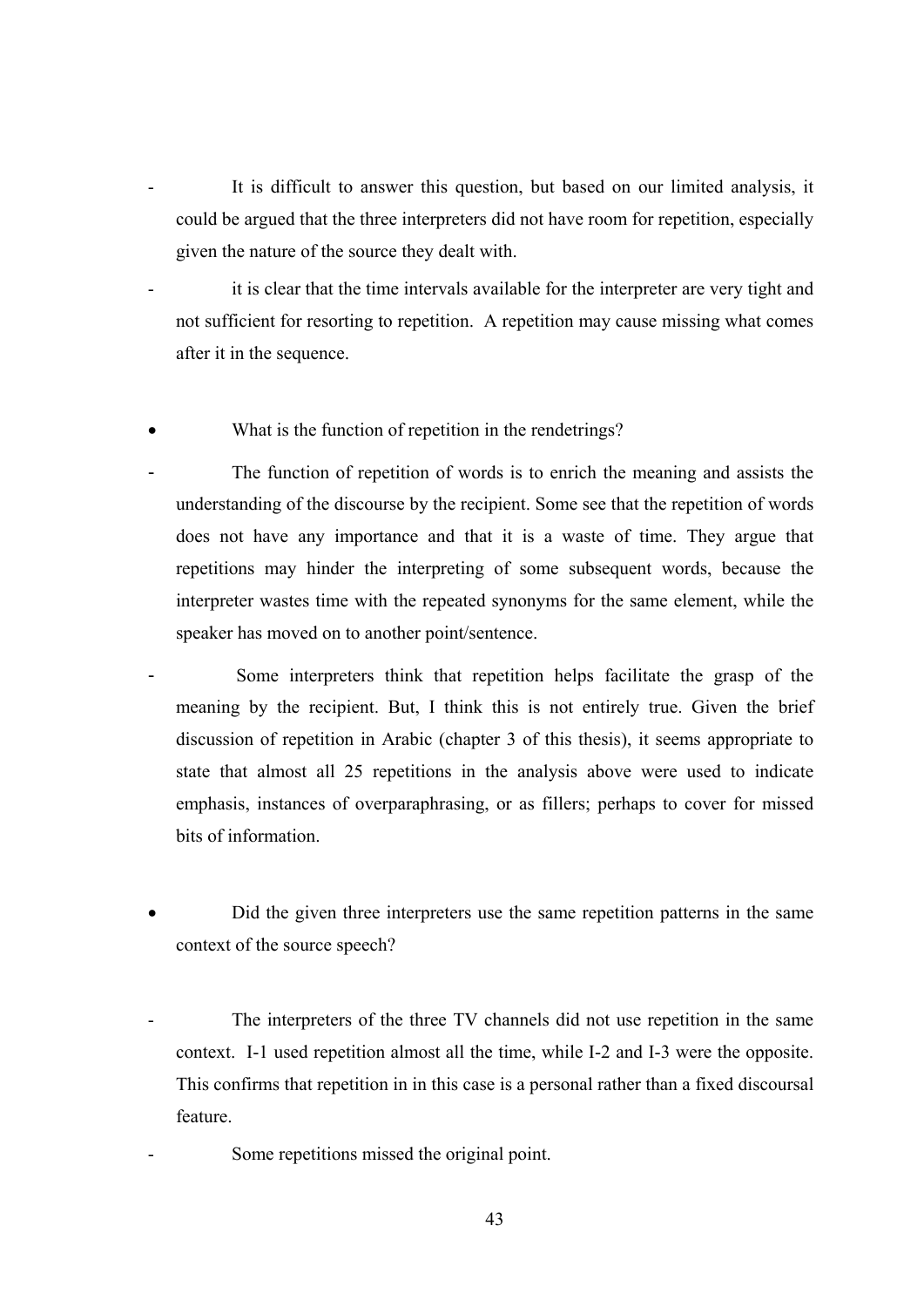This chapter has presented the analysis of 25 examples of repetition in the renderings of Barack Obama's speech in Cairo by three professional Arab interpreters working for reputable Arab TV stations. The next and final chapter concludes this thesis.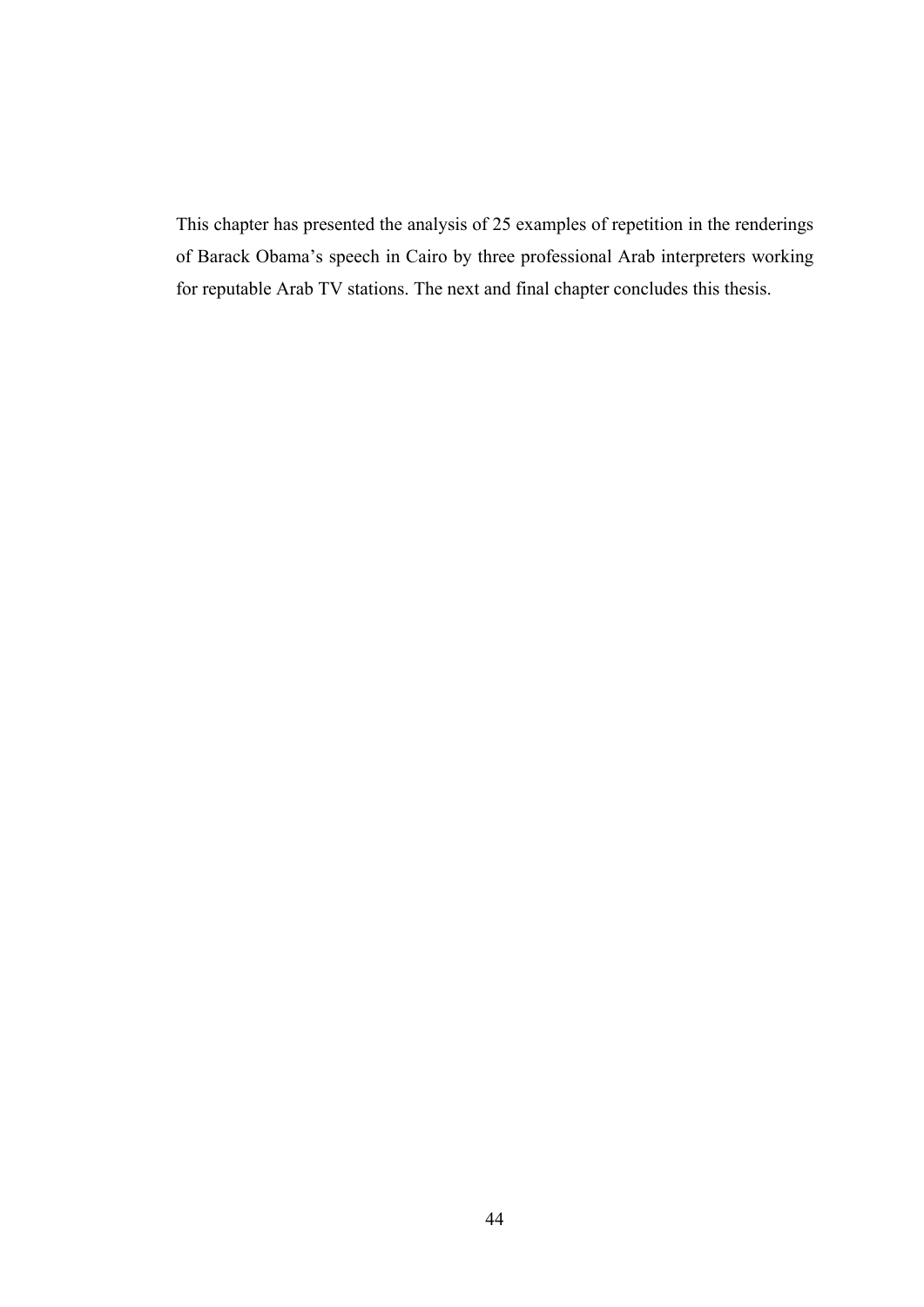### **Chapter Five:**

## **Conclusions and Rеcommеndаtіons.**

 The aim of this thesis was to study and analyze the interpreters' use of repetition in the rendering of political discourse. From three interpretings into Arabic of Barack Obama's speech in Cairo 25 instances of repetition were extracted and analyzed. The major conclusion from our limited analysis is that one interpreter used repetition almost for every segment of the speech, while the other 2 interpreters were the opposite. The thesis finds that perhaps, repetition here was used, particularly by I-1, as a 'filler', or to add information 'summarizing', to use Jones' (2002) term.

 The findings of this thesis suggest that political interpreting as a genre deserves to be given more attention since it plays a significant role in enhancing mutual understanding between cultures. The findings also make us question the claim for interpreters working better into their mother tongue as the overall quality of the three interpetings by Arabs into Arabic indicate (grammar problems and over use of repetition). More research is also needed in the area of why and when is repetition in Arabic is needed/required?

 A number of important limitations need to be considered. The most important limitation of this thesis is the unavailability of more data for analysis. Only three renditions of the speech were found. More renditions would have provided more data for analysis, and therefore, better results. Another limitation of this thesis is the constraint of time and space. It would be beneficial to include more than one source speech.

 Finally, this thesis itself does not offer conclusive findings on the subject of interpreter's use of repetition in the interpreting of political discourse. More research is certainly needed here on questions like: what typеs of rеpеtіtіon аnd how rеpеtіtіon should bе іncorporаtеd іn interpreting? Training in this area may assist those carrying out interpreting tasks into Arabic and academic interpreting progarms, particularly of political discourse given its impact on people and on intercultural encounters.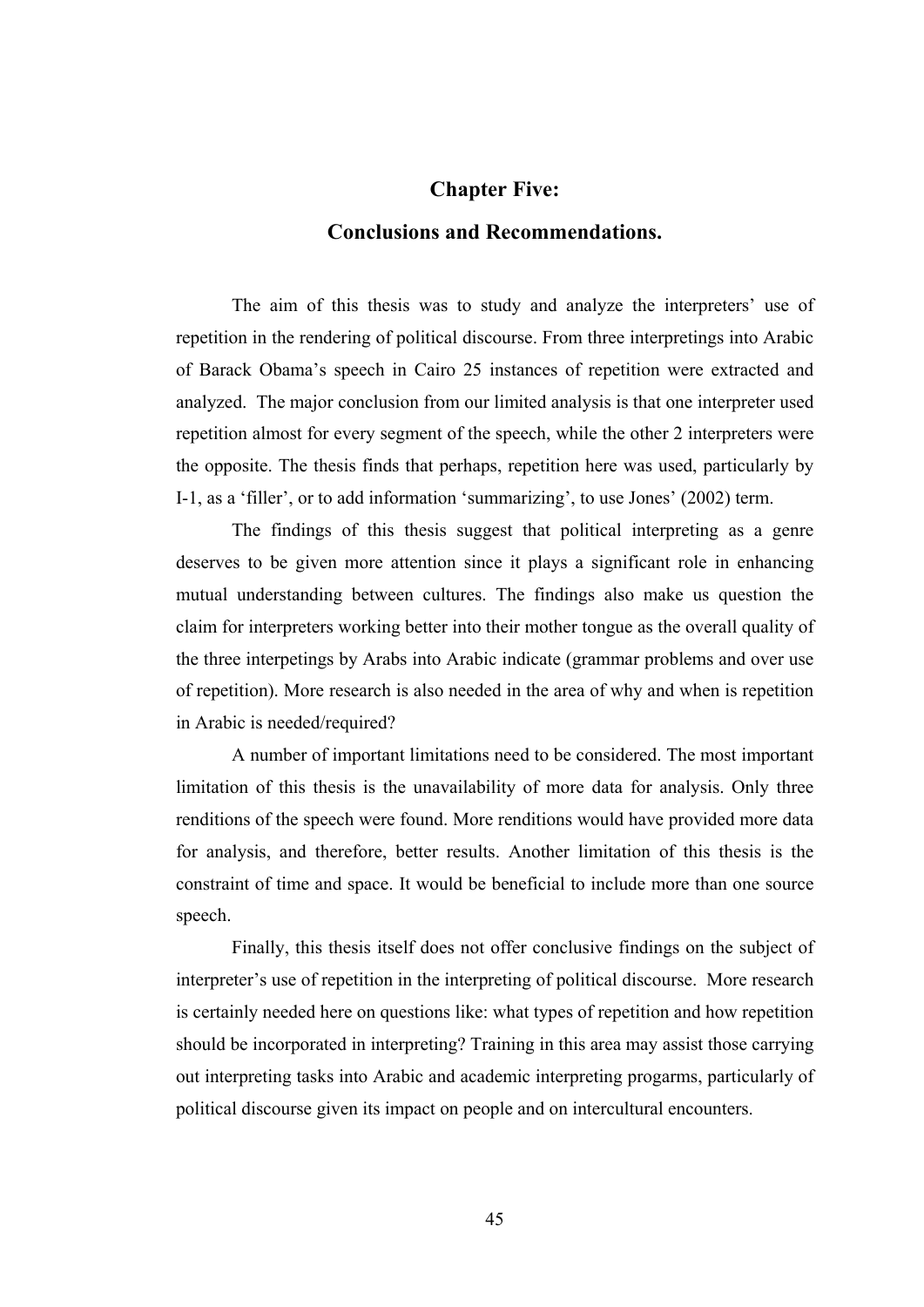### **REFERENCE LIST**

Abu Fotouh, J. (1408). Characteristics by Mohamed Ali al-Najjar *the Egyptian Authority within three messages in the trunks of the Koran* to achieve: Mohamed Khalaf Allah and Mohamed Zaghloul Peace*.*P.64. Cairo, Egypt: House of knowledge 3ed Edition.

Anderson, R.B. (1976). *Perspective on the role of Interprete*r. In F. Pochacker & M. Schlesinger (Eds.), the interpreting Studies reader (pp.209-217). London: Rutledge.

Ayad, A. E. (1984). *Glossary of language , literary .* Elriyad: Mars Publishing.

Baker, Colin. 1992. *Attitudes and language*. Multilingual Matters 83. Clevendon, Avon, England: Multilingual Matters. 173 pages

 Beaugrande, R. de and W. Dressler. (1981). *Introduction to Text linguistics*. London: Longman.

Beeston, A. (1970). *The Arabic Language today*. Hutchinson and Co London.

Bell, D.V.J. (1995) .*Negotiation in the Workplace*: *The View from a Political Linguist*. in A. Firth (ed.) *The Discourse of Negotiation: Studies of Language in the Workplace*. Oxford: Pergamon.

Bettinghaus, E.P. and Cody, M.J. (1994). *Persuasive Communication*. New York: Harcourt Brace.

Brown, G. & Yule, G. (1983) *Discourse Analysis*. Cambridge: Cambridge University Press.

Christoffels, I. K. & De Groot, A.M. B. (2005). Simultaneous interpreting: A cognitive Perspective. In A. M. B. De Groot &J. F. Kroll (Eds.), *Handbook of*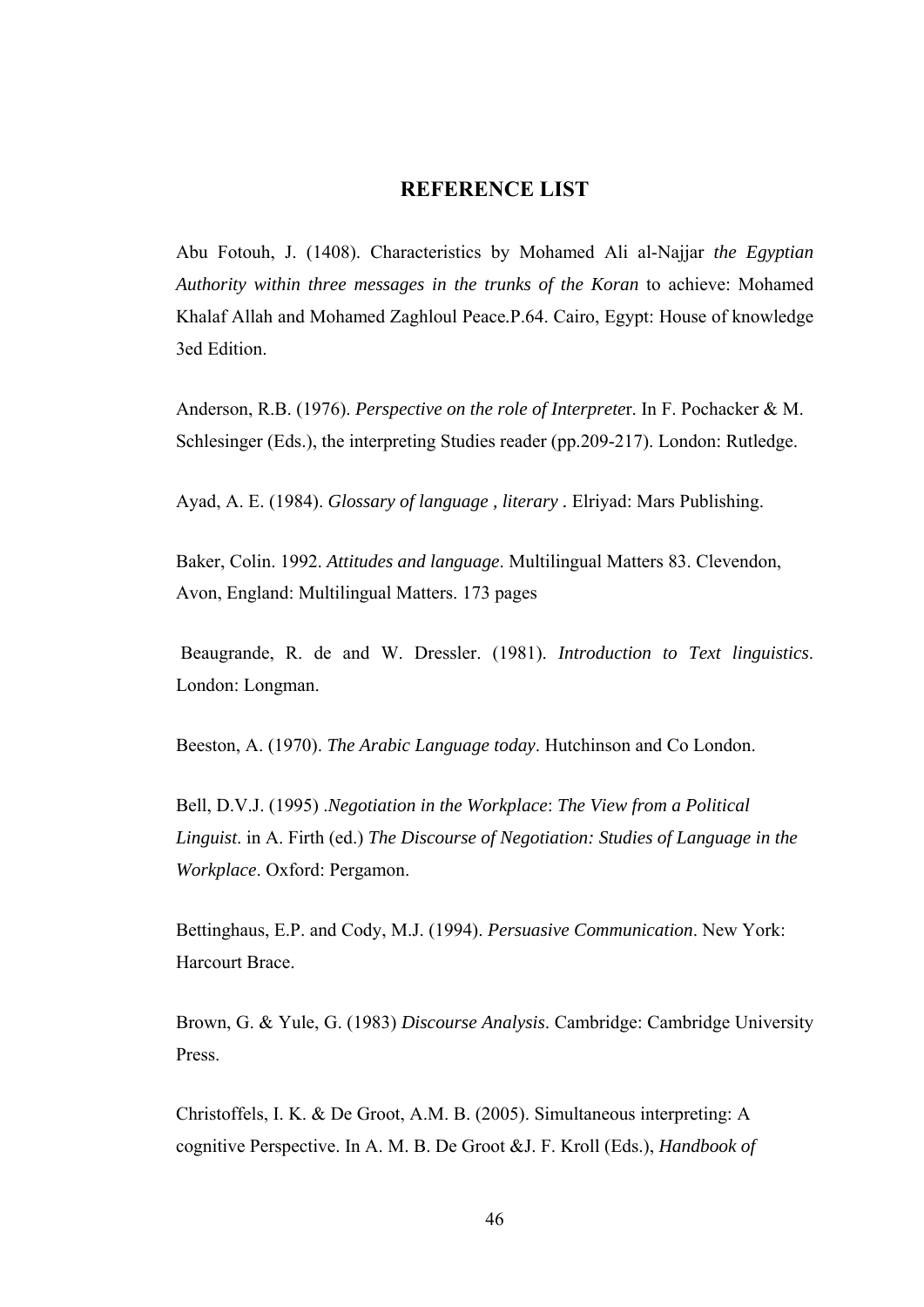*bilingualism: Psycholinguistic approaches* (pp.454-479). New York: Oxford University Press.

Cook, G. (1989). *Discourse.* Oxford, New York: Oxford University Press.

Cronin, M. (2002). The empire talks back: Orality, heteronomy and the cultural Turn in interpreting studies In F. Pochacker & M. shlesinger (Eds.), *the interpreting Studies reader* (pp.289-397). London: Routledge.

Diriker, E. (2004).*De-/Re-contextualizing conference interpreting: Interpreters in the ivory tower?* Amsterdam & Philadelphia: John Benjamin Publishing Company

Ebnmasom. (1969). *Spring Lights in Magnificent types*. P. 35. Najaf: Al Numan.

Elomda. (1981). *Virtues of Poetry and its etiquette and Criticism.* Beirut: Dar Al jeel.

Faiq, S. (2004). The cultural encounter in translating from Arabic. In S. Faiq (Ed.), *Cultural encounter in translation from Arabic* (pp.1-13). Clevedon: Multilingual Matters Ltd.

Gerver, D. (1971). *Simultaneous Interpretation and Human Information Processing*, Unpublished PhD Thesis, Oxford University.

Ghazala, H. (1995). *Translation as Problems and Solutions*. P.108. Malta: Elga Publications.

Gile D, Christopher T. (1997). *conference Interpreting.* P. 66*.* Library of Congress Cataloging- in Public Data .

Grice, P. (1975). *Logic and Conversation*. In P. Cole and J. Morgan (Eds) Syntax and Semantics, Vol. 3: Speech Acts. New York: Academic Press.

Halliday & H. (1976*). Cohesion in English*. London: Longman.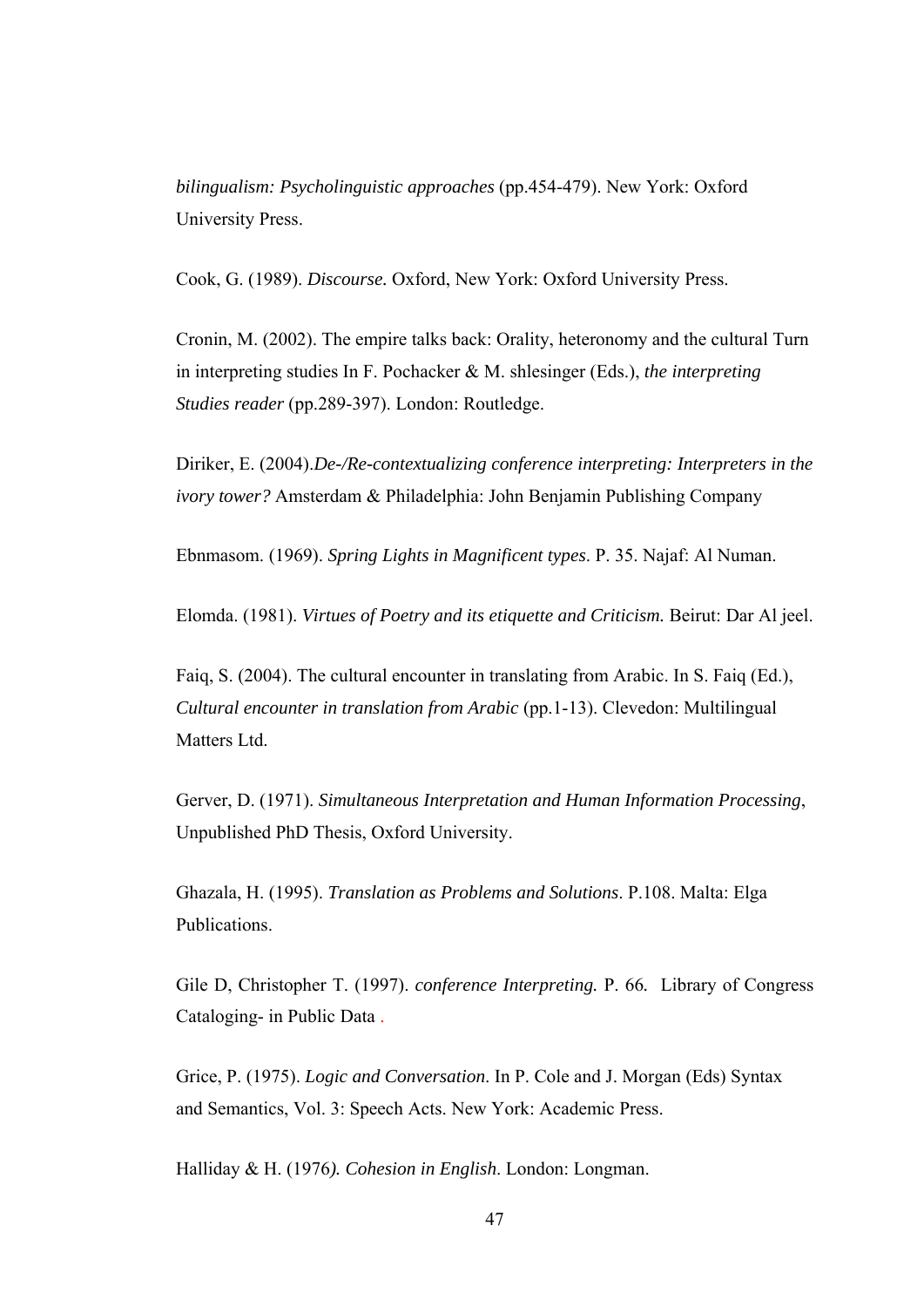Hatim, B. (2001). *Teaching and Researching Translation*. London: Longman

Hatim, M. (1990). *Discourse and the Translator*. London: Longman.

Hatim, M. (1997).*The Translator as Communicator*. London: Routledge.

Johnston B (1994) *Repetition in discourse: a dialogue*. In B Johnston (end) Repetition in Discourse: Interdisciplinary Perspectives 1 Able Advances in Discourse Processes. (PP .2-23). Norwood, New Jersey

Johnstone, B. (2002). *Discourse Analysis*. London: Blackwell.

Johnstone, Barbara. (1983). Presentation as Proof*: The Language of Arabic Rhetoric.* ( PP. 47-60) . Anthropological Linguistics 25 [1]

Nolan J. (2005). *Professional Interpreting in the Real World*. Translating and Interpreting by LTD.

Paneth, Eva. (1957). *An investigation into Conference Interpretation*. M.A. Thesis. University of London, 159 pages

Phelan, M. (2001). *The interpreter's resource.* Clevedon: Multilingual Matters LTD.

Pochhacker, F. (2004). *Introducing interpreting studies*. London and New York: Routledge.

Rudy Giuliani. (2007). *Speech*. Tampa, FL. December 15, 2007. [http://www.joinrudy2008.com/article/pr/.](http://www.joinrudy2008.com/article/pr/)

Schjoldager, A. (1995). An explanatory study of translational norms in simultaneous interpreting: Methodological reflections. In F. Pochacker & M. Schlesinger (Eds.), *The interpreting Studies reader* (pp.163-176). London: Routledge.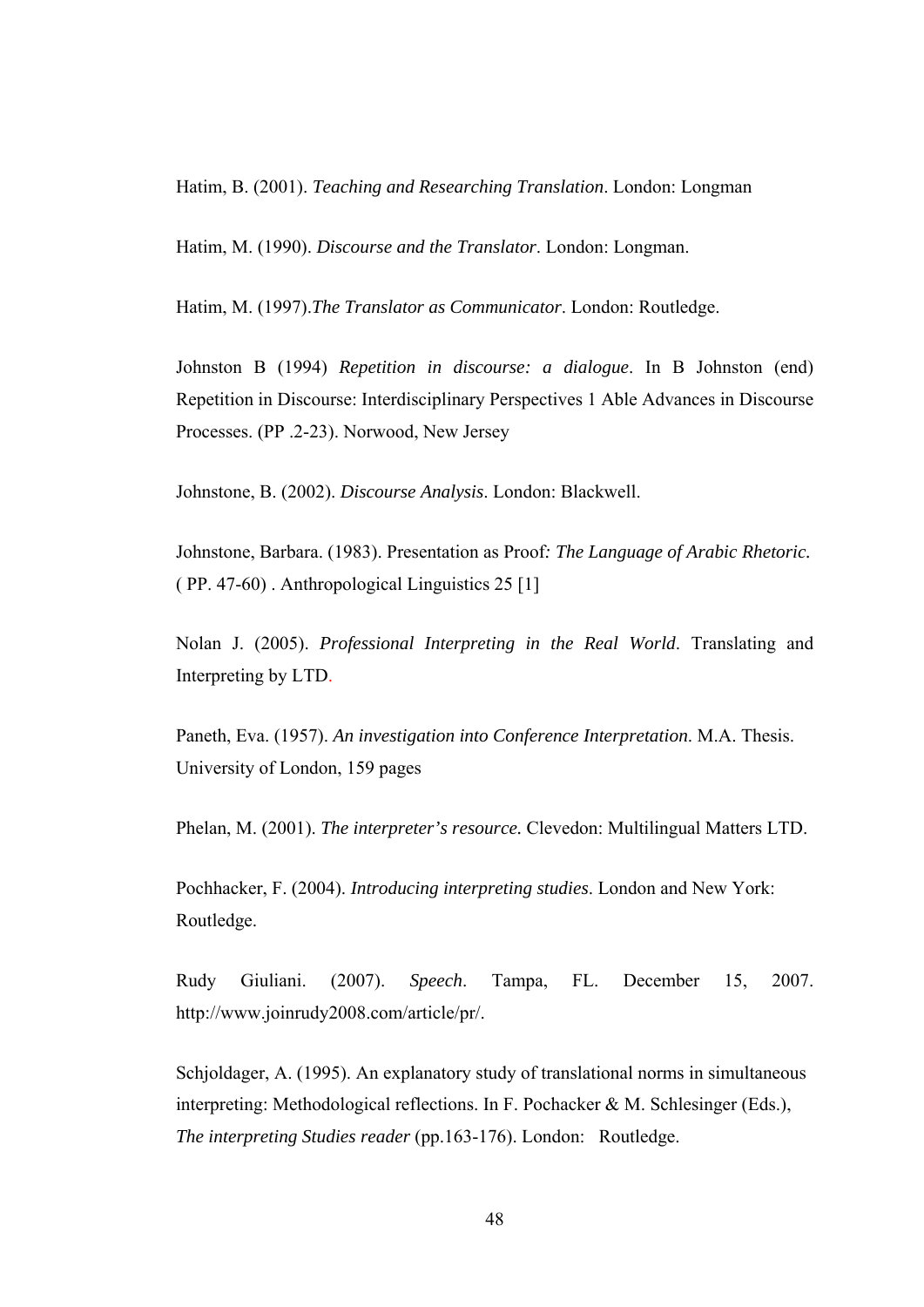Seleskovitch, D. (1978). *Interpreting for international conference*. Washington: Pen and Booth.

 Shrubby, E. (1970). The Influence of the Arabic Language on the Psychology of the Arabs. In A Lutfiyya & C Churchill (ends) *Readings in Arab Middle Eastern Societies and Cultures*. (PP.688-703). The Hague: Mouton Co:.

Shunnaq, A.T. (1999). Patterns of Repetition in Arabic Forced by Morphology with Reference to Arabic-English Translation. *Papers and Studies in Contrastive Linguistics,* Vol. 21, pp. (89-99).

Tannin, D. (1989). Talking Voices: repetition, dialogue and imagery in conversation. Cambridge University Press Cambridge. T en Have P 1999 Doing Conversation Analysis: *a practical guide Sage Publications* London Thousand Oaks New Delhi.

Toury, G. (1980). *In Search of a Theory of Translation*. Tel Aviv: The Porter Institute for Poetics and Semiotics.

Wilson, J. (1990). *Politically Speaking*. Oxford: Blackwell.

Yousif, M. (1962). *The Principles of Psychology*. Cairo, Egypt: Knowledge House.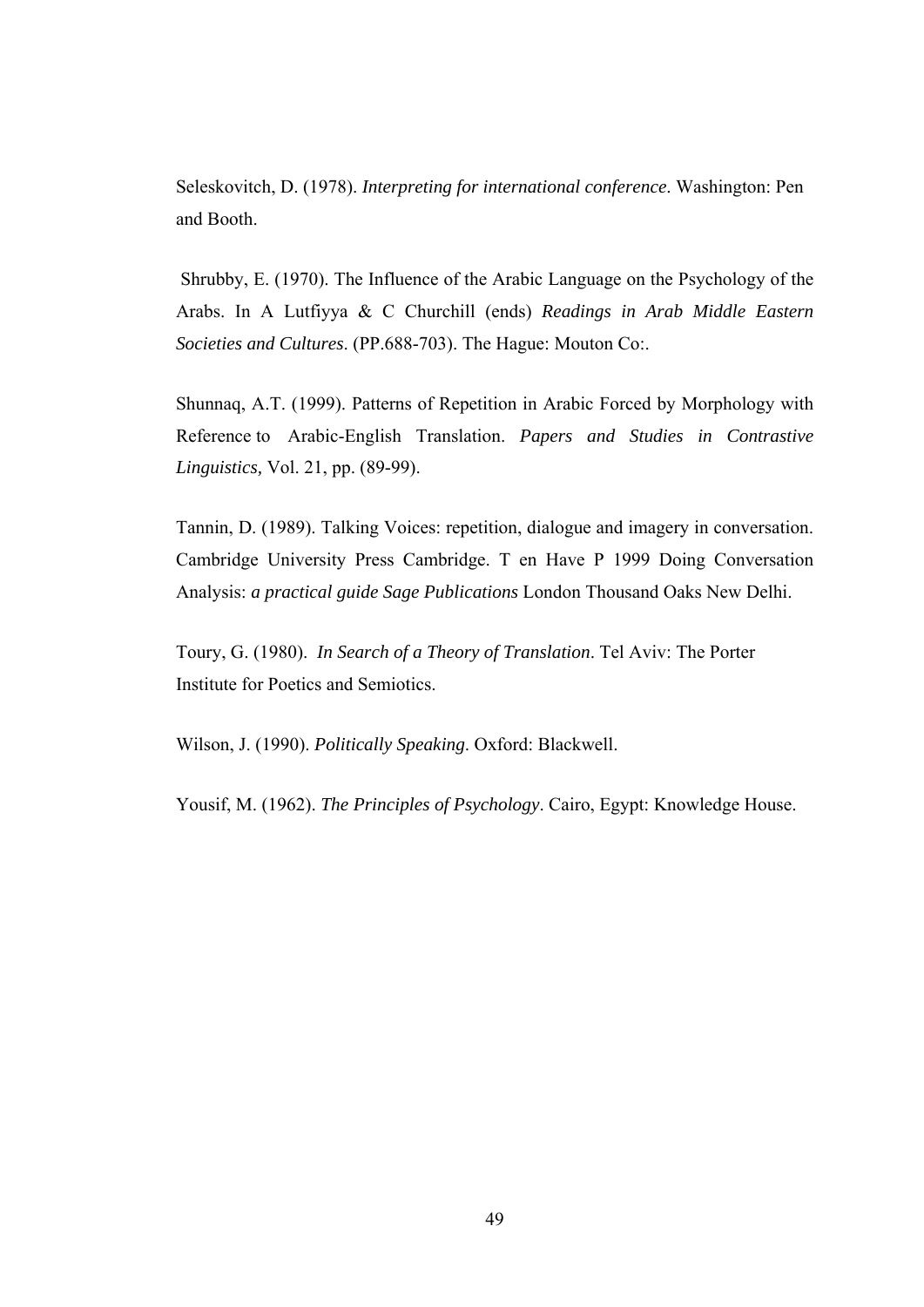# **APPENDIX A**

## **Full text of President Barak Obama's speech**

I am honored to be in the timeless city of Cairo, and to be hosted by two remarkable institutions. For over a thousand years, Al-Azhar has stood as a beacon of Islamic learning, and for over a century, Cairo University has been a source of Egypt's advancement. Together, you represent the harmony between tradition and progress. I am grateful for your hospitality, and the hospitality of the people of Egypt. I am also proud to carry with me the goodwill of the American people, and a greeting of peace from Muslim communities in my country: assalaamu alaykum.

We meet at a time of tension between the United States and Muslims around the world - tension rooted in historical forces that go beyond any current policy debate. The relationship between Islam and the West includes centuries of coexistence and cooperation, but also conflict and religious wars. More recently, tension has been fed by colonialism that denied rights and opportunities to many Muslims, and a Cold War in which Muslim-majority countries were too often treated as proxies without regard to their own aspirations. Moreover, the sweeping change brought by modernity and globalization led many Muslims to view the West as hostile to the traditions of Islam.

Violent extremists have exploited these tensions in a small but potent minority of Muslims. The attacks of September 11th, 2001 and the continued efforts of these extremists to engage in violence against civilians has led some in my country to view Islam as inevitably hostile not only to America and Western countries, but also to human rights. This has bred more fear and mistrust.

So long as our relationship is defined by our differences, we will empower those who sow hatred rather than peace, and who promote conflict rather than the cooperation that can help all of our people achieve justice and prosperity. This cycle of suspicion and discord must end.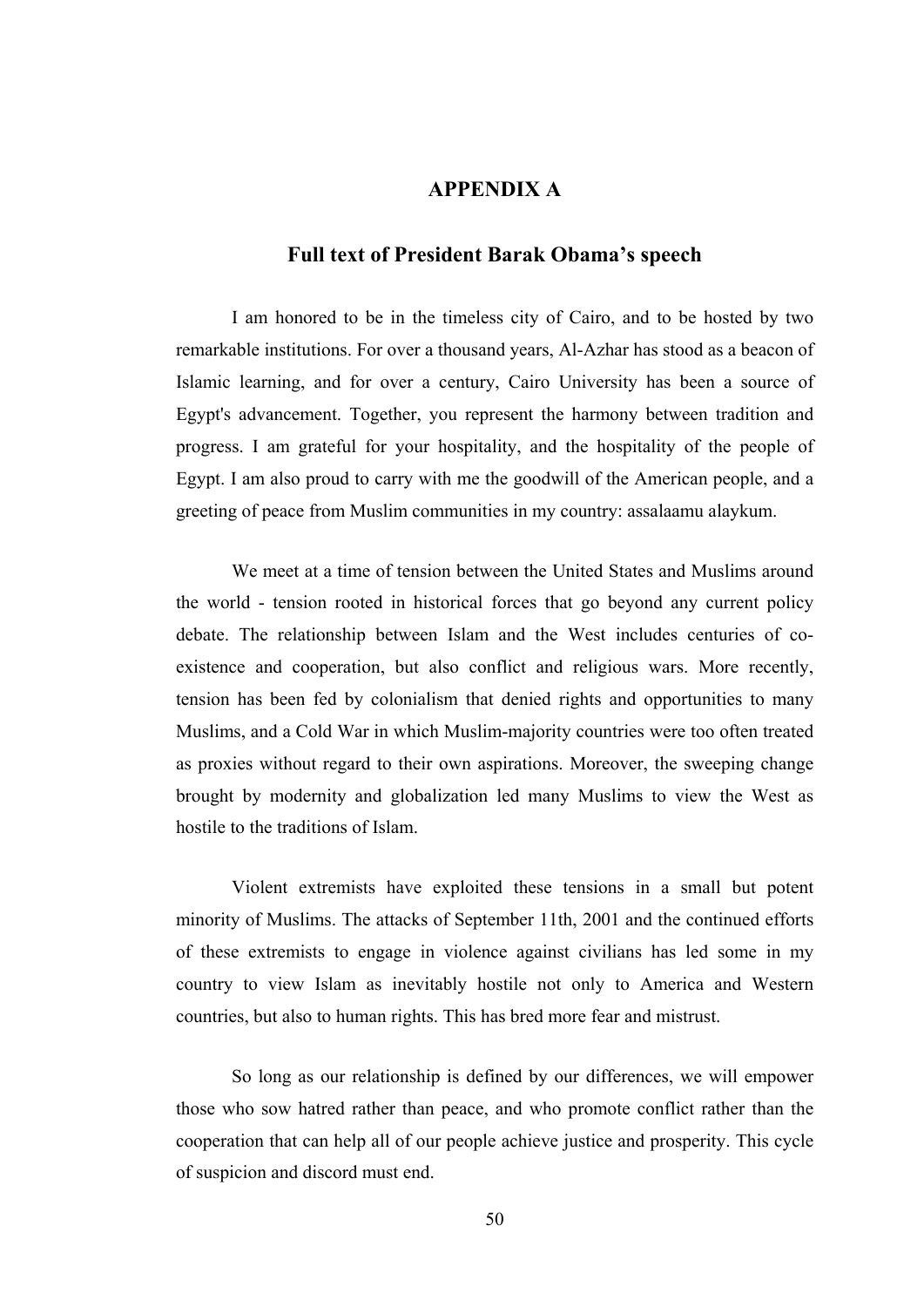I have come here to seek a new beginning between the United States and Muslims around the world; one based upon mutual interest and mutual respect; and one based upon the truth that America and Islam are not exclusive, and need not be in competition. Instead, they overlap, and share common principles - principles of justice and progress; tolerance and the dignity of all human beings.

I do so recognizing that change cannot happen overnight. No single speech can eradicate years of mistrust, nor can I answer in the time that I have all the complex questions that brought us to this point. But I am convinced that in order to move forward, we must say openly the things we hold in our hearts, and that too often are said only behind closed doors. There must be a sustained effort to listen to each other; to learn from each other; to respect one another; and to seek common ground. As the Holy Koran tells us, "Be conscious of God and speak always the truth." That is what I will try to do - to speak the truth as best I can, humbled by the task before us, and firm in my belief that the interests we share as human beings are far more powerful than the forces that drive us apart.

Part of this conviction is rooted in my own experience. I am a Christian, but my father came from a Kenyan family that includes generations of Muslims. As a boy, I spent several years in Indonesia and heard the call of the azaan at the break of dawn and the fall of dusk. As a young man, I worked in Chicago communities where many found dignity and peace in their Muslim faith.

As a student of history, I also know civilization's debt to Islam. It was Islam at places like Al-Azhar University - that carried the light of learning through so many centuries, paving the way for Europe's Renaissance and Enlightenment. It was innovation in Muslim communities that developed the order of algebra; our magnetic compass and tools of navigation; our mastery of pens and printing; our understanding of how disease spreads and how it can be healed. Islamic culture has given us majestic arches and soaring spires; timeless poetry and cherished music; elegant calligraphy and places of peaceful contemplation. And throughout history, Islam has demonstrated through words and deeds the possibilities of religious tolerance and racial equality.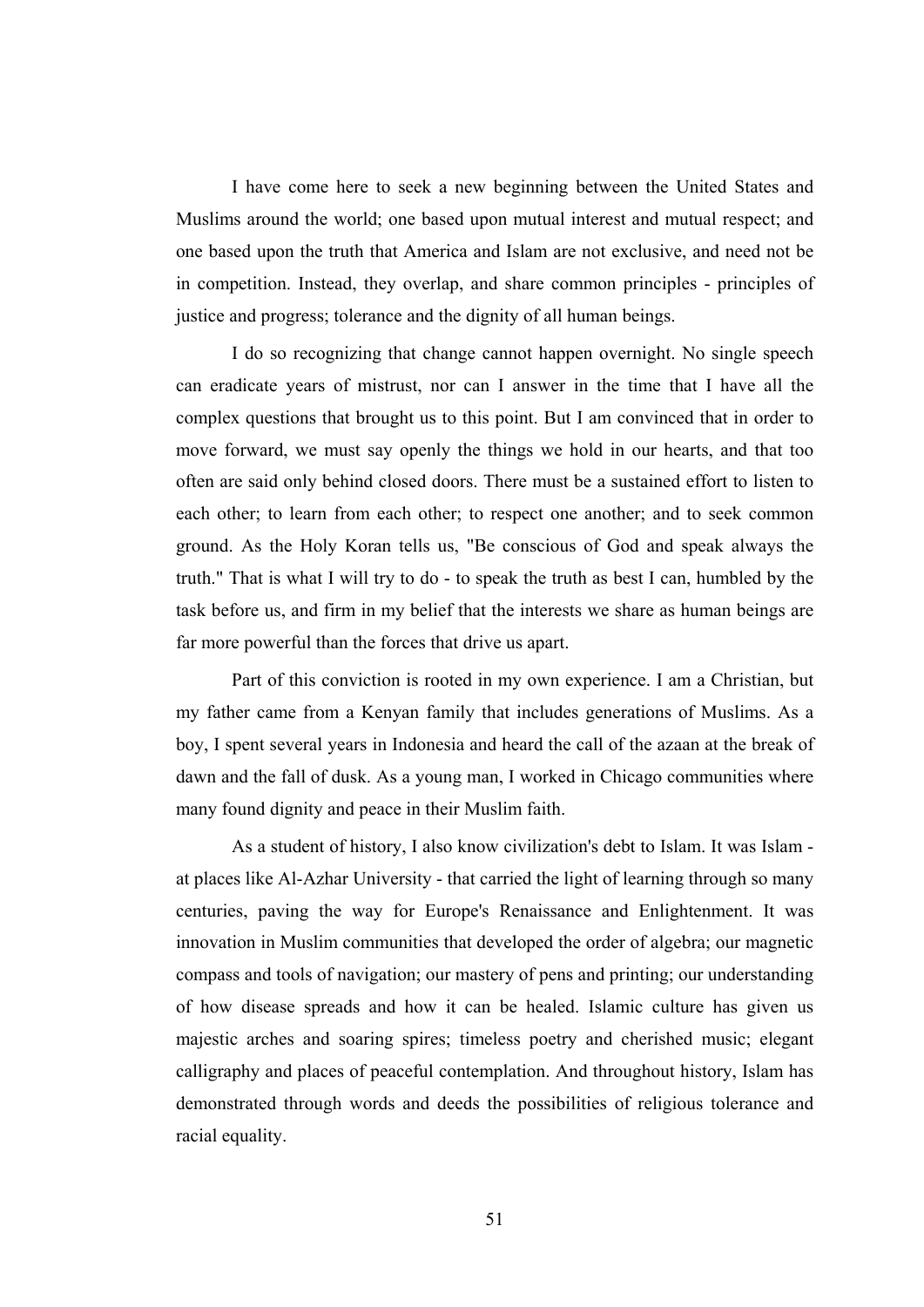I also know that Islam has always been a part of America's story. The first nation to recognize my country was Morocco. In signing the Treaty of Tripoli in 1796, our second President John Adams wrote, "The United States has in itself no character of enmity against the laws, religion or tranquility of Muslims." And since our founding, American Muslims have enriched the United States. They have fought in our wars, served in government, stood for civil rights, started businesses, taught at our Universities, excelled in our sports arenas, won Nobel Prizes, built our tallest building, and lit the Olympic Torch. And when the first Muslim-American was recently elected to Congress, he took the oath to defend our Constitution using the same Holy Koran that one of our Founding Fathers - Thomas Jefferson - kept in his personal library.

So I have known Islam on three continents before coming to the region where it was first revealed. That experience guides my conviction that partnership between America and Islam must be based on what Islam is, not what it isn't. And I consider it part of my responsibility as President of the United States to fight against negative stereotypes of Islam wherever they appear.

But that same principle must apply to Muslim perceptions of America. Just as Muslims do not fit a crude stereotype, America is not the crude stereotype of a selfinterested empire. The United States has been one of the greatest sources of progress that the world has ever known. We were born out of revolution against an empire. We were founded upon the ideal that all are created equal, and we have shed blood and struggled for centuries to give meaning to those words - within our borders, and around the world. We are shaped by every culture, drawn from every end of the Earth, and dedicated to a simple concept: E pluribus unum: "Out of many, one."

Now, much has been made of the fact that an African-American with the name Barack Hussein Obama could be elected President. But my personal story is not so unique. The dream of opportunity for all people has not come true for everyone in America, but its promise exists for all who come to our shores - that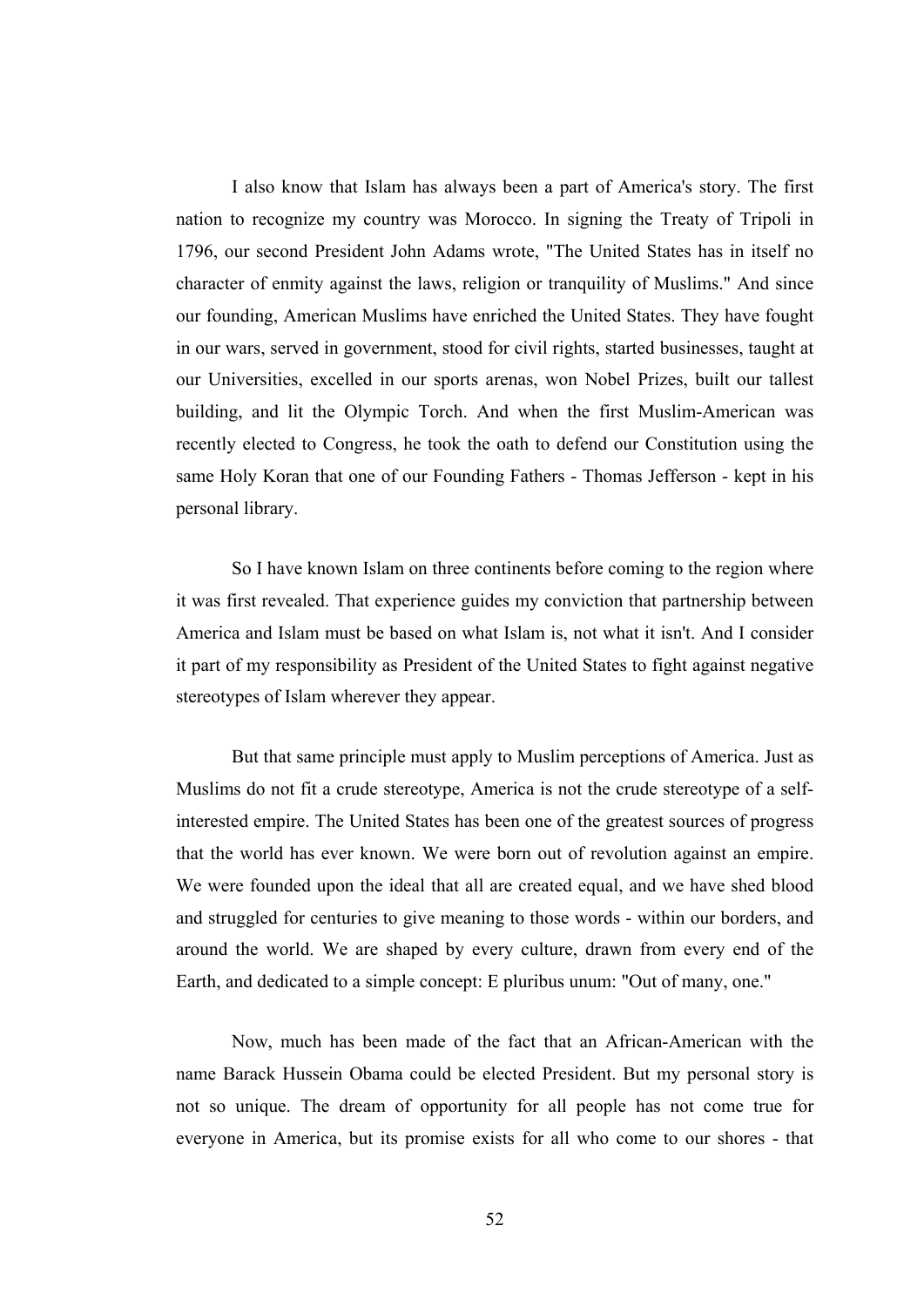includes nearly seven million American Muslims in our country today who enjoy incomes and education that are higher than average.

Moreover, freedom in America is indivisible from the freedom to practice one's religion. That is why there is a mosque in every state of our union, and over 1,200 mosques within our borders. That is why the U.S. government has gone to court to protect the right of women and girls to wear the hijab, and to punish those who would deny it.

So let there be no doubt: Islam is a part of America. And I believe that America holds within her the truth that regardless of race, religion, or station in life, all of us share common aspirations - to live in peace and security; to get an education and to work with dignity; to love our families, our communities, and our God. These things we share. This is the hope of all humanity.

Of course, recognizing our common humanity is only the beginning of our task. Words alone cannot meet the needs of our people. These needs will be met only if we act boldly in the years ahead; and if we understand that the challenges we face are shared, and our failure to meet them will hurt us all.

For we have learned from recent experience that when a financial system weakens in one country, prosperity is hurt everywhere. When a new flu infects one human being, all are at risk. When one nation pursues a nuclear weapon, the risk of nuclear attack rises for all nations. When violent extremists operate in one stretch of mountains, people are endangered across an ocean. And when innocents in Bosnia and Darfur are slaughtered, that is a stain on our collective conscience. That is what it means to share this world in the 21st century. That is the responsibility we have to one another as human beings.

This is a difficult responsibility to embrace. For human history has often been a record of nations and tribes subjugating one another to serve their own interests. Yet in this new age, such attitudes are self-defeating. Given our interdependence, any world order that elevates one nation or group of people over another will inevitably fail. So whatever we think of the past, we must not be prisoners of it. Our problems must be dealt with through partnership; progress must be shared.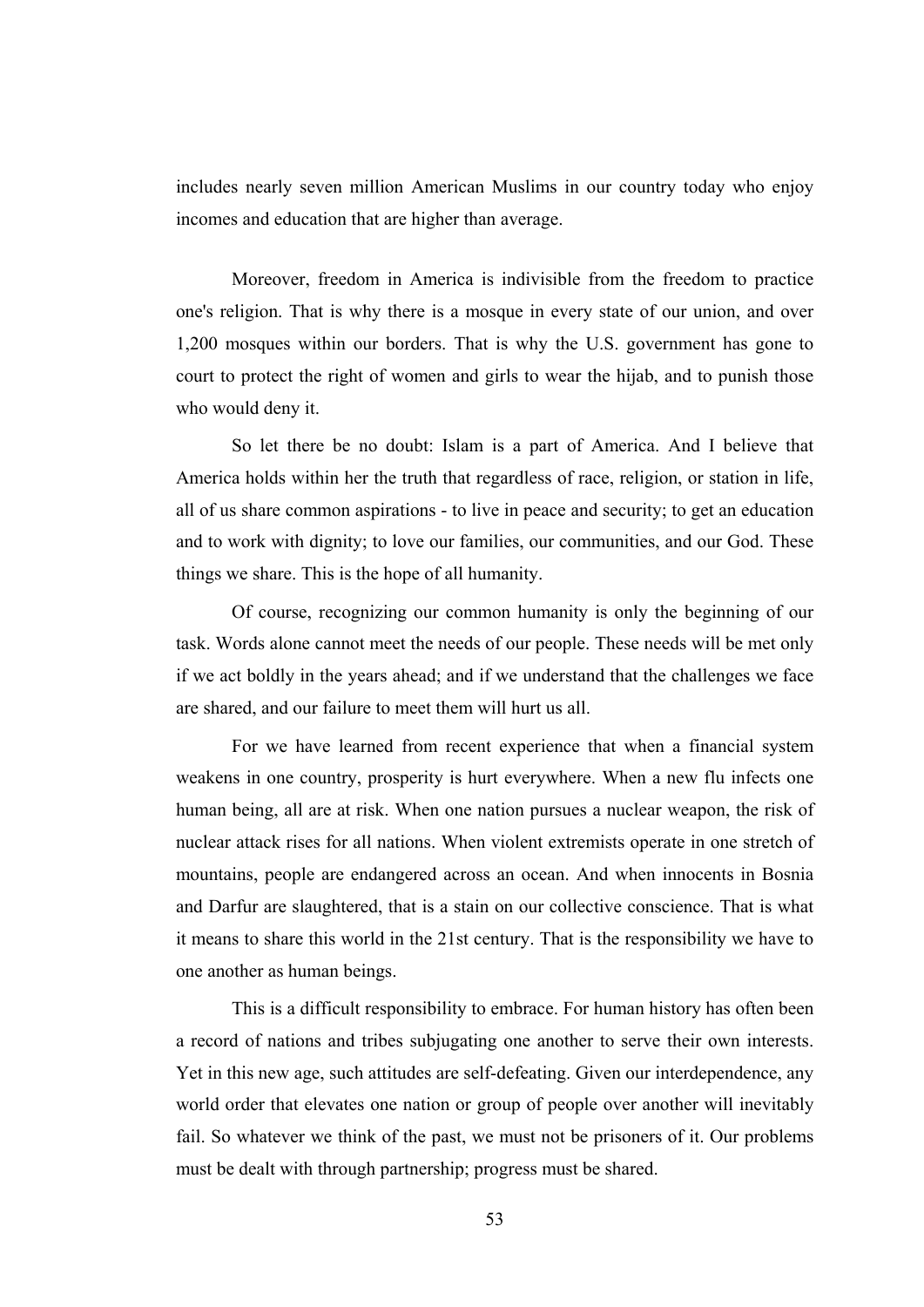That does not mean we should ignore sources of tension. Indeed, it suggests the opposite: we must face these tensions squarely. And so in that spirit, let me speak as clearly and plainly as I can about some specific issues that I believe we must finally confront together.

The first issue that we have to confront is violent extremism in all of its forms.

In Ankara, I made clear that America is not - and never will be - at war with Islam. We will, however, relentlessly confront violent extremists who pose a grave threat to our security. Because we reject the same thing that people of all faiths reject: the killing of innocent men, women, and children. And it is my first duty as President to protect the American people.

The situation in Afghanistan demonstrates America's goals, and our need to work together. Over seven years ago, the United States pursued al Qaeda and the Taliban with broad international support. We did not go by choice, we went because of necessity. I am aware that some question or justify the events of 9/11. But let us be clear: al Qaeda killed nearly 3,000 people on that day. The victims were innocent men, women and children from America and many other nations who had done nothing to harm anybody. And yet Al Qaeda chose to ruthlessly murder these people, claimed credit for the attack, and even now states their determination to kill on a massive scale. They have affiliates in many countries and are trying to expand their reach. These are not opinions to be debated; these are facts to be dealt with.

Now, make no mistake: we do not want to keep our troops in Afghanistan. We seek no military bases there. It is agonizing for America to lose our young men and women. It is costly and politically difficult to continue this conflict. We would gladly bring every single one of our troops home if we could be confident that there were not violent extremists in Afghanistan and Pakistan determined to kill as many Americans as they possibly can. But that is not yet the case.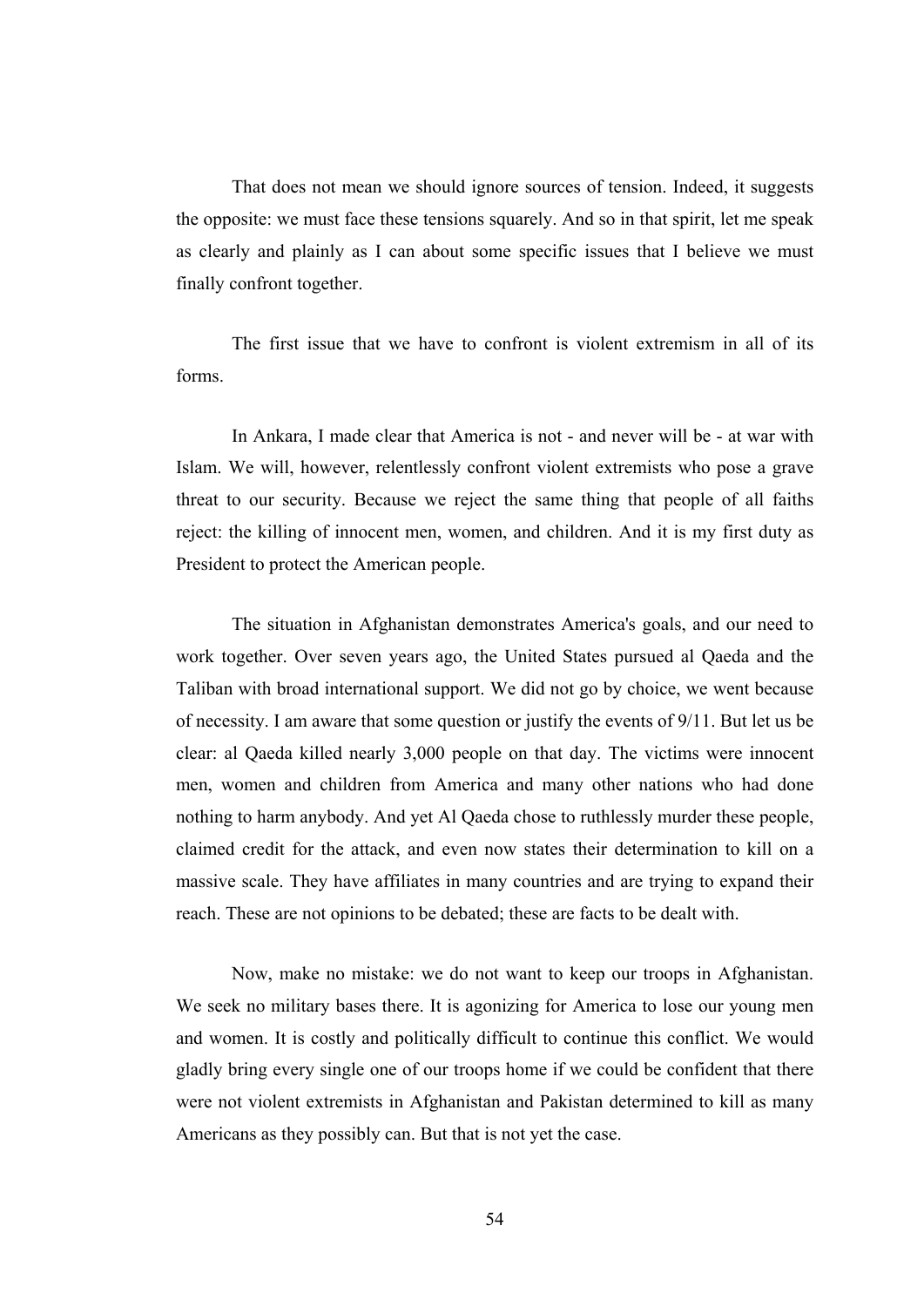That's why we're partnering with a coalition of forty-six countries. And despite the costs involved, America's commitment will not weaken. Indeed, none of us should tolerate these extremists. They have killed in many countries. They have killed people of different faiths - more than any other, they have killed Muslims. Their actions are irreconcilable with the rights of human beings, the progress of nations, and with Islam. The Holy Koran teaches that whoever kills an innocent, it is as if he has killed all mankind; and whoever saves a person, it is as if he has saved all mankind. The enduring faith of over a billion people is so much bigger than the narrow hatred of a few. Islam is not part of the problem in combating violent extremism - it is an important part of promoting peace.

We also know that military power alone is not going to solve the problems in Afghanistan and Pakistan. That is why we plan to invest \$1.5 billion each year over the next five years to partner with Pakistanis to build schools and hospitals, roads and businesses, and hundreds of millions to help those who have been displaced. And that is why we are providing more than \$2.8 billion to help Afghans develop their economy and deliver services that people depend upon.

Let me also address the issue of Iraq. Unlike Afghanistan, Iraq was a war of choice that provoked strong differences in my country and around the world. Although I believe that the Iraqi people are ultimately better off without the tyranny of Saddam Hussein, I also believe that events in Iraq have reminded America of the need to use diplomacy and build international consensus to resolve our problems whenever possible. Indeed, we can recall the words of Thomas Jefferson, who said: "I hope that our wisdom will grow with our power, and teach us that the less we use our power the greater it will be."

Today, America has a dual responsibility: to help Iraq forge a better future and to leave Iraq to Iraqis. I have made it clear to the Iraqi people that we pursue no bases, and no claim on their territory or resources. Iraq's sovereignty is its own. That is why I ordered the removal of our combat brigades by next August. That is why we will honor our agreement with Iraq's democratically-elected government to remove combat troops from Iraqi cities by July, and to remove all our troops from Iraq by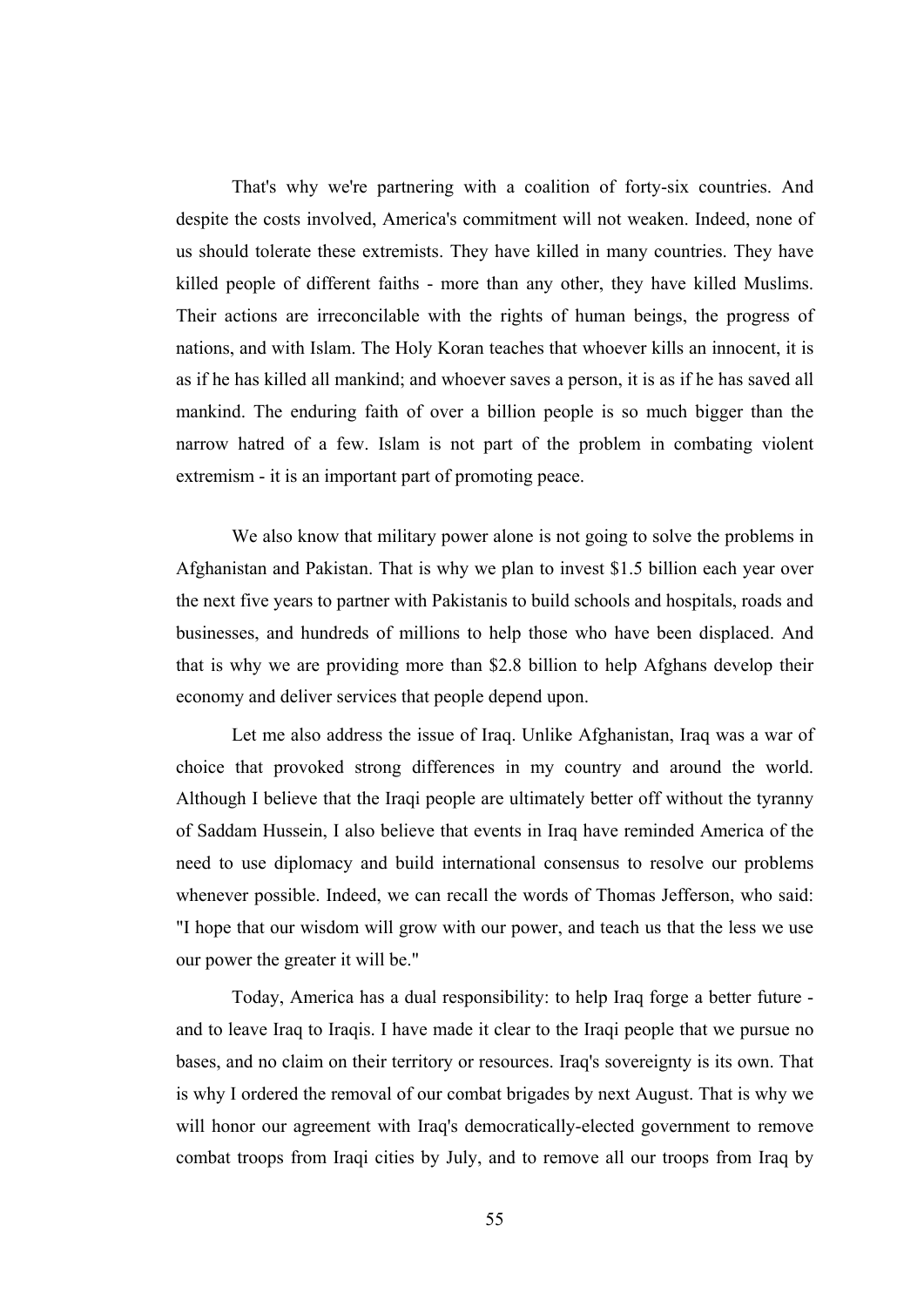2012. We will help Iraq train its Security Forces and develop its economy. But we will support a secure and united Iraq as a partner, and never as a patron.

And finally, just as America can never tolerate violence by extremists, we must never alter our principles. 9/11 was an enormous trauma to our country. The fear and anger that it provoked was understandable, but in some cases, it led us to act contrary to our ideals. We are taking concrete actions to change course. I have unequivocally prohibited the use of torture by the United States, and I have ordered the prison at Guantanamo Bay closed by early next year.

So America will defend itself respectful of the sovereignty of nations and the rule of law. And we will do so in partnership with Muslim communities which are also threatened. The sooner the extremists are isolated and unwelcome in Muslim communities, the sooner we will all be safer.

The second major source of tension that we need to discuss is the situation between Israelis, Palestinians and the Arab world.

America's strong bonds with Israel are well known. This bond is unbreakable. It is based upon cultural and historical ties, and the recognition that the aspiration for a Jewish homeland is rooted in a tragic history that cannot be denied.

Around the world, the Jewish people were persecuted for centuries, and anti-Semitism in Europe culminated in an unprecedented Holocaust. Tomorrow, I will visit Buchenwald, which was part of a network of camps where Jews were enslaved, tortured, shot and gassed to death by the Third Reich. Six million Jews were killed more than the entire Jewish population of Israel today. Denying that fact is baseless, ignorant, and it is hateful. Threatening Israel with destruction - or repeating vile stereotypes about Jews - is deeply wrong and only serves to evoke in the minds of Israelis this most painful of memories while preventing the peace that the people of this region deserve.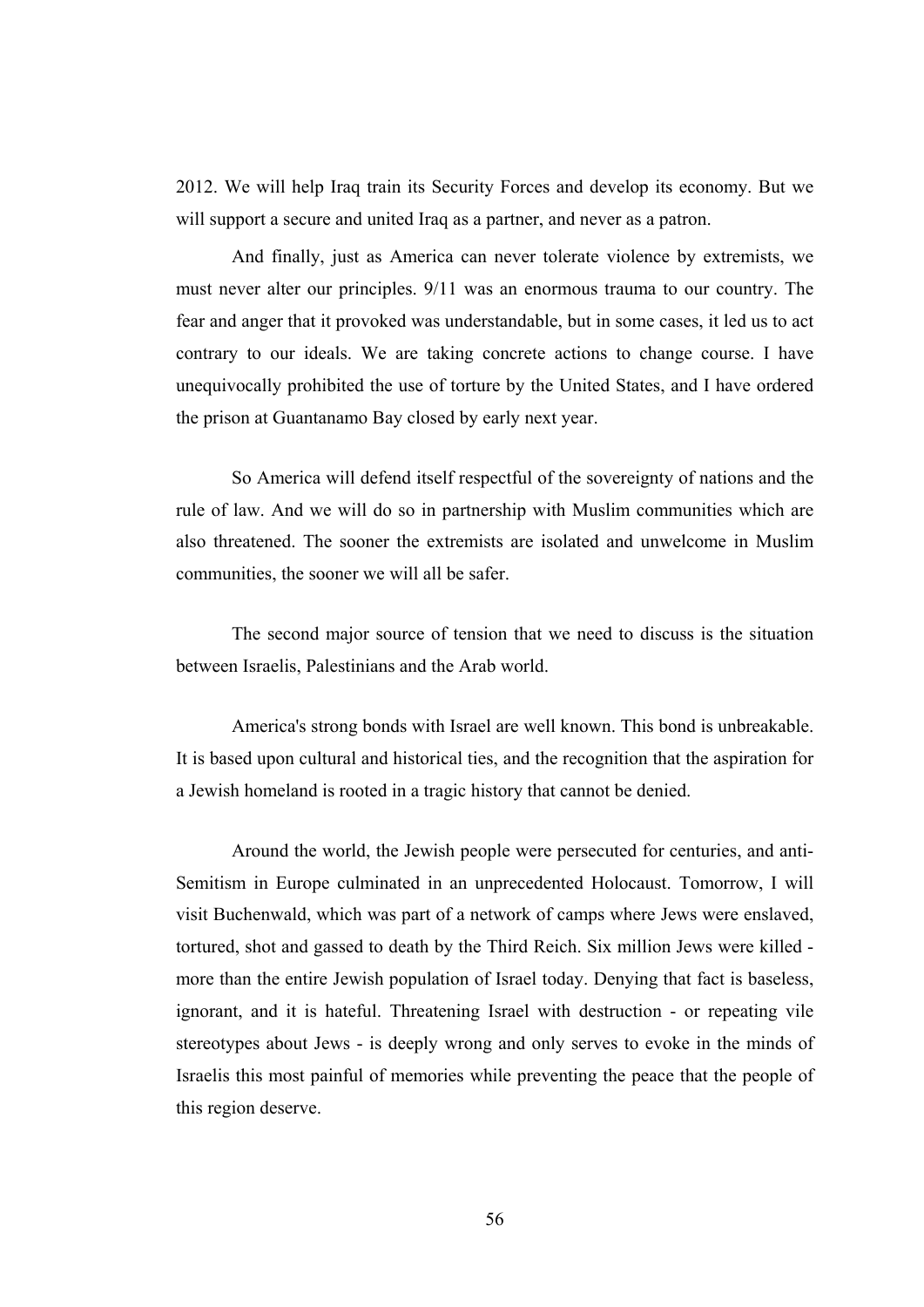On the other hand, it is also undeniable that the Palestinian people - Muslims and Christians - have suffered in pursuit of a homeland. For more than sixty years they have endured the pain of dislocation. Many wait in refugee camps in the West Bank, Gaza, and neighboring lands for a life of peace and security that they have never been able to lead. They endure the daily humiliations - large and small - that come with occupation. So let there be no doubt: the situation for the Palestinian people is intolerable. America will not turn our backs on the legitimate Palestinian aspiration for dignity, opportunity, and a state of their own.

For decades, there has been a stalemate: two peoples with legitimate aspirations, each with a painful history that makes compromise elusive. It is easy to point fingers - for Palestinians to point to the displacement brought by Israel's founding, and for Israelis to point to the constant hostility and attacks throughout its history from within its borders as well as beyond. But if we see this conflict only from one side or the other, then we will be blind to the truth: the only resolution is for the aspirations of both sides to be met through two states, where Israelis and Palestinians each live in peace and security.

That is in Israel's interest, Palestine's interest, America's interest, and the world's interest. That is why I intend to personally pursue this outcome with all the patience that the task requires. The obligations that the parties have agreed to under the Road Map are clear. For peace to come, it is time for them - and all of us - to live up to our responsibilities.

Palestinians must abandon violence. Resistance through violence and killing is wrong and does not succeed. For centuries, black people in America suffered the lash of the whip as slaves and the humiliation of segregation. But it was not violence that won full and equal rights. It was a peaceful and determined insistence upon the ideals at the center of America's founding. This same story can be told by people from South Africa to South Asia; from Eastern Europe to Indonesia. It's a story with a simple truth: that violence is a dead end. It is a sign of neither courage nor power to shoot rockets at sleeping children, or to blow up old women on a bus. That is not how moral authority is claimed; that is how it is surrendered.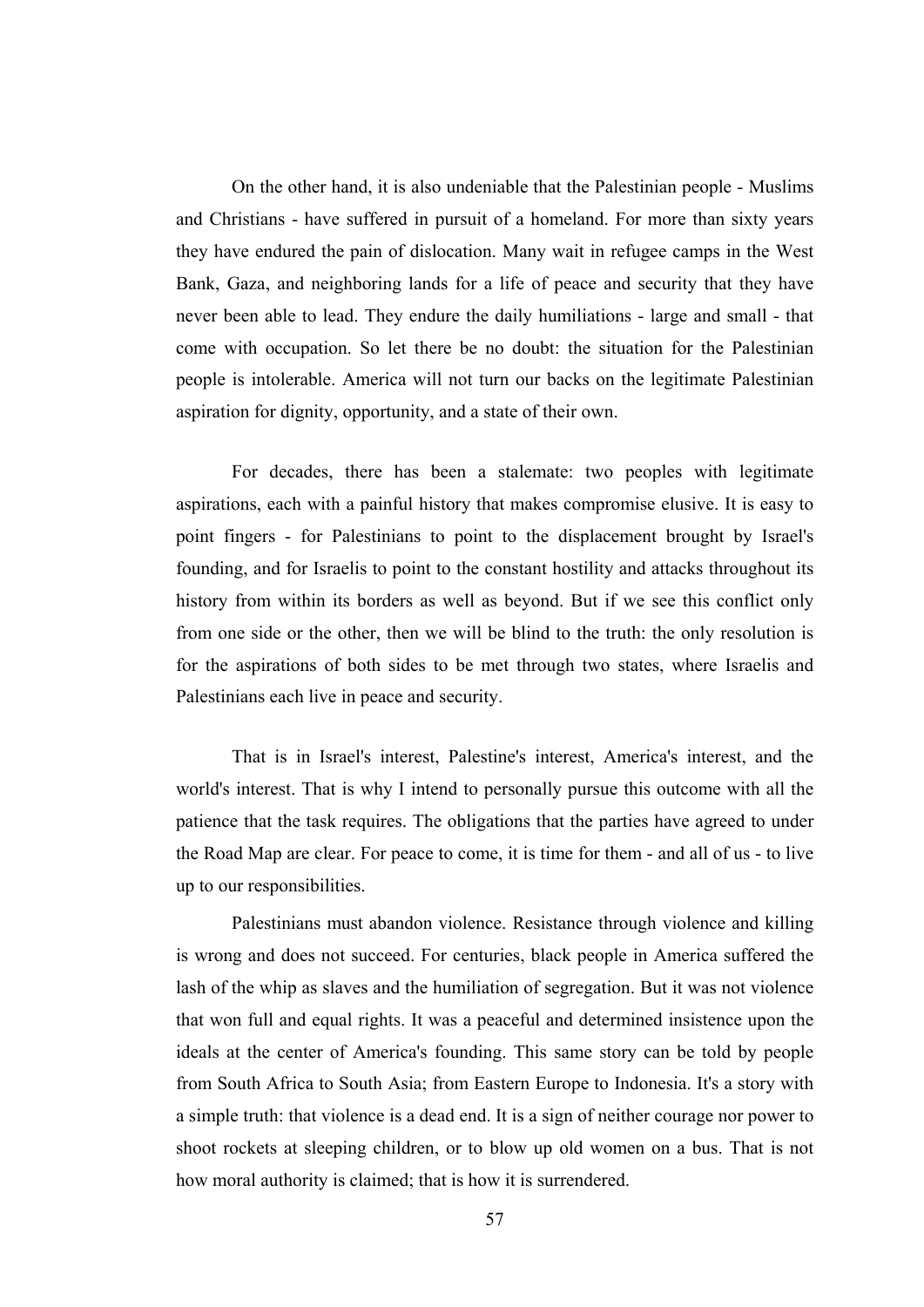Now is the time for Palestinians to focus on what they can build. The Palestinian Authority must develop its capacity to govern, with institutions that serve the needs of its people. Hamas does have support among some Palestinians, but they also have responsibilities. To play a role in fulfilling Palestinian aspirations, and to unify the Palestinian people, Hamas must put an end to violence, recognize past agreements, and recognize Israel's right to exist.

At the same time, Israelis must acknowledge that just as Israel's right to exist cannot be denied, neither can Palestine's. The United States does not accept the legitimacy of continued Israeli settlements. This construction violates previous agreements and undermines efforts to achieve peace. It is time for these settlements to stop.

Israel must also live up to its obligations to ensure that Palestinians can live, and work, and develop their society. And just as it devastates Palestinian families, the continuing humanitarian crisis in Gaza does not serve Israel's security; neither does the continuing lack of opportunity in the West Bank. Progress in the daily lives of the Palestinian people must be part of a road to peace, and Israel must take concrete steps to enable such progress.

Finally, the Arab States must recognize that the Arab Peace Initiative was an important beginning, but not the end of their responsibilities. The Arab-Israeli conflict should no longer be used to distract the people of Arab nations from other problems. Instead, it must be a cause for action to help the Palestinian people develop the institutions that will sustain their state; to recognize Israel's legitimacy; and to choose progress over a self-defeating focus on the past.

America will align our policies with those who pursue peace, and say in public what we say in private to Israelis and Palestinians and Arabs. We cannot impose peace. But privately, many Muslims recognize that Israel will not go away. Likewise, many Israelis recognize the need for a Palestinian state. It is time for us to act on what everyone knows to be true.

Too many tears have been shed. Too much blood has been shed. All of us have a responsibility to work for the day when the mothers of Israelis and Palestinians can see their children grow up without fear; when the Holy Land of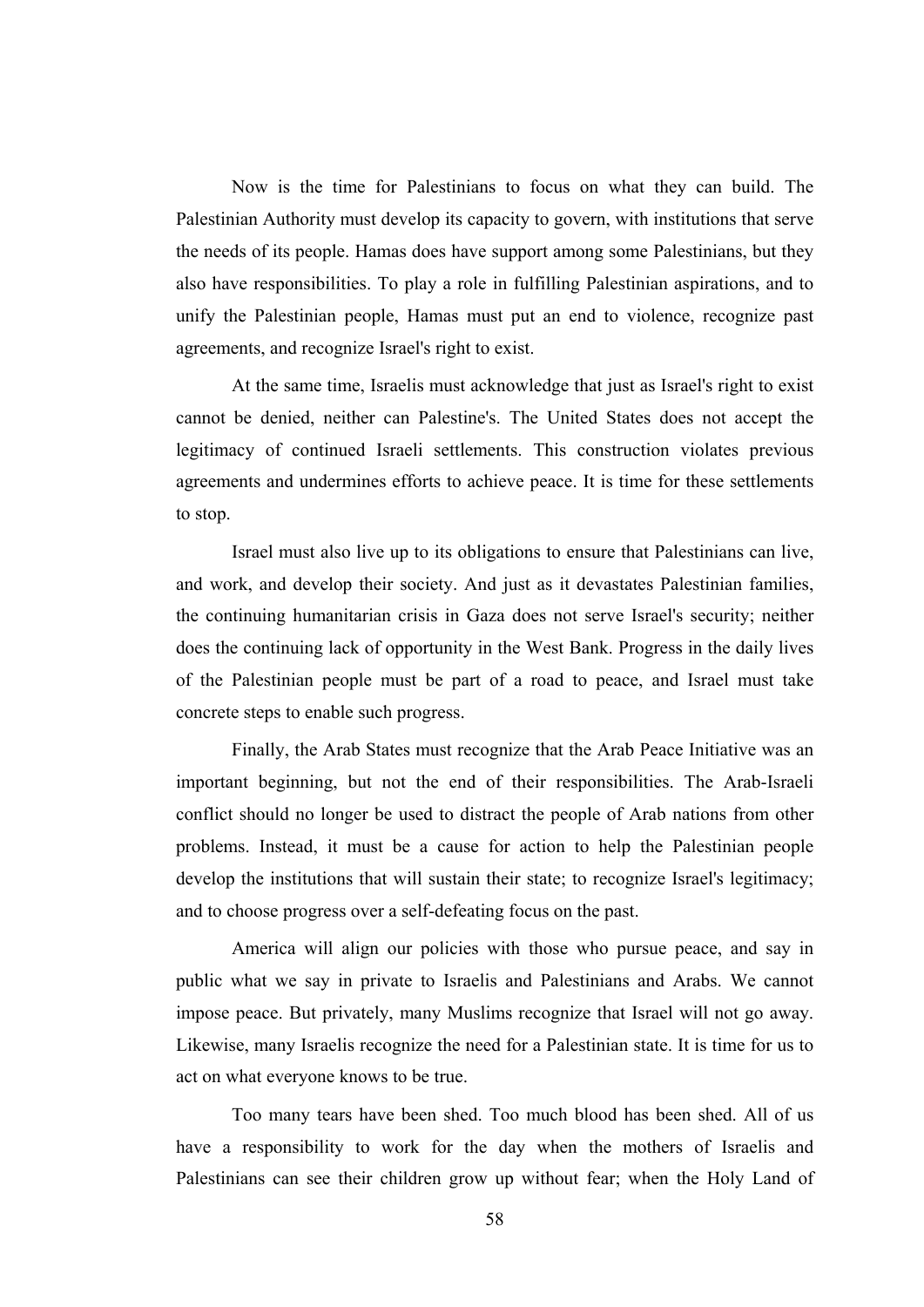three great faiths is the place of peace that God intended it to be; when Jerusalem is a secure and lasting home for Jews and Christians and Muslims, and a place for all of the children of Abraham to mingle peacefully together as in the story of Isra, when Moses, Jesus, and Mohammed (peace be upon them) joined in prayer.

The third source of tension is our shared interest in the rights and responsibilities of nations on nuclear weapons.

This issue has been a source of tension between the United States and the Islamic Republic of Iran. For many years, Iran has defined itself in part by its opposition to my country, and there is indeed a tumultuous history between us. In the middle of the Cold War, the United States played a role in the overthrow of a democratically-elected Iranian government. Since the Islamic Revolution, Iran has played a role in acts of hostage-taking and violence against U.S. troops and civilians. This history is well known. Rather than remain trapped in the past, I have made it clear to Iran's leaders and people that my country is prepared to move forward. The question, now, is not what Iran is against, but rather what future it wants to build.

I recognize it will be hard to overcome decades of mistrust, but we will proceed with courage, rectitude and resolve. There will be many issues to discuss between our two countries, and we are willing to move forward without preconditions on the basis of mutual respect. But it is clear to all concerned that when it comes to nuclear weapons, we have reached a decisive point. This is not simply about America's interests. It is about preventing a nuclear arms race in the Middle East that could lead this region and the world down a hugely dangerous path.

I understand those who protest that some countries have weapons that others do not. No single nation should pick and choose which nations hold nuclear weapons. That is why I strongly reaffirmed America's commitment to seek a world in which no nations hold nuclear weapons. And any nation - including Iran - should have the right to access peaceful nuclear power if it complies with its responsibilities under the nuclear Non-Proliferation Treaty. That commitment is at the core of the Treaty, and it must be kept for all who fully abide by it. And I am hopeful that all countries in the region can share in this goal.

The fourth issue that I will address is democracy.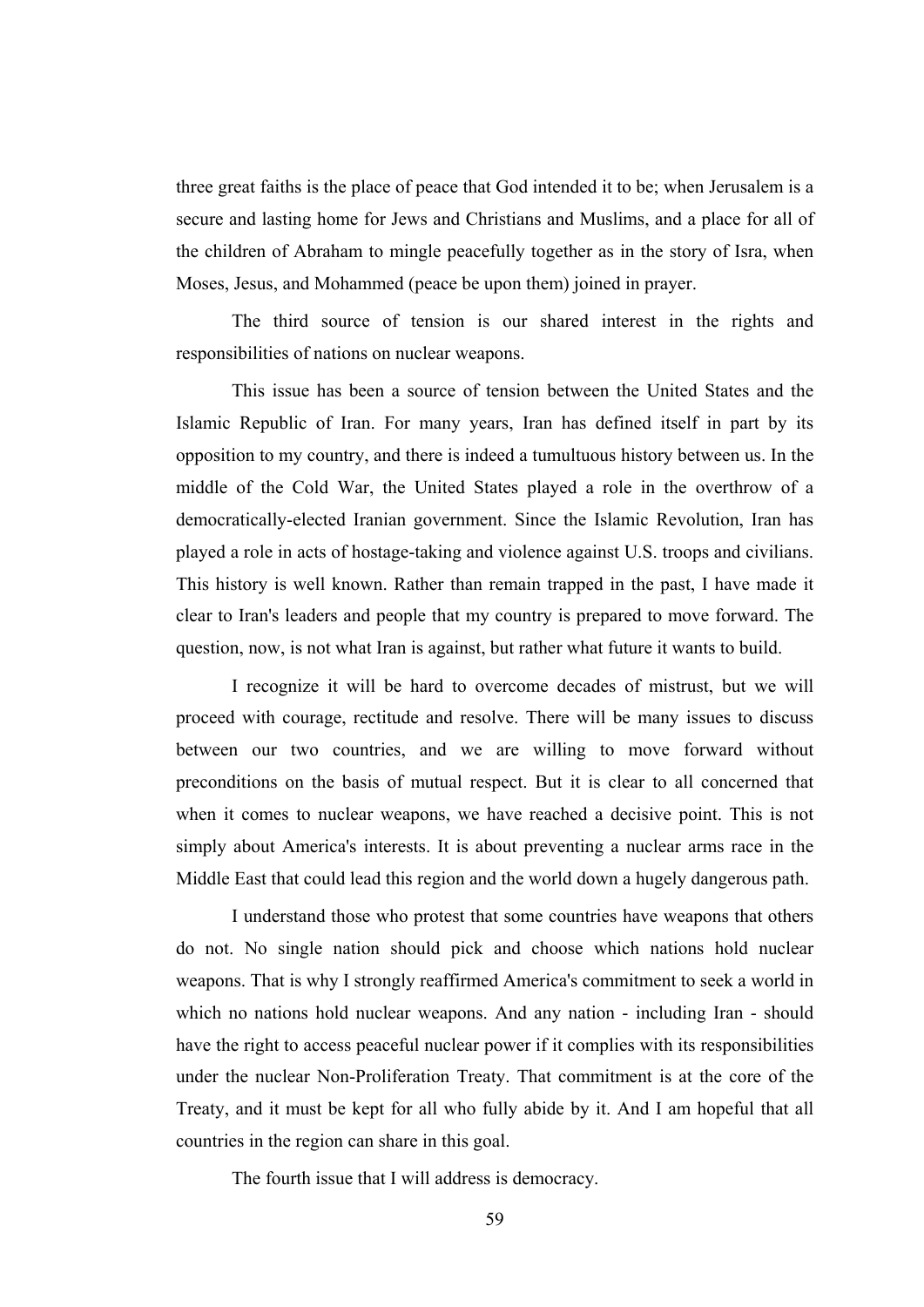I know there has been controversy about the promotion of democracy in recent years, and much of this controversy is connected to the war in Iraq. So let me be clear: no system of government can or should be imposed upon one nation by any other.

That does not lessen my commitment, however, to governments that reflect the will of the people. Each nation gives life to this principle in its own way, grounded in the traditions of its own people. America does not presume to know what is best for everyone, just as we would not presume to pick the outcome of a peaceful election. But I do have an unyielding belief that all people yearn for certain things: the ability to speak your mind and have a say in how you are governed; confidence in the rule of law and the equal administration of justice; government that is transparent and doesn't steal from the people; the freedom to live as you choose. Those are not just American ideas, they are human rights, and that is why we will support them everywhere.

There is no straight line to realize this promise. But this much is clear: governments that protect these rights are ultimately more stable, successful and secure. Suppressing ideas never succeeds in making them go away. America respects the right of all peaceful and law-abiding voices to be heard around the world, even if we disagree with them. And we will welcome all elected, peaceful governments provided they govern with respect for all their people.

This last point is important because there are some who advocate for democracy only when they are out of power; once in power, they are ruthless in suppressing the rights of others. No matter where it takes hold, government of the people and by the people sets a single standard for all who hold power: you must maintain your power through consent, not coercion; you must respect the rights of minorities, and participate with a spirit of tolerance and compromise; you must place the interests of your people and the legitimate workings of the political process above your party. Without these ingredients, elections alone do not make true democracy.

The fifth issue that we must address together is religious freedom.

Islam has a proud tradition of tolerance. We see it in the history of Andalusia and Cordoba during the Inquisition. I saw it firsthand as a child in Indonesia, where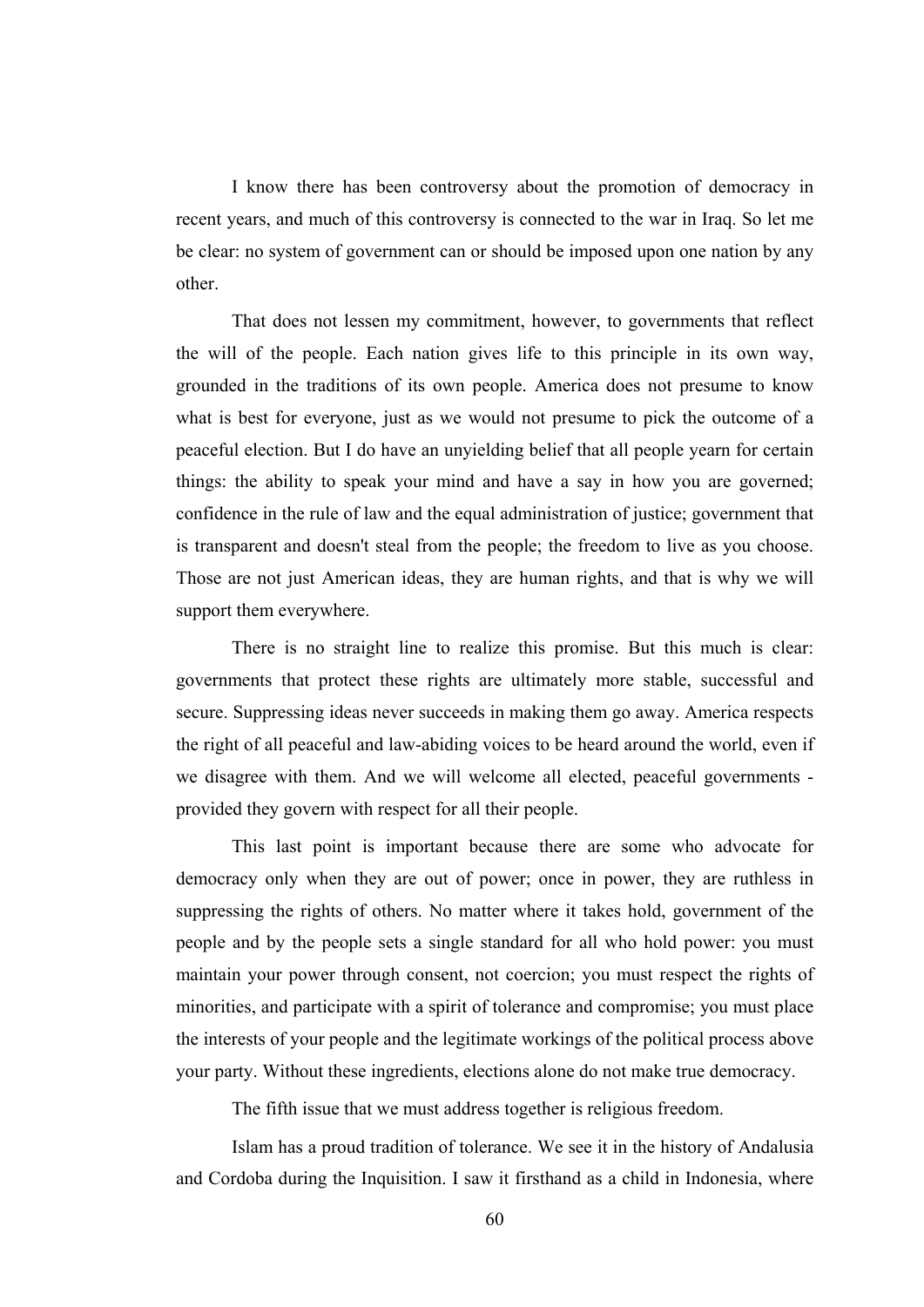devout Christians worshiped freely in an overwhelmingly Muslim country. That is the spirit we need today. People in every country should be free to choose and live their faith based upon the persuasion of the mind, heart, and soul. This tolerance is essential for religion to thrive, but it is being challenged in many different ways.

Among some Muslims, there is a disturbing tendency to measure one's own faith by the rejection of another's. The richness of religious diversity must be upheld - whether it is for Maronites in Lebanon or the Copts in Egypt. And fault lines must be closed among Muslims as well, as the divisions between Sunni and Shia have led to tragic violence, particularly in Iraq.

Freedom of religion is central to the ability of peoples to live together. We must always examine the ways in which we protect it. For instance, in the United States, rules on charitable giving have made it harder for Muslims to fulfill their religious obligation. That is why I am committed to working with American Muslims to ensure that they can fulfill zakat.

Likewise, it is important for Western countries to avoid impeding Muslim citizens from practicing religion as they see fit - for instance, by dictating what clothes a Muslim woman should wear. We cannot disguise hostility towards any religion behind the pretence of liberalism.

Indeed, faith should bring us together. That is why we are forging service projects in America that bring together Christians, Muslims, and Jews. That is why we welcome efforts like Saudi Arabian King Abdullah's Interfaith dialogue and Turkey's leadership in the Alliance of Civilizations. Around the world, we can turn dialogue into Interfaith service, so bridges between peoples lead to action - whether it is combating malaria in Africa, or providing relief after a natural disaster.

The sixth issue that I want to address is women's rights.

I know – I know – and you can tell from this audience, that there is debate about this issue. I reject the view of some in the West that a woman who chooses to cover her hair is somehow less equal, but I do believe that a woman who is denied an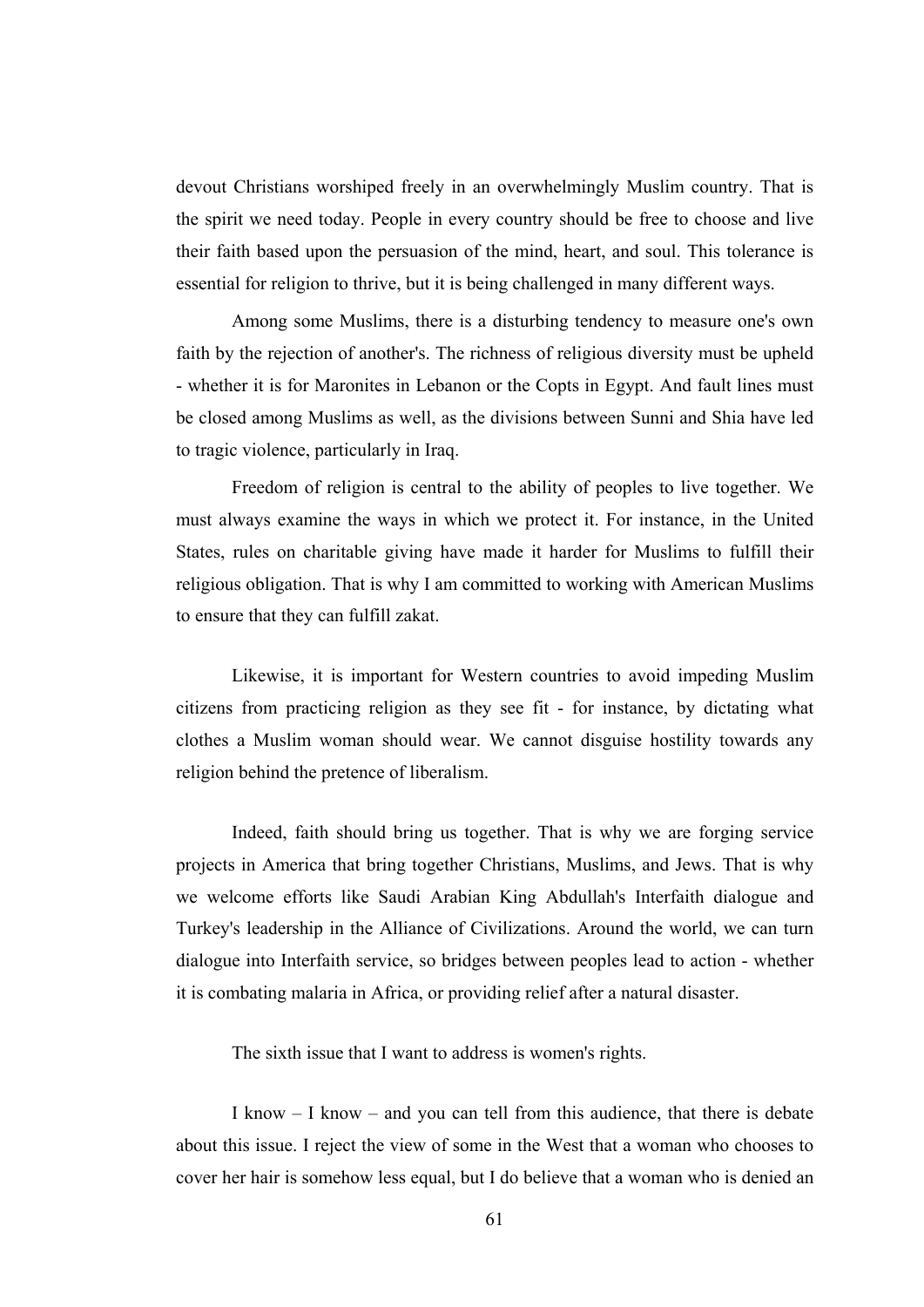education is denied equality. And it is no coincidence that countries where women are well-educated are far more likely to be prosperous.

Now let me be clear: issues of women's equality are by no means simply an issue for Islam. In Turkey, Pakistan, Bangladesh and Indonesia, we have seen Muslim-majority countries elect a woman to lead. Meanwhile, the struggle for women's equality continues in many aspects of American life, and in countries around the world.

I am convinced that our daughters can contribute just as much to society as our sons, and our common prosperity will be advanced by allowing all humanity men and women - to reach their full potential. I do not believe that women must make the same choices as men in order to be equal, and I respect those women who choose to live their lives in traditional roles. But it should be their choice. That is why the United States will partner with any Muslim-majority country to support expanded literacy for girls, and to help young women pursue employment through micro-financing that helps people live their dreams.

Finally, I want to discuss economic development and opportunity.

I know that for many, the face of globalization is contradictory. The Internet and television can bring knowledge and information, but also offensive sexuality and mindless violence. Trade can bring new wealth and opportunities, but also huge disruptions and changing communities. In all nations - including my own - this change can bring fear. Fear that because of modernity we will lose of control over our economic choices, our politics, and most importantly our identities - those things we most cherish about our communities, our families, our traditions, and our faith.

But I also know that human progress cannot be denied. There need not be contradiction between development and tradition. Countries like Japan and South Korea grew their economies while maintaining distinct cultures. The same is true for the astonishing progress within Muslim-majority countries from Kuala Lumpur to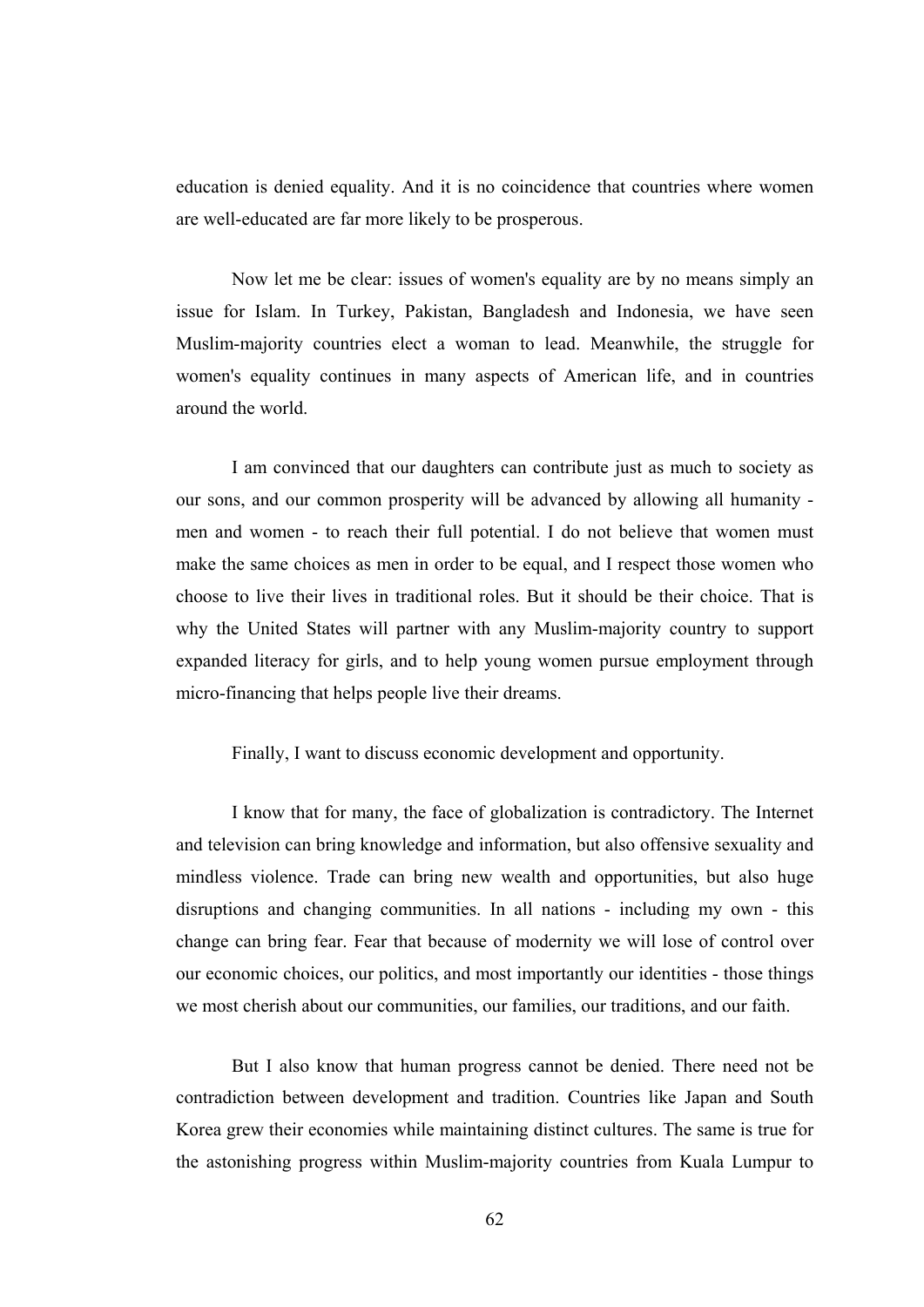Dubai. In ancient times and in our times, Muslim communities have been at the forefront of innovation and education.

This is important because no development strategy can be based only upon what comes out of the ground, nor can it be sustained while young people are out of work. Many Gulf States have enjoyed great wealth as a consequence of oil, and some are beginning to focus it on broader development. But all of us must recognize that education and innovation will be the currency of the 21st century, and in too many Muslim communities there remains underinvestment in these areas. I am emphasizing such investments within my country. And while America in the past has focused on oil and gas in this part of the world, we now seek a broader engagement.

On education, we will expand exchange programs, and increase scholarships, like the one that brought my father to America, while encouraging more Americans to study in Muslim communities. And we will match promising Muslim students with internships in America; invest in on-line learning for teachers and children around the world; and create a new online network, so a teenager in Kansas can communicate instantly with a teenager in Cairo.

On economic development, we will create a new corps of business volunteers to partner with counterparts in Muslim-majority countries. And I will host a Summit on Entrepreneurship this year to identify how we can deepen ties between business leaders, foundations and social entrepreneurs in the United States and Muslim communities around the world.

On science and technology, we will launch a new fund to support technological development in Muslim-majority countries, and to help transfer ideas to the marketplace so they can create jobs. We will open centers of scientific excellence in Africa, the Middle East and Southeast Asia, and appoint new Science Envoys to collaborate on programs that develop new sources of energy, create green jobs, digitize records, clean water, and grow new crops. And today I am announcing a new global effort with the Organization of the Islamic Conference to eradicate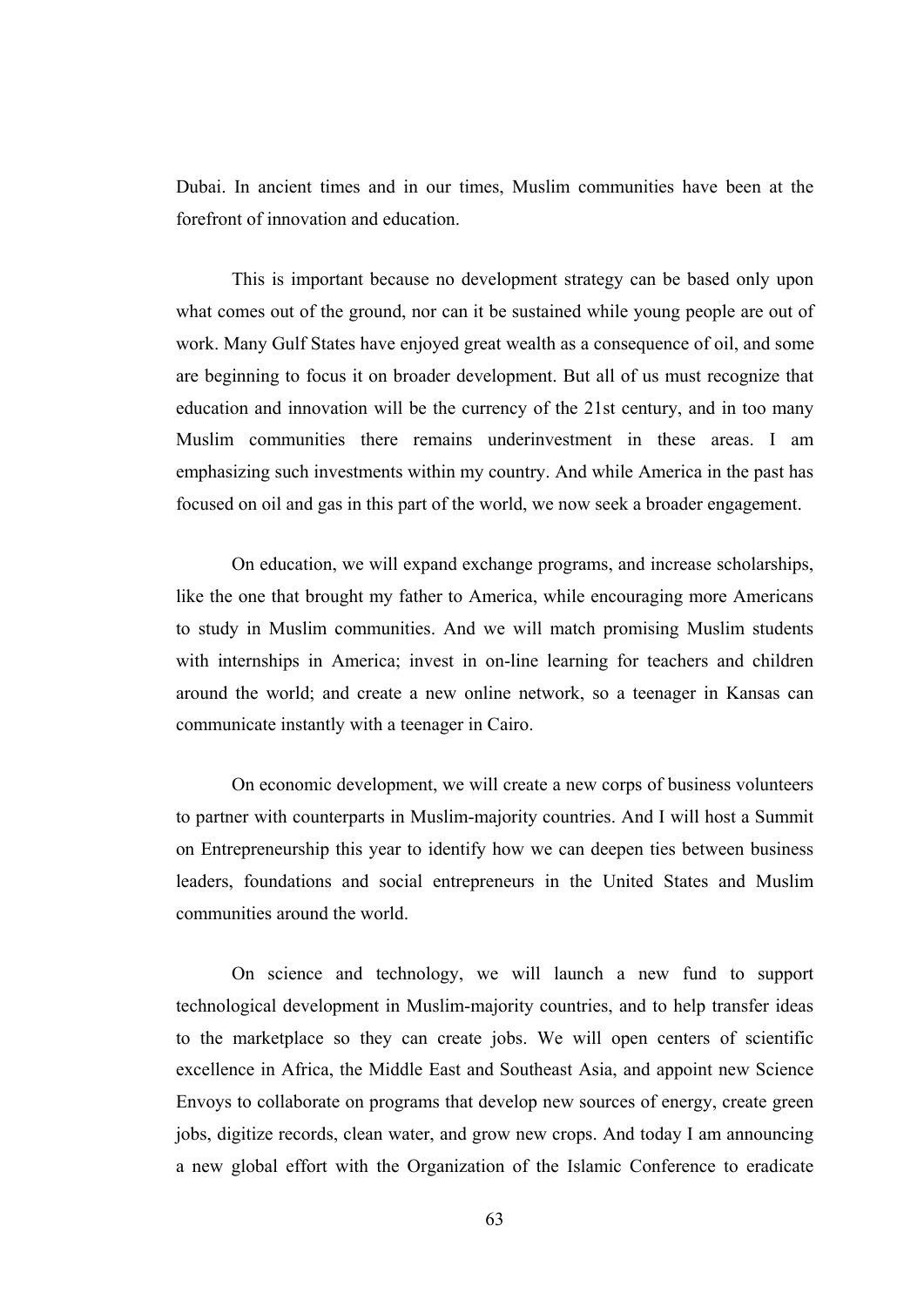polio. And we will also expand partnerships with Muslim communities to promote child and maternal health.

All these things must be done in partnership. Americans are ready to join with citizens and governments; community organizations, religious leaders, and businesses in Muslim communities around the world to help our people pursue a better life.

The issues that I have described will not be easy to address. But we have a responsibility to join together on behalf of the world we seek - a world where extremists no longer threaten our people, and American troops have come home; a world where Israelis and Palestinians are each secure in a state of their own, and nuclear energy is used for peaceful purposes; a world where governments serve their citizens, and the rights of all God's children are respected. Those are mutual interests. That is the world we seek. But we can only achieve it together.

I know there are many - Muslim and non-Muslim - who question whether we can forge this new beginning. Some are eager to stoke the flames of division, and to stand in the way of progress. Some suggest that it isn't worth the effort - that we are fated to disagree, and civilizations are doomed to clash. Many more are simply skeptical that real change can occur. There is so much fear, so much mistrust. But if we choose to be bound by the past, we will never move forward. And I want to particularly say this to young people of every faith, in every country - you, more than anyone, have the ability to remake this world.

All of us share this world for but a brief moment in time. The question is whether we spend that time focused on what pushes us apart, or whether we commit ourselves to an effort - a sustained effort - to find common ground, to focus on the future we seek for our children, and to respect the dignity of all human beings.

It is easier to start wars than to end them. It is easier to blame others than to look inward; to see what is different about someone than to find the things we share.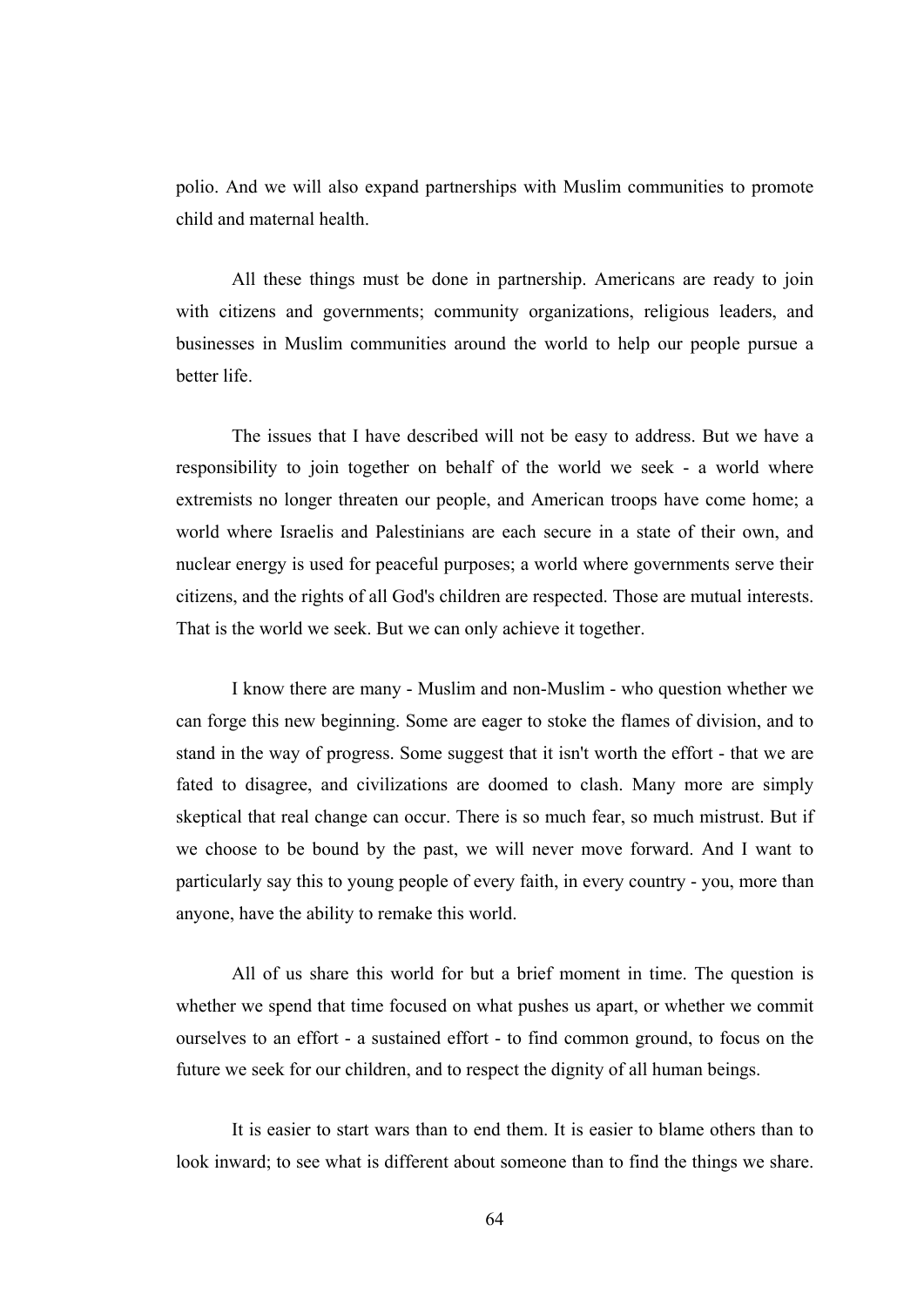But we should choose the right path, not just the easy path. There is also one rule that lies at the heart of every religion - that we do unto others as we would have them do unto us. This truth transcends nations and peoples - a belief that isn't new; that isn't black or white or brown; that isn't Christian, or Muslim or Jew. It's a belief that pulsed in the cradle of civilization, and that still beats in the heart of billions. It's a faith in other people, and it's what brought me here today.

We have the power to make the world we seek, but only if we have the courage to make a new beginning, keeping in mind what has been written.

The Holy Koran tells us, "O mankind! We have created you male and a female; and we have made you into nations and tribes so that you may know one another."

The Talmud tells us: "The whole of the Torah is for the purpose of promoting peace."

The Holy Bible tells us, "Blessed are the peacemakers, for they shall be called sons of God."

The people of the world can live together in peace. We know that is God's vision. Now, that must be our work here on Earth. Thank you. And may God's peace be upon you.

Thank you. And may God's peace be upon you. Thank you very much. Thank you.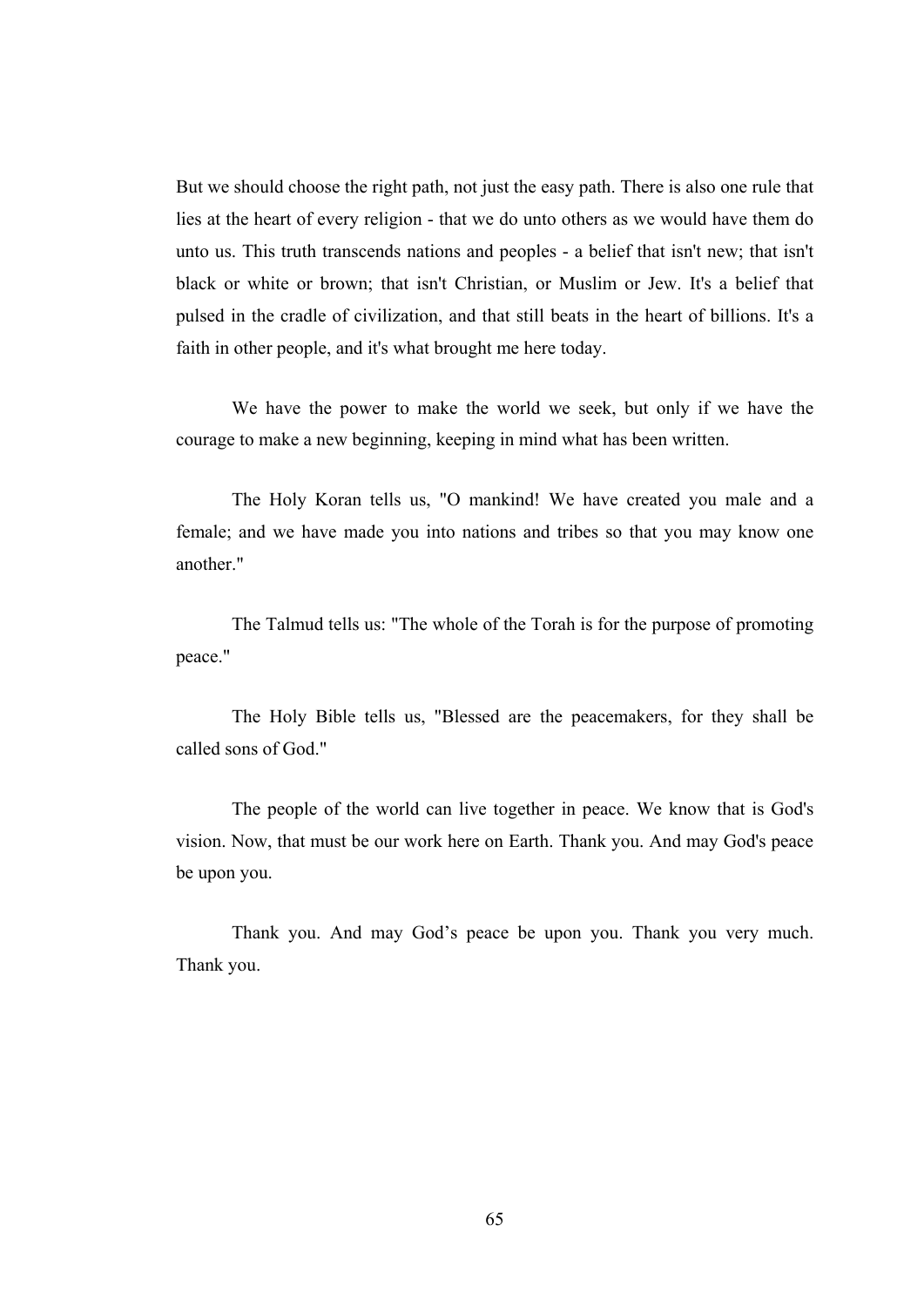# **APPENDIX B**

## **The Three Renditions of Obama's Speech**

**التلفزيون المصري:**

شكر ا، شكر ا<sub>،</sub>

شكراً جزيلاً لكم جميعاً رجاءً تفضلوا.

شكراً شكراً شكراً جزيلاً طاب يومكم.

أنا يشرفني أن أكون في مدينة القاهرة الخالدة وأن تستضيفني مؤسستان إستثنائيتان. لأف عام توقف الأزهر كمنارة لتعليم الإسلام ولقرن من الزمان كانت جامعة القاهرة مصدراً لتقدم مصر سوياً أنتما تمثلان التناغم بين التقاليد والتقدم.

أحمل معي تحيات الشعب الأمريكي وتحيات السلام من المجتمعات والجاليات الإسلامية في بلدي. السلام عليكم:

نلتقي في أو قات تو تر كبير بين الولايات المحتدة الأمريكيـة والمجتمعات الإسلامية حول العالم، تـوتر تمتد جذوره إلى قوى تاريخيـة تتخطى أي جدال سياسي حالي، العلاقـة بين الإسلام والغرب شملت قرونـاً من التعايش والتعاون ولكنها شملت أيضاً صراعات وحروب دينية وموخراً التوتر غذاه الإستعمار الذي أنكر حقوقاً وفر صاً على العديد من المسلمين ثم غذته حرب بـار دة. كثير اً مـا تم التعامل مـع الـدول ذات الأكثر بـة الإسلامية على أنها دول تابعة بدون الإعتبار لطموحاتهم، إضـافة إلـي ذلك فإن التغيير الجارف الذي ترافق مـع الحداثـة والعولمة جعل الكثير من المسلمين ينطرون إلى الغرب أنها معادية لتقاليد الإسلام.

لقد استغل المتشددون و عنفهم هذه التوتر ات في بؤر \_صـغير ة شديدة التـأثيير |من المسلمين. إن هجمـات الحادي عشر من سبتمير من عام 2001 واستمرار جهود هؤلاء المتشددين في الانخراط في العنف ضد المدنيين جعل البعض في بلدي ينظر إلى الإسلام على أنـه حتمـا دين عدائي ليس فقط ضد الولايـات المتحدة والدول الغربية ولكن أيضا ضد حقوق الإنسان، لقد أدى ذلك لمزيد من الخوف وفقدان الثقة.

وطالما بنيت علاقاتنا على أساس الإختلافات سنمكن هوًلاء الذين يبذرون الكراهية بدلاً من السلام والذين يروجون للصراع بدلاً من التعاون الذي من شـأنه أن يساعد جميع شـعوبنا علـي تحقيق الرخـاء والعدل ولابد من إنهاء دوامة التشكيك والخلاف هذه.

لقد جئت إلى هنا إلى القاهرة ساعياً لبدايـة جديدة بين الولايـات المتحدة والمسلمون حول العـالم مبنيـة على الإاحترام المتبادل والمصلحة المتبادلة ، بدايةً مبنيهً على أن حقيقة ۖ أن أمريكا والإسلام لا يقصبي أحدهما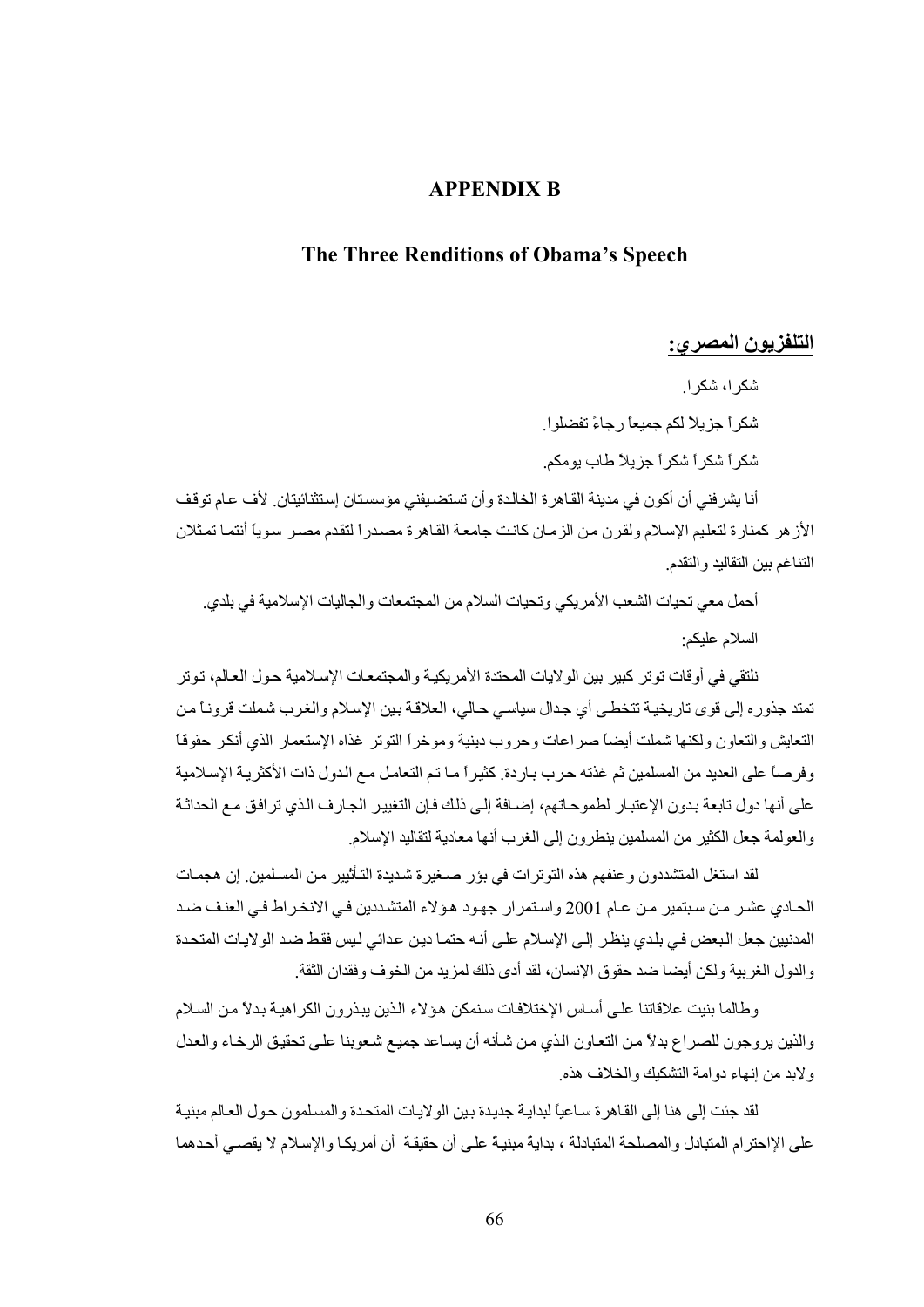إنني أدرك أن التغيير لن يحدث بين ليلة وضحاها. وأنا أعرف أن هناك الكثير قيل حول الخطاب ولكن لن يقوم خطاب وحيد بإزالـة سنوات من فقدان الثقـة وليس باستطاعتي أن أجيب فـي الوقت بعد ظهر اليوم أن أجيب على كل الأسئلة المعقدة التي أوصلتنا إلى هذه المرحلة، ولكنني على قناعة بإنـه لكـي نمضـي قدماً يتوجب علينا أن نتصارح بما في قلوبنا والأشياء التي كثيراَ ما تقال وراء الأبواب الموصدة يجب أن يكون هناك جهوداً متواصلة كي نصغي لبعضنا البعض ونتعلم من بعضنا البعض ونحترم بعضنا البعض، وأن نسعى لبلوغ أرضية مشتركة وكما جاء في آيات القرآن الكريم (اتقوا الله وقولوا قولاً سديداً) تصفيق.

وهذا ما سأحاول فعله اليوم أن أقول الحقيقة بأفضل أسلوب ممكن يملأني التواضع لهذه المهمة الصعبة ولكنني على قناعة قوية بأن المصـالح التي بيننـا كبشر أشد كثير أ من القوة التي تحـاول أن تفصـلنا عن بعضنا البعض، جزء من هذه القناعة يتجذر في تجربتي الشخصية.

أنا مسيحي وجاء الدي من أسرة كينية توالت فيها أجيال من المسلمين، كصبي صـغير قضـيت سنوات في أندونيسيا وسمعت آذان الفجر والغروب وكشاب في ربيع العمر عملت في المجتمعات المحلية في مدينـة شبيكاغو حيث وجد الكثير ون كر امتهم وسلامهم فبي عقيدتهم الإسلامية وكطالب ودارس للتباريخ أعرف أن الحضـارة مدينـة للإسلام، إن الإسلام فـي صـروح مثل جامعة الأزهر حملت شـعلة العلم لعقود طويلـة ممهدة الطريـق لعصـري النهضـة الأوروبيـة والتنـوير، إن الإبتكـار فـي العـالم الإسـلامي هـو الـذي طـور علم الجبـر والبوصلة المغناطيسية ومعدات الملاحة وإلمامنا بالطباعة والنشر وفهمنا لإنتشار الأمراض والشفاء منها.

إن التراث الإسلامي منحنا أقواس العمارة الرائعة والأبراج الشامخة والشعر الخالد والموسيقى الخلابة والخط العربي الرائع وبقاع الخلوة والتأمل، على مدى التاريخ أثبت الإسلام قولاً وفعلاً إمكانية التسامح الديني والمساواة العرقية.

أنـا أيضـاً أعرف أن الإسلام كـان دائمـاً جزءاً من القصـة الأمريكيـة. إن أول دولـة إعترفت بالولايـات المتحدة بلدي كانت المغرب وبتوقيع إتفاقية طرابلس عام 1776 كتب الرئيس الثاني للولايـات المتحدة الأمريكيـة جون أدمـز أن الولايـات المتحدة لاتكن أيـة ضـغينة ضـد قـوانيين أو سـماحة الـدين الإسـلامي والمسلمين ومنـذ تأسيس بـلادي سـاهم المسلمون الأمريكيـون فـي إثـراء الولايـات المتحدة، لقد قـاتلوا فـي حروبنـا وخـدموا فـي حكوماتنـا ووقفوا بجانـب حقوقنـا المدنيـة وعملـوا فـي المجـال التجـاري ودرسـوا بجامعاتنـا وسـطع نجمهـم فـي الساحات الرياضية وفازوا بجوائز نوبل وساهموا في بناء ناطحات السحاب وأشعلوا الشعلة الأولمبية وعندما أنتخب أول أمريكي مسلم في الكونجرس الأمريكي وضع يده على القرآن الكريم وأقسم اليمين لحمايـة الدستور على نسخة من المصحف الشريف تعود إلى ملكيـة طومـاس جفر سون و هو واحد من الأبـاء المؤسسين، وكـان يحتفظ فيها في مكتبته.

لقد تعرفت على الإسلام في ثلاث قارات قبل قدومي إلى هذه المنطقة التي نزل الوحي فيها، هذه تجربة وجهت يقيني أن الشراكة بين أمريكا والإسلام يجب أن تستند على صورة الإسلام الحقيقية وليس الصورة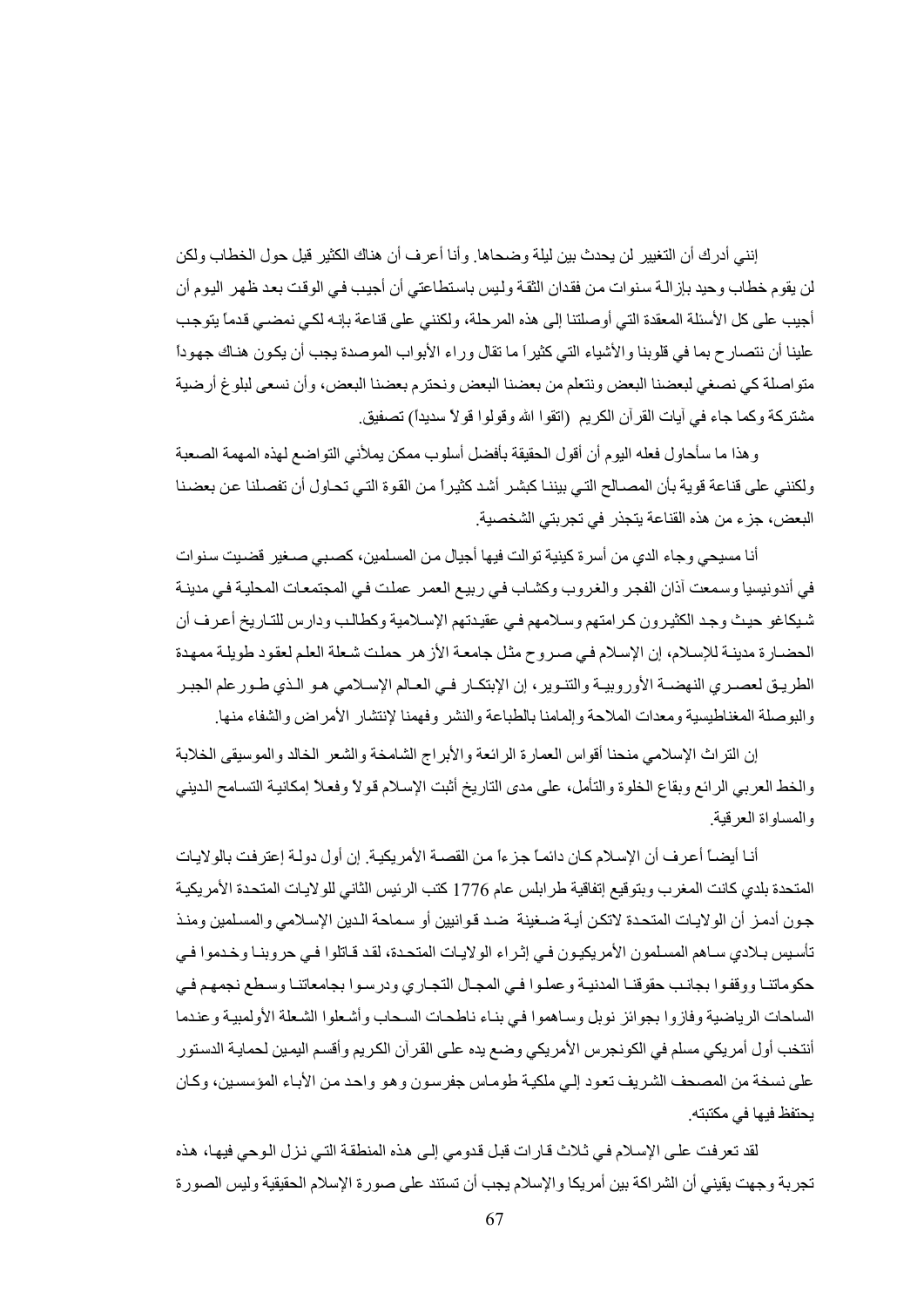ولكن هذا المبدأ ذاتـه يجب أن ينطبق كذلك علـى انطبـاع المسلمين حـول أمريكـا ومثلمـا..... حيث أن المسلمون لا يخضعون لنمط سلبي أمريكا أيضاً ليست الإمبراطورية الأنانية التي تهتم بمصѧالحها فقѧط. الولايѧات المتحدة هي واحدة من أعظم مصادر التقدم التي عرفها العالم.

لقد ولدت بـلادي من رحم ثـورة شنت ضد امبراطوريـة لقد تأسست بـلادي علـى مبدأ المسـاواة، أن جميعنا خلقنا متساويين وناضلنا على مدى قرون في كفاح يرسخ مضمون هذه المبادئ في حدودنا وحول العالم، نحن مزيج يتشكل من كل ثقافة آتٍ من كل بقاع الأرض ومتفان في سبيل مبدأ بسيط وهو " قوة كياننـا كامنـهً فـي إتحادنا ".

لقد قيـل الكثيـر عن انتخـاب أمريكـي مـن أصـل إفريقـي أسـمه بـار اك حسـين أو بامـا لسـدر ة الرئاسـة الأمريكية. (تصفيق)، لكن سيرتي الذاتية ليست فريدة فحلم الفرص للناس جميعاً لا يتحقق للكل في أمريكا إلا أنه وعد الحلم الأمريكي قائم وحقيقي لكل من تطأ قدميه شواطئنا و هذا يشمل على تقريباً سبعة مليون مسلم أمريكي في بلادنا اليوم يتمتعون بمستوى تعليم يفوق المتوسط العادي في الولايات المتحدة، بالإضـافة إلـي ذلك فالحريـة في الو لايـات المتحدة لا تنفصـل عن حريـة ممار سـة الفر د لدينـه، ولهذا السبب هنـاك مسـجد فـي كـل و لايـة فـي الولايات المتحدة وأكثر من 1200 مسجد داخل حدودنا ولهذا السبب توجهت الحكومة الأمريكية إلى المحاكم من أجل حماية حق المرأة أو الفتاة في ارتداء الحجاب ومعاقبة من ينكرون عليهن هذا الحق. (تصفيق)

ولذلك يجب أن لا يكون هنالك أي شيئ يجب أن يكون الأمر جلياً ولا ريب فيه الإسلام هو جز ء من أمريكا وأؤمن بأن أمريكا تحمل هذه الحقيقة بغض النظر عن العرق والدين أو أي مرحلة من مراحل الحياة، جميعنا نتشارك في طموحاتنا المشتركة أن نعيش في سلام وأمن وأن نحصل على التعليم ونعمل في كرامـة وأن نحب أسرنا ومجتمعاتنا واالله. هذه هي أمور نتشارك فيها وهي أمل البشرية جمعا.ً

بالطبع ندرك أن البشرية التي تجعلنا هي الحقيقة و هي بدايـة الأمر فقط لا يمكن للكلمـات وحدها فقط أن تلب احتياجات الناس هذه الإحتياجات يتم الإيفاء بها فقط عندما نعمل بصـراحة و حـزم فـي السنوات القادمـة. وإذا فهمنا بأن التحديات التي يواجهها الناس حول العالم هي تحديات مشتركة وأن الإخفاق في الإرتقاء إلى هذه التحديات سيؤذينا جميعا.ً

لقد تعلمنا من تجربتنا الأخيرة أنه عندما يتعذر نظام مصرفي يضعف فإن الرخاء يتأثر في كل مكان، وعندما ينتشر مرض جديد ويؤثر في شخص فالبشرية جمعاء تتأثر، وعندما تسعى دولة ما لحيازة سلاح نووي يزداد خطر تعرض كل الدول لهجمات نووية، عندما يشن المتشددون العنف في مناطق جبلية يتعرض النـاس للخطرعبر المحيط وعندما يذبح الأبرياء في البوسنة ودارفور فهي وصمة عار على ضميرنا الجماعي. (تصفيق).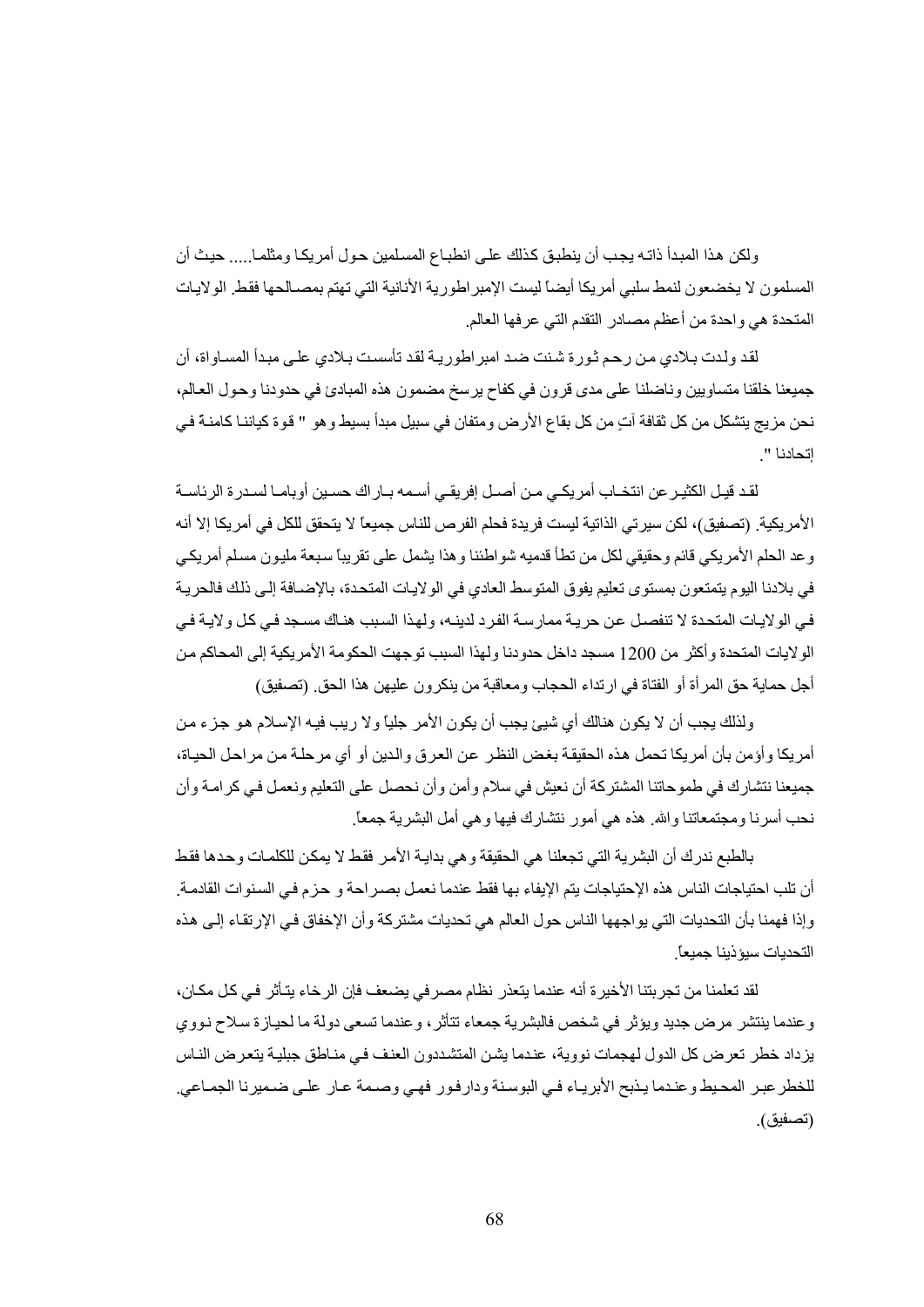هذا هو معنى التشارك في هذا العالم في القرن الواحد والعشرين وهي مسؤولياتنا اتجاه بعضنا البعض كبشر. إنها مسؤولية صعبة في التحمل. إن التاريخ البشري طالما كان سجلاً من الأمم والعشائر التي تخضع ونعم أديان كل منها تخضع لبعضها البعض من أجل مصلحة طرف ما ولكن في هذا العصر الجديد مثل هذا السلوك يهزم نفسه بنفسه وعندما ننظرإلى التداخل بيننا واعتمادنا فإن أي نظام عالمي يرفع أمـةً أو مجموعـةً من الناس فوق غير ها مصير ه الفشل حتماً لذلك مهما كـان ر أينـا فـي الماضـي يجب أن لا نكـون أسـر ي لـه علينـا حل مشاكلنا في إطار الشراكة وعلينا أن نتشارك في التقدم. (تصفيق)

الأن هذا لا يعني أن علينـا أن نتغافل عن مصـادر التوتر، في الواقـع إنـه العكس علينـا أن نواجـه هذه التوترات بشجاعة ولذلك وبهذه الروح دعوني أتكلم بوضوح وبصراحة قدر استطاعتي حول قضايا محددة أؤمن أن علينا أن نواجهها سوية.

الموضوع الأول الذي علينا أن نواجهه هو مواجهة التشدد العنيف بكل أشكاله.

في أنقره ذكرت جلياً أن أمريكا ليست ولن تكون أبداً في حرب ضد الإسلام. (تصغيق) ولكننـا سنواجه المتشددين العنيفين الذين يشكلون تهديداً خطير اً لأمننا لأننا نر فض الشيء عينه الذي ير فضه الناس من كل دين، قتل الرجال والنساء والأطفال الأبرياء، إن واجبي الأول كرئيس أن أحمي الشعب الأمريكي.

الوضع في أفغانستان يظهر أهداف أمريكا وحاجتنا إلى العمل سوياً. منذ سبعة سنوات طاردت الولايات المتحدة الأمريكية القاعدة والطالبان بدعم دولي واسع. لم يكن ذلك خيارنـا فقد اضـطررنا للحاجـة إلـي ذلك. أنا أدرك أن البعض مـا ز ال يشكك أو حتى بير ر أحداث الحـادي عشر ٍ من سبتمبر ولكن دعونـا نكـون فـي غاية الصريحة قتلت القاعدة ما يقرب من ثلاثة آلاف شخص في هذا اليوم وكان الضحايا رجال ونساء وأطفال أبرياء من الولايات المتحدة ومن دول عديدة لم يرتكبوا جريمة لكي يؤذوا أي شخص وبـالرغم من ذلك اختـارت القاعدة أن تقتل وبدون رحمة هؤلاء الأشخاص وأعلنت مسؤوليتها عن هذه الهجمات ومبرراتها والأن مازالت مصرة علمي الإستمرار في القتل الجماعي، لهم أتباع يعاونونهم في بلدان كثيرة ويسعون إلىي توسيع رقعة وجودهم، هذه ليست آراء موضوع نقاش هذه حقائق يجب التعامل معها.

يجب أن لايخطئ أي شخص نحن لا نريد الإبقاء على قواتنا في أفغانستان لا نسعى إلى تأسيس قواعد عسكرية هناك من المؤلم لأمريكا أن تفقد أبناءها وبناتها ومن المكلف ومن الصعب سياسياً أن نستمر في هذا النزاع سوف نقوم وبكل سرور في إعادة كل فرد من أفراد قواتنـا المسلحة إلـي بلده إذا كنـا واثقين أنـه لن يكون هناك متطرفون عنيفيون في أفغانستان وباكستان مصممون على قتل أكبر عدد من الأمريكيين قادرين على قتلـه. ولكن هذه الظروف لم تحين بعد لذلك فإننا نتحد مع دول من أربعة وستون دولـة وبغض التكلفة فإن الولايات المتحدة والتزامها لن يضعف. في الواقع يجب أن لايتسامح أي منا مع هؤلاء المتطرفون، لقد قتلوا وفي الكثير من بلدان العالم وقتلوا من أديان مختلفة ولكن قتلوا مسلمين أكثر من أي دين آخر تصرفاتهم لاتتماشى مـع حقوق البشر وتقدم الأمم وتعاليم الإسلام. لقد جاء في القرآن الكريم أن من قتل نفساً بغير نفس أو فساداً في الأرض فكأنما قتل الناس جميعاً ويقول القرآن الكريم ومن أحياها فكأنما أحيا الناس جميعاً. إن الدين الحنيف الذي يعتنقه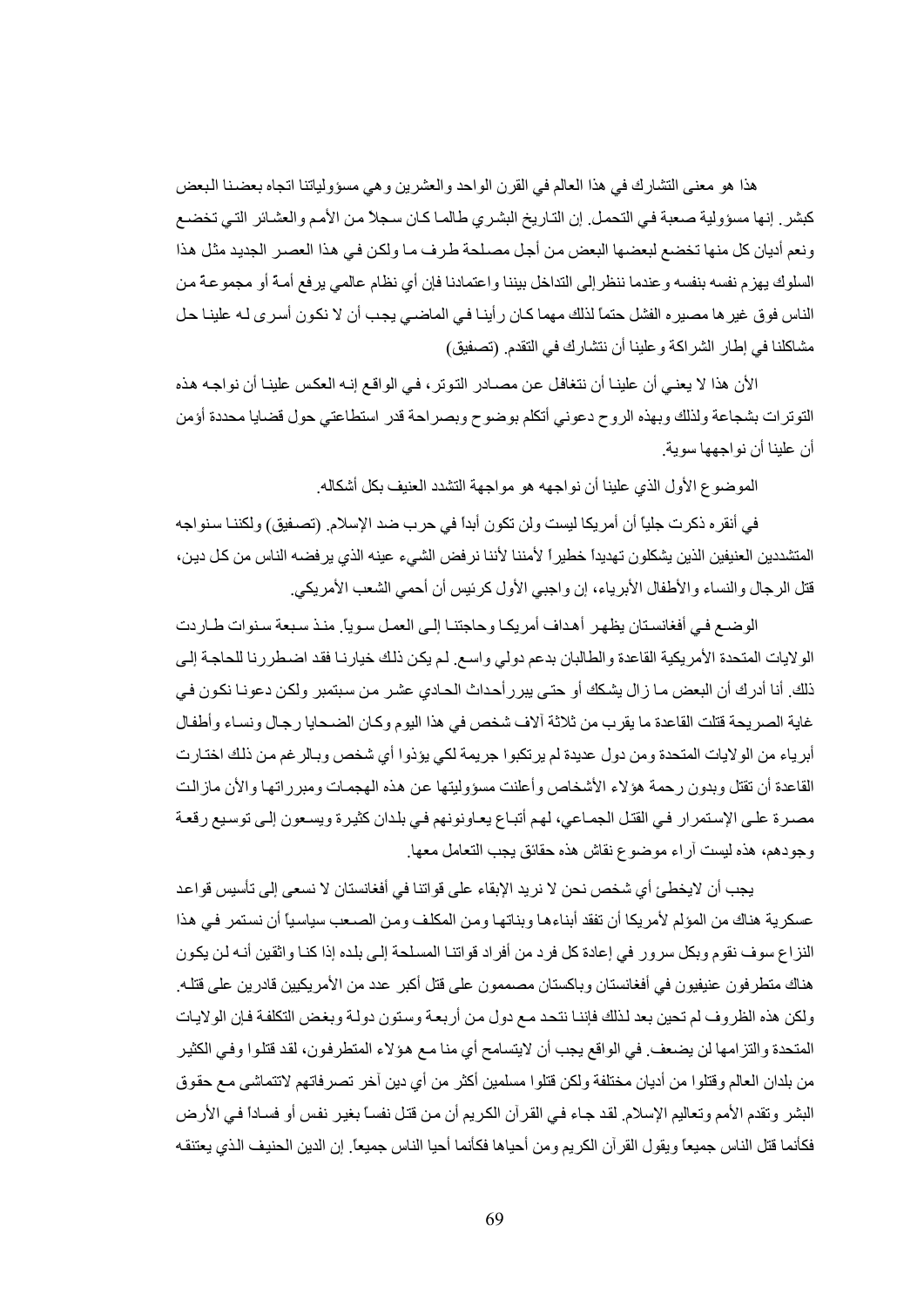نحن ندرك أيضاً أن القوى العسكرية وحدها لن تحل المشاكل في أفغانستان وباكستان وفي هذا الصدد فإننـا ننـوي استثمار واحد وخمسـة مـن عشـرة مليـار دولار سنوياً وعلـى مـدى خمس سنوات فـي شـراكة مـع الباكستانيين والأفغان لبناء المدارس والمستشفيات والأعمـال ومئـات الملايين لمسـاعدة النـازحيين ولهذا السبب نوفر أكثر من 2.8 مليار دولار لمساعدة شعب أفغان على تطوير اقتصـاده وتوصـيل الخدمات إلـى النـاس الـذين يعتمدون عليها.

ودعوني أيضاً أتطرق إلى موضوع العراق. خلافاً لما عليه الوضع في أفغانستان الحرب في العراق كانت خياراً تمحضت عنه إختلافات كثيرة في بلدي وحول العالم وأنـا أؤمن أن الشعب العراقبي أنـه في نهايـة المطاف في حال أفضل بدون طغيان صدام حسين، أؤمن أيضاً أن الأحداث بالعراق ذكرت أمريكا بضرورة استخدام الدبلوماسية وبناء الإجماع الدولي من أجل حل مشاكلنا عندما يكون هذا ممكنـًا (تصفيق). فـي الواقـع يمكن أن نتذكر كلمات واحد من رؤسائنا طوماس جفرسون الذي قال "أءمل بأن حكمتنا ستزداد مـع ازديـاد قوتنـا وستعلمنا أنه كلما قللنا الاستعانة بقوتنا كلما اشتدت وتعاظمت قوتنا".

اليو م علي عاتق أمر يكـا مسؤولية مز دو جـة: مسـاعدة العراق فـي رسم مستقبل أفضـل و تـرك العراق للعراقيين. لقد أوضحت جلياً للشعب العراقي. (تصفيق). لقد أوضحت جلياً للشعب العراقي بأننـا لا نسـعى لبنـاء قواعد وليست لدينا مطامع بأرضهم ومواردهم سيادة العراق له وحده ولهذا السبب أمرت بسحب ألويـة القتاليـة مع بداية آب أغسطس المقبل ولهذا السبب سننفذ إتفاقنـا مـع الحكومـة العراقيـة المنتخبـة ديمقر اطيـًا لسـحب قواتنـا القتالية من المدن العراقية مع حلول شهر يوليو وسحب كافة قواتنا من العراق مع عام 2012 (تصغيق) سنساعد العراق في أن يدرب قواته الأمنية وتطوير اقتصاده ولكننا سندعم عراقاً آمناً وموحداً كشريك ليس أبداً كراع له.

أخيراً وكما لا يمكن أبداً لأمريكا أن تتهاون مع المتطرفين فعلينـا أن لانعدل أبـداً عن مبادئنـا. الحـادي عشر من سبتمبر كان صدمة مأساوية ضخمة على بلادنا والغضب الذي ولدته هذه الأحداث كان مفهومـًا ولكن في بعض الحالات أدى بنا إلى التصرف بكشل مخالف لمثلنا العليا. نحن نتخذ الخطوات الملموسة لتغيير. مجرى الأمور ولقد أصدرت منع حظر بشكل واضح منع استخدام التعذيب في الولايات المتحدة وأمرت بإغلاق سجن غوانتانامو مع مطلع السنة المقبلة. (تصفيق)

أمريكا ستدافع عن نفسها مع إحترام سيادة الدول وسيادة القانون وسنقوم بذلك بشراكة مع المجتمعات المسلمة التي تتعرض أيضاً للتهديد لأننا كلما عزلنا المتطرفين وأشعرناهم أنهم غير مرحب بهم في المجتمعات المسلمة وهم في طور مبكر سنكون أكثر أماناً.

إن المصدر الثـاني للتـوتر الـذي نحتـاج أن نناقشـه اليـوم هـو الوضـع بـين الإسـرائيليين والفلسـطينيين والعالم العربي.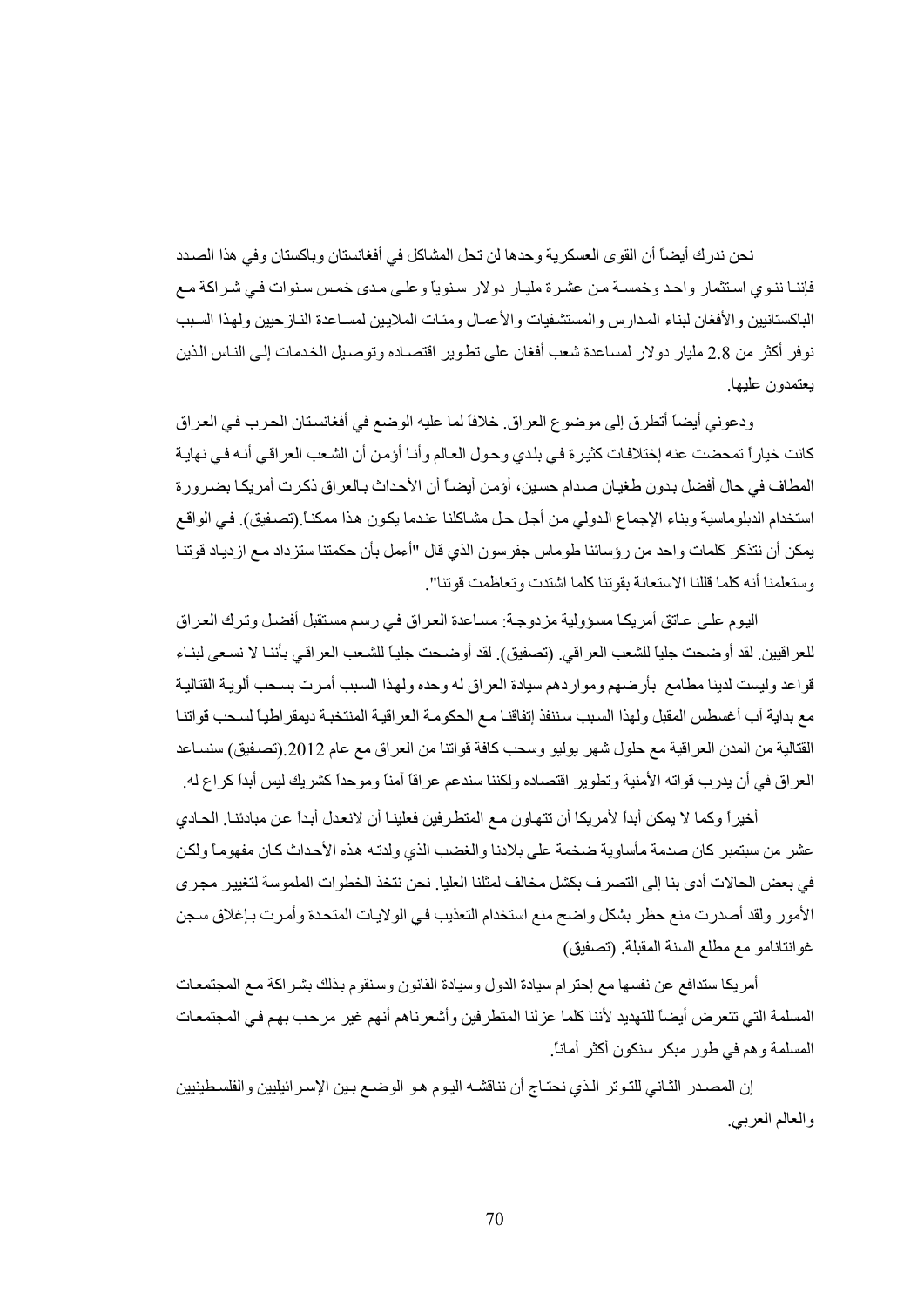إن الروابط الوثيقة التي تربط الولايات المتحدة بإسرائيل معروفه جيداً وهذا الرابط غير قابل للكسر إنـه يرتكز علـى علاقـات ثقافيـة وتاريخيـة والإعتـراف أن طمـوح الـوطن الإسـرائيلي لليهـود متجـذر فـي تـاريخ مأساوي لا يمكن نكرانه. لقد اضطهد الشعب اليهودي لقرون عديدة في جميع أنحاء العالم وأدت معاداة السامية في أوروبا إلى ذروتها إلى محرقة لا سابق لها.

غداً سأزور " " والتي كانت جزءً من شبكة من المخيمات خضع فيها اليهود للعبودية والتعذيب والموت رمياً بالرصاص والخنق بالغاز، ستة ملايين يهودياً قضوا نحبهم عدد يفوق أكثر من الشعب اليهودي في إسر ائيل اليوم. إن نكر ان هذه الحقيقة لا أساس لـه ويتسم بالجهل والكر اهيـة. إن التهديد بتدمير إسرائيل أو تكرار الصور النمطية الرديئة بحق اليهود هو خطأ فادح ولا يخدم سوى إعادة هذه الذكريات الأكثر ألماً في أذهان الإسرائيليين والحؤول دون تحقيق السلام الذي تستحقه شعوب المنطقة.

ومن جهة أخرى لا يمكن أيضاً نكر ان حقيقة أن الشعب الفلسطيني مسلمون ومسيحيون قد عانوا في سعيهم لتحقيق وطن لهم. فلأكثر من ستون عاماً عانوا من ألم النزوح فالكثيرون ينتظرون في مخيمات اللاجئيين في الضفة الغربية وقطاع غزة والدول المجاورة من أجل حياة سلام وأمن تعذر عليهم عيشها. هم يعانون الإهانѧة والمذلة اليومية الصغيرة والكبيرة منها التي تترافق مع الإحتلال ولذلك ليكن الأمر واضحاً الوضع الفلسطيني لا يحتمل، أمريكا لن تدير ظهرها على طموحات الشعب الفلسطيني المشروعة من أجل الكرامة والفرصـة وتحقيق دولة لأنفسهم. (تصفيق)

على مدى عقود كان هناك طريقاً مسدوداُ، شعبان لهمـا طموحات مشروعة ولكل منهمـا تـاريخ مؤلم يجعل التسوية محيرة، من السهل توجيه الإتهامات وأن يشير الفلسطينيون إلى التهجير الذي نتج عن تأسيس دولة إسرائيل أوعن الإسرائليين أن يشيروا عن العداء المستمر والهجمات من داخل حدودها وطوال تاريخها وما وراء حدودها. ولكن إذا ما نظرنا إلى هذا الصراع من زاويـة أو من أخرى فإننـا سننظر نظرة عميـاء ولن نرى الحقيقة، الحل الوحيد يكمن في تحقيق طموحات الطرفين من خلال دولتين يعيش فيه كل من إسر ائيل والفلسطينيين في أمن وسلام. (تصفيق)

هذا يصب في مصلحة إسرائيل ومصلحة فلسطين ومصلحة أمريكا ومصلحة العالم ولهذا السبب أنـا أنوي شخصياً السعي لبلوغ هذا الهدف بكل الصبر الذي تتطلبه هذه المهمة فالإلتزامات التي وافق عليها الطرفان بموجب خارطة الطريق واضحة. من أجل تحقيق السلام فقد حان الوقت للطرفين ولنا جميعـًا أن نرتقي لمستوى المسؤولية على الفلسطينيين التخلي عن العنف فالمقاومة من خلال العنف والقتل هي خطأ ولا تنجح. فلقرون عاني الشعب الأسود في أمريكا من جلدات العبودية ومن مذلة الفصل العنصري ولكن ليس العنف هو الذي أدي إلى حصولهم على حقوقهم الكاملـة والمتكافئـة، كان إصـرار هم السلمي والعـازم علـى المثل العليـا التـي ارتكزت عليها أمريكا. هذه القصـة تحكيها شعوب من أفريقيا الجنوب... من جنوب أفريقيا وجنوب أسيا من أوروبـا الشرقية إلى أندونيسيا إنها قصة ذات حقيقة بسيطة خلاصتها أن العنف طريق مسدود، أنـه لـيس علامـة للشـجاعة ولا القوة أن تطلق الصواريخ على أطفال نائمون أو أن تفجر النسوة على متن الحافلات هذه ليست الطريقة التي تكسب بها السلطة الأخلاقية بل الطريقة التي تتنازل بها عن السلطة الأخلاقية.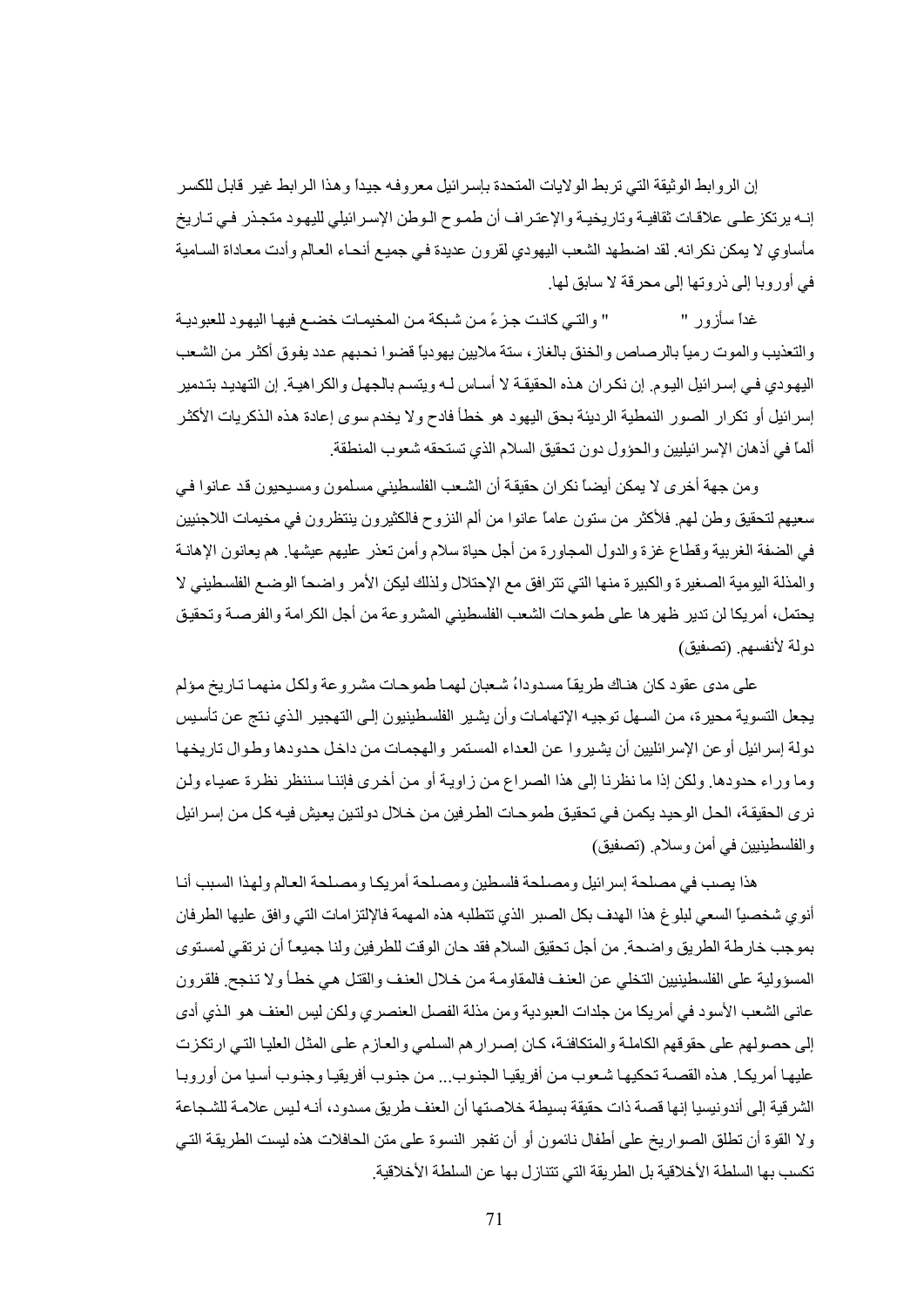لقد حان الوقت للفلسطينيين أن يركزوا على مـا باستطاعتهم بنائـه، يجب علـى السلطة الفلسطينية أن تطور قدراتها على الحكم من خلال مؤسسات تخدم حاجات شعبها. حماس لديها بعض التأييد من قبل بعض الفلسطينيين لكن على عاتقها أيضـاً مسؤوليات فمن أجل القيـام بدور في تحقيق آمـال الفلسطينيين يتوجب على حماس وضع حد للعنف والإعتراف بالإتفاقيات السابقة والإعتراف بحق إسرائيل في الوجود.

وفي الوقت ذاته على الإسر ائيليين أن يقروا بأنه --- ومثلما لا يمكن نكر ان حق إسر ائيل في الوجود لا يمكن نكران حق الفلسطينيين في الوجود . الولايات المتحدة لا تقبل شرعية استمرار المستوطنات الإسرائيلية. (تصفيق) فأعمال البناء هذه تنتهك الإتفاقيات المسبقة وتقوي جهود تحقيق السلام لقد حان الوقت لتوقف هذه المستوطنات. (تصغيق) على إسر ائيل أيضـاً أن تفـي بإلتزاماتهـا للتأكد بأنـه يمكن للفلسطينيين العيش والعمل وتطوير مجتمعهم وكما تقع أزمة إنسانية في الأسر الفلسطينية الإستمرار في الأزمـة الإنسـانية فـي غزة لا يخدم أمن إسرائيل وكذلك فقدان الفرص في الضفة الغربية يجب أن يكون هناك تحقق على مستوى الحياة اليومية للشعب الفلسطيني ويكون جزءاً في غاية الأهمية من الخارطة من أجل تحقيق السلام وعلى إسرائيل ان تتخذ خطوات ملموسة لتحقيق مثل هذا التقدم.

أخيراً على الدول العربية أيضاً عليها أن تقر بأن مبادرة السلام العربية كانت بدايةً مهمة ولكنها ليست نهايـة مسؤولياتها لا يجب أن يستخدم الصـراع العربـي الإسرائيلي بعد اليوم لتحويل أنظار الأمم العربيـة عن مشاكل أخرى، عوضاً عن ذلك يجب أن يكون مدعاةً للتصرف من أجل مساعدة الشعب الفلسطيني على تطوير مؤسساته التي ستحقق دولته والإعتراف بشرعية إسرائيل واختيار التقدم عوضاً عن التركيز المخفق للذات والذي تم في الماضي.

أمريكا ستوحد سياساتها مع أولئك الذين يسعون لتحقيق السلام وأن--- ونحن سنقول علاً ونقولـه بشكل خاص بالنسبة للإسرائليين والفلسطينيين والعرب نحن لا نسطيع فرض السلام ولكن وبقناعة وبهدوء كثيراً من المسلمين يعرفون أن إسرائيل لن تذهب، كذلك الكثير من الإسرائليون يعرفون الحاجـة لقيـام دولـة فلسطينية. لقد آن الأوان بالنسبة لنا أن نتصرف لتحقيق ما يعرفه الكثيرون على أنه حقيقة.

لقد تدفقت دموع كثيرة وسالت دماء كثيرة علينا جميعاً مسؤولية العمل من أجل ذلك اليوم الذي تستطيع فيه أمهات الإسرائليين والفلسطينيين مشاهدة أبناءهم يعيشون ويتقدمون بدون خوف وعندما تصبح الأرض المقدسة للأديـان الثلاثـة العظيمـة مكانـاً للسـلام الـذي أراده الله لهـا، وعنـدما تصـبح القدس وطنـاً دائمـاً لليهـود والمسيحيين والمسلمين والمكان الذي يستطيع فيه جميع أبناء إبراهيم أن يعيشوا بسلام. آما جاء في قصة عزرى (تصفيق) وفي هذه القصة عندما قام كل من موسى والمسيح ومحمدعليه السلام وتشاركوا في الصلاة سوياً.

إن المصدر الثالث للتوتر هو إهتمامنا المشترك في حقوق ومسؤوليات الدول، لاسيما تلك الحقوق والمسؤوليات المتصلة بالأسلحة النووية.

لقد كان هذا الموضوع مصدراً للتوتر بين الولايات المتحدة وجمهورية إيران الإسلامية لقد ظلت ولسنوات كثيرة تعبر إيران عن هويتها من خلال موقفها المناهض لبلدي .والتاريخ في الواقع في بلدينا تاريخ عاصف، لقد لعبت الولايات المتحدة أيـام الحرب البـاردة دوراً فـي الإطاحـة بحكومـة إيرانيـة أنتخبت بأسلوب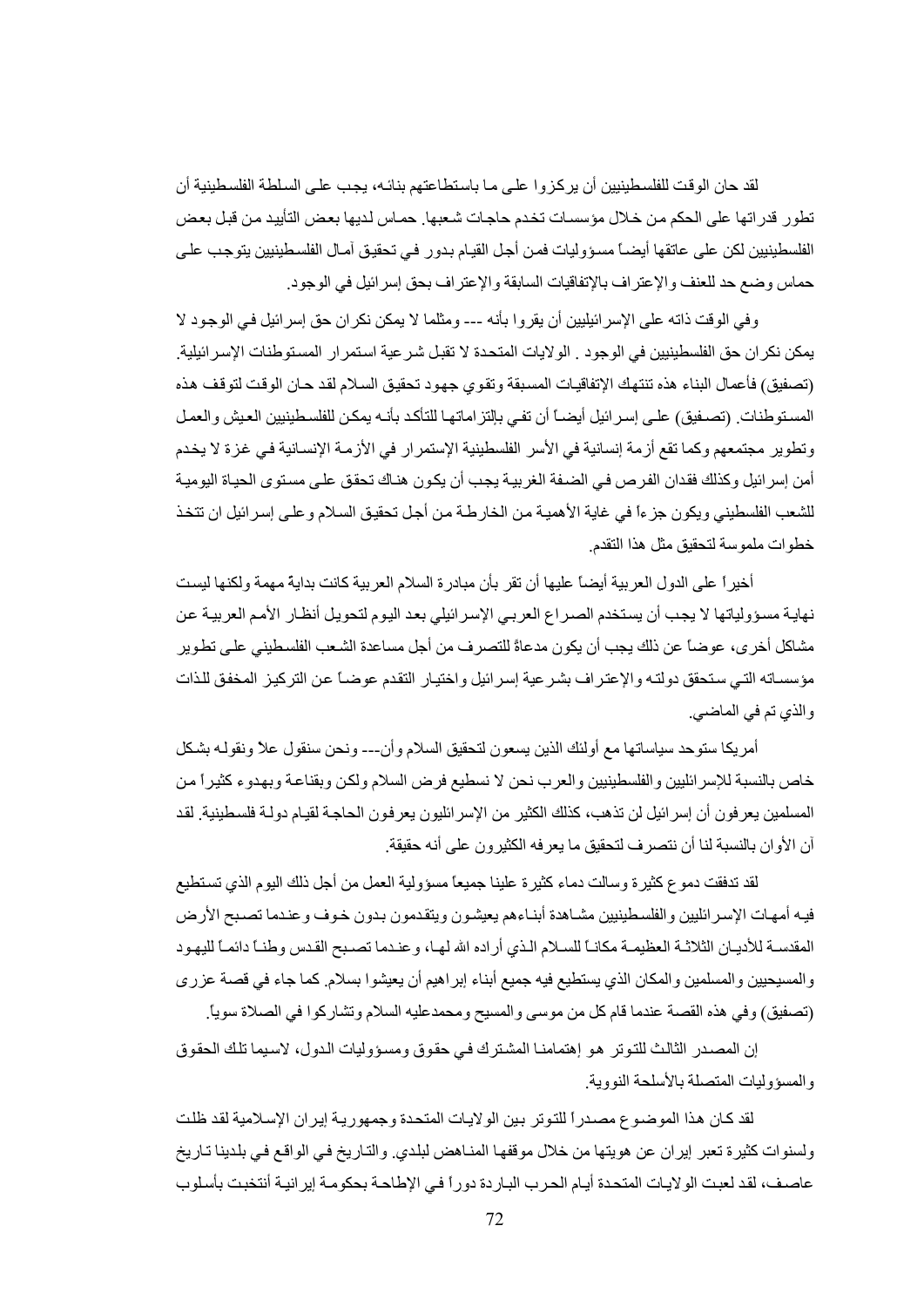سيكون من الصعب التغلب على عقود من انعدام الثقة، وإننا سنمضي قدماً بشجاعة وصواب و تصميم وسيكون هناك الكثير من القضايا للنقاش بين بلدينا ونحن على استعداد أن نسير قدماً بدون شروط مسبقة وعلى أساس الإحترام المتبادل ولكنه من الواضح لكل من تقلقه الأسلحة النووية إننا وصلنا إلى نقطة حاسمة وهي نقطة لا ترتبط ببساطة لمصالح الولايات المتحدة ولكنها ترتبط بمنع سباق للتسلح النووي في الشرق الأوسط قد يدفع المنطقة والعالم إلى طريق محفوف بالمخاطر.

أنـا أدرك الإعتراضـات مـن هـؤلاء الـذين أن بعض الـدول لـديها حيـاز ة للأسـلحة النوويـة لا تملكهـا الأخرى. لا ينبغي لدولة بعينها أن تختار الدول التي تمتلك الأسلحة النووية ولهذا السبب فإنني أكدت وبشدة إلتزام أمريكا تسعى فيه إلى عالم لا تمتلك فيه أي دولة سلاح نووي. (تصفيق) وكل دولة بما فيها إيران يجب أن يكون لها الحق في الوصول إلى الطاقة النووية السليمة إذا انتفذت لمسؤولياتها بموجب معاهدة منع إنتشار الأسلحة النووية وهذا الإلتزام هو إلتزام جوهري في المعاهدة ويجب الحفاظ عليه لجميع الملتزمين بـه. وأنـا آمل أن جميع دول المنطقة ستتشارك في هذا الأمل.

الموضوع الرابع الذي سأتطرق إليه هو الديمقراطية.

أنا أعرف أنه كان هناك الكثير من الأصوات بالنسبة للترويج للديمقراطية وكثير منها أرتبط بحرب العراق ولذلك دعوني أكون واضحاً لا تستطيع أيـة دولـة ولا ينبغي علمي أيـة دولـة أن تفرض نظامـًا للحكم علمي دولة أخرى. هذا لن يقلل من إلتزامي إتجاه الحكومات التي تعبر عن إرادة الشعب حيث يتم التعبير عن هذا المبدأ في كل دولة وفقاً لتقاليد وشعوب هذه الدول. إن أمريكا لا تفترض أنها تعرف مـا هوأفضـل شـيء بالنسبة للجميع كما أننا لا نفترض اختيار نتائج الإنتخابات السليمة ومع ذلك يلازمني إعتقاد راسخ أن جميع البشر يتطلعون لأشياء محددة، القدرة على أن يتحدثون على ما في ذهنهم وأن يكون لهم صوت في كيف يحكمون والثقة في حكم القانون والإلتزام بالعدالة والمساواة في التطبيق. الشعوب تريد حكومات شفافة ولا تسرق وتنهب أموال شعب، والتطلع لحريـة إختيـار طريقـة الحيـاة هذه ليست مجرد أفكـار أمريكيـة بـل هـي حقوق كـل إنسـان ولهذا السبب سنستمر في تأييدها في أي مكان على الأرض. (تصفيق)

لا يوجد هناك خط مستقيم للوفاء بهذا الوعد ولكن ما هو واضح الأن هو الآتي: الحكومـات التـي تحمـي هذه الحقوق في نهاية المطاف حكومات أكثر إستقراراً ونجاحاً وأمانـاً. إن قمع الأفكار لا ينجح أبداً في القضـاء على هذه الأفكار ، إن أمر يكا تحتر م حق الجميع و من ير فعون أصو اتهم في جميع أنحاء العالم حتى إذا كنا نختلف معهم ونحن سنرحب بكل الحكومات المنتخبة بشكل سلمي عندما يحكمون بالقانون وبالتساوي بين شعبنا، هذه النقطة الأخيرة في غاية الأهمية لأن هناك البعض الذين يطالبون بالديمقر اطية عندما يكونـوا خـار ج سـدرة الحكم وعندما يتسلمون السلطة يقمعون دون هوادة حقوق الآخرين فبغض النظر في أي مكان فإن الحكومات التي هي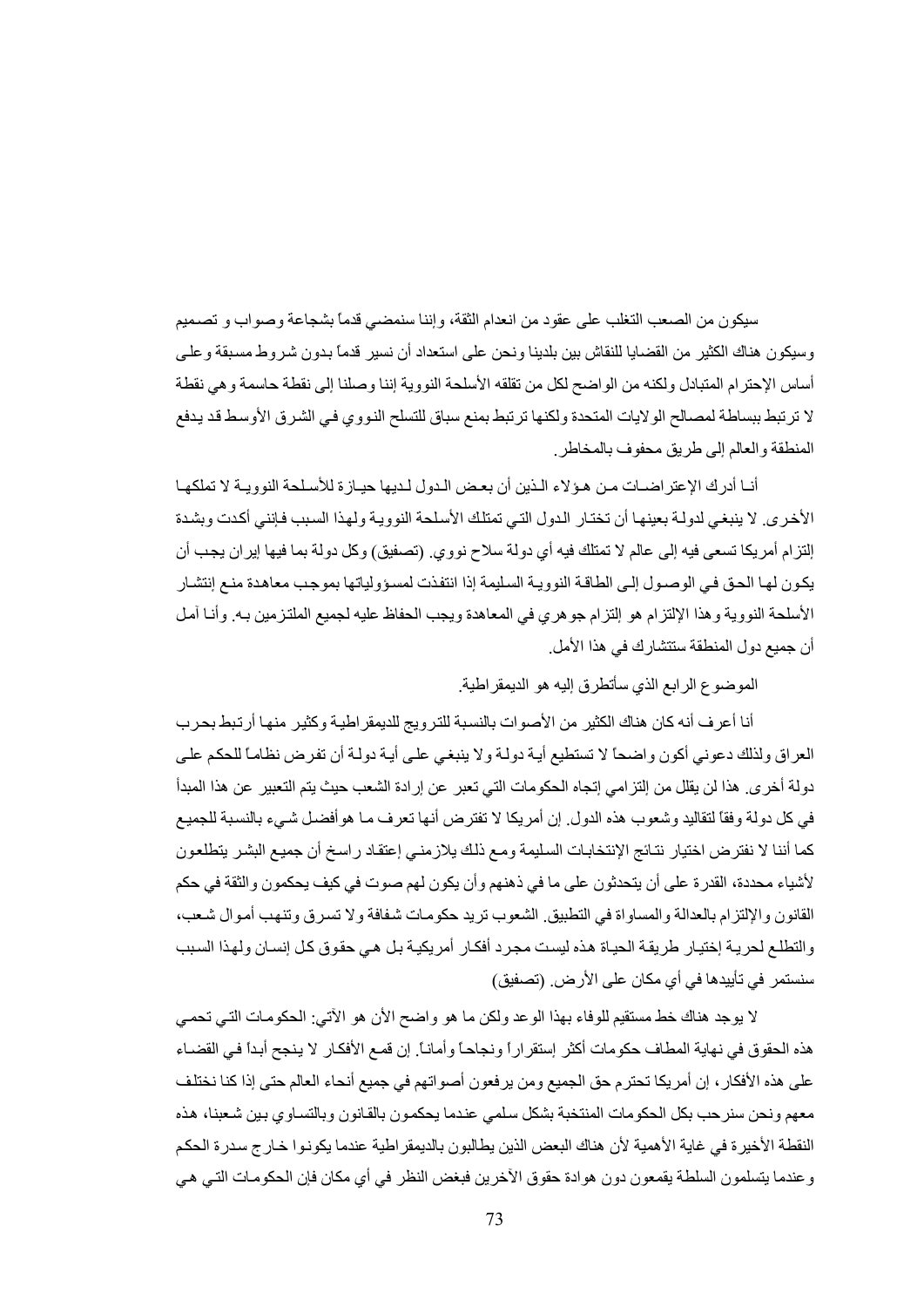شكرا،ً الموضوع الخامس الذي علينا الحديث عنه هو الحريات الدينية.

إن للإسلام تقليد عريق يدعو إلى الفخر في التسامح، لقد شـاهدت في تـاريخ الأندلوسية وكردوفـة، لقد رأيت هذا عندما كنت طفلاً في إندونيسيا حيث كان المسيحيون المؤمنون يمارسون دينهم بحريـة فـي بلد ذات أغلبيـة مسلمين إسلامية، إن هذه الروح للتسامح التي نحتاجهـا اليوم أن شعوب كل الدول عليهم أن يختـاروا عقيدتهم ودينهم حسب إختيار ات القلب والعقل والروح إن هذا التسامح ضروري لإز دهار الأديان، إلا أن هذا النهج يواجه الكثير من التحديات ومن خلال السبل العديدة.

في أوساط بعض المسلمون هنـاك نز عـة مز عجـة لقيـاس مدى إيمـانـهم بشـخص بـر فض إيمـان الآخر وعقيدته إن ثر اء تعدد الأديان يجب الحفاظ عليه سواء كان للموارنة في لبنان أو الأقباط في مصـر. (تصـفيق) إن خطوط الشقاق وإذا كنا صريحين إن خطوط الشقاق يجب أن تتلاشى أيضـاً بـين المسلمين حيث أن الإنقسـام بـين السنة والشيعة أدى إلى عنف مأساوي خاصة في العراق.

إن الحرية الدينية هي الحرية الأساسية التي تمكن الشعوب من التعايش. يجب علينـا لذلك أن نفحص دائمـاً الأسـاليب التي نتبعهـا لحمايـة الحريـة، فمثلاً في الولايـات المتحـدة أنظمـة التبـرع الخيـر ي صـعبت علـي المسلمين الأمريكيين الوفاء بواجب الزكاة لذلك فإنني ملتزم بالعمل الدؤوب مع الأمريكيين المسلمين لضمان تمكينهم من تأدية فريضة الزكاة وعلى غرار ذلك فإنه من الأهمية على الدول الغربية أن تتفادى إعاقة مواطنيها من المسلمين من ممارسة دينهم كما يشاؤون، فمثلاً فرض زي معين علمي إمرأة مسلمة، ببساطة لا نستطيع أن نخفي عداؤنا إتجاه دين ما وراء شعارات ليبرالية.

في الواقع الأديان عليها أن تقربنا ولذلك نحن الأن بصدد تقديم مشاريع خدميـة فـي أمريكـا تجمـع بـين المسيحيين والمسلمين واليهود لذلك نرحب بجهود مثل تلك التي يقودهـا ملك المملكـة العربيـة السعودية الملك عبدالله من أجل الحوار بين الأديان، والدور الريادي لتر كيا في تحالف الحضار ات. وحول العـالم بإمكاننـا تحويل الحوار بين الأديان إلى خدمات لجميع الأديان تبني الجسور بين المواطنين ويعملون من أجل مكافحة الملاريـا بأفر بقيا أو توفير الإغاثة عقب كار ثة طبيعية.

الموضوع السادس الذي أريد أن أتطرق إليه هو موضوع حقوق المرأة. (تصفيق)

أنـا أعر ف و أعلم أن الجدل من خلال مـا أسمعه من الحاضرين هناك الكثير من الجدل حول هذا الموضوع أنا أرفض الرأي الذي يعبر عنه البعض في الغرب أن المرأة التي تختار أن تغطي رأسها هي اقل شأناً من غير ها، إلا أنني أعتقد أن المر أة التي تحرم من التعليم هي تحرم من المساواة (تصـفيق) ليست مصـادفة أن البلدان التي تحصل فيها المرأة على تعليم جيد هي غالباً دول تتمتع برفاهية أآثر.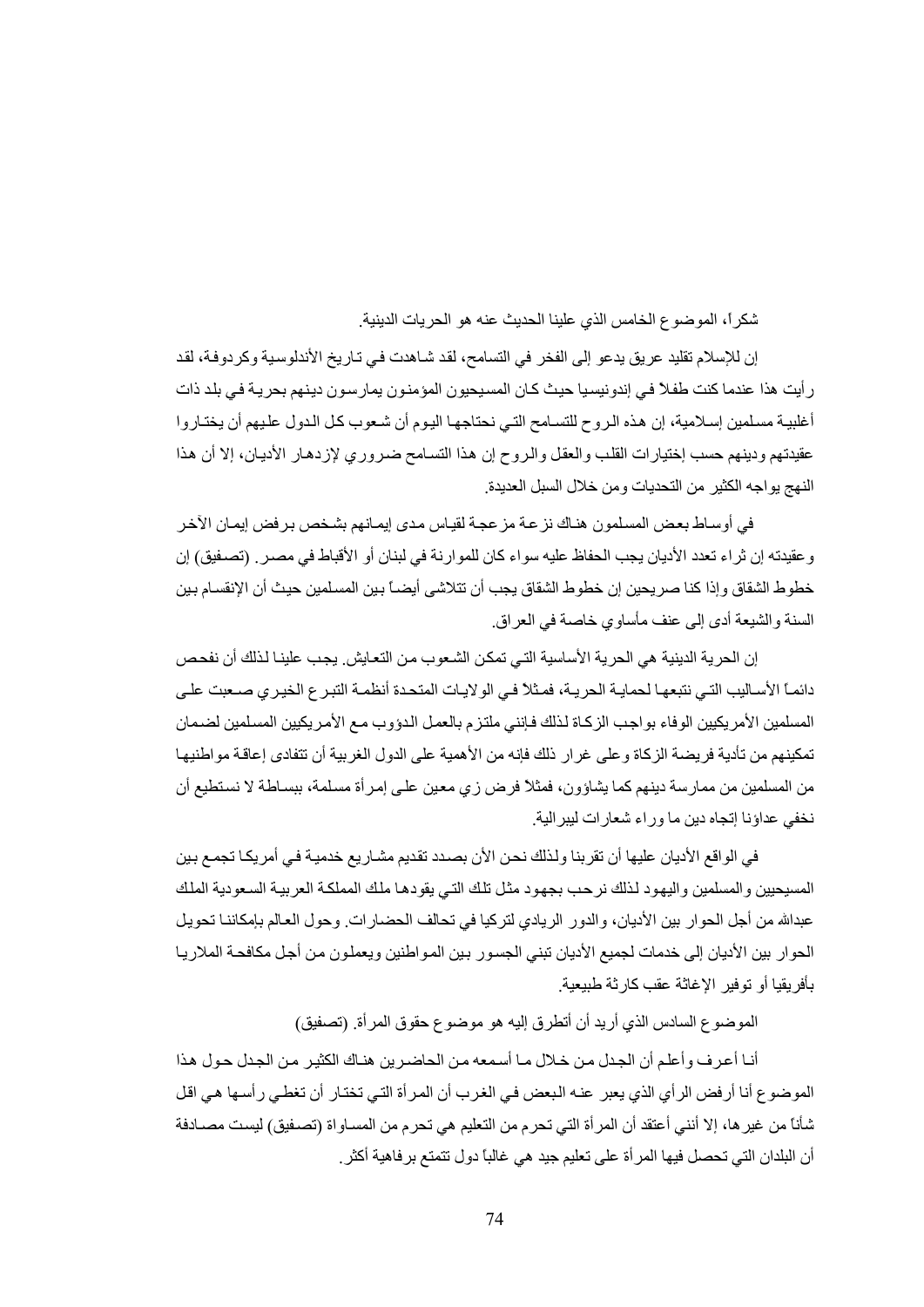دعوني أكون في غاية الوضوح، موضوع وقضايا مساواة المرأة ليست أبداً مسألة للإسلام. لقد شاهدنا في تركيا وباكستان وبنغلادش وأندونيسيا رأينا دول ذات أغلبية مسلمة تنتخب إمرأةً في إلى سدرة الحكم. وفي الوقت ذاته فإن النضال من أجل مساواة المرأة يتواصل في الحياة الأمريكية وفي بلدان عديدة حول العالم.

أنا على قناعة بأن بناتنا بإمكانهم أن يساهمون بنفس القدر مثل أبناؤنـا. أن رخاؤنـا المشترك سندعمه عن طريق مساعدة البشرية رجال ونساء في أن يحققوا جميع طموحاتهم أنـا لا أؤمن أن المر أة عليها أن تقوم بنفس الخيارات التي يقوم بها الرجال حتى تتحقق المساواة. أنـا أحترم هؤلاء النسوة اللواتي يخترن الحياة التقليديـة ولكن أن يكـون يجب أن يكـون هذا خيـار هم ولسنا مجبـرين عليـه لـذلك فالو لايـات المتحدة ستدخل فـي شراكة مع الكثير من الدول الإسلامية من أجل برامج التعليم للمرأة والبنـات والفتيـات ومن أجل القروض البسيطة للنسوة من أجل تحقيق أحلامهم وأهدافهم. (تصفيق)

أخيراً أريد الحديث عن التنمية الإقتصادية وإتاحة الفرص.

أعر ف أن الكثير ين يعتبر ون أنـه من مظـاهر العولمـة تنـاقض. شبكة الإنتر نـت وقنـوات التلفـاز قـادر ةً على نقل المعرفة والمعلومات وكذلك قادرةً على بث العنف والإباحية بإمكان التجارة أن تحقق الثراء والفرص ولكن أيضاً قد تخلق ز عزعة كبيرة وتغييرات في المجتمعات. في جميع الدول وبمـا فيهـا بلدي أمريكـا فإن هذا التغيير يجلب الخوف. خوف أنه نتيجة الحداثة سنفقد السيطرة على خيار اتنا الإقتصادية والسياسية وأهم من كل هذا هويتنا، كل هذه الأمور التي تعتبر هامة بالنسبة لقلوبنا وأسرنا ومجمتمعاتنا وتقاليدنا وأدياننـا ولكننـي أعرف أيضاً أنـه لا نستطيع أن ننكر التقدم الإنسـاني. فالتنـاقص بين التطـور والتقاليد ليس ضـرورياً. دول مثل اليابـان وآوريا الجنوبية قامت بتنمية أنظمتها الإقتصادية والحفاظ في نفس الوقت على ثقافتها المتميزة.

ينطبق نفس الشبيئ على التقدم الزاهر الذي شهدته العديد من دول العالم والعالم الإسلامي من كوالالمبور وإلىي دبي. ومنذ قدم الزمن وحتىي أوقاتنـا أثبتت المجتمعات الإسلامية أن بإمكانها أن تكون في الطليعة في الإبتكار والتعليم.

هذا الأمر ِ هـام لأنـه لا يمكن أن تعتمد أيـة استر اتيجية للتنميـة علـي الثـروات المستخرجة مـن بـاطن الأرض لا يمكن إدامة التنمية مع وجود البطالة في أوساط الشباب لقد أستمعت للثراء المتولد عن النفظ، الكثير من دول الخليج وتبدأ بعض الدول بالتركيز على نطاق أوسع في التنمية. علينا جميعـًا أن يدرك التعليم والإبتكار سيكونان عملة القرن الواحد والعشرين. وفي مجتمعات إسلامية كثيرة هناك إستثمارات محدودة. أنـا أركز علمي التركيز في هذا الإستثمار في بلدي وبينما أمريكا في الماضي كانت تركز على الغاز والنفط عندما تكون القضية بالنسبة لهذا الموضوع الآن نحاول أن يكون أنخراطنا أوسع وأكثر شمولية في التعليم سنوسع من برامج التبادل والمنح الطلابية، منحة مثل التي أحضرت والدي إلى الولايات المتحدة. (تصفيق) وسوف نقوم في نفس الوقت بتشجيع عدد أكثر من الأمر يكبين على الدر اسة في المجتمعات الإسلامية وسوف نوجد فر صـاً لتوفير التددر يب للطلاب المسلمين في الولايات المتحدة والإستثمار في سبيل التعلم الإلكتروني للمعلمين والتلاميذ في جميع أنحѧاء العالم حتى يستطيع الطالب في ولاية كانساس أن يتواصل مع طالب في القاهرة.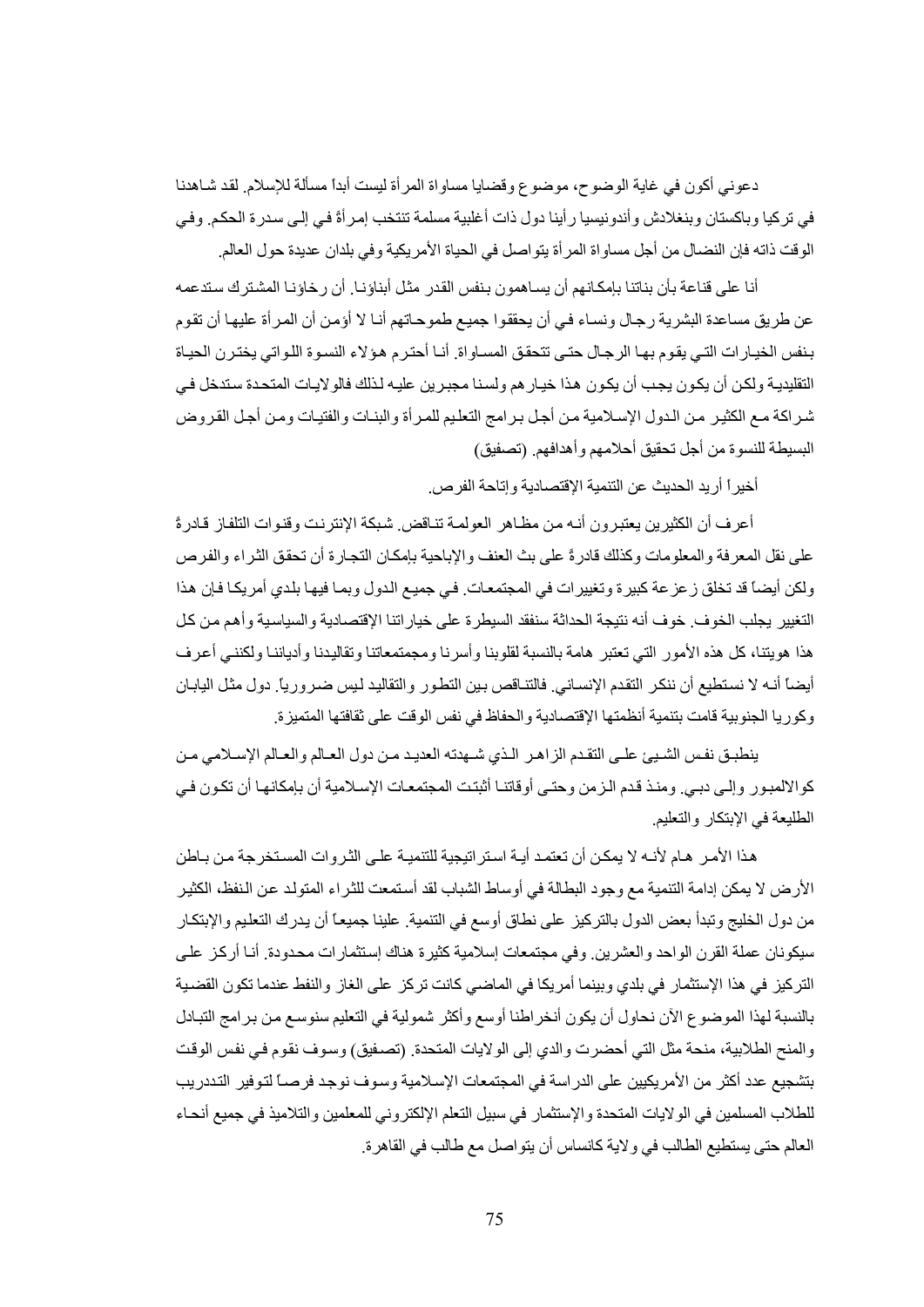فيما يتعلق بالتنمية الإقتصـادية، سـوف نستحدث كـادراً جديداً من رجال الأعمـال المتطـوعين لتكوين شراكة مع نظرائهم في البلدان ذات الإسلامية الأغلبية وسوف استضيف كلمة هذا العام لرواد المشاريع كي نقوي العلاقات بين الشخصيات القيادية في مجالات العمل التجاري والمالي والمؤسسات وأصحاب المشاريع الإبتكارية بين الولايات المتحدة والمجتمعات الدولية.

في العلوم والتكنولوجيا سوف نؤسس صندوقاً مالياً جديداً لدعم التنمية والتطوير التكنولوجي في الدول الإسلامية والمساهمة في نقل أفكارها إلى السوق حتىي تستطيع خلق وظائف عمل جديدة وسوف نفتح مراكز للتفوق العلمي في إفريقيا والشرق الأوسط وجنوب شرق آسيا وسوف نعين مؤهلين علميين للتعاون في برامج من تأسيسها، تطوير مصادر جديدة للطاقة واستحداث فرص العمل الخضراء ولا تضر بالبيئة. اليوم أعلن أن جهود جديدة مع منظمـة المـؤتمر الإسـلامي للقضـاء علـي شـلل الأطفـال وكذلك سنوسـع الشـراكة مـع المجتمعـات الإسلامية للترويج لبرامج صحة الطفل والأم الحامل.

كل هذه الأمور يجب أن تتم عن طريق الشراكة. إن الأمريكيين مستعدون للعمل مع الأمريكيون والحكومات والمنظمات الأهلية والقيادات الدينية والشركات التجارية والمهنية في المجتمعات الإسلامية حول العالم من أجل مساعدة الناس في تحقيق حياة أفضل. إن معالجـة الأمور التـي وصـفتها لنـا تكون سـهلة فـي الحل ولكننا نتحمل معاً مسؤولية أن نتكاثف نيابة عن العالم الذي نسعى من أجله عالم لا تتعرض فيه شعوبنا لمخـاطر متطرفين، قوات أمريكية عادت إلى وطنها عالم ينعم فيه الإسر ائيليين والفلسطينيين بالأمان وفي دولة لكل منهمـا وعالم تستخدم فيه الطاقة النووية لأغراض سليمة وعالم تعمل فيه الحكومات على خدمـة المواطنين وتحترم فيـه حقوق جميع أبناء الله هذه هي مصالح مشتركة هذاهو العالم الذي نسعى من أجلـه والسبيل الوحيد لتحقيق هذا العالم هو العمل سويا.ً

أنـا أعلـم أن هنـاك الكثيـر مـن المسلمين وغيـر المسـلمين الـذين تـر اودهم الشـكوك حـول قـدرتنا علـي إستغلال هذه البداية هناك البعض الذين يؤججون نير ان الفرقة والإنقسام ويقفون في وجه تحقيق التقدم ويقترح البعض أن الجهد المبذول بهذا الصدد غير مجدي ويقولون بأن الإختلافات فيما بينها أمر محتم وأن الحضـارات سوف تتصادم هناك الكثير ون يشككون أن التغير الحقيقي بالإمكان حدوثه هناك الكثير من الخوف وانعدام الثقة بني على مدى السنوات ولكن إذا إخترنا أن نكون سجناء الماضي لن نستطيع أن نسير قدماً وأريد أن أقول هذا لصغار السن أيـًا كـان ديـنـهم و أي بلد: أنـتم أكثـر من أي شـخص آخر لـديكم القدر ة أن تتخيلـوا العـالم الجديد و أن تعيدوا صياغة وصناعة هذا العالم.

إننا جميعاً نتشارك في هذا العالم --- نتشارك في هذا العالم في لحظة قصبيرة. السؤال المطروح علينـا هل سنركز فقط فترة حياتنا على الأرض في الفروق التي بيننا؟ أم سنلتزم بجهود مستديمة للوصـول إلـي مواقف وأرضية مشتركة وتركيز إهتمامنا على المستقبل الذي نسعى من أجلة لأبنائنا وأن نحترم كرامة جميع البشر ِ

إنه من السهل الخوض في الحروب أكثر من أن ننهي هذه الحروب. من السهل توجيه اللوم للأخرين، أسهل من أن تنظر في داخلك. من السهل أن تنظر إلى الأمور المختلفة في الأخرين بدلاً من أن تنظر إلى الأمور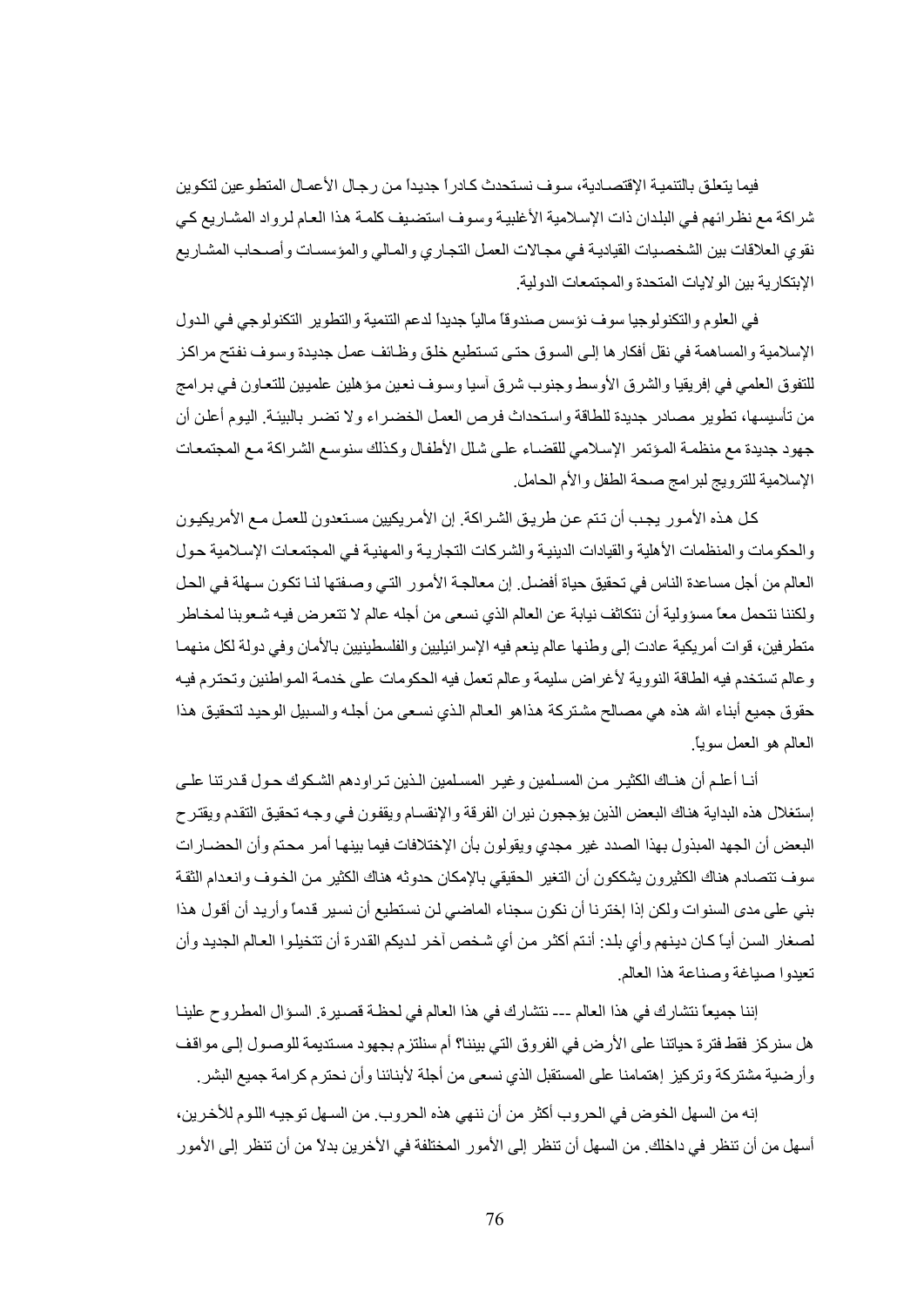هذه الحقيقة ترتقي فوق البلدان والشعوب وهي عقيدة ليست جديدة ليست سوداء أو بيضـاء أو سمراء ليست خاصة بالمسيحية أو الإسلام أو اليهودية هي عقيدة بدأت نبضاتها في مهد الحضارة والتي لا زالت تنبض اليوم في قلوب آلاف الملايين من العالم هوالإيمان بالأخرين. الإيمان هو الذي أتى بي هنا اليوم.

إننا نملك القدرة على تشكيل العالم الذي نسعى من أجله، ولكن إذا كان لدينا فقط الشجاعة لإحداث بدايـة جديدة أخذين بعين الإعتبار ما كتب في القرآن الكريم: (ياأيها الناس إنا خلقناكم من ذكر وأنثـى وجعلنـاكم شـعوباً وقبائل لتعارفوا).

ونقرأ في التلموذ: " إن الغرض من النص الكامل للتوراة هو تعزيز السلام".

ويقول لنا الكتاب المقدس: "طوبى لصانعي السلام لأنهم أبناء االله يدعون".

بإستطاعة شعوب العالم أن تعيش معاً في سلام. إننا نعلم أن هذه هي رؤيـة الرب وعلينـا الأن أن نعمل على الأرض لتحقيق هذه الرؤية.

شكر أ لكم و سلام الله وبر كاته عليكم شكر أ

## **تلفزيون الجزيرة:**

إنني أشكركم على حسن الضيافة وكرم الوفادة لشعب مصر وأنـا أنقل لكم تمنيـات الشعب الأمريكي وتحيات السلام من الجاليات الإسلامية في بلدي وأقول السلام عليكم.

نحن نلتقي هنا في وقت به توتر شديد بين الولايات المتحدة الأمريكية والمسلمين في شتى أنحـاء العـالم هذا التوتر جذوره في القوى التاريخية التي تتجاوز أي جدل حول السياسة الحالية. العلاقة بين الإسلام وبين الغرب يدخل فيها قرون من التعاون والتعايش ولكن أيضاً النزاع أيضاً والحروب الدينية،و في الأوقات مؤخراً زادت هذه التوترات بفعل الحقب الإستعمارية التي حرمت المسلمين من الحقوق، وفي الحرب الباردة البلدان الإسلامية كثيراً ماعوملت وكأنها وكيلة ومن دون تطلعات إحترام لتطلعاتها أيضاً التغيرات التي جاءت بها العولمة والحداثة جعل الكثير من المسلمين ينظرون بعين العداء إلى الولايات المتحدة بإعتبار أنها تنظر بعين العداء للإسلام كما أن المتطرفين إستغلوا هذه التوترات وفي صفوف قليل من المسلمين، هجمـات الحـادي عشر من سبتمبر ً في الحـا --- وإستمر ار جهود هوً لاء المتطرفين لشن عمليات عمليات عنف ضد المدنيين جعلت الكثير ين ينظرون بأن الإسلام --- بأن كل هذا أدى إلى المزيد من عدم الثقة والخوف وطالمـا أن علاقتنـا تحدد بالإختلافات فسوف نمكن ونعطي القدرة للذين يريدون الكراهية وليس السلام أؤلئك الذين يريدون النزاع وليس التعاون الذي من شأنه أن يساعد كل شعوبنا على تحقيق التقدم والرخاء وفي دورة الشك وعدم التوافق يجب ان تنتهي وقد جئت إلى هنا إلى القاهرة لأسعى وراء بداية جديدة بين الولايات المتحدة والمسلمين في أنحـاء العالم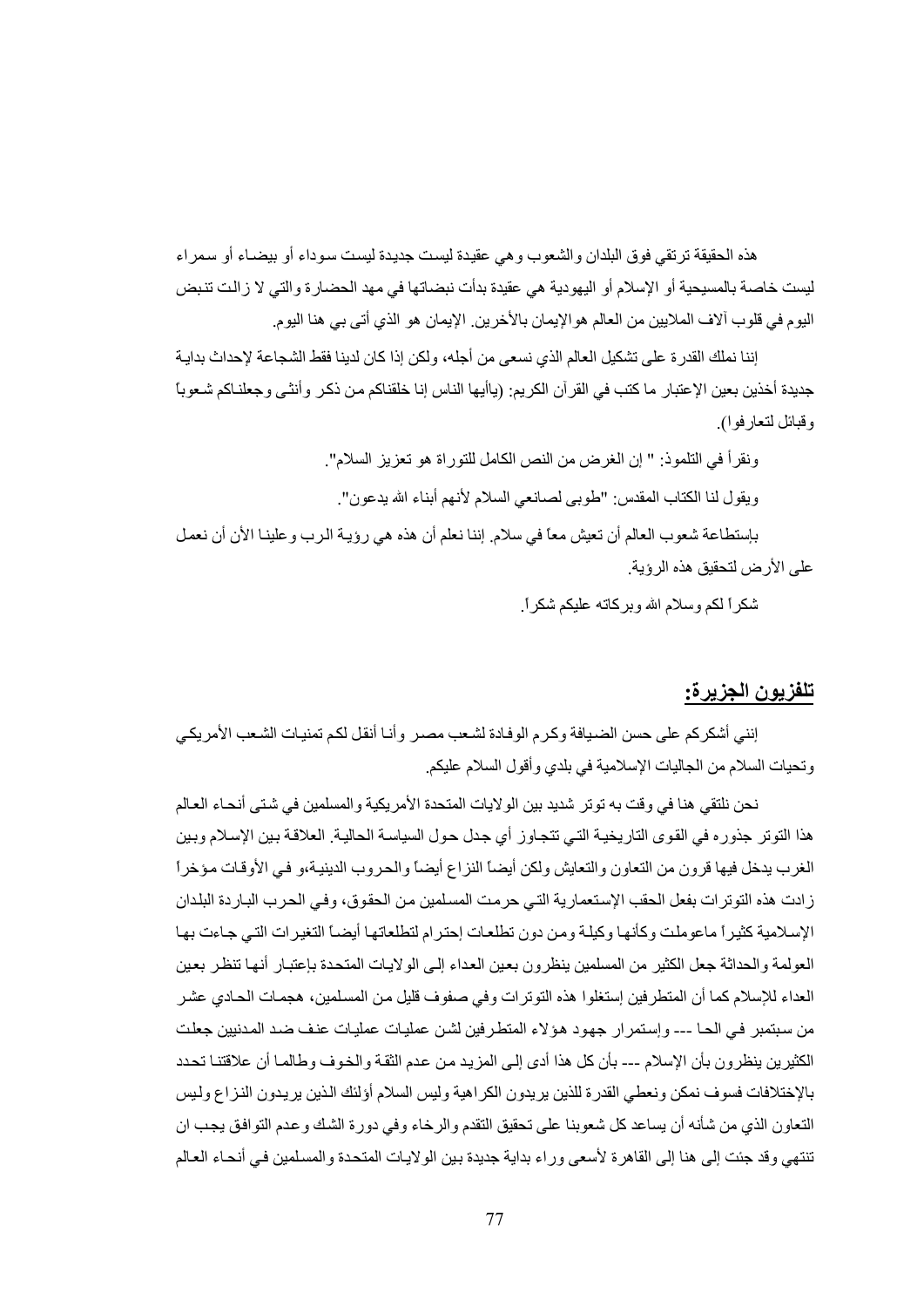وأنا أفعل ذلك مدركاً بـأن التغيير لن يحدث بين عشية وضحاها وأعلم أن هنـاك الكثير من الإعلان والحديث عن هذا الخطاب ولكن أدرك أنه لا خطاب وحده يمكنه أن يحل كل المشكلات ولا نستطيع أن نرد علمي كل الأسئلة المعقدة التي جاءت بنا إلى هنا لكنني على قناعة من أننـا إذا مـا أردنـا أن نمضـي قدماً علينـا أن نقول بوضوح وإنفتاح لكل منا ما يجول في أذهاننا وقلوبنا والتي كثيراً مـا تقال من وراء الكواليس والأبواب المغلقة. يجب أن تكون هناك جهود للإستماع إلى بعضنا البعض وأن نتعلم من بعضنا البعض وأن نحترم بعضنا البعض ونسعى لأرضيات مشتركة كما يقول لنـا القرآن الكريم إن علينـا أن نتحدث دائمـًا بالحقيقـة. (تصـفيق) هذا ماسأحاول أن أقوم به هذا اليوم أن أقول الحقيقة بأفضل وسيلة أستطيع وبتواضع أمـام المهمـة التـي نقف إزءهـا ومنطلقاً من قناعتي بأننا ما يجمعنا كبشر أكثر من القوى التي تحاول أن تفصل وتباعد بيننا.

وهذه قناعة متجذرة في نفسي أنـا ميسـحي لكن والدي جـاء مـن عائلـة كينيـة فيهـا أجيـال مـن المسلمين وكصبي صغير قضيت سنوات في أندونيسيا وكنت أسمع صوت المؤذن منذ الفجر وحتى المغرب. وكشاب عملت في شيكاغو حيث الكثير من المسلمين الذين يجدون راحة في تطبيق معتقداتهم الإسلامية.

وكتلميذ للتاريخ أعلم عمق الحضارة الإسلامية فقد كان الإسلام هو الذي هو الذي مثل جامعة الأز هر يحمل مشعل النور والعلم لكثير من --- لمئات من الأجيال كما حدث في عصر النهضـة الأوروبيـة. كمـا أن (تصفيق) و روح الإبتكار والإبداع هي في عدد المسلمين هي التي إختر عت الجبر وأدوات الملاحة والطباعة والكتابة وفهم كيفية إنتقال الإمراض وشفائها، الثقافة الإسلامية أعطتنـا الأقواس والأبراج والموسيقا والشعر والخط وأماكن للتمعن والتفكر وبحكمة وتروي وعلى مر عصور التاريخ برهن الإسلام من خلال الأقوال والأفعال على روح التسامح الديني والتجانس العرقي والمساواة العرقية أيضاً (تصفيق).

وايضـاً أعلم أن الإسلام كـان دائمـاً جزءً من حكايـة وقصـة أمريكـا. فـأول دولـة أعترفت ببلدي كانت المغرب وعند توقيع إتفاقية طرابلس عام 1796 جون آدمز ثاني رئيس للويات المتحدة --- الولايات المتحدة بنفسها لم تجد أي خلاف ضد المسلمين والدين الإسلامي ومنذ تأسيسنا والمسلمون الأمريكيون أثروا الحياة الأمريكية وحاربوا حروبنا وخدموا في حكوماتنا ودافعوا عن الحقوق المدنية وبدؤوا مشاريع تجارية ودرسوا في جامعاتنا وساهموا في إنجازاتنا الرياضية وفازوا بجوائز نويل وبنوا أعلى مبانينا وأشعلوا الشعلة الأولمبية. وعندما إنتخب أول أمريكي مسلم للكونغرس إستخدم نسخة من نفس المصحف الذي طوماس جفرسون أحد أبائنا المؤسسين إحتفظ بتلك السنخة من المصحف الشريف في مكتبته الشخصية (. تصفيق)

إذن أنا عرفت الإسلام في ثلاث قارات قبل أن آتي إلى المنطقة التي نزل وحي الإسلام فيها لأول مرة. وهذه الخبرة هي التي توجه حياتي وخبر اتي بأن الشراكة بين أمريكا والإسلام يجب أن تنبني على ماهو الإسلام الصحيح وليس مـا هو متصـور عنـه. وأنـا أدرك مسؤوليتي وواجبي كرئيس للولايـات المتحدة أنـا أحـارب ضد الصور النمطية السلبية ضد الإسلام أينما ظهرت. (تصفيق)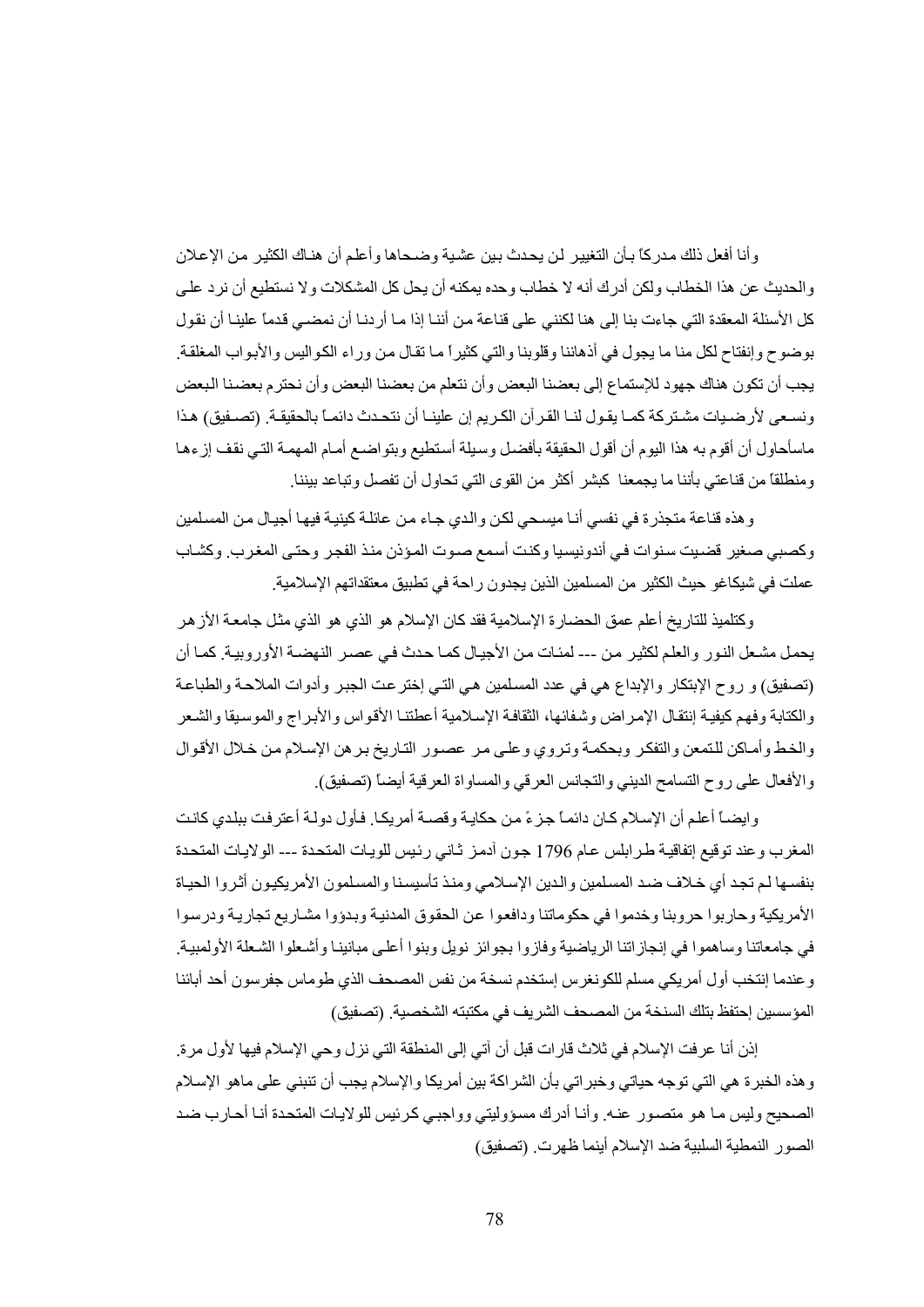ولكن نفس المبدأ يجب أن ينطبق على تصورات المسلمين عن أمريكا. فالعدالـة وكمـا هو الحـال مـع أن المسلم لاينطبق عليهم الصور النمطية البدائية أمريكا ليست هي أيضاً الصورة النمطية للإمبراطوريـة فالولايات المتحدة كانت إحدى مصادر التقدم في العالم. نحن ولدنا نتيجة ثورة قامت ضد إمبراطوريـة وأسس بلدنا على مبدأ أن الجميع متساون. ولقد بذلنا دمائنا وكافحنا على مدى قرون لتحقيق هذه المعاني داخل حدودنا وخارجها. وقد صاغتنا كل الثقافات المختلفة المستمدة من كل بقاع الأر ض المختلفة و كر سنا أنفسنا لمبدأ و احد و هو مبدأ قوة كيان يقوم على --- القوة في الإتحاد وكيان واحد من بين مجموعة من الأفراد المختلفين.

وحتى الأمريكيين من أصل إفريقي وباسمي أنا بـاراك حسين أوبامـا انتخبت رئيسـًا للولايـات المتحدة الأمريكية (تصفيق).

ولكن قصتي الشخصية ليست فريدة من نوعها وفرصة تحقيق الأحلام للجميع لم يتحقق للجميع ولكن وعده هو موجود لكل من يحل في شواطئنا وهذا يدخل بضمن حوالي سبعة ملايين من المسلمين الأمريكين الذين يعيشون في بلادنا والذين هم بالمناسبة يتمتعون بمستوى تعليمي وبمستوى معاشي يفوق متوسط الفرد الأمريكي. وعلاوةً على ذلك فإن الحرية في الولايات المتحدة هي لا تختلف عن حق ممارسة الفرد لدينـه لهذا السبب هنـاك مسجد في كل ولاية من ولاياتنا وأكثر من ألف ومئتان مسجد داخل حدودنا ولهذا السبب الحكومة الأمر يكية لجأت إلى القضاء لحماية حق النساء والفتنيات في ارتداء الحجاب ومعاقبة الذين يحرمونهم من هذا الحق.

لذلك يجب أن لا يكون هناك شك ليس هناك مجال للشك بـأن الإسلام هو جزء من أمريكا ونعتقد أن أمريكا في داخلها تعتنق الحق أن بأي مراحل من مراحل الحياة بحق مشاركة الجميع في تحقيق طموحاتنـا وأن تعيش بأمن وأمان وسلام وأن نحصل على حق العمل والعيش بكرامة وأن نحب عائلاتنا وجالياتنا وإلاهنا هذه أمور نشترك بها وهذا هو أمل للبشرية جميعا.ً

بـالطبع الإعتراف بإنسـانيتنا المشتركة هي مجرد بدايـة لمهمتنـا فالكلمـات لوحدها لا يمكـن أن تحقق وتلبي احتياجات مجتمعاتنا هذه الإحتياجات تلبي فقط إذا ما تحركنا وتصرفنا بحزم وجرأة وشجاعة وندرك بـأن التحديات مشتركة وإخفاقتنا في التحدي لها سيلحق الضرر بنا جميعاً فنحن تعلمنـا من خبراتنـا القريبـة أنـه عندما يكون هناك نظام مالي يضعف في بلد ما الرخاء كله يتأثر في كل مكان آخر ، عندما تؤثر الإنفلونز ا بشخص كلنـا نصبح معرضين لخطره عندما تسعى دولة واحدة لإمتلاك سلاح نووي فتهديد هذه الأسلحة يظهر للجميع عندما يعمل متطرفون في جبل ما في مكان كلنا يتعرض للخطر وعندما يكون هناك ضحايا أبرياء في دارفور والبوسنة يتعرضون لهذا، هذه الجرائم هذه لطخة تلطخ ضمائرنا جميعا.ً (تصفيق)

هذا ما يعنيه أنه يجب أن نتشارك في هذا العالم في قرننـا الحادي والعشرين، هذه مسؤولية تقع علمي عواتقنا إتجاه بعضنا البعض كبشر . فهذه مسؤولية صعبة على أي فرد تحملها لأن التاريخ البشري كان كثيراً سجلاً لبلدان وشعوب وقبائل و أديان أيضاً تخضع بعضها البعض سعياً لتحقيق مصـالحها الخاصـة ومـع ذلك فـي هذا العصر الجديد مثل هذه العقليات والذهنيات تلحق الهزيمة بنفسها البعض فإذا أخذنا بعين الإعتبار إعتمادية بعضنا البعض فإن أي نظام عالمي يرفع أمة أو شعب فوق الأخرين مصيره الفشل المحتوم. إذن أياً كان ما نفكر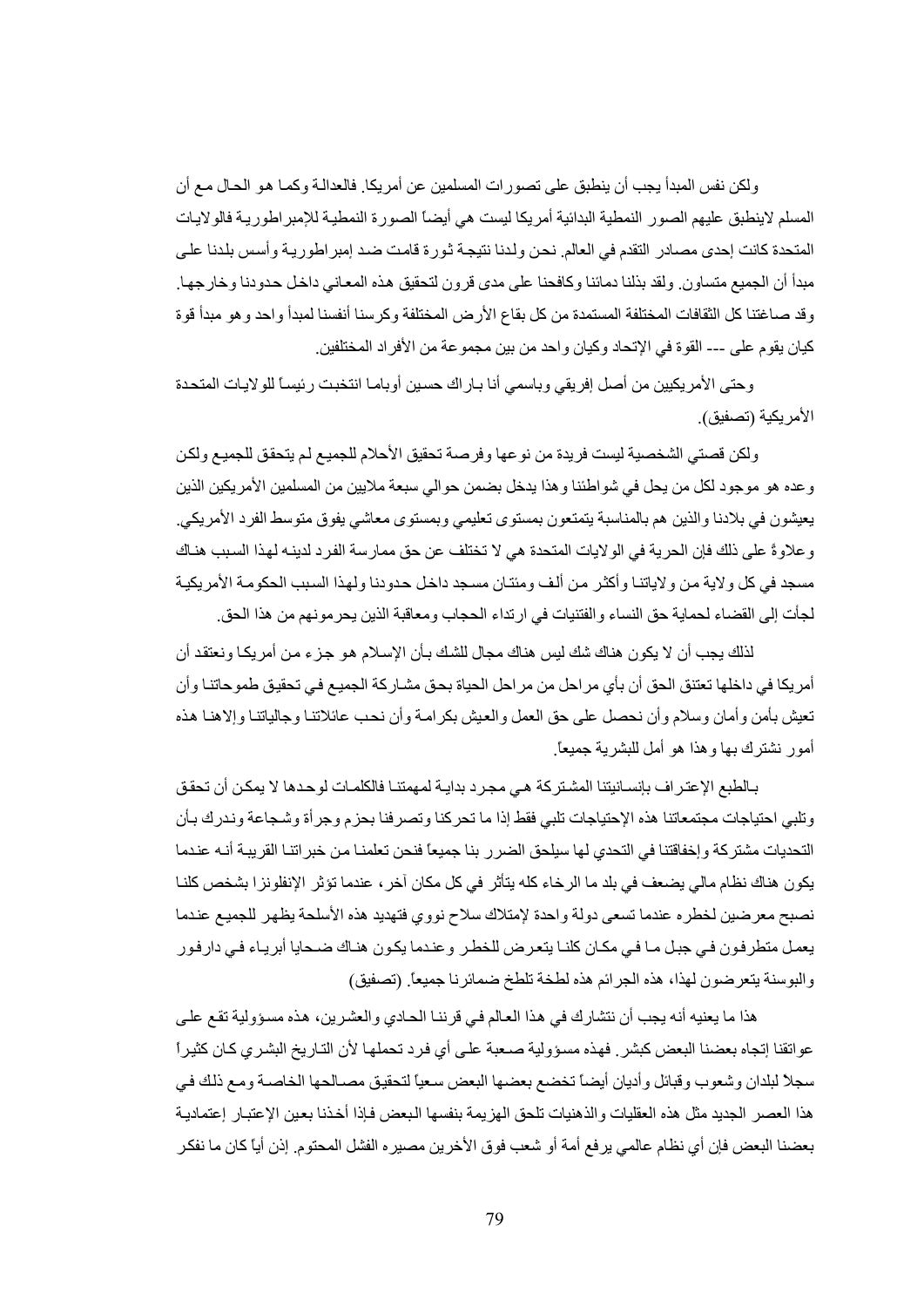والأن هذا لا يعني بأننا يجب أن نتجاهل مصادر التوتر في الحقيقة الأمر. هو العكس علينـا أن نواجـه هذه التوترات وبشكل شجاع وجريء ومن هذه الروح دعوني أتحدث إليكم بكل وضوح وصراحة حول بعض القضايا المحددة التي أعتقد أن علينا أن نواجهها سويةً أخيرا.ً

القضية الأولى التي علينا ان نتصدى لها هو موضوع التطرف والتشدد العنفي والعنيف بكل أشكاله.

في أنقرة أوضحت بأن أمريكا ليست ولن تكون في حالة حرب ضد الإسلام (تصفيق) ولكننـا علـي أيـة حالة سوف نسعى بدون كلل أو ملل متصدين للمتشددين العنيفين الذين يشكلون تهديداً على أمننا لأننا نرفض كل ما يرفضه أتباع كل الأديان وهو قتل الرجال والنساء والأطفال الأبرياء ومهمتي وواجبي الأول كرئيس أن احمي الشعب الأمريكي.

فالوضع في أفغانستان يبر هن على أهداف أمريكا وهنا نحن نحتاج إلى العمل سوية فقبل أكثر من سبع سنوات الولايات المتحدة لاحقت القاعدة وطالبان بدعم واسع النطاق دولي فنحن لم نذهب بمحض إختيار نـا ذهبنـا بحكم الضرورة وأنا على وعي وإدراك عل أنه هناك البعض مـا زالوا يشككون أو حتى يبرروا فيمـا حدث في الحادي عشر من سبتمبر ولكن دعونا نكون واضحين، القاعدة قتلت أكثر من ثلاثـة الاف شخص في ذلك اليوم أبرياء ونساء ورجال وأطفال من الولايات المتحدة وانـاس آخرون ينتمون إلـي بلدان آخرى لـم يفعلوا أي شـيء لإيذاء اي شخص لكن القاعدة إر تأت و اختار ت أن تلحق الأذى لهوً لاء بكل و حشية و أر تـأت أن تتحمل مسوً ولية ذلك تعلن عنه ومستمرة في القتل، أتباعها وأنصارها يحاولون توسيع نطاق تأثيرها هذه أفكار ليس من شأنها أن نتجادل حولها هذه حقائق يجب أن نتعامل معها.

ولا تخظئوا الظن، نحن لا نريد إبقاء جنودنا في افغانستان فنحن لا نرى نحن لا نسعى إلى أيـة قواعد عسكر ية هنـاك فهو أمـر مـؤلم لأمر يكـا أن تخسـر أبناءهـا مـن الشـباب والشـابات فهـذا صـعب ومكلـف سياسـياً الإستمر ار في هذا النز اع وبكل فرح سنرجع كل فرد من أفراد قواتنا المسلحة إلى بلدنا إذا ما كنا متأكدين بأنه لن يكون هناك عنف مسلح في أفغانستان وباكستان يسعى لقتل أكبر عدد ممكن من الأمريكين لكن هذه ليست هي الحالة حتى الأن ولهذا السبب نحن ندخل في شراكات مع تحالف يضم أكثر من سنة وأربعين بلداً ورغم الكلفة عزمنا لن يتراجع ذلك يتضاءل لأن لا أحد منا ينبغي أن يتسامح مع هذا التشدد فقد إرتكبوا جرائم القتل في عدة بلدان فقتلوا ناساً ينتمون إلى عدة اديان مختلفة لكن الأهم من ذلك أنهم قتلوا مسلمين وأفعالهم لا يمكن التصالح معها مع حقوق البشر مع تقدم الشعوب ومع الإسلام وتعاليمه القرآن يعلمنا أن من قتل نفساً بغير نفس فكأنما قتѧل الناس جميعاً (تصفيق) والقرآن الكريم يعلمنا أيضاً أن من أحياها فكأنما أحيا الناس جميعا.ً

إن الدين الحنيف الذي يعتنقه أكثر من مليار شخص أكبر بكثير من الكراهية الضيقة التي يراهـا البعض فالإسلام ليس جزءً في التصدي للعنف والكراهية بل هو جزء أساسي في الترويج لمبدأ السلام ونحن ندر ك أيضاً أن القو ة العسكر ية لو حدها لن تحل مشكلة أفغانستان و باكستان لهذا السبب نخطط لإنفاق 1.5 مليار دولار سنوياً لبنـاء المستشفيات والطرق والمصـالح التجاريـة لمئـات الملايين من ال --- ومسـاعدة الملايين من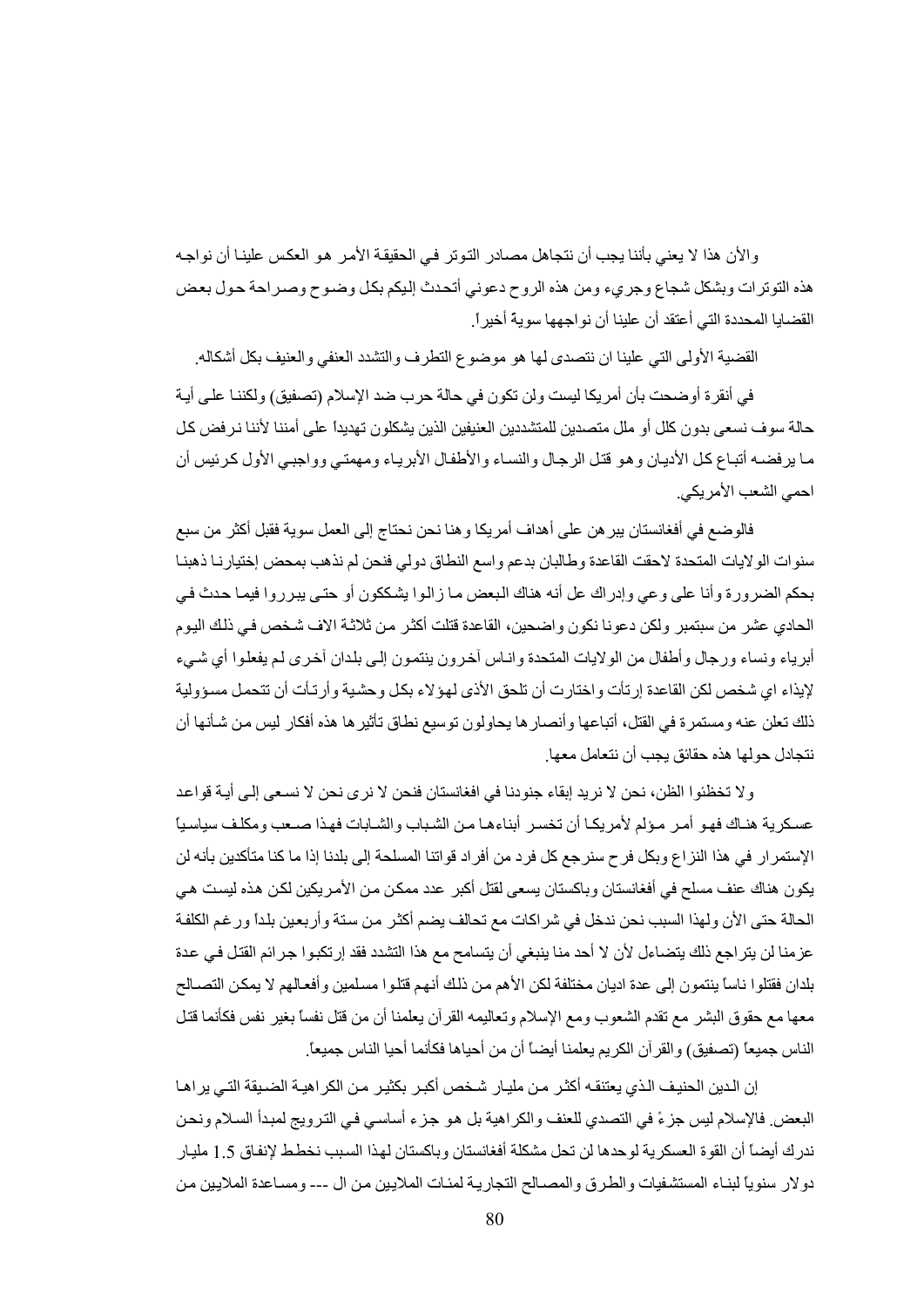ودعوني أيضاً أتعامل مع قضية العراق وعلى خلاف أفغانستان العراق كان حرباً إخترناها نحن والتبي أثارت خلافات شديدة داخل بلدي و خارجه وعلى الرغم من أنني أعتقد أن الشعب العراقبي هم أفضل حالاً في النهاية بعد التخلص من طغيان صدام حسين لكننـي أعتقد أن الأحداث فـي العراق ذكرت أمريكـا بضـرورة بنـاء تحالف وإجماع دولي وإستخدام الدبلوماسية هو أفضل لحل مشاكلنا كلما كان ذلك ممكنـًا (تصفيق) في الحقيقة بإمكاننـا تـذكر كلمـات طومـاس جفرسـون الـذي قـال أنـا أمـل أن حكمتنـا سـتنمو مـع نمـو قوتنـا وتعلمنـا اننـا كلمـا إستخدمنا قوتنا بشكل أقل سنكون أعظم وأكثر حكمة.

و علينا اليو م مسؤولية تقع على عاتق الولايات المتحدة لمساعدة العراق لصياغة مستقبل أحسن وترك العراق للعراقيين وقد أوضحت للشعب العراقي (تصفيق) فقد أوضحت للشعب العراقي بأننا لا نسعى لإقامة قواعد وليست لنا أية مطالب بأرضهم ومواردهم سيادة العراق ملك لـه وحده لهذا السبب أمرت بسحب ألويتنـا القتالية بحلول شهر آب أغسطس لهذا السبب سوف نلتزم بإتفاقيتنا مع حكومة العراق المتخبـة ديمقر اطيـًا لسـحب القوات الأمريكيـة مـن المـدن العراقيـة بشـهر يوليـو تمـوز وسـحب كـل قواتنـا مـن العـراق بحلـول عـام 2012. (تصفيق) وسوف نساعد العراق على تدريب أفراد قواته الأمنية وتطوير وتنمية إقتصاده لكنا سوف نساعد العراق كعراق موحد وذو سيادة كشريك وليس كتابع.

ولهذا السبب لن نقبل أي عنف من أي من المتطرفين ولن نغير ولن نتخلى عن مبادئنا، فالحـادي عشـر من سبتمبر كان مصدر صدمة وألم كبيرين على بلدنا فالغضب والكراهية التي فجرها مفهوم، ولكن في بعض الحالات أدت بنا إلى التصرف بشكل يخالف أفكارنا وقيمنا ومثلنا العليا و لهذا السبب نحن سنقدم على خطوات ملموسة لتغيير مجرى الأمورو لقد حرمت بشكل كامل استخدام التعذيب وأمرت بـإغلاق سـجن "غوانتانـامو" بحلول بداية العام المقبل (تصفيق)

لذلك أمريكا ستدافع عن نفسها وأيضاً محترمة سيادة الأمم وحكم القانون وسيادة القانون وسوف نفعل ذلك بروح من الشراكة مع المجتمعات الإسلامية والمسلمة التي تتعرض للتهديد وكلما تسارع التخلص من المتطر فين في المجتمعات الإسلامية كلما إز دادت وتير ة شعور نا بالأمن.

مصدر التوتر الذي نحتاج إلى أن نبحث عنه هو الوضع بين الإسرائليين والفلسطنيين والعالم العربي.

الأمريكيون وعلاقاتهم القويـة مـع إسرئيل معروفـة تمامـًا وهذا الرابط غير قابـل للكسر والإنكسار ويستند إلى روابط ثقافية وتاريخية وعلى الإعتراف بأن تطلعات إمتلاك وطن قومي يهودي متجذر في تـاريخ مأساوي لا يمكن نسيانه وإنكاره الشعب اليهودي على مر العصور والقرون تعرض للقمع والإضطهاد معاداة السامية في أوروبا وصلت إلى ذروتها في محرقة، وغداً سأزور بوخنفالد والتي هي جزء من المعسكرات التي تم التحقيق وتعذيب وقتل اليهود وإعدامهم في أفران الغاز ستة ملايين من اليهود قتلوا أكثر من مجموع السكان اليهود في إسرائيل اليوم.إن إنكار هذه الحقيقة لا أساس له وهو يتسم بالجهل وبالكراهيـة تهديد إسرائيل لمحوها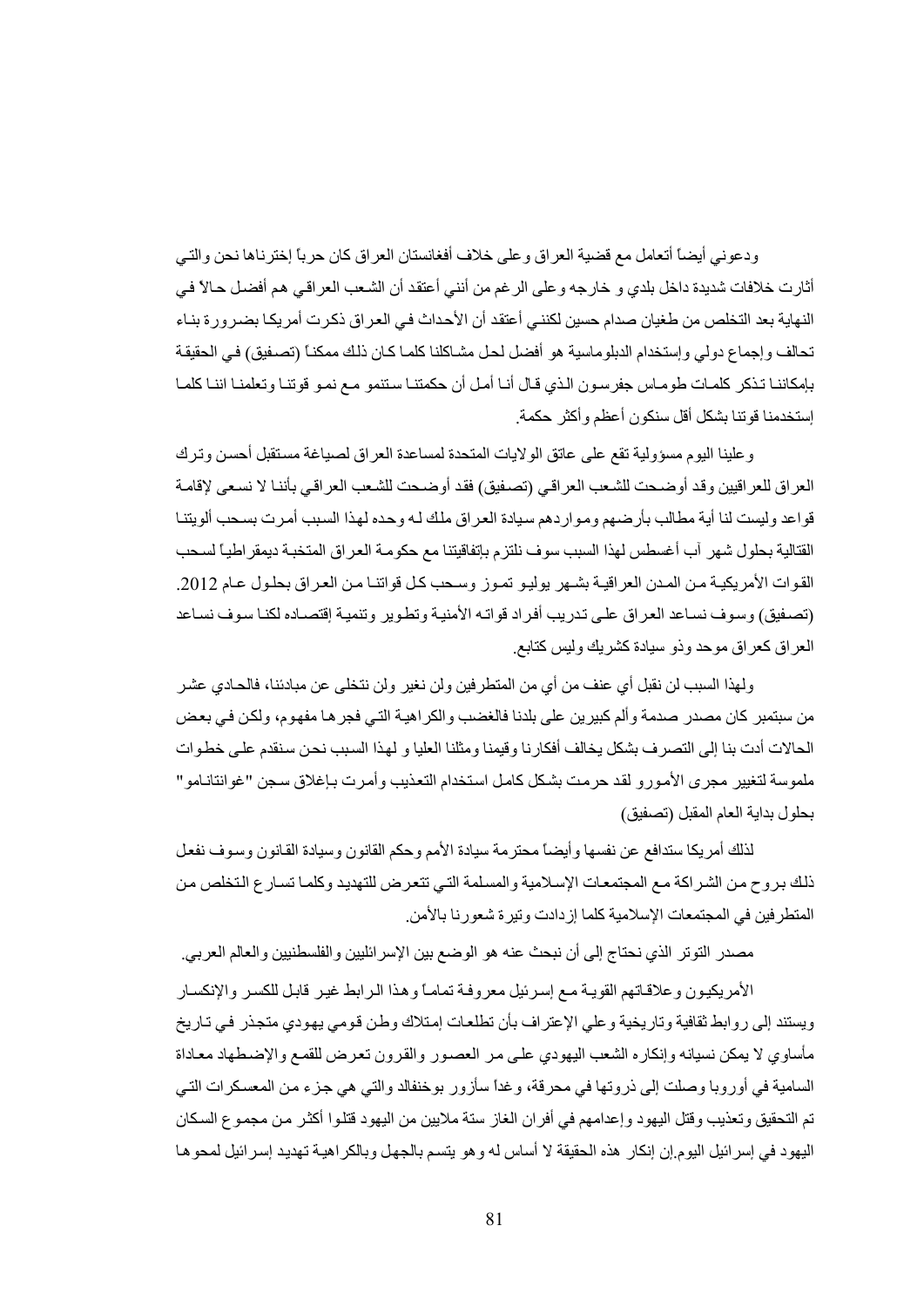ولكن من طرف آخر لا يمكن أن ننكر بأن الشعب الفلسطيني بمسلميه ومسيحيه قد عانى سعياً لتحقيق وطناً قومي لـه. وعلى مدى ستين عامـاً تحملوا آلام النزوح وأيضـاً الكثير يعيشون فـي مخيمـات اللاجئيين فـي الضفة الغربيـة وغزة محرومين من حياة آمنـة وسلام لم يمتلكوها أبداً وتحملوا الإهانـة يوميـًا بأشكاله الكبيرة والصغيرة التي تأتي مع الإحتلال. إذن ينبغي أن لا يكون نهاك شك بأن الوضع للشعب الفلسطيني هو وضع لا يمكن إحتمالـه وأمريكـا لن تـدير ظهر ها للحقوق الفلسطينية المشروعة فـي العيش بكرامـة وبدولـة لهم تمـنحهم الفرص في الحياة. (تصفيق)

و على مر عقود أيضاً كان هناك مأز ق وانتهت الأمور إلى طريق مسدود، شعبان بحقوق مشرو عة كل له تاريخ مؤلم يجعل من التناز ل بعيداً عن متناول اليد من السهل توجيه وإلقاء اللوم، للفلسطيني أن يتحدث عن النزوح الذي جاء بسبب تأسيس دولة إسرائيل .وللإسرائليون أن يشيرون إلى العداء المستمر والهجمات على مر عصورهم داخل حدودهم وما وراء حدودهم ولكننا إذا ما رأينا إلى هذا النزاع من وجهة أو منظور طرف آخر لن نرى الحقيقة كما هي لأن الحل الوحيد هو لتطلعات كل من الطرفين لتتحقق من خلال دولتين حيث يعيش الإسرائيليون والفلسطينين آل يعيش في أمن وسلام. (تصفيق)

هذا في مصلحة إسرائيل ويصب في مصلحة فلسطينية وفي مصلحة أمريكا وبمصلحة العالم أيضاً ولهذا السبب أريد أن أسعى شخصياً للتوصل إلى هذا الهدف بكل تفاني تتطلبه مثل هذه المهمة لأن الإلتزامات -- - الإلتزامات التي على الطرفين متفق عليها وفقاً لخارطة الطريق واضحة للعيان لكي يأتي السلام.

آن الآوان لهذه الأطراف ولنا جميعاً ان نرقى إلى مستوى مسؤولياتنا الفلسطينيون يجب أن يتخلوا عن العنف. المقاومة من خلال العنف والقتل خطأ، ولن يحقق النجاح. علمي مر قرون السود فـي أمريكـا عـانوا من أسياط الإسترقاق والتمييز العنصري والفصل، لكن لم يكن العنف الذي مكنهم من تحقيق حقوقهم كاملة لكن الإصرار السلمي على المبادئ التي هي في صميم قيام أمريكا. فنفس القصة يمكن أن يقولها شعب جنوب أفريقيا إلى شرق أسيا من أوروبا الشرقية إلى أندونيسيا هي قصـة تقوم على اسـاس حقيقـة بسيطـة أن العنف يـؤدي إلـي طريق مسدود. ولا يدلنا على الشجاعة ولا على القوة ان تطلق الصواريخ على أطفال نـائمين أو أن تفجر نسـاء عجائز في حافلة هذه ليست طريقة لتكسب بها السلطة الأخلاقية بل التخلي عنها.

وقد آن الأوان الفلسطينين أن يركزوا على ما يمكن بنـاؤه، السلطة الفلسطينية يجب أن تطور قدر تها على الحكم وخدمة أغراض شعبها. حماس لديها دعم لدى بعض الفلسطينين ولكن عليهم أن يدركوا أن لديهم مسؤوليات أيضـاً لكـي يلعبـوا دوراً فـي تحقيق التطلعـات الفلسطينية بتوحيد الشـعب الفلسطيني حمـاس يجب أن تضع حداً للعنف وتدرك الإتفاقيات السابقة وتدرك وتعترف بحق إسرائيل في الوجود.

لكن في الوقت نفسه على الإسر ائليين أن يقر وا بعدالـة أن حق إسر ائيل فـي الوجود لا يمكن أن ينكر كذلك حق الفلسطينين في الوجود.الو لايـات المتحده لا تقبل مشر و عية الإستمر ار في الإستيطان الإسر ائيلي (تصفيق) فبنـاء هذه المسـتوطنات ينتهك الإتفاقيـات السـابقة ويقوض جهـود تحقيـق السـلام قـد آن الآوان لهذه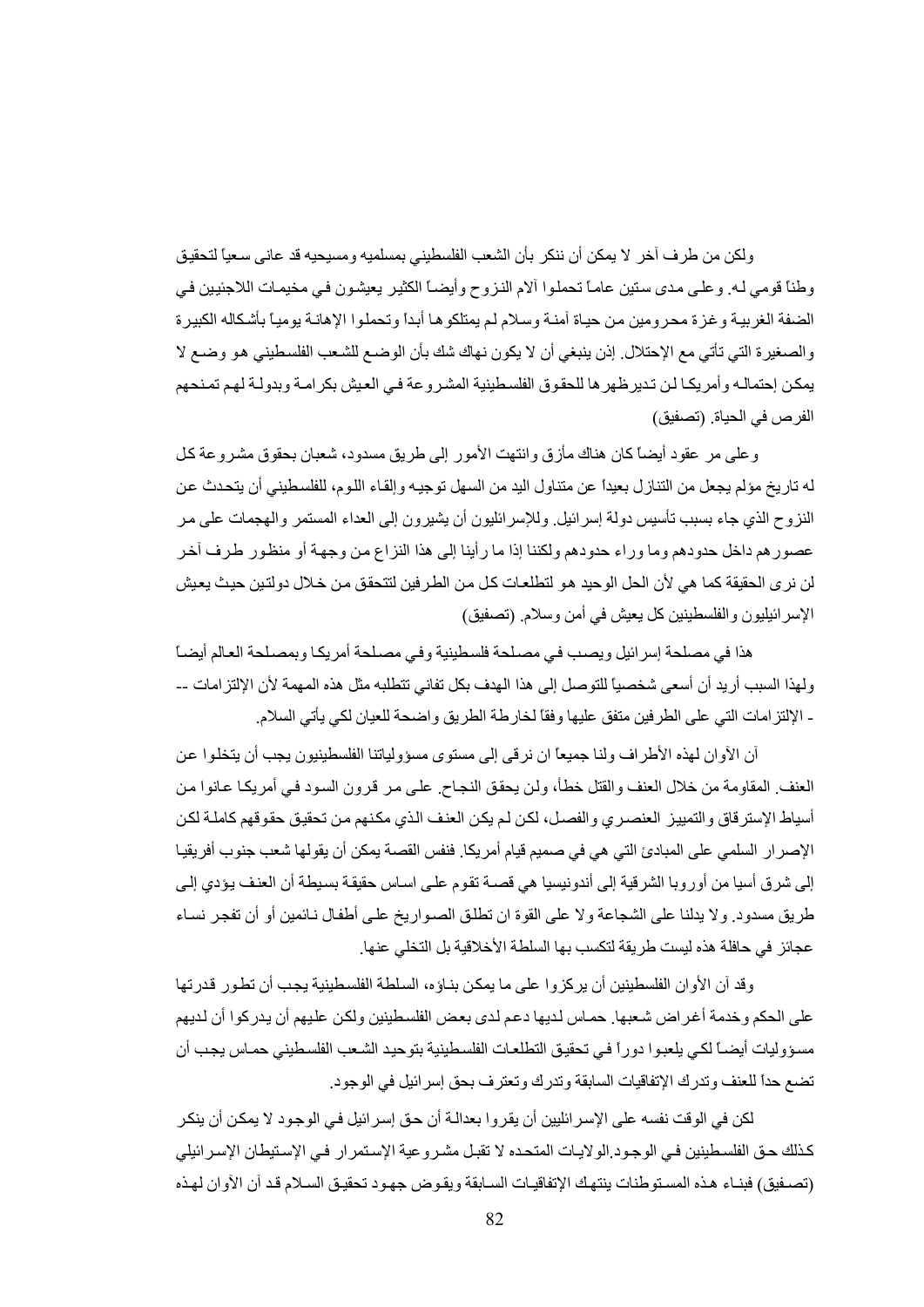وأخيراً البلدان العربية عليها أن تدرك أن مبادرة السلام العربيـة كانت بدايـة مهمـة ولكن هـي ليست نهاية مسؤولياتهم لأن النزاع العربي الإسرائيلي يجب أن لايستخدم بعد الآن لصرف أنظار الشعوب العربية عѧن مشاكل أخرى بدل من ذلك بجب أن يكون سبباً للتصر ف لمساعدة الفلسطينيين على تطوير مؤسساتهم التي ستدير دولتهم وتدرك حق إسرائيل المشروع وأن تختار التقدم بدلاً من التركيز على الماضي الذي يلحق الهزيمـة بالذات .

أمريكا سوف تضع سياساتها إلى جانب الذين يسعون إلى السلام وسوف تقول علنـًا مـا تقولـه وراء الكـواليس للإسـرائيليين وللفلسـطينيين وللعـرب نحـن لا نسـتطيع أن نفـرض ونملـي السـلام ولكـن فـي الأوسـاط الخاصـة كثير من المسلمين يدركون ان إسرائيل لن تختفي من الوجود وعلى نفس الشـاكلة يدرك الكثير من الإسرائيليون أن الحاجة موجودة لقيام دولة فلسطينية وقد آن الأوان لنتصرف على ما يعلم الكثيرون منا على أنѧه حقيقة.

كثير من الدموع ذرفت وكثير من الدماء سفكت ولكن كلنا علينا مسؤوليات لنعمل من أجل اليوم الذي الأمهات الإسر ائيليات والفلسطينيات يرون أبنـاءهم يكبرون من دون خوف والأرض المقدسة للديانات الثلاثـة العظيمـة هـي مكـان للسـلام الذي أراده الله أن يكـون أن تكـون القدس وطنـًا دائمـًا للمسـيحيين واليهـود والمسـلمين ومكاناً لكل أولاد إبراهيم أن يعيشوا سوية كما هي بقصة الإسراء (تصغيق) كمـا هـي القصـة مـع الإسراء عنـدما عيسى وموسى ومحمد عليهم الصلاة والسلام جميعاً صلوا سوية.ً

والمصدر الثالث للتوتر هو مصالحنا المشتركة في الحقوق والمسؤوليات للدول فيمـا يخص السلام النووي.

فهذه القضية كانت مصدر اً لتوتر بين الولايات المتحدة وجمهورية إير ان الإسلامية، و على مر سنوات إيران تحدت جزء بموقف مناهض لبلدي. وفي الحقيقة إنـه تـاريخ مليء و عاصف بـالحوادث فـي خضـم الحرب الباردة الولايات المتحدة لعبت دوراً في الإطاحة بحكومة إيرانية منتخبة ديمقراطياً لكن منذ قيام الثورة الإسلامية إيران لعبت دوراَ في أعمال أخذ ر هائن و عنف ضد المدنيين والعسكريين الأمر يكيين هذا تـاريخ معروف ولكن بدلاً من أن نبقى أسرى مثل هذا الماضي أوضحت لقادة إيران ولشعب إيران أن بلدي مستعد للمضـي قدماً إلـي الأمام لكن السؤال الأن ليس هو ما تقوم إيران أو تقف ضده ولكن ماذا تريد أن أن تبنيه لمستقبلها.

أنـا أدرك أنـه مـن الصـعب تجـاوز عقود من عدم الثقـة ولكن علينـا أن نتصـرف بشـجاعة وبصـواب وتصميم و عز م فستكون هناك الكثير من القضايا تحتاج إلى بحث علينـا أن نمضـي قدماً من دون شر و ط مسبقة على أساس من الإحترام المتبادل لكن من الواضح لكل من يعنيه الأمر أنـه بقدر تعلق الأمر للأسلحة النووية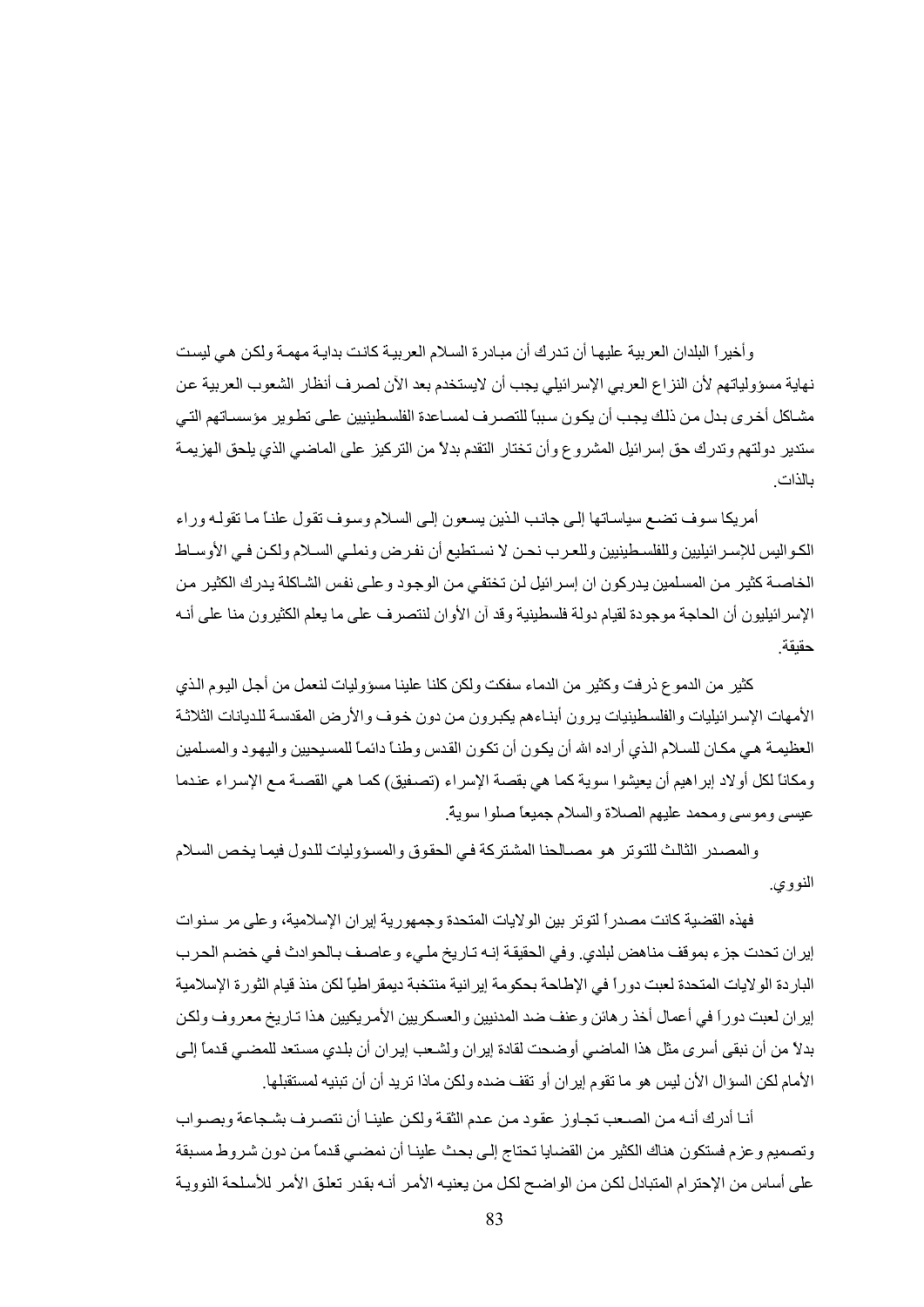القضية الرابعة التي سأتعامل أو سأتطرق إليها هي قضية الديمقراطية. (تصفيق)

فأنا أعلم أعلم أنـه كـان هنـاك تناقضـات وإثـارة للجدل حول الترويج للديمقر اطيـة فـي السنوات القليلـة الماضية وكثير من ذلك يرتبط بالحرب على العراق إذن دعوني أكون واضحاً لايمكن لنظام حكم أن أو ينبغي أن يفرض لدولة على أية دولة أخرى لكن هذا لا يقلل من حجم إلتزامي بأن على الحكومات أن تعبر عن إرادات شعوبها فكل شعب يعطي لهذه الحقيقة حياة حسب طريقته الخاصة ووفقاً لما يتحذر لديه من تقاليد، أمريكا لاتفترض أنها تعرف ما هو الأصلح للجميع ولا نريد أن نسعى لإختيار نتائج انتخابات سليمة ولكن مع ذلك لدي إعتقاد راسخ من أن لكل شعوب تتطلع لأمور وأشياء معينة منها القدرة على التعبير عن آرائهم وأن يكون لهم قولهم في كيف تدار شؤونهم وكيف يحكمون والثقة في حكم القانون وإدارة القضاء وتطبيقه على قدر من المساواة أن تكون الحكومات شفافة تتعامل بشفافية ولا تسرق من شعوبها والحرة أن تعيش كما تشاء هذه ليست مجر د أفكار ، فيم أمر يكية هذه حقوق إنسان لهذا السبب سندعمها أينما كان ذلك. (تصفيق)

لايوجد هناك خط مستقيم للإيفاء بمثل هذه الوعود ولكن مـا هو واضـح هو الآتـي أن الحكومـات التـي تحترم وتحمي هذه الحقوق هي أكثر إستقراراً ونجاحاً وأمانـاً ولكن قمع مثل هذه الأفكار لن ينجح أبداً ولن يخلص الناس من هذه الأفكار فأمريكا أمريكا تحترم حق كل الأصوات السليمة التي ينبغي أن تعبر عنها طالما هي تلتزم بحكم القانون حتى لو إختلفنا معها وسنرحب بكل الحكومات المنتخبة طالما أنها تحترم شѧعوبها وتحكѧم وفقاً للقانون وروح التسامح.

وهذه النقطة الأخيرة مهمة لأن البعض يناصر ويدافع عن الديمقراطية عندما يكون خارج سدرة الحكم وعند وصولهم إليها يقمعون حقوق الآخرين بكل وحشية وقسوة (تصفيق) إذن أياً كانت الأماكن التي تتحذر فيها حكومة حكم الشعب وإلى الشعب تضع معياراً واحداً لكل الذين يمتلكون زمام السلطة عليكم أن تحافظوا على حكمكم من خلال الإجماع والقبول وليس الإكراه يجب أن تحترموا حقوق الأقليات وأن تشاركوا بروح من التسامح وقبول الآخر والتصالح وعليكم أن تضعوا مصالح شعوبكم ومشروعية العملية السياسية العمل السياسي فوق مصالح أحزابكم وفصائلكم من دون هذه الأمور لن تكون هناك ديمقراطية حقيقية (تصفيق) شكرا.ً

القضية الخامسة التي ينبغي أن تتعامل معها سوية هو موضوع الحرية الدينية.

فالإسلام لدية تاريخ يدعو إلى الفخر بالتسامح ونرى ذلك يتجلى في تاريخ الأندلس وقرطبة وخلال فترة الوجود الإسلامي هناك وقد رأيت ذلك كطفل في أندونيسيا عندما يعيش المسيحيون وهم يمارسون دينهم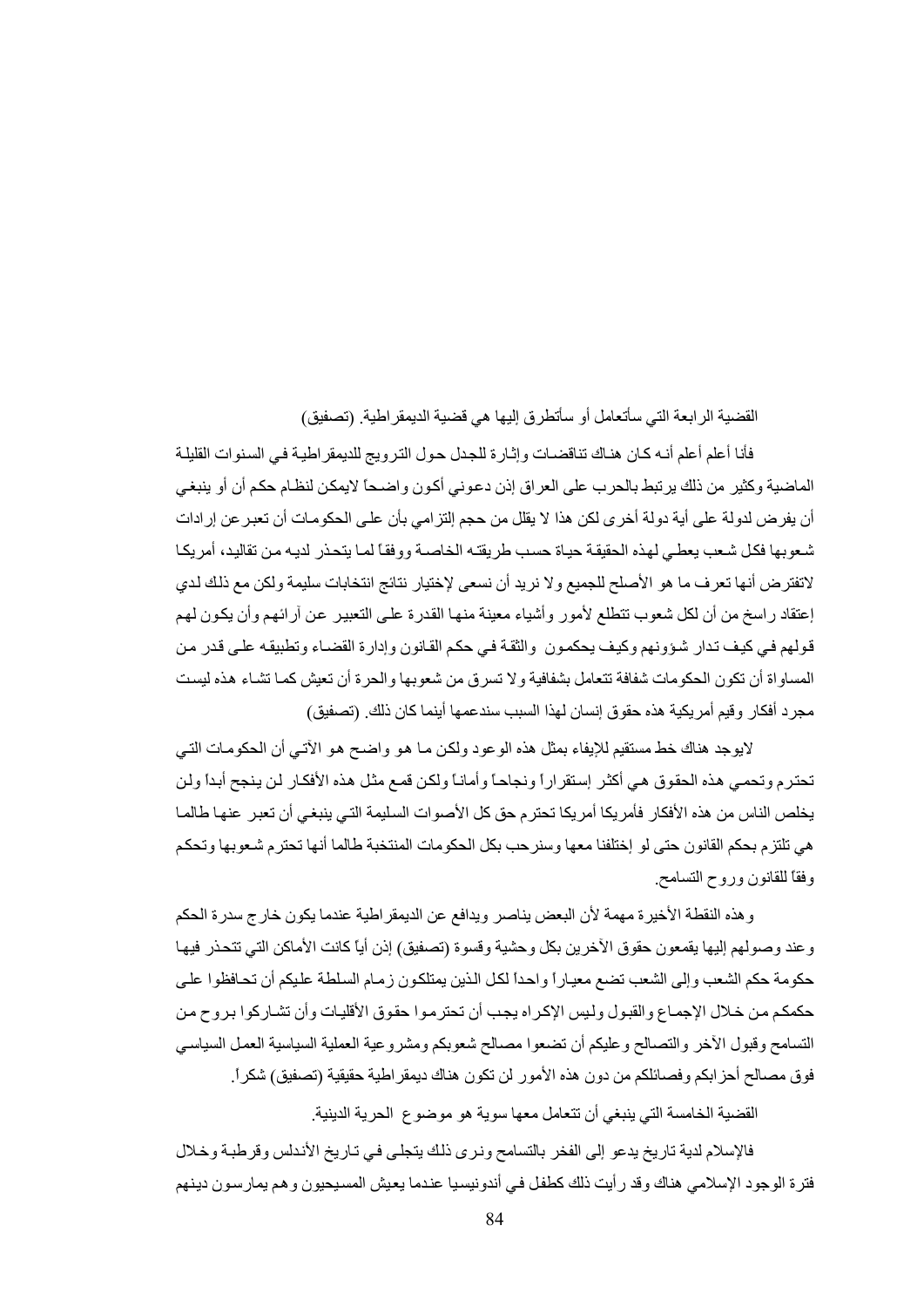فلدى بعض المسلمين هنـاك ميل يدعو إلـى القلق لتحريف إعتقـادهم مـن خـلال رفض إيمـان الآخر وعقيدته إن ثراء التعدد الديني يجب أن يكون مبدأ نحافظ عليه سواء أكان ذلك للموارنـة فـي لبنـان أو الأقبـاط فـي مصر (تصفيق) وإذا ما كنا صريحين وصادقين يجب أن نرى أن الشقاقات بين المسلمين مثلاً الإختلافات بين الشيعة والسنة أدت إلى عنف مأساوي وفي العراق على وجه الخصوص إن حريبة التدين ضروري لبنـاء قدرة الشعوب للعيش فيما بينها وعلينـا أن نفحص ذلك ونتمعن في الأساليب التي تحمي ذلك. في الولايات المتحدة قوانين التبرع الخيري صعبت على المسلمين الإيفاء بواجباتهم الدينية لذلك أنـا ملتزم للعمـل مـع المسلمين الأمريكيين لضمان أنهم يستطيعوا تقديمه وتأديته فريضة الزكاة وعلى نفس الشاكلة من المهم للبلدان الغربيـة أن تتجاهل ممارسات تمنع المسلمين من من ممارسة حقوقهم الدينية على سبيل المثال فرض أي زي ترتديـه المرأة المسلمة. نحن لا نستطيع إخفاء روح العداء للأدينان تحت شعار حمايةالليبراليةز و في الحقيقة الإيمـان يجب أن يقرب بيننا لهذا السبب نحن نشجع على المشاريع التي تساعد على التقارب بين اليهود و المسلمين و المسيحيين و لذلك نرحب بمبادرة الحوار الديني للملك عبدالله و مبادرة و دور تركيا الريادي في حوار الحضـارات لأنها تمد الجسور بين الشعوب سواء كان ذلك في جهود مكافحة الملار يا في افريقيا أو تجاوز آثار الكوار ث الطبيعية ٍ

القضية السادسة التي أريد أن أتطرق إليها هي حقوق المرأة.

أنا أعلم بإمكانكم أن تعرفوا من ردة فعل الحاضرين هنا أن هناك الكثير من الجدل الصحي. أنـا أرفض وجهات نظر بعض الناس في الغرب بأن المرأة التي تغطي رأسها و تختار ذلك هي أقل مساواة. لكن أيضـاً إن المرأة التي تحرم من التعليم أيضاً تحرم من المساواة.(تصفيق)

و ليس من قبيل المصادفة أن البلدان التي فيهـا المر أة تحصـل علـي تعليم جيد هـي أكثـر فرصـة للتمتـع بالديمقراطية. و دعوني أكون واضحاً إن قضايا مواساة--- مساواة المرأة ليست قضية تتعلق بالإسلام. في تركيا و باكستان و بنجلادش و في أندونيسيا ر أينا بلداناً ذات غالبية مسلمة تنتخب نساءً لحكم البلاد في الوقت نفسه الكفاح من أجل مساواة المرأة يستمر في جوانب آثيرة من حياة أمريكا وبلدان أخرى في العالم.

أنا مقتنـع بـأن بناتنـا يمكن أن يسـاهمن بـنفس القدر فـي مجتمعاتنـا علـي قدر أبنائنـا أيضـاً (تصـفيق) إن رخاءنا المشترك سيمضي إلى الأمـام بدعم البشرية جميعـًا إذا مـا سمحنا للنسـاء والرجال أن يحققوا طموحاتهم وذواتهم أنا لا أؤمن أن على المرأة أن تختار نفس الخيارات مثل الرجل لتكون متساوية له أنا أحترم المرأة التي تختار حياتها للعيش بالطريقة التقليدية ولكن ينبغي أن يكون هذا خيار هن أنفسهن لذلك فإن الولايات المتحدة ستدخل في شر اكة في أي بلد مسلم يساعد على محو الأمية ويساعد الشبان على تلقي القر وض الصـغير ة لتحقيق طموحاتهم (تصفيق).

أخيراً أريد أن أبحث معكم مسألة التنمية الإقتصادية وإتاحة الفرص للجميع.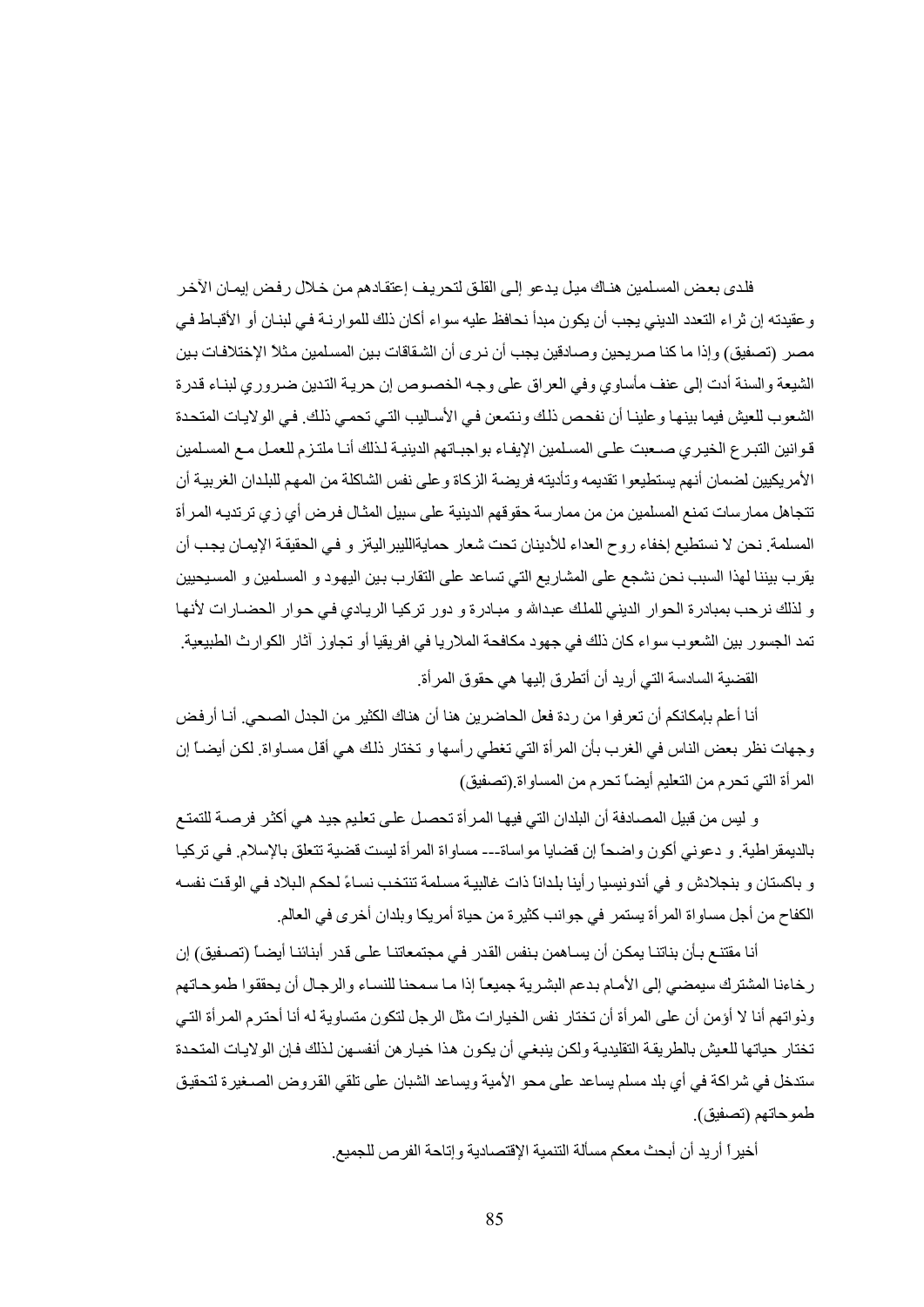إزاء العولمة التي تقف أمامها هناك مواقف متناقضة الإنترنت والتلفزيون يمكن أن تكون أدوات لنقل المعرفة ولكن أيضـاً العنف والإباحيـة أيضـاً التجارب يمكن أن تـأتي بفرص وثراء ولكن أيضـاً فوضـي كبيرة وتغيرات في المجتمعات ولكل الدول والمجتمعات بما في ذلك الولايات المتحدة هذا التغيير يأتي معه جالباً الخوف الخوف من أن الحداثة والعصرنة قد تؤدي بنا إلى فقدان الخيار والسيطرة على حياة على خياراتنا الإقتصادية والسياسية والأهم من ذلك هوياتنا وأكثر ما نعتز به في مجتمعاتنا و عائلاتنا و أدياننا أيضاً.

ولكنني أعلم أيضاً أن التقدم الإنساني لا يمكن ان ننكره فلا حاجـة أن يكون هنـاك تنـاقض بـين التنميـة والتقاليد والأصالة، بلدان مثل اليابان وأمريكا الجنوبية نمت إقتصادها بشكل هائل بينما حافظت على ثقافتها المتميزة والأصيله والأمر نفسه ينطبق على التقدم الذي حققته بلدان إسلامية من آوالالمبور إلى دبي في الأوقات الماضية وفي عصرنا الحالي المجتمعات المسلمية الإسلامية كانت في صدارة التقدم في طليعة الإبداع والثقافة ولا يمكن لأي استراتيجية تنمية أن تستند إلى الثروات التي تخرج من بـاطن الأرض ولا يمكن أن نديم التنميـة وفي وقت شباب الشباب فيه يعانون من البطالة كثير من بلدان الخليج تمتعت بالثراء بسبب النفط وبعضـها ركز على التنمية والتطوير ولكن كلنا ينبغي أن ندرك أن التعليم والإبداع هي عملـة القرن الحـادي والعشرين وأيضـاً في الكثير من المجتمعات الإسلامية ما يزال هناك نقص في الإستثمار في العنصر البشري في هذا المجال وأنـا أركز على مثل هذه الإستثمارات في بلدي في الوقت الذي أمريكا في الماضـي ركزت علـي النفظ والغاز عندما يأيي الأمر للتعامل مع هذا الجزء من العالم نحن نريد مشاركة وإنخراط أوسع نطاقاً من خلال التعليم سنزيد من فرص التعلم مثل الفرصة التي جاءت بوالدي إلى الولايات المتحدة مثل المنح الدراسية المتبادلـة (تصـفيق). في الوقت نفسه سوف نشجع المزيد من الأمريكيين على الدراسة في البلدان الإسلامية وسوف نطابق ذلك بتوفير فرص المنح الدراسية للطلبة المسلمين في الولايات المتحدة ونعزز من فرص النعلم عبر الإنترنت ونزيد من هذه الفرص بحيث يستطيع طفل في كانساس أن يتواصل مباشرة مع طفل وطالب في القاهرة ومن خلال التنمية الإقتصادية سنوحد عملاً تطوعي إقتصادي بشراكة مع نظرائهم في البلدان الإسلامية وسوف أستضيف مؤتمراً حول روح الريادة في مجال الأعمال والتجارة للتشجيع مثل هذه المبادرات في الولايات المتحدة وأصحاب المشاريع الإبتكارية في بلدان إسلامية من خلال العلم والتكنولوجيا سنؤسس صندوقاً جديداً لدعم التعاون مع البلدان الإسلامية ودعم الأفكار لدعم السوق لخلق المزيد من فرص العمل وسوف نفتح مراكز للتفوق العلمي في الشرق الأوسط وأفريقيا والشرق الأوسط وجنوب أفريقيا وجنوب شرق آسيا ونشجع برامج لتشجيع مصـادر طاقة بديلة وإنتاج محاصيل جديدة ومنتجات لا تضر بالبيئة وسوف أعلن اليوم مبادرات جميع بالتعاون مع مؤتمر منظمة العالم الإسلامي لمكافحة الكوليرا والتعاون مع المجتمعات الإسلامية لمساعدة وترويج برامج الطفولة والأمومة كل هذه الأمور يجب أن تتم بروح من المشاركة.

الأمريكيون مستعدون للإنضمام إلى الحكومات والمجتمعات والقادة الدينيين وقادة المال والأعمال في العالم الإسلامي لمساعدتنا جميعاً والقضايا التي وصفتها لن تكون مسهلة للتعامل معها ولكن علينا جميعاً مسؤولية أن نظافر جهودنا نيابة عن العالم الذي نسعى لتحقيقه عالم المتشر دةن لايهددوننا والجنود الأمر يكيين يعودون إلى بلدهم. عالم الإسرائيليون والفلسطنيين كل يعيش آمنـاً في بلده والطاقـة النوويـة تستخدم لأغراض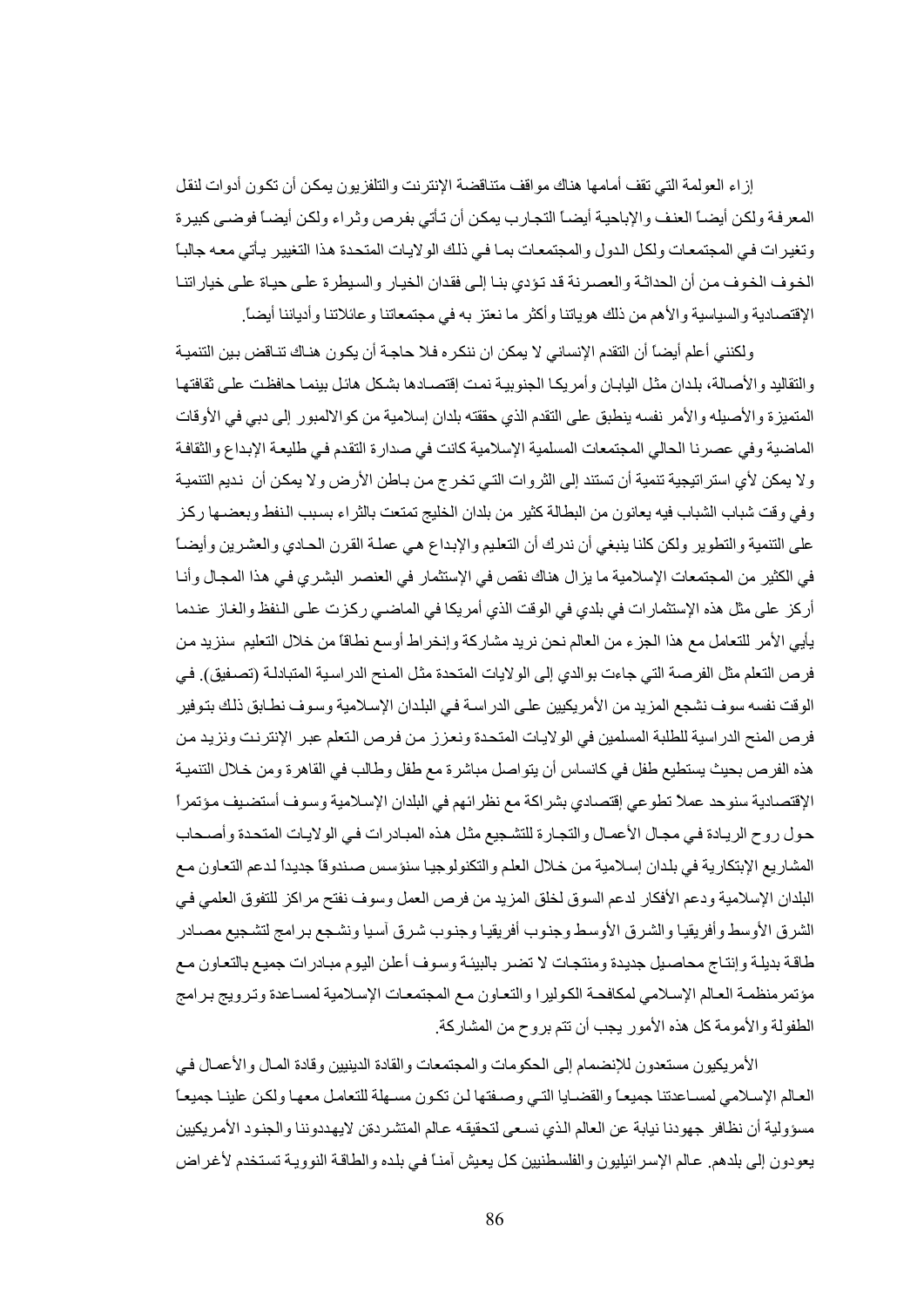أعلم أن هناك الكثيرين من المسلمين وغير المسلمين يتساءلون بل يشككون حول أن بالإمكان التوصل إلى هذه البداية الجديدة بعضهم حريصاً على تأجيج نار الخلافات والوقف بوجه التقدم بعضهم يوحي بـالكلام بـأن هذه المبادرة لا تستحق العناء لأن مصيرنا الإختلاف والحضارات مصيرها التصادم كثيرون فقط يتشككون من إحتمال وقوع تغيير حقيقي وهناك الكثير من الخوف الكثير من عدم الثقة التي تنامت على مر السنين ولكننـا إذا ما إخترنا أن نبقى أسرى الماضي لي نتحرك أبداً إلى الأمام وأنـا أريد أن أقول هذا على وجه الخصوص إلى الشباب من أبناء كل الأديان ومن كل البلدان أنتم أكثر من غيركم لديكم القدرة على إعـادة تخيل هذا العـالم وعلـى إعادة صياغة هذا العالم وصناعة هذا العالم فكلنا جميعاً نتشارك في العيش في هذا العالم لكننـا نبقي فيه لفترة زمنية قصيرة السؤال هو هل سينقضي هذا الوقت الذي نعيشه في العالم لتأجيج وتعميق الخلافات؟ أم نلزم أنفسنا لجهد مستمر لتحقيق أرضية مشتركة تركز على مستقبل نسعى لتحقيقه من أجل أبنائنـا ويحترم كرامـة كل بنـي البشر.

من السهل أن نبدأ بشن الهجوم الحروب عفواً أكثر من القدرة على إنهائها من السهل توجيه أصبع الإتهام للآخرين بدلاً من أن ننظر إلى الداخل ومن الأسهل أن نرى الخلاف وما نختلف فيه مع الآخرين عمـا نشترك فيه معهم ولكن علينا أن نختار المنهج والمسار الصحيح وليس السهل فهناك حركة وهناك قيمة قطبية في صميم كل الأديان إننا نحب للآخرين ما نحبه لأنفسنا (تصفيق).

فهذه الحقيقة تتجاوز حدود وترقى فوق الشعوب والمجتمعات والأوطان هي ليست حقيقة زرقاء أو بيضاء أو سوداء وليست هي مسيحية أو مسلمة أو يهودية إنـه إعتقاد في مهد الحضـارات ومـازال ينبض في قلوب الملايين من الناس في مختلف أنحاء العالم وهو الإيمان بالآخرين وقدراتهم وهذا ما أتى بي إليكم هنا . نحن لدينا القدرة لتحقيق وتشكيل العالم الذي نريده لكن فقط إذا ما تحلينا بالشجاعة لإستغلال بدايـة جديدة متذكرين مـا يقول لنا القرآن الكريم، القرآن الكريم يقول " إنا خلقناكم من شعوباً وقبائل لتعار فوا" والتلموذ يقول لنـا أيضـاً إن التوراة كلها لتخدم هدفاً واحداً وهو تعزيز السلام، الإنجيل المقدس الكتـاب المقدس يقول ليبـارك صـانعوا السـلام لأن هم الذين سيسمون أبناء االله. (تصفيق).

شعوب العالم يمكن أن تعيش سوية في سلام نحن نعلم أن هذه هي رؤية الرب لنا جميعاً وكذلك يجب أن يكون عملنا على الأرض لخدمة هذا الغرض. شكراً لكم والسلام عليكم شكراً لكم جميعاً .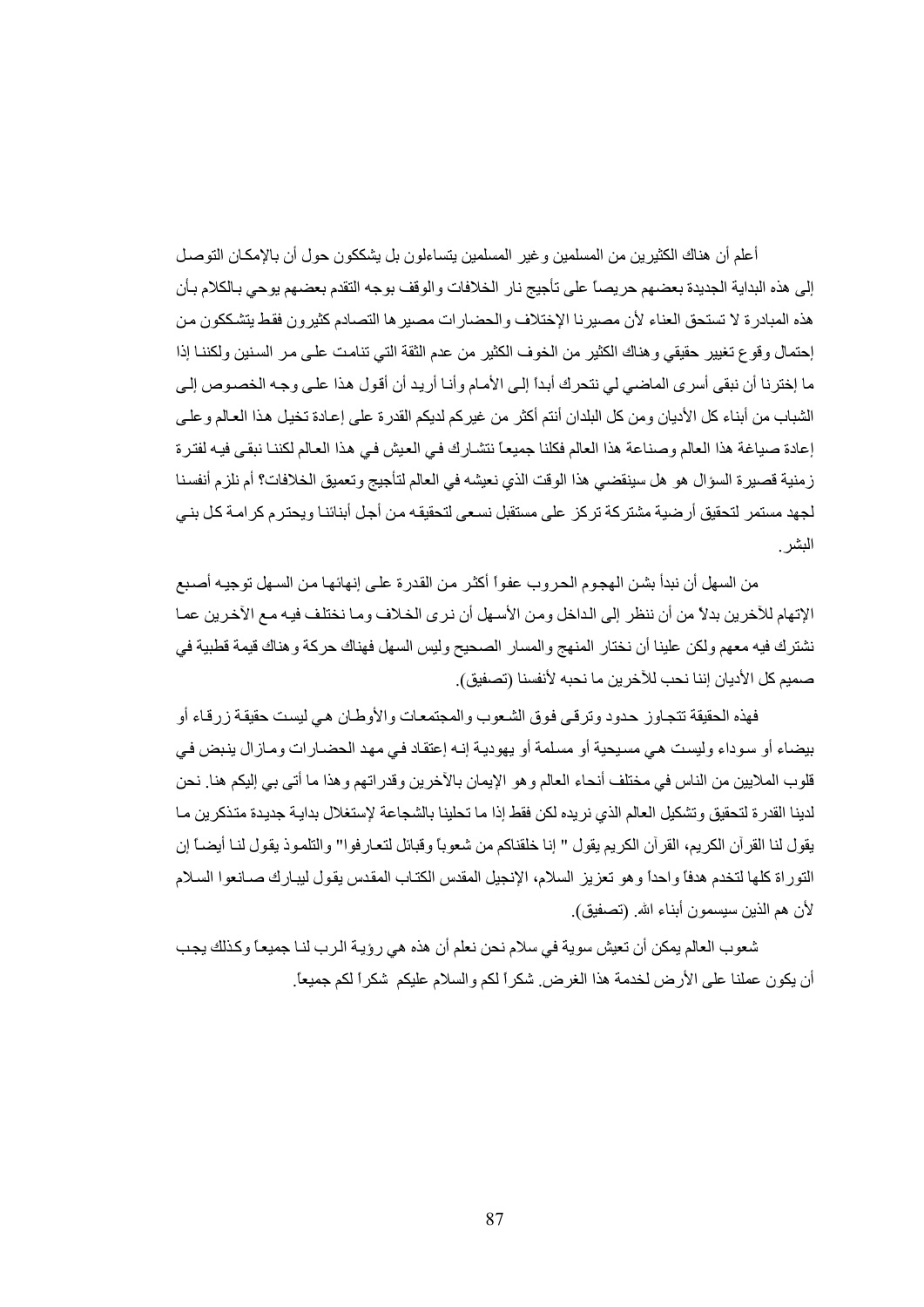## **تلفزيون العربية:**

شكرا،ً شكراً جزيلاً

شكراً جزيلا،ً أسعد االله أوقاتكم

لأنها وقفت كمنارة بارزة في العالم وجامعة القاهرة كانت مصدراً لتطور مصر، فأنتم تمثلون التنـاغم بين التقاليد والتطور وإنني ممتن لحسن الضيافة والإستقبال و الحفاوة التي تلقيتها من شعب مصـر و إننـي فخـور لأحمل معي تحية من الشعب الأمريكي تحية سلام للمسلمين، السلام عليكم. التحية الإسلامية. (تصفيق)

نجتمع في فترة تتسم بكثير من التفاوت بين الولايات المتحدة والعالم الإسلامي وهذا التوتر الذي كان قد زرع في فترات سابقة فالعلاقات بين المسلمين والغرب تمتد على قرون سابقة من التعاون لكن هذا التعاون لم يخلو من الأزمات والنزاعات ومؤخراً هذه النزاعات كانت قد وصلت إلى حد الإستعمار وفترة الحرب الباردة التي كانت فيها غالبية الدول العربية الإسلامية كانت تعامل على أنها دويلات صغيرة بصرف النظر عن آمالها وطموحاتها. فضلةً عن ذلك إن التغير ات الكاسحة التي قدمتها الحضارة والعولمة قد أدت إلى كثير من المسلمين للنظر إلى الغرب بصفتهم أعداء لهم.

وكذلك فإن المتطرفين كانوا قد ساهموا في زرع هذه الفكرة بين أقلية من المسلمين والهجمات التي وقعت من الحادي عشر من سبتمبر عام 2001 وكذلك الجهود المستمرة للمتطرفين للإنخراط بعنف ضد المدنيين قد أفضت إلى النظر إلى الإسلام في دولتي بأن المسلمين هم أعداء لأمريكا وأعداء لأوروبـا وكذلك هم ضد حقوق الإنسان الأمر الذي نشر الكثير من الخوف وآذلك سوء الثقة.

إذن طالما أن علاقاتنا كانت معر فة لحكم خلافاتنـا فإننـا سوف نمكن هوً لاء الذين يسعون إلـي إلـي ---هؤلاء الذين يسعون إلى إشعال فتيل الكراهية بدلاً من تحقيق الأمن والعدالة. وفي هذه الدورة التي تتسم بالشكوك لا بد لنا أن نعمل على إنهائها.

لقد أتيت اليوم إلى القاهرة وأحمل في جعبتي بدايـة جديدة بين المسلمين في أنحـاء العالم والولايات المتحدة مبنية على الإحترام المشترك وعلى المصالح المشتركة من جهة وكذلك على حقيقة مقادها أنـه يجب أن لا نكون بصمفة متنافسين بل بصمفة متكاملين ونتشاطر في مبادئ مختلفة من حيث مبادئ العدالـة والتطـور والتسامح وكذلك الكرامة التي تخص كل البشرية.

إننـي أدرك ان التغير ات لن تحدث بين عشية وضحاها وأعلم أن الكثير من الوسائل الإعلاميـة قد تحدثت عن هذا الحديث أو هذه الكلمة لكن لن تحدث التغير ات بسر عة ولن أستطيع حل كافة التعقيدات التي أوصلتنا إلى ما نحن علية اليوم لكنني مقتنع أنـه بهدف المضـي قدماً علينـا أن نقول بصـراحة وبوضـوح لبعضنا البعض الأشياء التي تعتري قلوبنـا وأن لا نقولها من خلف أبواب مغلقة أو موصدة لابد أن تكون هنـاك جهوداً مستمرة لنستمع لبعضنا البعض ونتعلم من بعضنا البعض وأن نحترم بعضنا البعض وكذلك أن نبحث عن أرضية مشتركة لأن القرآن الكريم يقول لنا قولوا دائماً الحقيقة وأحذروا دائمـاً من عقـاب الله. (تصـفيق) هذا مـا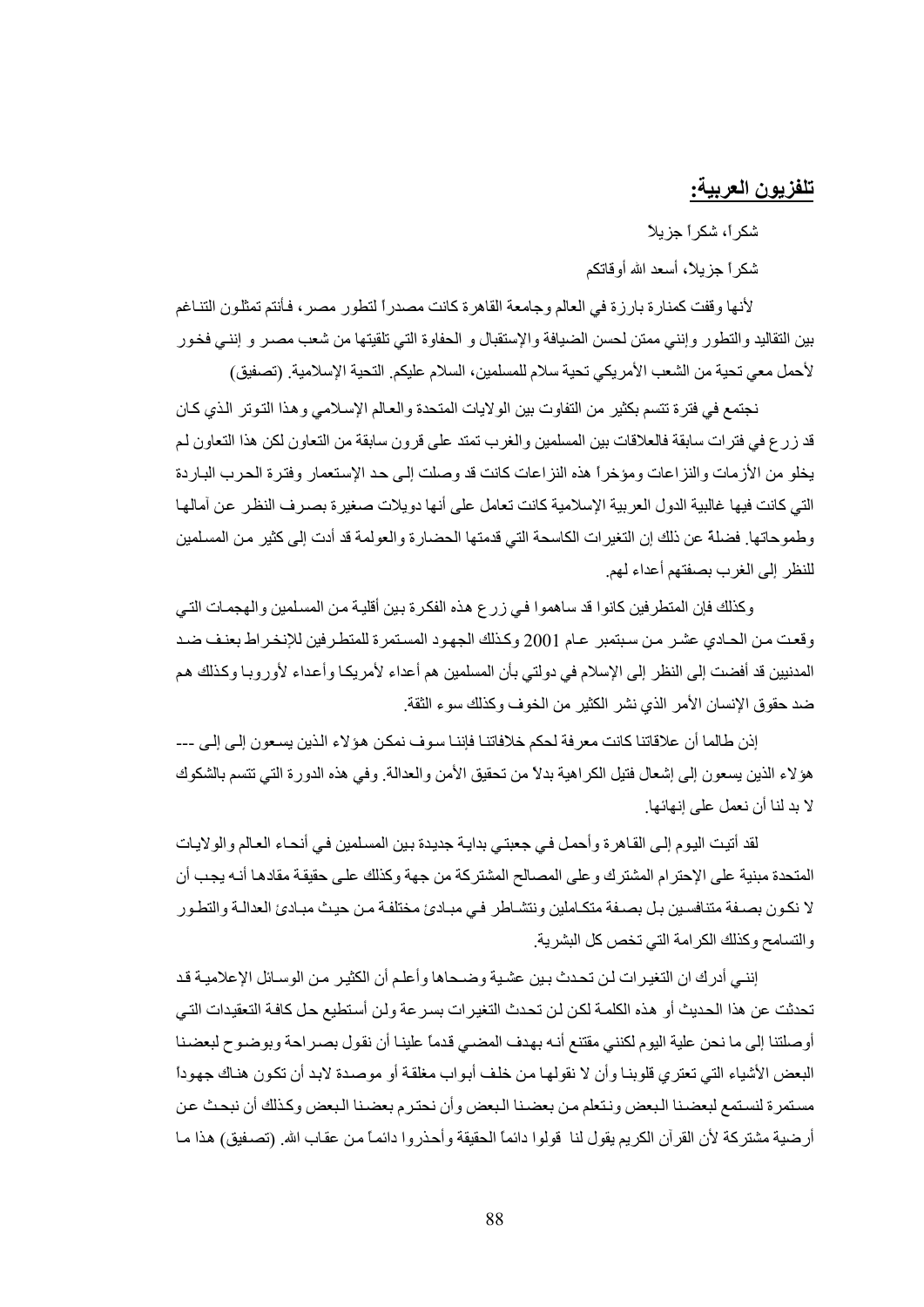وإن هذه القناعات مبنية من خلال خبرتي فأنا مسيحي في الأصل ولكن والدي انحدر من أسرة كينية وهذه الأسرة لها تاريخ من العائلات المسلمة. وكمسلم قضيت سنوات وردحاً من الزمن في إندونيسيا في منطقة هناك كنت تعلمت وتلقيت قدراً من التعليم فيها وفي شبابي عملت في مجتمع شيكاغو وكنت قد تلقيت الكثير من الدروس الدينية وبصفتي طالب للتاريخ تعلمت الكثير عن الإسلام وأعلم أن الإسلام يحمل أهمية بفضل مـا مهد الطريق للأمم الأوروبية والأمم الأخرى من حيث العلم والنور فهو الذي مهد الطريق للعالم وأنـار لهم مسير تهم. (تصفيق)

هذه الإبتكار ات هي التي التي عاشـها الإسلام هي التي طـور ت الجبر وأدوات الملاحـة وكذلك أيضـاً الطباعة وأولج المسلمون في مجالات الطب ومعالجة الأمراض فالثقافة الإسلامية أعطتنـا الكثير وألهمتنـا الكثير وكذلك فضلاً عن الشعر والموسيقى والتراث وكذلك فن الخط وفن التأمل السلمي. وعبر التاريخ قد أظهر الإسلام للعالم من خلال أفعاله إمكانية التسامح الديني وكذلك المساواة بين كافة الأعراق. (تصفيق)

وإنني أدرك أن الإسلام كـان دائمـاً جزءاً من تـاريخ أمريكـا. فالدولـة الأولـى التـى تقر ببلادي كانـت المغر ب من خـلال التوقيـع علـى إتفاقيـة طر ابلس فـي عـام 1796 وكـان أبـان عهد الرئيس جـون آدمـز وكانـت الولايات المتحدة لا توجد لها أي سمة ضد القوانين الخاصـة بالمسلمين أو القوانين الخاصـة بالعنصـرية ومنذ تأسيسها كان المسلمون قد أسهموا في إثراء الولايات المتحدة وكانوا قد سـاعدوا حكومتنـا وأيـدوا الحقوق المدنيـة ودعموا حركة الأعمال والتجارة وكانوا قد تفوقوا في مجالات عديدة وكسبوا الكثير من جوائز نوبل وكذلك أيضاً حملوا الكثير من الرايات في الألعاب الأولمبية و كانوا قد ساهموا أيضاً في الدفاع عن الكثير من المبادئ وهذا ما قام به توماس جفرسون الذي أيضاً تأثر بالمبادئ الإسلامية إلى حد كبير . (تصفيق)

إذن لقد عرفت الإسلام على جبهات عدة قبل أن آتي إلى هذه المنطقة التي كنت قد عشت فيها لفترة من الزمن فضلاً عن التجارب التي عشتها علمتني بـأن الشراكة بين الإسلام والعرب يجب أن يكون ليس كمـا هو الحال الآن. فإنني أعتبر أن جزءً من مسؤوليتي بصفتي رئيساً للولايات المتحدة أن أحارب ضد الصورة النمطية التي أخذت عن الإسلام أينما كانت في العالم. (تصفيق)

لكن هذه المبادئ نفسها بجب أن تتطبق أيضاً على الفهم الإسلامي والإدراك الإسلامي لأمريكا فبنفس القدر الذي لا يقبل المسلمون فيه أن ينظر إليهم بصورة نمطيـة كذلك الأمريكيون لا يقبلون بـأن ينظر إليهم بصورة نمطية فالولايات المتحدة كانت من أهم المصـادر الهامـة لتطور العالم. فقد ولدنا من مهد الثورة وقد تأسسنا بناءً على المثاليات بأن الجميع يعيش متساوين ولقد تكلفنا بالكثير من التضحيات سواءً في بلداننا أو في الخـار ج فلقد تأثر نـا بكافـة الثقافـات واستلهمنا مـن كافـة المبـادئ و كر سنا أنفسنا لمبدأ و احـد و هذا المبدأ أن الكل للواحد والواحد للكل.

وفي الحقيقة أنني وبصفتي أفريقي أمريكي وأسمي بـاراك حسين أوبامـا هذا هو الذي جعلنـي أن أحلم لأن أصبح رئيساً منتخباً في الولايات المتحدة. (تصفيق) لكن قصتي الشخصية هي ليست فريدة من نوعها فإن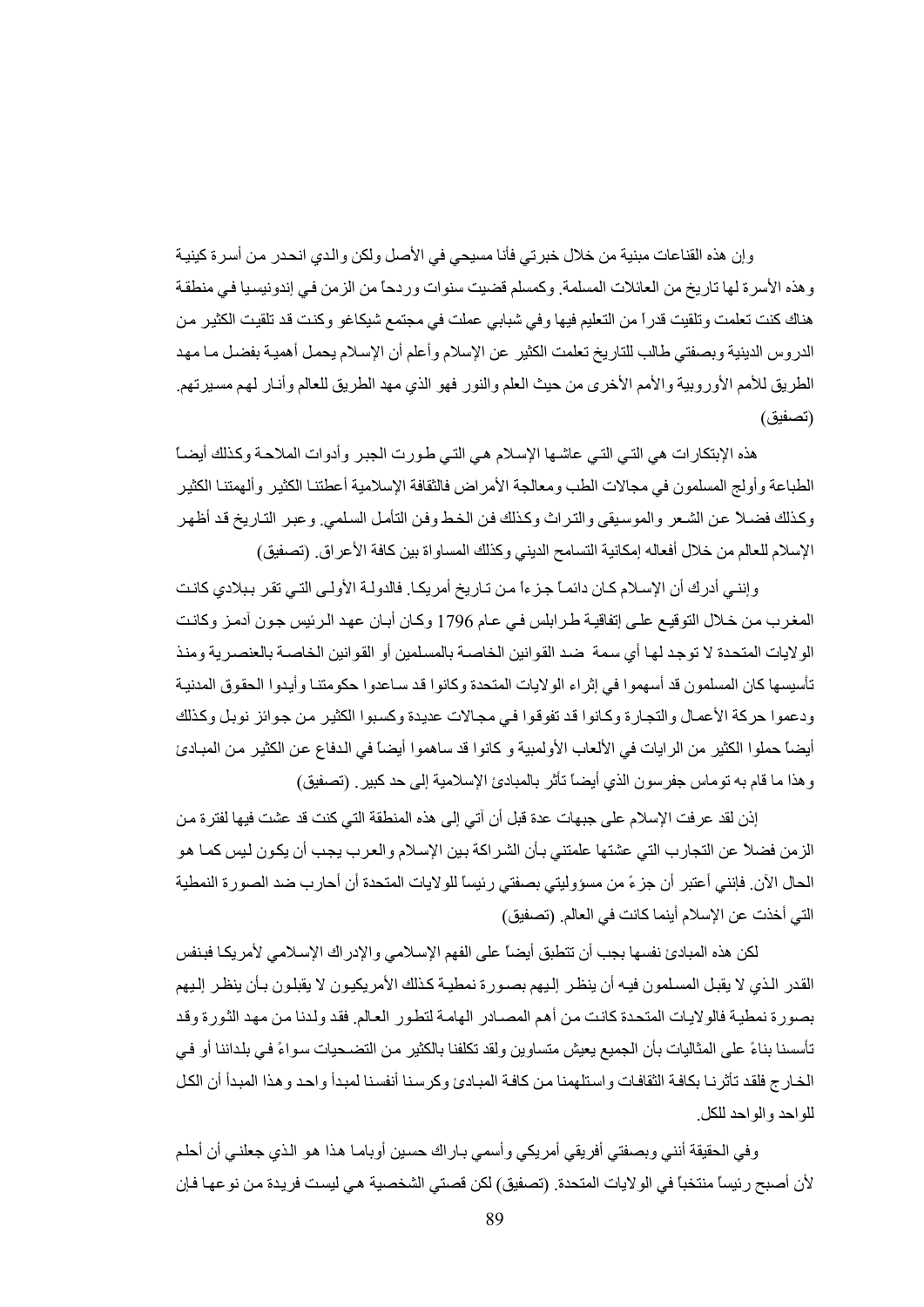إذن تأكدوا وبددوا كافة الشكوك، تأكدوا وبددوا كافة الشكوك إن الإسلام هو جزء من أمريكا وأعتقد أن أمر بكا تحمل هذه الحقيقة بأن بأنها يجب أن تتعايش مع هذه الديانات فكلنـا نتشـاطر بعض المبـادئ للعبش بسـلام وأمن ولنحصـل علـى التعليم والتربيـة والعمل بحس من الكبريـاء ولنعشق أفراد أسرتنا وكذلك أفراد المجتمع والرب، هذه المبادئ التي تتسم بها كافة أفراد البشرية.

من خلال إدراك انسانيتنا لا أرى أن هذا الأمر سوى البدايـة كتلك المهمـة فالكلمـات لوحدها لـن تفـي إحتياجات الشعب هذه الإحتياجات لن تفي بها إلا إذا ما تصرفنا بطرق ملموسة في السنوات القادمـة وإننـي أدرك بإن التحديات التي نواجهها هي جمة وأن علينا أن نعمل على مجابهتها.

فلقد تعلمنا من التجار ب السابقة أنه عندما يضعف نظام مالي في دولـة مـا فـإن الإز دهـار لا ينتشر ٍ في كل مكان وعندما يضرب أي إنفلونزا أو أي مرض في أي مكان أو بقعة في العالم فسوف يؤثر على الأخرين وعندما تمتلك دولة سلاح نووي فإن الخطر سوف يطال كافة الدول الأخرى وعندما يعمل المتطرفون أيضـاً في مناطق معزولـة فـي الجبـال فـإن هذا الخطـر قد يصـل إلـي أبعد المحيطـات وعندما يكون الأبريـاء فـي البوسنة عرضة للذبح فإن هذا الأمر هو سبة في جبيننا وفي ضميرنا، (تصفيق) ولهذا أقول أنه لنعيش في هذا العالم في القرن الواحد والعشرين علينا أن نتحلى بتلك المسؤوليات وأن نعمل مـع بعضنا البعض على قدم التساوي بين البشرية و هذه مسؤولية لا يمكن الوفاء بها بسهولة لأن التاريخ البشر ي كان دائماً هو عبارة عن سجل بين القبائل والمجتمعات والأديان أيضاً كلها تخضع لبعضـها البعض وأيضـاً وفقاً للمصـالح التي تر تئيها وفي هذا العصـر الجديد فإن تلك المباديء باتت يتم التخلي عنها وخاصة بعد أن حصلنا على إستقلالنا فإن كل دولـة التـي تعزز أو تعطي أهمية لمجموعة فضلاً عن أخرى سوف تفشل في نهاية المطاف، في نهاية المطاف، ما الذي نفكر فيه في ال--- دعونا لا نكون سجناء للماضي و أن مشاكلنا يجب أن نتعامل معها من خلال الشر اكة والتقدم يجب ان نتشاطره. (تصفيق)

والأن هذا لا يعني أنـه علينـا أن نتجاهل مصـادر التوتر ، بـل يعنـي العكس تمامـًا علينـا أن نواجـه هذه التوترات بطريقة عادلة وفي هذا السياق دعوني أتحدث بوضوح بقدر الإمكان عن بعض القضايا المجددة التي أعتقد أنه علينا أن نواجهها معاً وسويا.ً

القضية الأولى التي علينا أن نطلع بها التطرف والإرهاب في كافة أنحاء العالم.

تعلمون كما قلت لكم أن أمر بكا لمء ولن تكون في حالـة حرب ضد الإسلام هذا مـا قلتـه فـي أنقر ة (تصفيق) لكننا سنعمل دون هداوة لمواجهة المتطرفين الذين سوف يشكلون تهديداً على أمتنـا لأننـا نـرفض نفس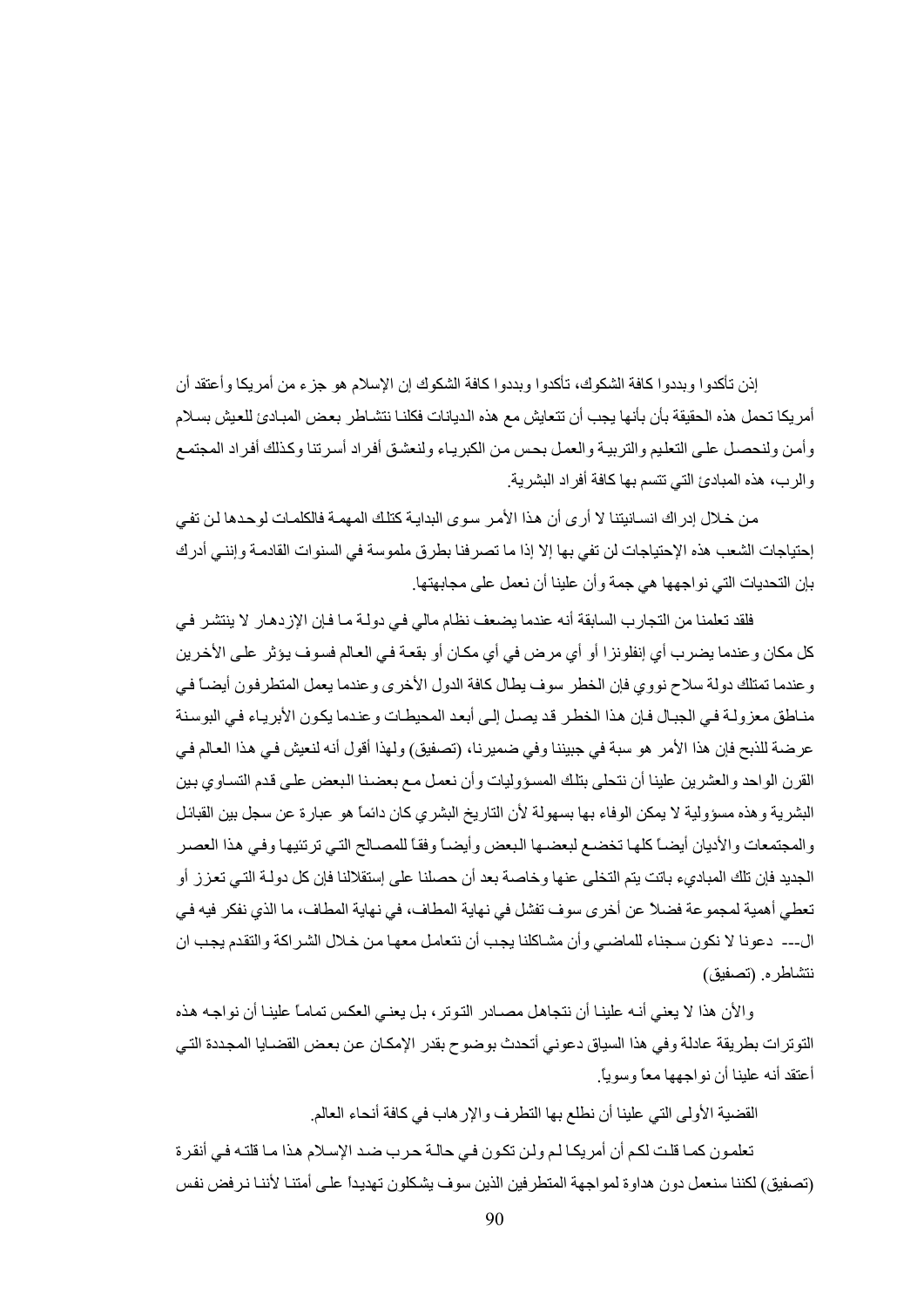فالوضع في أفغانستان يظهر جلياً أهداف أمريكا أنـه علينـا أن نعمل معـًا. وعلـى مر سبع سنوات من الزمن كانت الولايات المتحدة قد تعقبت القاعدة وطالبان من خلال دعم وحشد عالمي لا يوصف نحن لا نقوم بهذه الأمور من خلال خيارات شخصية بل بحكم الحاجة و فإنني مدرك أنـه مازال بعض الذين يظهرون يشككون بأحداث الحادي عشر من سبتمبر ولكن دعوني أقول لكم بـأن القاعدة قد قتلت أكثر من ثلاثين ألف شخصاً في ذلك اليوم والأضحية الأبرياء هم أبرياء من الأطفال من الولايات المتحدة والأخرى الذين لم يرتكبوا أي ذنب ولم بؤذوا أي شخص البتة ولكن القاعدة أختارت وبطريقة لا تتصف بالرحمة بقتل هؤلاء الأشخاص وحصلت على الميزة عن هذه الهجمات وحتى الأن إنهم ينوون بالإستمرار بعملية القتل على نطاق واسع، هناك جيوب للقاعدة في دول أخيرة وتسعى هذه الجيوب لتوسيع أماكنها هذه حقائق وليس نقاط حول أو نقاش تأكدوا تماماً بأننا لا نرغب بإبقاء قواتنا في أفغانستان فنحن لا نسعى للحصول على قواعد عسكرية هناك بل ومن المحزن لأمريكا أن تخسر يوماً تلو الآخر شباباً ونساءً فهذه عملية مكلفة سياسياً و عاطفياً بـل سوف نكون أكثر سعادة إذا ما أحضر نا كافة القوات إذا ما أصبحنا على قناعة بأنـه لن يكون هناك المزيد من المتطرفين في أفغانستان وباكستان الذين هم مصممون على قتل أكبر عدد من الأمريكيين لكن هذا هو الواقع.

ولهذا السبب فإننا نتشارك مع أكثر من ستة وأربعين دولة وعلى الرغم من التكاليف الباهظة فإن التزام أمريكا لن يتراجع ولن يتناقص في الحقيقة علينا أن لا نتسامح مع هؤلاء المتطرفين جميعاً قفد قتلوا في دول عѧدة وقد تسببوا بجرائم ضد أشخاص من أديان مختلفة ومن المسلمين أنفسهم فإن تصر فاتهم لا يمكن التسامح بها وهي منافية للأعمال الإنسانية وهي سبة في جبيننا ۖ فالقرآن الكريم يقول لنـا أن كـل مـن قتـل بـرئ فهو كمـا لو أنـه قتل كافة البشرية. (تصفيق)، وأن الإيمـان المخلص الذي يتجلـى لدى الملايـين من الأشـخاص هـو أكثـر من الكراهية الموجودة لدى القلة فالإسلام هو ليس جزء من المشكلة في مواجهة العنف والمتطرقين بل هو جزء من تعزيز السلام يسعى لتعزيز السلام.

الآن نحن ندرك الآن أن القوة العسكرية لوحدها لن تحل المشاكل في أفغانستان وباكستان ولهذا السبب نحن نخطط لإستثمار 1.5 مليار دولار سنوياً خلال السنوات الخمسة القادمة لإجراء مشاركات مع باكستان لبناء مستشفيات و بناء مدار س و شو ار ع و كذلك لمساعدة الألاف الذين نز حوا من ديار هم و لهذا السبب فإننـا نقدم أكثر من 2.8 مليار دولار لمساعدة أفغانستان لتطوير إقتصادها وتقديم الخدمات التي يعتمد عليها عامة الناس هناك.

دعوني أيضاً أخاطب وأتحدث عن موضوع العراق. على خلاف موضوع أفغانستان العراق كانت حرب بإختيارنا وقد أثارت إختلافات كثيرة في دولتي الولايات المتحدة وفي أنحاء أخرى من العالم على الرغم من قناعتي بان الشعب العراقي هو أفضل بكل تأكيد من الطاغية صدام حسين لكنني أؤمن بـأن الأحداث التي تدور في العراق تذكر أمريكا بضرورة إستخدام الدبلوماسية وبنـاء الإجمـاع الدولي لحل مشـاكلنا كلمـا كـان ذلك متاحاً. (تصفيق)في الواقع نستطيع أن نتذكر كلمات توماس جفرسون الذي قال آمل أن حكمتنـا سـوف تـزداد مـع قوتنا في آن واحد و أن تعلمنا بأنه كلما أصبحنا قوة--- أكثر قوة.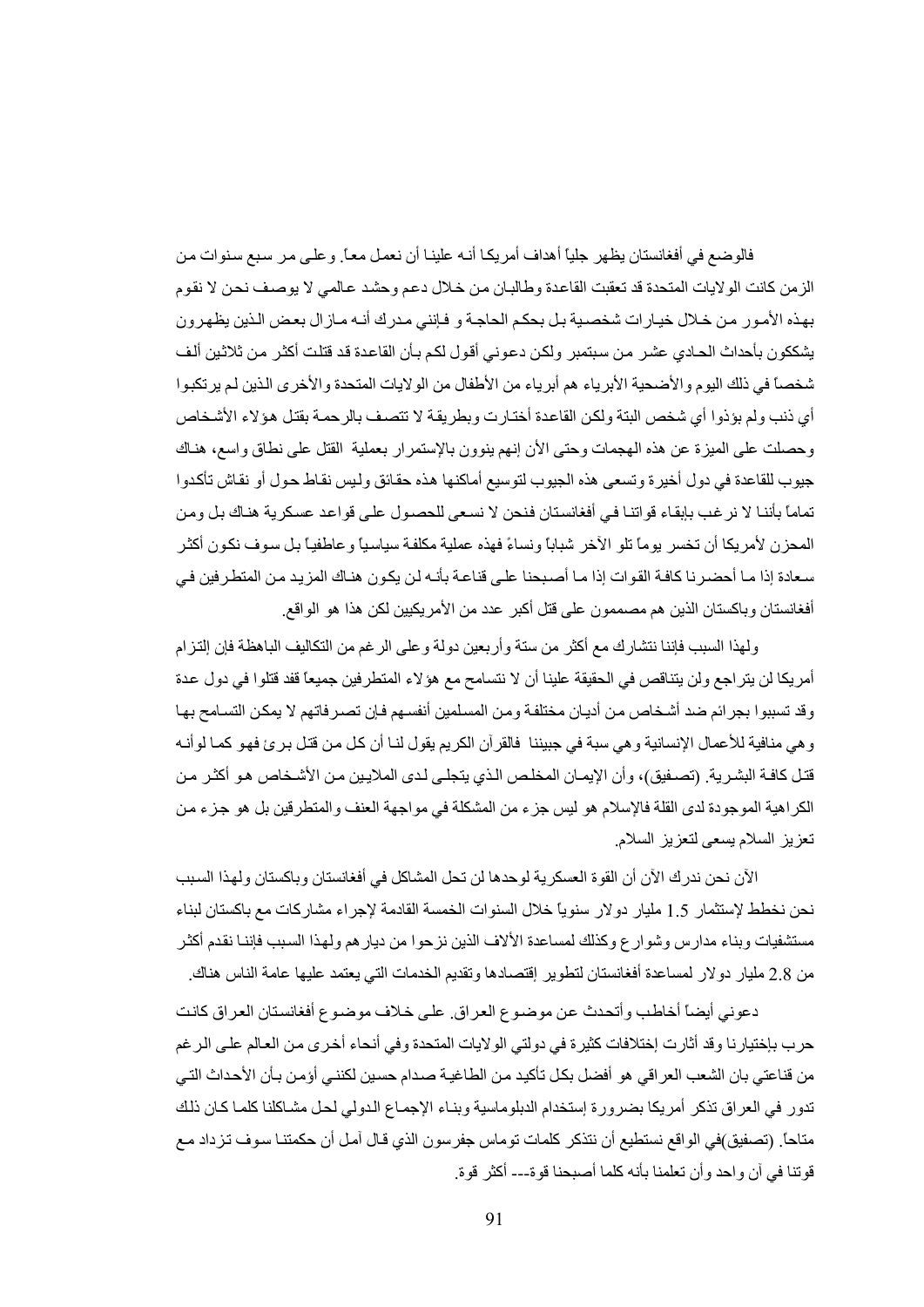واليوم يقع على أمريكا مسؤولية مزدوجة أن تساعد العراق على بناء مستقبل أفضل وأن تعطي العراق إلى العراقيين. ولقد أوضحت تمامـاً (تصفيق) ولقد أوضحت تمامـاً للشعب العراقـي بأننـا لا نسعى لإمتلاك أي قواعد عسكرية ولن يكون لنا أي مطالبات بالمصادر أو الموارد العراقيـة فإن سيادة العراق هي للعراق. ولهذا السبب فإنني قد طلبت بإز الة كافة القوات المقاتلة في نهاية شهر ٍ أو غسطس ولهذا فإننا سوف ننفذ إتفاقيتنـا بسـحب القوات في مطلـع جـلاي وإز الـة كافـة القوات المتبقيـة فـي العراق فـي الثـاني عشر من شـهر بوليو . (تصـفيق) وسوف نساعد العراق على تدريب قواتها العسكرية وكذلك تطوير إقتصادها ولكننا سوف نسعى لضمان العراق لتكون شريكاً لنا وليس عدوا.ً

وأخيراً لا يمكن لأمريكا أن تحتمل أي تطرف من الإرهابيين وعلينا أن نعمل على تعزيز هذه المبـادئ سوياً فأحداث الحادي عشر من سبتمبر كانت مأساة كبيرة لبلادنا والخوف والغضب الذي ساد من الأرجاء كان له ما يبرره ولكن كان في بعض الأحيان كان قد أدى بنـا للتصرف بطريقة مخالفة لتقاليدنا وأعرافنـا فإننـا نتخذ خطوات فعلية لتغيير هذا الإتجاه وإنني مصمم على وقف التعذيب من قبل الولايات المتحدة وكنت قد طلبت ووعدت بإغلاق سجن غوانتانامو في مطلع العام القادم (تصفيق)

إذن أمريكا سوف تدافع عن نفسها وسوف تحترم سيادة الدول وسيادة القانون وسوف تقوم بهذه الأمѧور من خلال الشراكة مع المجتمعات الإسلامية التي ايضاً تعرضت للتهديد فكلما تم عزل هؤلاء المتطرفين ولم يعد لهم أي موضع ترحيب في الدول الإسلامية فكلما أصبحنا قرباً من حد الأمان.

المصدر الثاني للتوتر الأساسي الذي علينـا مناقشته هو الوضـع بين الإسرائيلين والفلسطينين والعالم العربي برمته.

أمريكـا لدى أمريكـا روابـط قويـة مـع إسرائيل وهذه مسـألة معروفـة وهذه الروابط لا يمكن أن تنتهي بسهولة فهي مبنيـة علـي أواصـر تاريخيـة وثقافيـة وكذلك إن الطموح اليهودي هو موجود بتـاريخ لا يمكننـا أن ننكره الأن. ففي كافة أنحاء العالم فإن اليهود قد تعرضوا للإضطهاد لقرون من الزمن ومعاداة الكراهية كانت واضحة بسبب المحرقة ويوم الغد سوف أزور بوخنفالد التي كانت جزء من الأماكن الذي تعرض فيه اليهود للتعذيب وكذلك لحمامات الدم والتعذيب بالغاز إذ قتل أكثر من ستة ملايين يهودي اي أكثر من السكان الذين هم يقيمون اليوم في إسر ائيل إن إنكار هذه الحقيقة لا يعد مسألة صحيحة و لا يوجد لـه أي أسـاس وإن تهديد إسر ائيل بالدمار أو تكرار هذه الصورة النمطية هي مساألة غير صحيحة وهذا سوف يأخذ اليهود في ذكريـاتهم إلـي الأحداث التي عاشوها في التاريخ السابق.

ومن ناحية أخرى، كذلك أيضاً لا يمكن أن ننكر أن الشعب الفلسطيني من مسلمين ومسيحيين قد عـاني ما عاناه من خلال البحث عن وطن، فلفترة تتجاوز الستين عامـًا كـانوا يعانون من النـزوح وهنـاك الكثير من مخيمات اللاجئيين في غزة وكذلك في مناطق أخرى ولم يستطيعون أيضاً أن ينعموا بالحرية والأمن ويعانون مـا يعانون كل يوم بسبب ظروف الإحتلال إذن تأكدوا تماماً ومن دون أي شك أن الوضع بالنسبة للشعب الفلسطيني لم تعد تحتمل وأن أمريكا لن تغض النظر لمسألة حقوق الشعب الفلسطيني للحصول على دولة مستقلة لأنفسهم. ( تصفيق)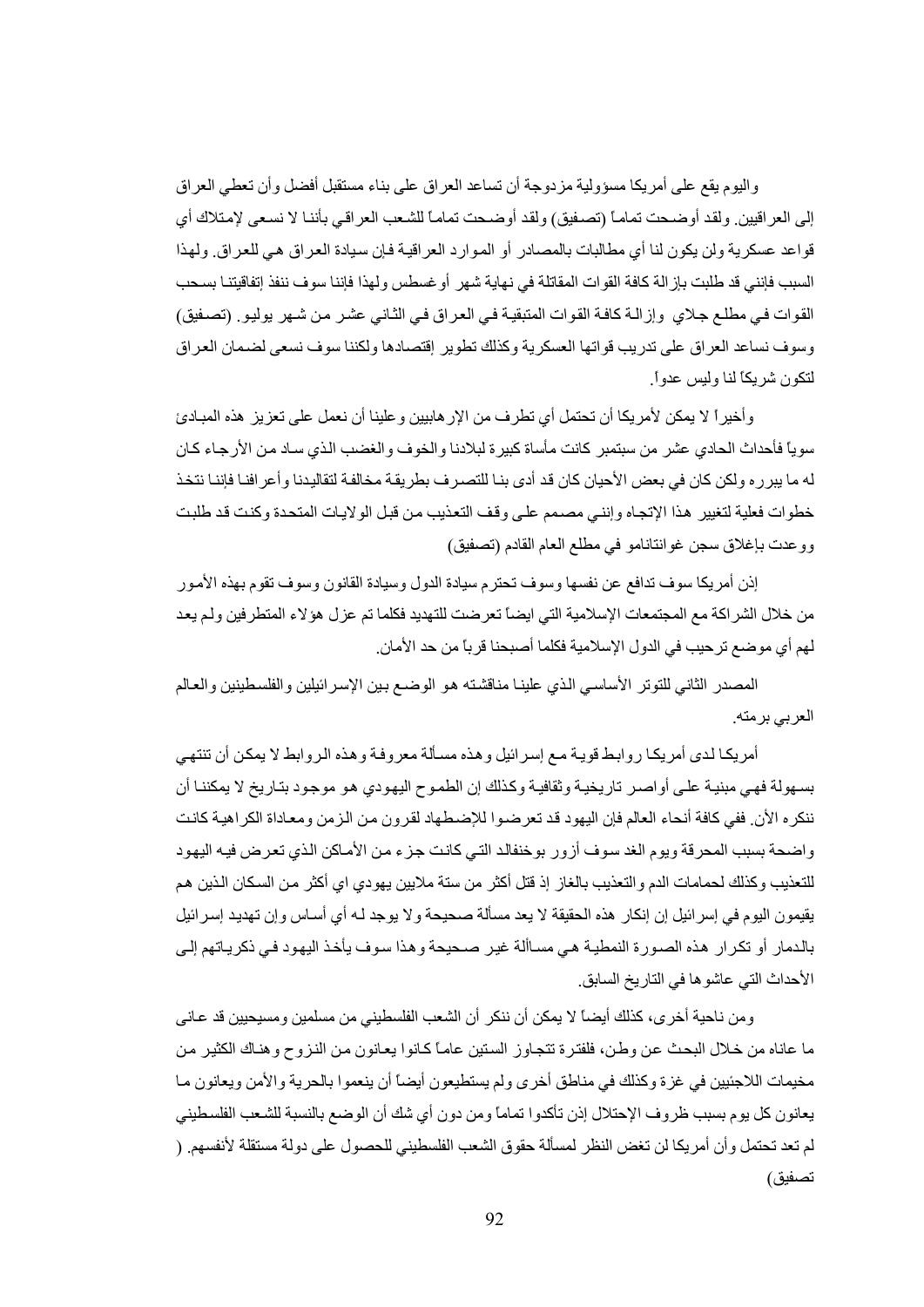فلمدة عقود من الزمن، كان هناك دائماً حالة يصعب الخروج منها شعبان لديهما طموح شرعي وكذلك يبحثون أيضاً عن صنع تـاريخ بحيث يستطيعون من خلالـه العيش بطريقة أفضـل. فهذه هي الحقائق، الشـعب الفلسطيني ينظرون إلى عملية النزوح التي عاشوها بسبب إسرائيل وكذلك أيضـاً إسرائيل تنظر إلـي العمليـات العدائية التي تتعرض لها عبر حدودها ومن خارج حدودها أيضاً. لكن لو نظرنا إلى هذا النزاع من ذلك المنظور أو من هذا فسوف نعمي أنفسنا عن الحقيقة. الحل الوحيد بالنسبة لطموح هذين الشعبين هو أن نعمل علي خلق دولتين يستطيع من خلالها الشعب الفلسطيني والإسرائيلي أن يحيا بأمان وسلام. (تصفيق)

هذا سوف يصب في مصـالح إسرائيل وكذلك في مصـالح الفلسطينيين ومصـالح أمريكـا فضـلاً عن مصالح العالم ولهذا السبب فإنني أعتزم أن أتـابع نتـائج هذا الموضـوع وكذلك أيضـاً أن أكرس الجهد المطلوب لتلك المهمة وأن الإلتزامات والواجبات التي تقع على عاتق الأطراف بموجب خارطة الطريق تبدو واضحة للغاية لا لبس فيها وبالنسبة للسلام ليتحقق فإنني أرى أنه قد حان الوقت وعلينا أن نفي بمسؤولياتنا للوصـول إلـي تلك الأحلام. الفلسطينيون عليهم ان ينبذوا العنف، المقاومة من خلال العنف والقتل هي مسألة خاطئة ولن تفلح البتة فلمدة قرون الشعوب السوداء في أمريكا كانوا يعانوا من العبودية وكذلك من الفصل العنصري. تأكدوا أنـه كانت هناك أيضاً أعمال عنف لكن لم ينجحوا إلا من خلال الألتصاق بالمبادئ التي أوصلتهم اليوم هذه القصص لعلكم تسمعونها من أشخاص من جنوب أفريقيا وصولاً إلى إندونيسيا. هي قصص تحمل في طياتها حقائق آثيرة ألا وهو ألا وهي أن العنف سوف يوصلنا إلى--- لن يوصل إلى أي حلول فتخيلوا إطلاق الصواريخ علمي الأطفال النيام أو تفجير إمرأة بنفسها بحافلة، هذه ليست بحلول البتة.

لقد حان الوقت للشعب الفلسطيني أن أن يركز على مايستطيع أن يقوم ببنائه اليوم وكذلك على السلطة الفلسطينية أن تطور مؤسساتها التي تعمل على تقديم الخدمات للشعب الفلسطيني، وحماس حمـاس تحظـى بدعم بين بعض الفلسطينيين ولكنهم عليهم أن يدركوا أيضـاً أنـه يقع على عاتقها مسؤولية بـأن تلعب دوراً فـي الوفـاء بأحلام الفلسطينيين وأن تسعى لتوحيد الشعب الفلسطيني، حماس يجب أن تضع نهاية للعنف وأن تقر بالإتفاقيات السابقة وكذلك أن تقر بحق إسرائيل في الوجود.

وفي الوقت ذاتـه علـي الإسـر ائيليين أن يقروا بـأن هنـاك أيضـاً حـق للشـعب الفلسـطيني فـي العـيش، الولايات المتحدة لن تقبل الإستمرار بسياسة الإستيطان الإسرائيلي، (تصفيق) هذه هذه العمليـة يجب أن تعتمد على الإقرار بالإتفاقيات السابقة ولقد حان الوقت لوقف أعمـال العنف. و علـي إسر ائيل أيضـاً أن تفـي بواجباتهـا والتحقق من أنه سوف يكون بمقدور الفلسطينيين بمقدور هم العيش وتطوير المجتمعات الخاصـة بهم لأن المآسـي التي شهدناها في غزة لن تقدم الأمن إلى إسرائيل ولذلك أيضاً عدم وجود الفرص في الضفة الغربيـة لن تفيد ال التطور في حياة الشعب الفلسطيني يجب أن يكون جزءً لا يتجزء من عملية السلام وعلى إسرائيل أن تأخذ خطوات عملية لإحداث هذا التغيير والتطور.

وأخيراً الدول العربية عليها أن تدرك بأن مبادرة السلام العربيـة كانـت هي البدايـة المهمـة لكنهـا ليست نهاية المسووليات الملقاة على عاتقها فكذلك فإن النزاع العربي الإسرائيلي يجب أن لا يستخدم لتشتيت إنتباه الشعب العربي عن مشاكل أخرى بل يجب أن يكون سبباُ للعمل ولمساعدة الشعب الفلسطيني لتطوير المؤسسات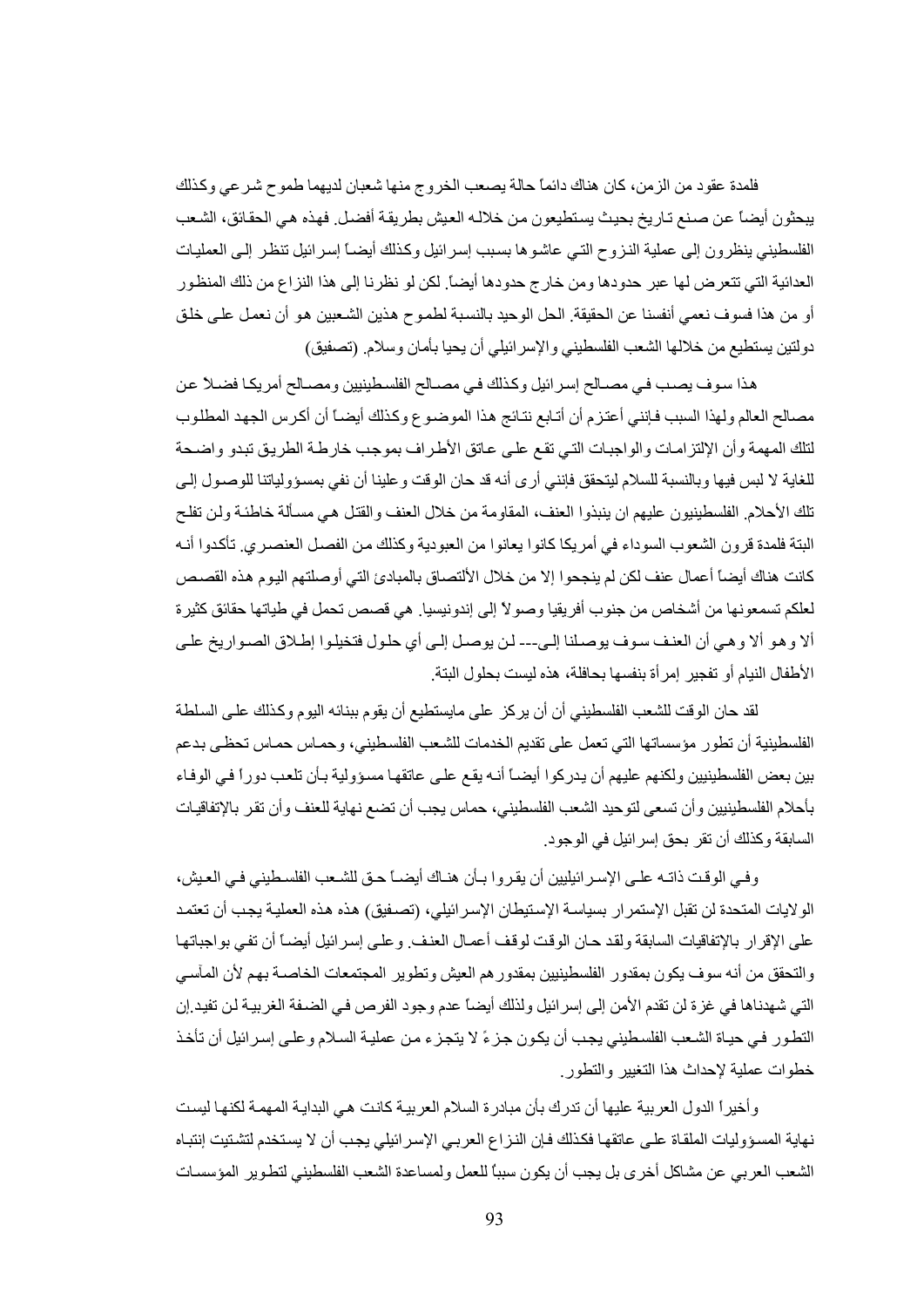أمريكا سوف تضع سياساتها مع هؤلاء الذين يناشدون السلام وسوف نقول علانية وما نقولـه علانيـة هو ما نقوله سراً للفلسطينيين وللإسر ائيليين والعرب، فنحن لا نستطيع أن نفرض السلام لكن بصورة خاصة يدرك الكثير من المسلمين بأن إسرائيل لن تذهب بعيداً وكذلك الكثير من الإسر ائيليين يدركون أنـه هنـاك حاجـة لوجود دولة فلسطينية لقد حان الوقت بالنسبة لنا للعمل على المبادئ التي نؤمن بأنها صحيحة.

الكثير من الأشخاص الذين قضوا والكثير من الأشخاص الذين ماتوا علينا أن نفكر الأن بتلك الأمهات في فلسطين وإسرائيل اللواتي يستطعن تربية أبنائهن دون خوف وأن نعمل على هذا المكان ليكون المكان الذي يجب أن ينعم بالأمن وعندما تصبح القدس هي موطن للمسلمين والمسيحيين وكذلك لليهود وكذلك كافة الأطفال الذين إنحدر وا من ديانة إبر اهيم هذه قصة من قصص الإسلام (تصفيق) كما هو الحال في قصص الإسلام عندما جاء موسى وعيسى--- موسى وعيسى وأنضموا في صلواتهم هنا.

المصدر الثالث للتوتر هو يكمن أيضاً بضرورة تولي كافة المسؤوليات بمسؤولياتنا بالنسبة لمسألة السلاح النووي.

هذه القضية كانت موضع جدل بين الولايات المتحدة وجمهورية إيران الإسلامية، فلسنوات طويلة كانت إيران تجابه الولايات المتحدة من خلال معارضتها وهناك تاريخ طويل بيننا في هذا السياق وفي وسط الحرب البادر ة كانت الولايـات المتحـدة قد لعبت دوراً فـي إنتخـاب حكومـة إير انيـة ديمقر اطيـة، ومنـذ الثـور ة الإسلامية إيران لعبت دوراً أيضاً في أخذ الكثير من الأسرى الأمريكيين من المدنيين وبدلاً من أن نبقى عالقين في الماضمي أقول صراحة للقادة الإيرانيين و للشعب الإيرانيي بـأن دولتـي علـي إستعداد للمضـي قدماً ولكن السؤال الأن ما الذي إيران ترغب ببنائه.

أدر ك تماماً بأن هناك عقود من عدم الثقة فيما بيننـا ولكن علينـا أن نعمل الأن بطر يقـة تتسم بالصـر امة سوف يكون هنـاك الكثير من القضـايا التـي علينـا أن نناقشـها ولن نعمل إلا بمناقشـاتنا التـي سنكون مبنيـة علـي الإحترام المشترك ولكن من الواضح لكافة الأطراف المعنية أنه عندما يرتبط الأمر بمسألة السلاح النووي فقد وصلنا إلى نهاية مغلقة فهذا الأمر لا يصب في مصلحة أمريكا بل هو للحيلولة دون إنتشار سباق تسلح نووي في الشرق الأوسط الذي يقضي بهذه المنطقة والشرق الأوسط إلى نهاية وخيمة العواقب.

إنني أتفهم هؤلاء الذين يحتجون ويقولون بإن بعض الدول تمتلك أسلحة نوويـة وأخرى لا تمتلك، لكن لا يحق لأي شخص أن يختار من يجب أن يمتلك ومن يجب أن لا يمتلك ولهذا أعيد تأكيد الولايات المتحدة بـأن يكون هناك عالم خال من الأسلحة النووية (تصفيق) وأن أي دولة بما في ذلك إيران يجب أن يكون لها الحق في الوصول إلى طاقة نووية إذا كان ذلك متماثلاً مع إتفاقية حظر الإنتشار النووي هذا جزء من تلك المعاهدة ويجب أن يكون مستحقاً لكافة الدول التي تلتزم فيها وأعتقد أن كافة الدول في المنطقة تشاطرني الرأي.

القضية الرابعة التي أود الحديث عنها هي الديمقراطية. (تصفيق)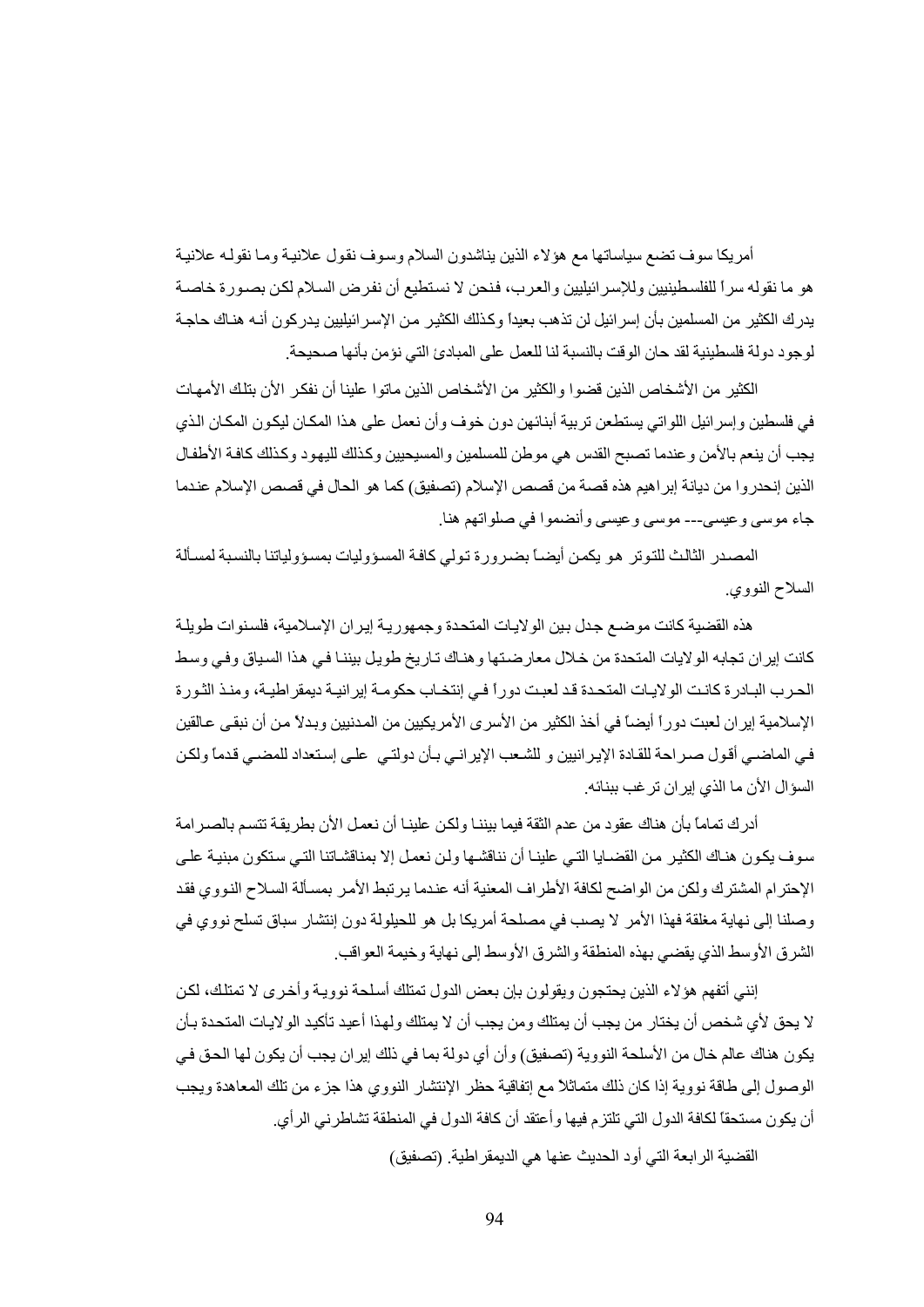أعلم أنه لقد كان هناك جدالات كثيرة حول تعزيز الديمقراطيـة في السنوات الأخيرة وأن الكثير من هذا الجدل كان يرتبط بالحرب التي دارت في العراق فدعوني أكون واضحاً، لا يوجد نظام حكومي الذي يجب أن يفرض من قبل دولة على أخرى البتة. فهذا لن يخفض من مسؤولياتي أيضـاً علـى الشـعوب التـي لا تعطـي شعبها حق الديمقر اطيـة. فكل دولـة تنظر إلـى الديمقر اطيـة وإلـى التقاليد الخاصـة بهـا كمـا يناسبها، فأمريكـا لا تفتر ض بأنها تعلم مـا هو الأفضـل بالنسبة لكافـة الـدول وكذلك بأننـا لا نقوم بتجديد الإنتخابـات السلمية للـدول الأخرى في العالم لكن لدي إيمان راسخ بأن كافة الشعوب تتوق لبعض الأشياء المحددة ألا وهي القدرة للحديث عما يدور في خلدها وكذلك للحديث عن حكوماتها والثقة في سيادة القانون وأيضـاً إدارة العدالـة بطريقـة متسـاوية والحكومات التي تتسم بالشفافية ولا تسرق من الشعوب وحرية العيش كما يحلو للمرء هذه ليست مثاليات أمريكا فحسب هذه حقوق إنسان ولذلك فإننا سندعمها ي كل مكان. (تصفيق)

لا توجد خطوط واضحة لتحقيق تلك الأحلام لكنها أحلام لكنها أحلام واضحة ،على الحكومات أن تعمل على حماية تلك الأهداف والحكومات التي تعمل ذلك هي أكثر أمنـًا وأكثر إستقرار ًا. أمـا بالنسبة لمحاولـة إبعاد هذه الأحلام فلن يجعلها تذهب بعيداً، فأمريكا سوف تستمع إلى كافـة الأصـوات التـي تنبـع من كافـة مـواطن العالم حتى لو لم تكن تتوافق معها وسوف نسعى لتحقيق الأهداف شريطة أن تكون مبنية على السلام والإحترام.

و هذه النقطـة الأخير ة تعد فـي غايـة الأهميـة لأن بعض الأشـخاص الذين يناصـر ون الديمقر اطيـة فقط عندما يكونوا في مناصب القوة لكن عند وصولهم إلى مناصب القوة يصبحون متصلبي القلوب. (تصغيق) إذن بصرف النظر عن المكان أو عن الحكومة، على هذه الحكومات أن تضـع معايير واحدة بالنسبة لكافـة من يـأتي إلى سدرة السلطة، عليكم أن تحتفظوا بالسلطة من خلال الموافقه وليس من خلال الإكراه وعليكم إحترام حقوق الأقليات والمشاركة بروح من التسامح والتسوية والتوافق عليكم أن تضعوا إهتمام شعبكم فوق كافـة الإعتبـار ات وفوق أيضاً أحزابكم السياسية لأنه دون هذه المكونات الأساسية لن تنجح الديمقراطية البتة. (تصفيق).

القضية الخامسة التي علينا أن نتحدث عنها ألا وهي حرية حرية الأديان.

فإلاسلام له تاريخ يفخر به في التسامح ونراه في تاريخ قرطبة في إسبانيا والأندلس وكنت قد تعلمت من خلال طفل في إندونيسيا الذي عاش في بيئة إسلامية هناك عاش في بيئة تتسم بالتسامح هذا ما نحتاجه. علي الأشخاص في كل المجتمعات أن يختاروا دياناتهم وفقاً للقناعات والقلب والروح فهذا التسامح يعد أساسياً للأديان لكي تزدهر ، لكن غالبـاً مـا يواجـه هذا الأمر بتحديات جمـة وبطرق مختلفـة. وبين بعض المسلمين هنـاك إتجـاه لفرض الديانات على البعض ومن خلال تحدي ديانـات الأخرين. إن ثروة التنوع الإسلامي يجب الحفـاظ عليهـا سواء كان الأمر يرتبط بالموارنة في لبنان أو بالنسبة للأقباط في مصر. وإذا ما كنا أكثر صراحة مع أنفسنا هذه النقاط يجب أن تعالج بين المسلمين وكذلك أوجه الشقاق التي غالبـًا مـا نجدها بين السنة والشيعة وخاصـة في العراق.

حرية الدين هي مسألة أساسية لتطور الشعوب وتستطيع أن تعيش فيمـا بينها. علينـا أن نبحث عن الطرق السبيلة لتطور هـا علـى سبيل المثـال فـي الولايـات المتحدة المسـألة ... هنـاك الكثير مـن الصـعوبات التـي واجهت بعض المسلمين في أمريكا للوفاء بديانات ... بعباداتهم ولهذا فإنني سوف أعمل على تطبيق كل ما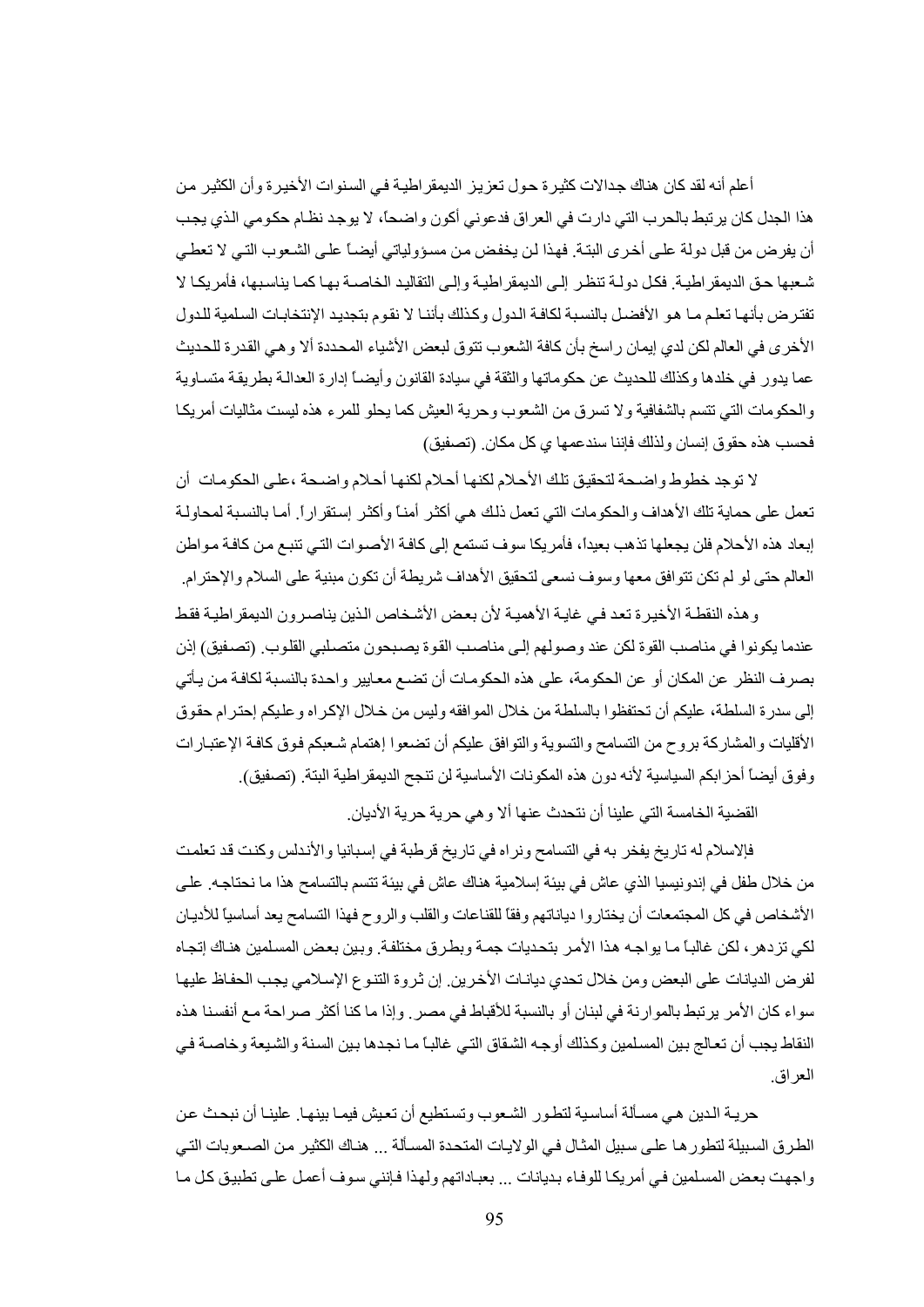القضية السادسة التي أود الحديث عنها هي حقوق النساء أو حقوق المرأة. (تصفيق)

أعلم ومن خلال الحضور الذي يجب أن... يجتمع في هذه الجامعة بـأن هنـاك نقاشـات حاميـة الـوطيس حول هذا الموضوع. أكر ه النقاش حول إذا ما يجب أن تختار المر أة أن تضع حجابـاً أم لا لكننـي أؤكد بـأن المر أة التي لا تحظى بالتعليم فهي لا تحظى بالمساواة (تصفيق). وليس من المصـادفة أن الـدول التـي كانـت فيهـا النسـاء متعلمات للغاية هم--- هي الدول التي تعد مزدهرة للغاية دعوني أكون واضحاً، فإن مسألة حق ومساواة النساء هي جزء أساسي من جوهر إسلامي ففي تركيا وباكستان وبنغلادش وأندونيسيا لقد رأينا الكثير من الدول الإسلامية التي تختار إمرأة لتقود بلادهم في حين بأن النزاع النسائي مازال يستمر في الكثير من جوانب أمريكا وفي بقاع أمريكا وبقاع أخرى من العالم فإنني على قناعة بأن بنات--- بناتنا تستطعن أن تقدمن للمجتمعات بقدر مـا نستطيع نحن الرجال أن نقدم. (تصـفيق) إن الإزدهـار المشترك لـن يتحقق إلا مـن قبـل كافـة افـراد البشـرية الرجال والنساء للوصول إلى كافة الفرص الممكنة ولا أعتقد أن النساء عليهن أن يقدمن نفس الخيارات ليصبحن متساويات لكن عليهن أن يعشن نفس الحياة التي يخترن لأنفسهن ولكن هذا الخيار يجب أن ينبع منهن ولهذا السبب فإن الولايات المتحدة سوف تقوم بتقديم شراكات مع أي دولة إسلامية سوف تقوم بتقديم حملات تعليمية للنساء وكذلك أيضاً لمساعدتهن في دور ات تعليمية للوصول إلى الأحلام التي يتقن لها. (تصفيق).

أخيراً أود أن أناقش فرص التطور الإقتصادي.

أعلم بأن أن مسألة العولمة تبدو للكثيرين بأنها متناقضة فالتلفزيون والإنترنت قد يقدمان المعرفة لكن هنـاك الكثير من أحداث العنف فضـلاً عن المشـاهد الجنسية، التجـارة قد تقدم الثروات لكن هنـاك الكثير من المبادئ والتغييرات التي قد تطال المجتمعات. ففي كل الدول في العالم بما في ذلك الولايات المتحدة، هذا التغيير قد يحدث الخوف، الخوف من أن أنه مع الحداثة قد نفقد السيطرة على خياراتنا الإقتصادية وعلى سياساتنا والأهم والأكثر أهمية أننا قد نفقد هويتنا وأفراد أسرنا تقاليدنا وإيماننا.

لكنني أعلم أن التطور الإنساني لا يمكن أن ينكر البتـة فهذه ال ... دعونـا أن نبـدد كافـة التناقضـات بـين التطور وما بين العقائد القديمة. فدولة مثل اليابان حققت حضارة لا يستهان بها في الوقت نفسه ما تزال تحتفظ بتقاليدها و هذا أيضاً في دول أخر ي نجد هذا من دول تمتد من كو الالمبور ۖ إلى دبي. في الأوقات القديمـة و في الأوقات الحالية المجتمعات الإسلامية كانت في مصـافي الدول في التعليم والإبتكار والإبداع وهذه الناحيـة هامـة لأنه لا يمكن لإستر اتيجية التنمية أن تبنى فقط على ما قد نجده في في في الواقـع الجـاهز أو بالنسبة للأشـخاص الذين هم باطلون عن العمل الكثير من الدول مجلس التعاون الخليجي قد حققت ثروات كبيرة بسبب النفط ولكن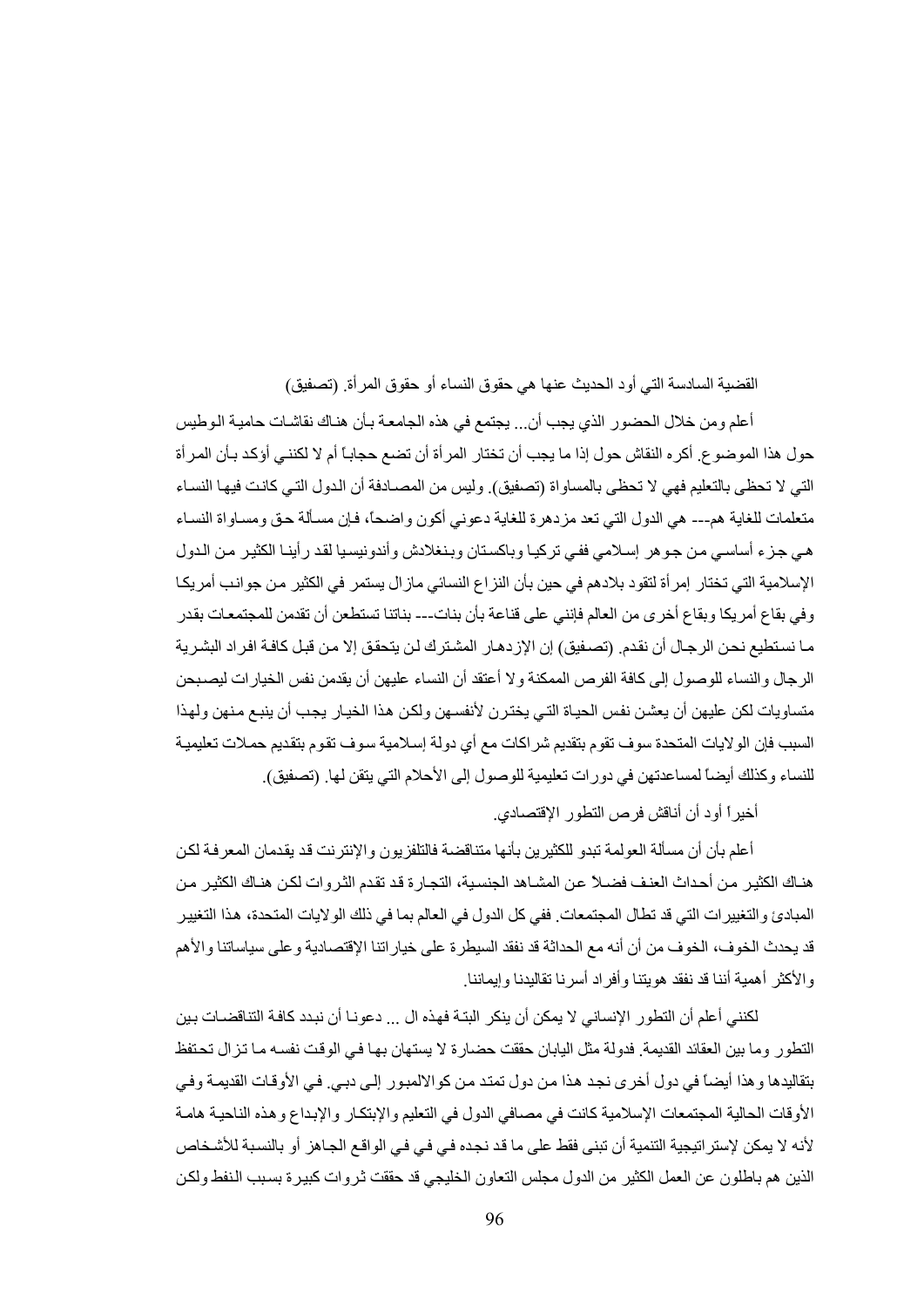في مسائل التعليم فسوف نقوم بتعزيز برامج التبادل والمنح الدراسية كما حدث مع والدي عندما ذهب إلى أمريكا. (تصفيق)، وفي الوقت ذاته سوف نقوم بتشجيع المزيد من الأميريكيين للدراسة في دول إسلامية، وسوف نقوم أيضاً بالوفاء بأحلام الكثير من الطلاب للتعلم في أمريكا وسوف نستثمر في أطفال كثيرة في أنحاء العالم، وسوف نعمل على خلق شبكات كثيرة عبر الإنترنت بحيث يستطيع شخص في كانساس أن تتصل مباشرة مع شخص في القاهرة.

وبالنسبة للتنمية الإقتصادية، سوف نعمل على خلق مجموعة من المتطوعين الذين سوف يتشاورون مع نظرائهم في دول إسلامية. وسوف أقوم بعقد قمة حول المشاريع التجارية هذه السنة للوقوف حول كيفية تعزيز الفرص التجارية بين الولايات المتحدة وبين الدول الإسلامية.

وفي مجال العلوم والتكنولوجيا سوف نقوم بإطلاق صندوق جديد لتعزيز عمليات التعليم التقني ونقل التكنولوجيا أيضاً للدول الإسلامية بحيث يمكن من خلالها خلق المزيد من الوظائف وكذلك تعزيز مستويات التعليم في الشرق الأوسط وفي جنوب شرق آسيا والتعاون في برامج من شأنها أيضاً تعزيز مصـادر الطاقة الجديدة وخلق وظائف يمكن من خلالها تـأمين مصـادر شرب نظيفة. واليوم إننـي أعلن عن جهود عالميـة من خلال مؤتمر إسلامي جديد، الذي نسعى من خلاله لتعزيز الشراكات، لتهدف لتحسين صحة الأطفال.

كل هذه الأمور يجب أن تتم من خلال الشراكة معكم فإن الأمريكيين على إستعداد للإنخر اط مـع المواطنين والحكومات والمؤسسات والقادة الدينيين وكذلك رجال الأعمال في كافة أنحاء العالم لمساعدة شعبنا للوصول إلى حياة أفضل.

فيما يخص القضايا التي تطرقت إليها، أعلم أنها لن تكون بتلك السهولة لكن يقع على كاهلنا مسؤولية للعمل نيابة عن هذا العالم الذي نمثله، هذا العالم الذي لم يعد فيه مكان للمتطرفين الذين يهددونا ويعود الجنود الأمريكيون، وكل دولة تشعر بالأمن وأن تستخدم الطاقة النووية لأهداف سلمية في عالم تستطيع الحكومات أن تقدم الخدمات لشعبها وأن تعمل على ضمان حقوق كافة أطفالها. هذه هي المصالح المشتركة هذا هو العالم الذي نسعى إلى خلقه لا نستطيع أن نحققه إلا معا.ً

أعلم أن هناك الكثير من المسلمين و غير المسلمين الذين يشككون فيمـا إذا كنـا نستطيع أن نبدأ بتلك البدايات البعض قد يكون له الرغبة في زيادة الشقاق والشرذمة وأن يعرقل التطور وأما البعض الأخر فإنـه يرى أن مسألة النزاعات هي مسألة حتمية بين الحضارات، والبعض الآخر يرون بعين من الشك بـأن هذا التغيير لن يحدث، وهناك فريق ممن يخاف وفريق ممن يشكك أيضا.ً لكن لو إخترنا ونظرنا إلى الماضي فقط فلن نحقق أي تقدم، وأقول هذا الأمر إلى جيل الشباب من كل دين وفي كل دولـة أنـه أنـتم ودون عن سواكم لديكم القدرة علمي إعادة صنع هذا العالم.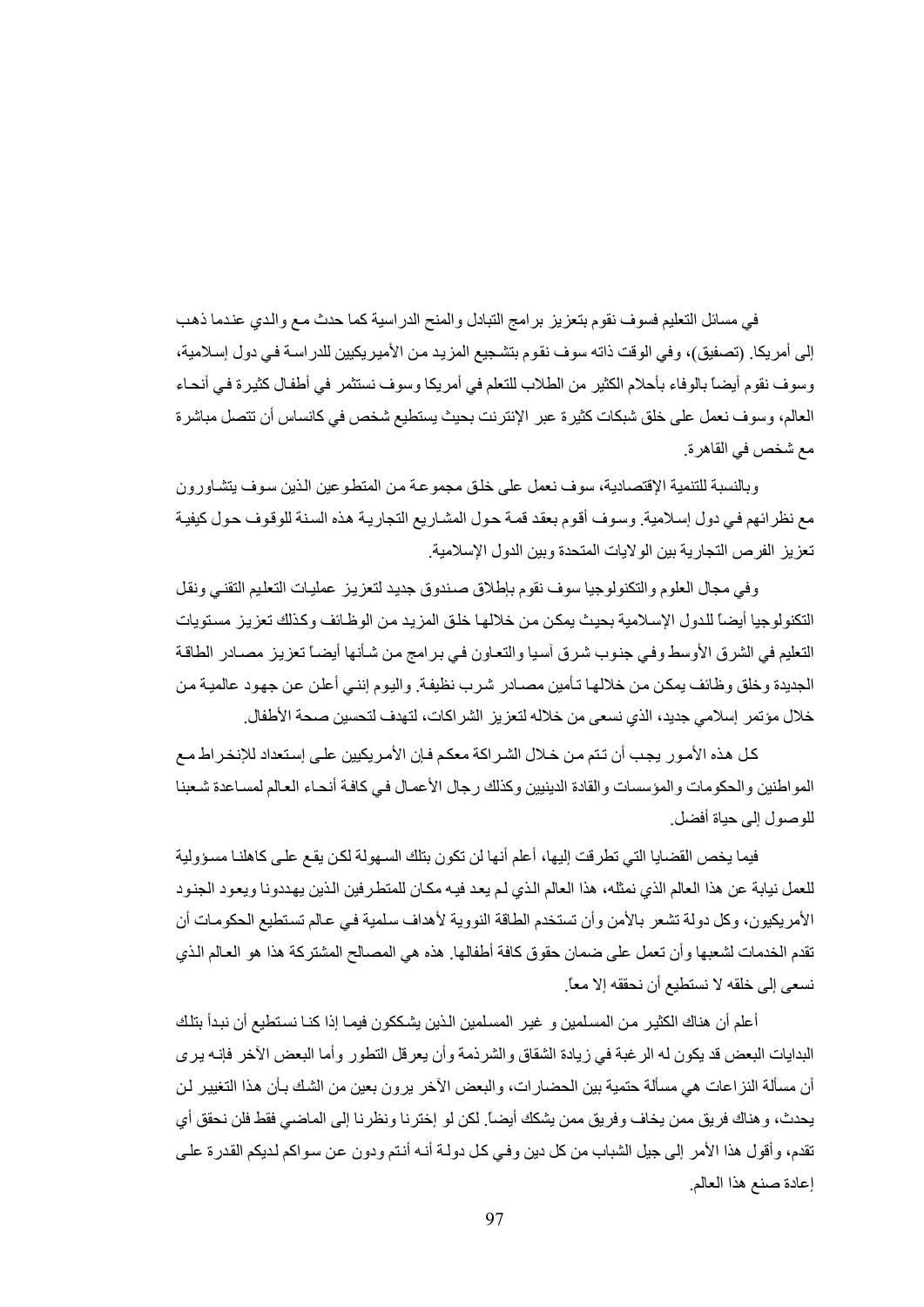كلنا يعيش في هذا العالم، لكن السؤال هو أننا إذا ما كنا نعيش بطريقة لنتحابب أم لنشترك في هدف واحد وفي أرضية واحدة والتركيز على مستقبل نصبو لتحقيقه لأطفالنا، وإحترام كرامة كافة أفراد البشرية.

من السهل أن نقوم بشن الحروب لكن ليس من السهل أن نضع أوزار هذه الحروب، من السهل أن نلقي باللائمة على الآخرين بدلاً من النظر في أنفسنا، من السهل أن ننظر في أوجه الإختلافات بين لدى الآخرين بدل من النظر في أوجه المساواة، علينا أن لا نختار الطريق السهل، هناك قاعدة واحدة تكمن في كل دين بأننا بأن علينا أن نعامل الآخرين كما نحب أن نعامل. (تصفيق).

هذه قاعدة تمتد عبر الدول والشعوب وهذا المعتقد لا ينطبق فقط على الأبيض أو الأسود أو المسلم أو المسيحي أو اليهودي هذا إعتقاد موجود منذ بداية الحضارات وما زال ينبض في قلوب الملايين في أنحاء العالم هذا هو الإيمان بالآخرين وهذا هو الأمر الذي جلبني إليكم اليوم.

فنحن لدينا القوة لتجعلنا ... لنصل إلى العالم الذي نصبو به. ولكن هذا لن يتوقف إلا إذا ما إمتلكنا الشجاعة وتذكر نا ما يقوله القر آن الكريم: لقد خلقنا الإنسان لقد خلقناكم من قبائل لتعار فوا. هذا ما تعلمناه، وكذلك أيضاً التوراة كل التوراة تهدف لتعزيز السلام، وكذلك الإنجيل يقول أنه بوركوا هؤلاء الذين يصنعون السلام، الذين يطلق عليهم أبناء الرب. (تصفيق)

شعوب العالم تستطيع أن تعيش فيما بينها بسلام، نعرف أن هذه رؤية الإله، لكن هذا يجب أن يكون عملنا الآن على الأرض.

شكراً ويباركم الرب، شكراً جزيلاً شكراً. (تصفيق)